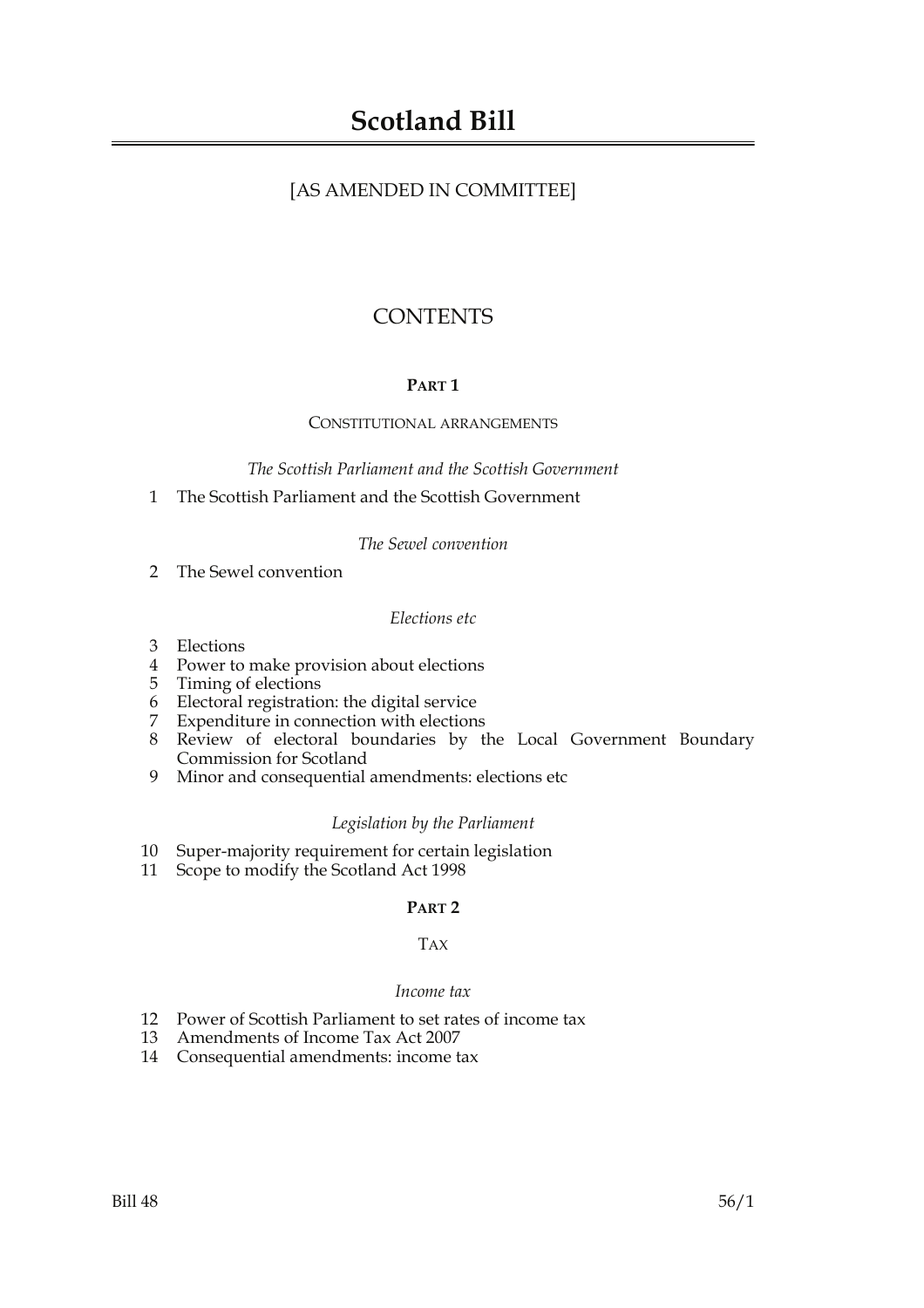#### *Value added tax*

15 Assignment of VAT

#### *Devolved taxes*

- 16 Tax on carriage of passengers by air
- 17 Tax on commercial exploitation of aggregate
- 18 Devolved taxes: further provision

#### **PART 3**

#### WELFARE BENEFITS AND EMPLOYMENT SUPPORT

#### *Welfare benefits*

- 19 Disability, industrial injuries and carer's benefits
- 20 Benefits for maternity, funeral and heating expenses
- 21 Discretionary payments: top-up of reserved benefits
- 22 Discretionary housing payments
- 23 Discretionary payments and assistance
- 24 Universal credit: costs of claimants who rent accommodation
- 25 Universal credit: persons to whom, and time when, paid

#### *Employment support*

26 Employment support

#### *General*

- 27 Functions exercisable within devolved competence
- 28 Universal credit: supplementary
- 29 Information-sharing
- 30 Extension of unauthorised disclosure offence

#### **PART 4**

#### OTHER LEGISLATIVE COMPETENCE

- 31 Crown Estate
- 32 Equal opportunities
- 33 Tribunals
- 34 Roads
- 35 Roads: traffic signs etc
- 36 Roads: speed limits<br>37 Roads: consequentia
- Roads: consequential provision etc
- 38 Policing of railways and railway property<br>39 British Transport Police: cross-border publ
- British Transport Police: cross-border public authorities
- 40 Onshore petroleum
- 41 Onshore petroleum: consequential amendments
- 42 Onshore petroleum: existing licences
- 43 Consumer advocacy and advice
- 44 Functions exercisable within devolved competence: consumer advocacy and advice
- 45 Gaming machines on licensed betting premises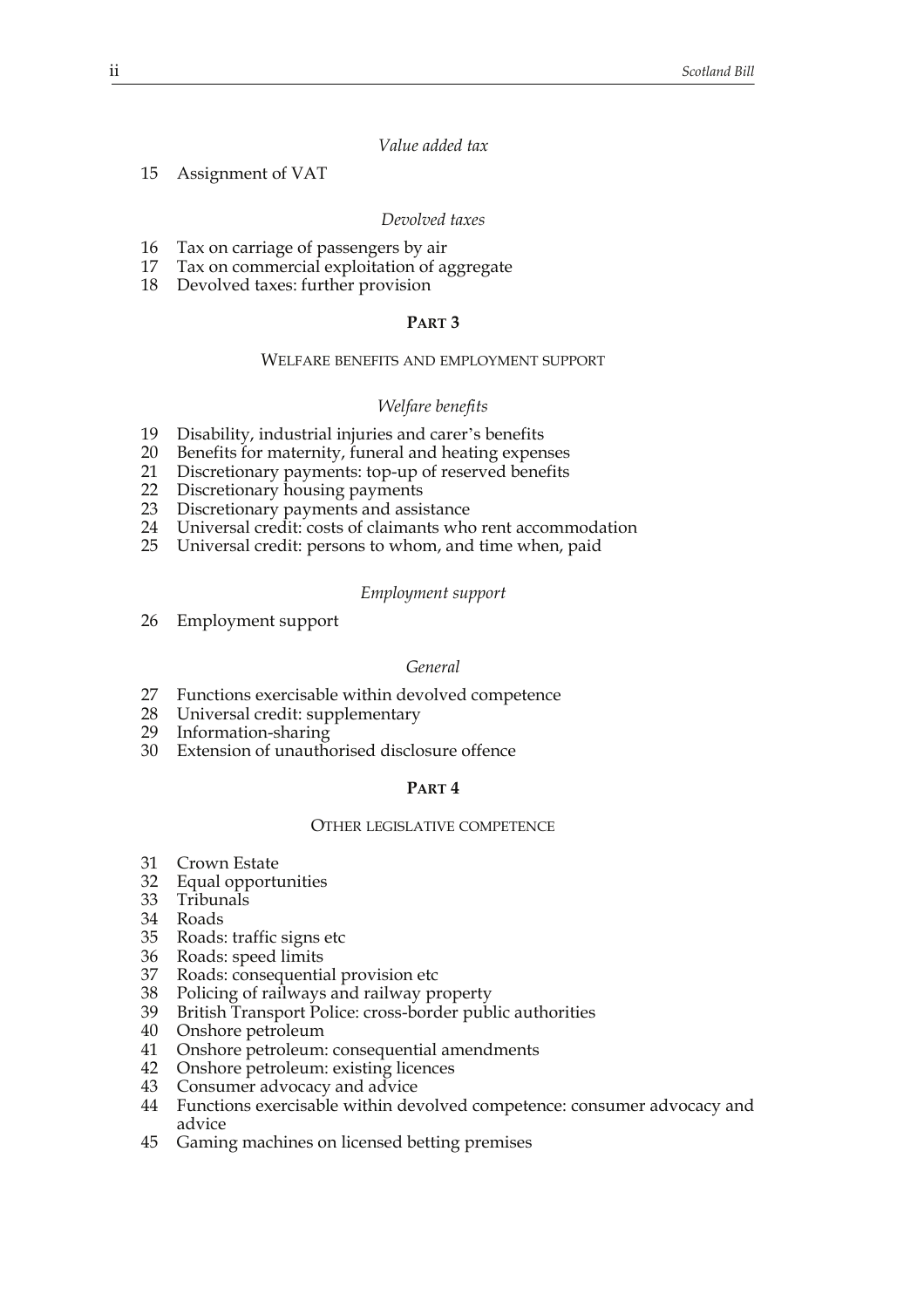#### **PART 5**

#### OTHER EXECUTIVE COMPETENCE

- 46 Gaelic Media Service
- 47 Commissioners of Northern Lighthouses
- 48 Maritime and Coastguard Agency
- 49 Rail: franchising of passenger services
- 50 Fuel poverty: support schemes
- 51 Energy company obligations<br>52 Apportionment of targets
- 52 Apportionment of targets<br>53 Renewable electricity ince
- Renewable electricity incentive schemes: consultation
- 54 Offshore renewable energy installations
- 55 References to Competition and Markets Authority

#### **PART 6**

#### **MISCELLANEOUS**

- 56 Gas and Electricity Markets Authority
- 57 Office of Communications
- 58 Bodies that may be required to attend before the Parliament

#### **PART 7**

#### **GENERAL**

- 59 Subordinate legislation under functions exercisable within devolved competence
- 60 Transfers of property etc to the Scottish Ministers
- 61 Transitional provision
- 62 Power to make consequential, transitional and saving provision
- 63 Commencement
- 64 Short title

Schedule 1 — Disapplication of UK aggregates levy: further amendments

Schedule 2 - Roads: consequential and related amendments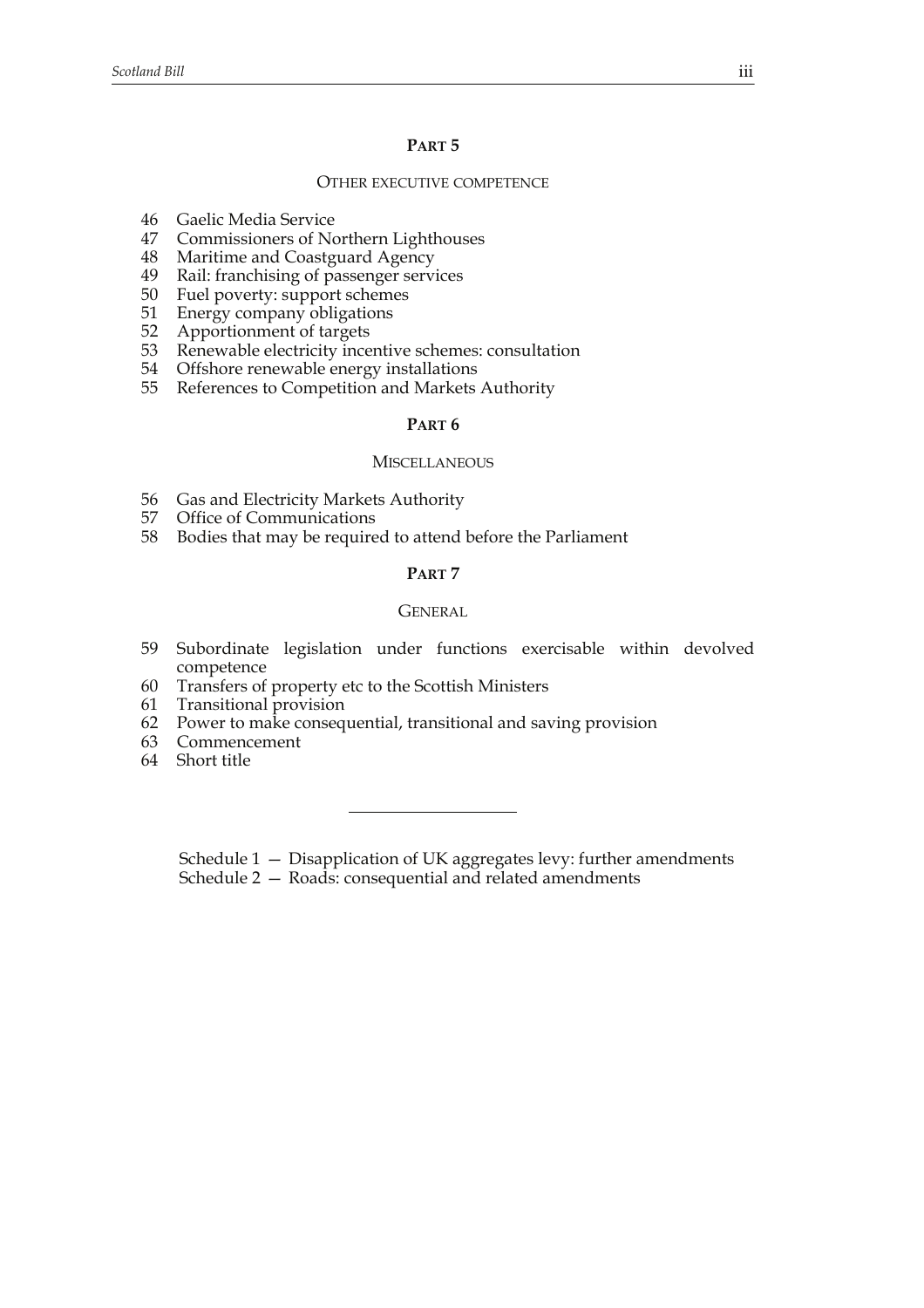# A **BILL**

### [AS AMENDED IN COMMITTEE]

TO

Amend the Scotland Act 1998 and make provision about the functions of the Scottish Ministers; and for connected purposes.

E IT ENACTED by the Queen's most Excellent Majesty, by and with the advice and consent of the Lords Spiritual and Temporal, and Commons, in this present Parliament assembled, and by the authority of the same, as follows: - $\mathbf{B}_{\text{rel}}$ 

#### **PART 1**

#### CONSTITUTIONAL ARRANGEMENTS

*The Scottish Parliament and the Scottish Government*

#### **1 The Scottish Parliament and the Scottish Government**

- (1) In section 1 of the Scotland Act 1998 (the Scottish Parliament) after subsection (1) insert— *5*
	- "(1A) A Scottish Parliament is recognised as a permanent part of the United Kingdom's constitutional arrangements."
- (2) In section 44 of the Scotland Act 1998 (the Scottish Government) for the words in subsection (1) before paragraph (a) substitute—
	- "(1) There shall be a Scottish Government.
	- (1A) A Scottish Government is recognised as a permanent part of the United Kingdom's constitutional arrangements.
	- (1B) The members of the Scottish Government shall be  $-$ ".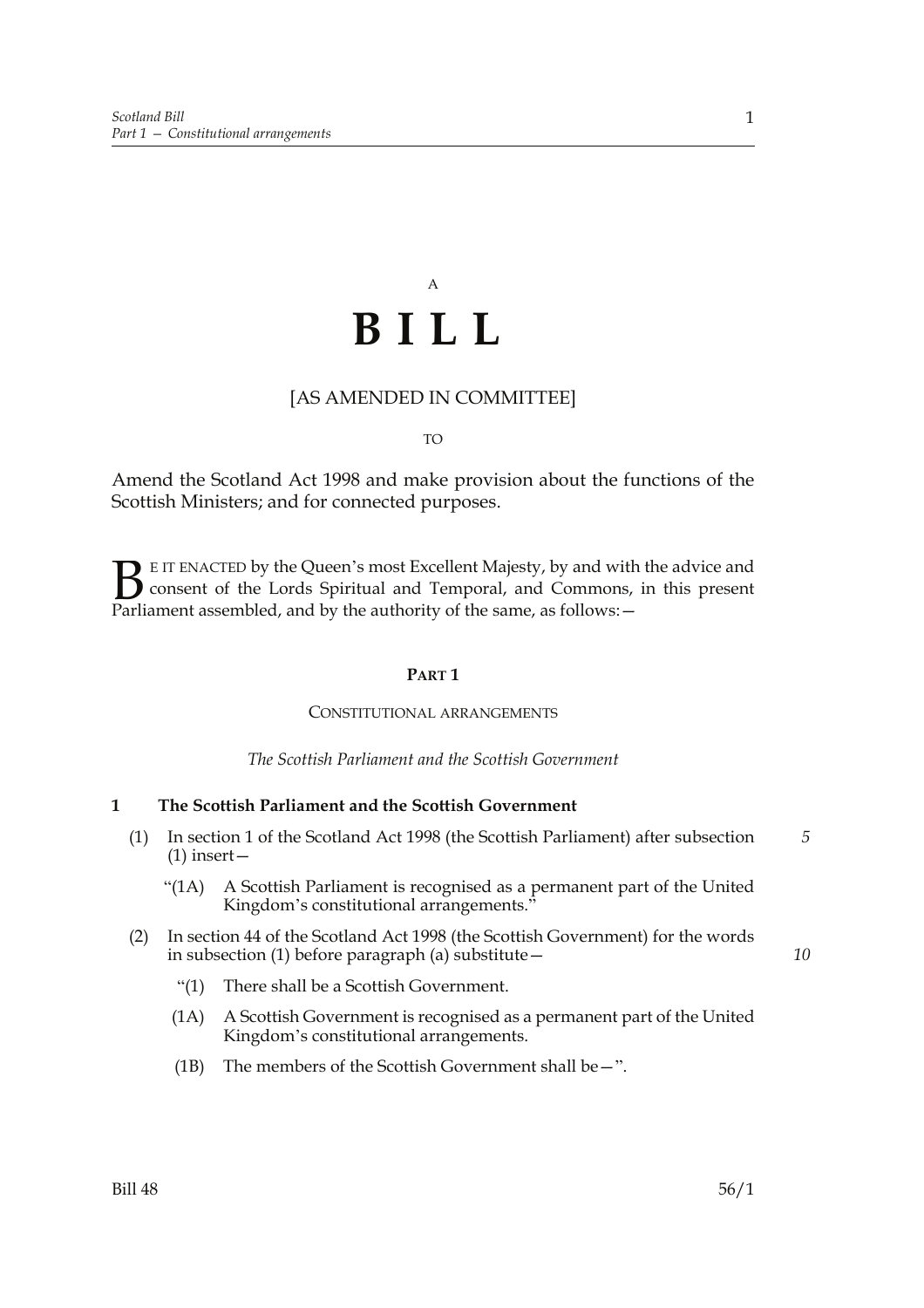#### *The Sewel convention*

#### **2 The Sewel convention**

In section 28 of the Scotland Act 1998 (Acts of the Scottish Parliament) at the end add—

"(8) But it is recognised that the Parliament of the United Kingdom will not normally legislate with regard to devolved matters without the consent of the Scottish Parliament." *5*

#### *Elections etc*

#### **3 Elections**

- (1) Section B3 of Part 2 of Schedule 5 to the Scotland Act 1998 (elections) is amended as follows. *10*
- (2) Under the heading "B3 Elections" insert—
	- *"(A) Elections for membership of the House of Commons and the European Parliament".*
- (3) For ", the European Parliament and the Parliament" substitute "and the European Parliament". *15*
- (4) Omit "The franchise at local government elections."
- (5) At the end insert—
	- *"(B) Elections for membership of the Parliament and local government elections in Scotland*

The subject-matter of sections 2(2A) and (2B) and 12A of this Act.

The combination of—

- (a) polls at elections or referendums that are outside the legislative competence of the Parliament with polls at—
	- (i) elections for membership of the Parliament, or
	- (ii) local government elections in Scotland, and
- (b) polls at ordinary general elections for membership of the Parliament with polls at ordinary local government elections in Scotland.

 The timing of ordinary local government elections in Scotland where the poll at such an election would otherwise be held on the same day as the poll at an ordinary general election for membership of the Parliament. *30*

 Any digital service provided by a Minister of the Crown for the registration of electors.

The subject matter of—

(a) Parts 5 and 6 of the Political Parties, Elections and Referendums Act 2000 (expenditure in connection with elections) in relation to an election within the legislative competence of the Parliament, where the poll at the election is combined with the *20*

*25*

*35*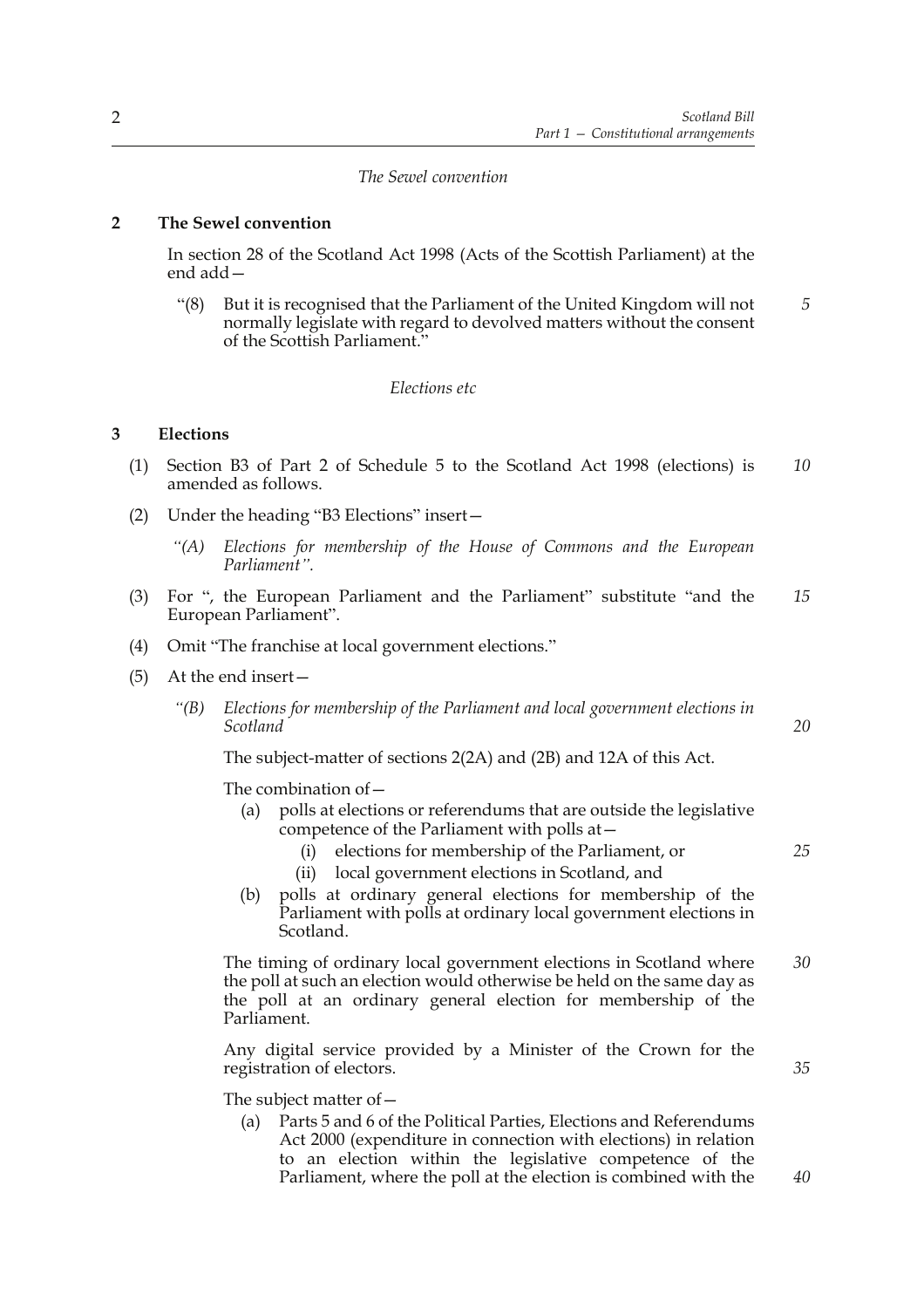poll at an election for membership of the House of Commons or the European Parliament, and

(b) sections 145 to 148 and 150 to 154 of that Act (enforcement) as they apply for the purposes of Part 5 or 6, so far as the subjectmatter of that Part is reserved by paragraph (a).

The subject matter of—

- (a) sections 155 and 156 of the Political Parties, Elections and Referendums Act 2000, except in relation to Parts 5 and 6 of that Act so far as those Parts relate to elections for membership of the Parliament, and
- (b) sections 145 to 148 and 150 to 154 of that Act as they apply for the purposes of section 155 or 156, so far as the subject-matter of that section is reserved by paragraph (a).

 The subject-matter of the following sections of the Political Parties, Elections and Referendums Act 2000 in relation to elections for membership of the Parliament—

- (a) section 1 (except in relation to any requirement for the Electoral Commission to prepare, lay and publish reports about the performance of its functions),
- (b) sections 2 to 4,  $6(1)(e)$  and (f) (and (g) to the extent that it relates to the law mentioned in those paragraphs), *20*
- (c) sections 12, 21 to 33, 35 to 37, 39 to 57, 58 to 67, 69, 71, 71F, 71G, 71H to 71Y and 140A,
- (d) section 149 (except in relation to the register kept under section 89),
- (e) sections 157 and 159 to 163,

and sections 145 to 148 and 150 to 154 as they apply for the purposes of a provision mentioned in paragraphs (a) to (e), so far as the subject matter of that provision is reserved by those paragraphs.

#### *Interpretation*

 Paragraph 5(1) of Part 3 of this Schedule does not apply to the subjectmatter of the Political Parties, Elections and Referendums Act 2000; and references to the subject-matter of that Act are to be read as at the day on which the Scotland Act 2015 received Royal Assent."

#### **4 Power to make provision about elections**

(1) For sections 12 and 12A of the Scotland Act 1998 (power of Scottish Ministers and Secretary of State to make provision about elections) substitute—

#### **"12 Power of the Scottish Ministers to make provision about elections**

- (1) The Scottish Ministers may by order make provision as to—
	- (a) the conduct of elections for membership of the Parliament, (b) the questioning of such an election and the consequences of irregularities, and
	- (c) the return of members of the Parliament otherwise than at an election.
- (2) The provision that may be made under subsection  $(1)(a)$  includes, in particular, provision— *45*

3

*10*

*15*

*5*

*25*

*30*

*35*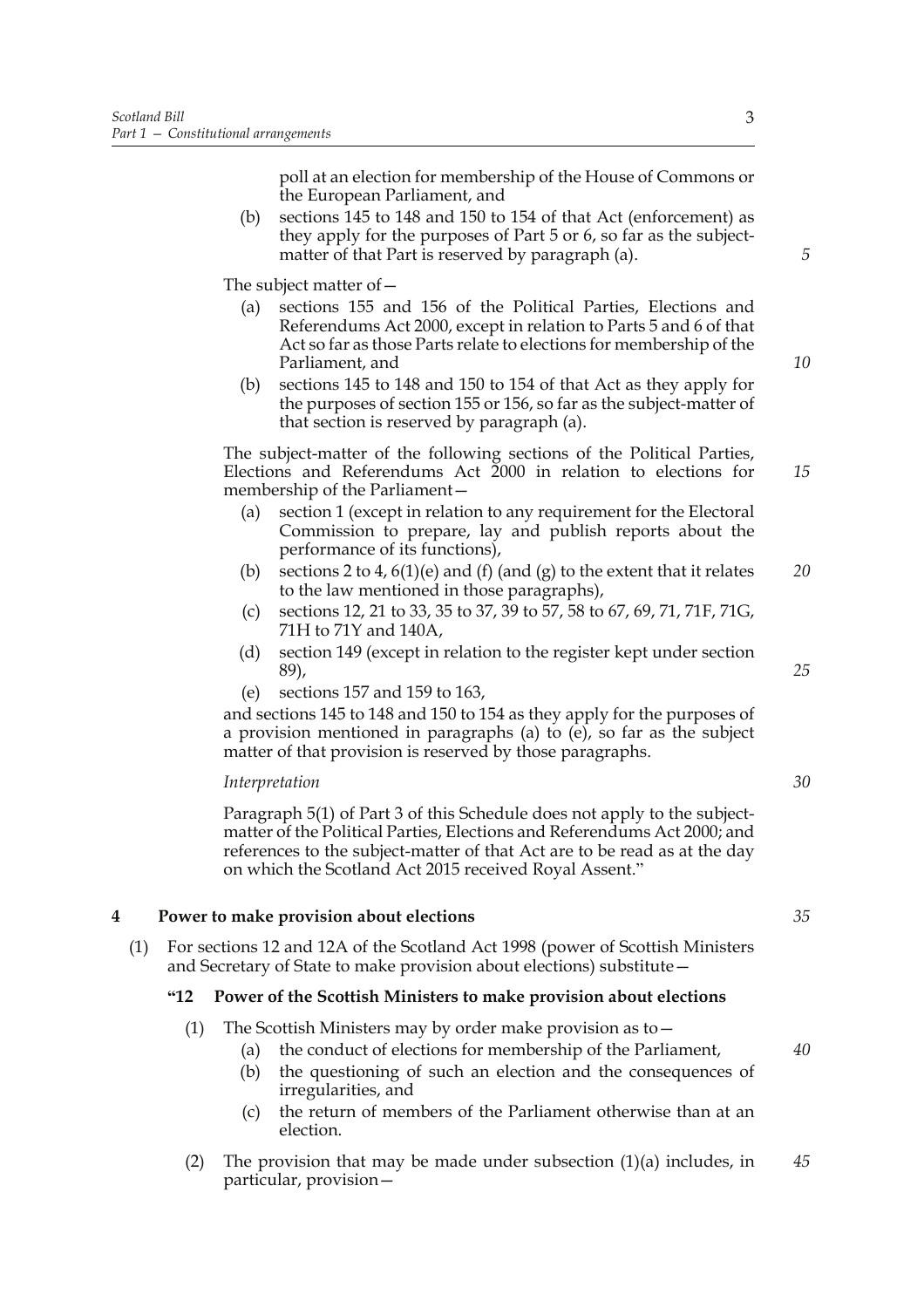- (a) about the registration of electors,
- (b) for disregarding alterations in a register of electors,
- (c) about the limitation of the election expenses of candidates,
- (d) for the combination of polls but only where  $-$ 
	- (i) the poll at an ordinary general election for membership of the Parliament and the poll at a local government election in Scotland to fill a casual vacancy are to be held on the same date,
	- (ii) the poll at a by-election for membership of the Parliament and the poll at an ordinary local government election in Scotland are to be held on the same date, *10*
	- (iii) the poll at a by-election for membership of the Parliament and the poll at a local government election in Scotland to fill a casual vacancy are to be held on the same date,
	- (iv) the poll at an extraordinary general election for membership of the Parliament and the poll at an ordinary local government election in Scotland are to be held on the same date, or
	- (v) the poll at an extraordinary general election for membership of the Parliament and the poll at a local government election in Scotland to fill a casual vacancy are to be held on the same date,
- (e) for modifying the application of section  $7(1)$  where the poll at an election for the return of a constituency member is abandoned (or notice of it is countermanded), and
- (f) for modifying section  $8(7)$  to ensure the allocation of the correct number of seats for the region.
- (3) The provision that may be made under subsection  $(1)(c)$  includes, in particular, provision modifying section 10(4) to (5A). *30*
- (4) The provision that may be made under subsection (2)(a) does not include provision about the use of any digital service provided by a Minister of the Crown for the registration of electors.
- (5) An order under subsection (1) may—
	- (a) apply, with or without modifications or exceptions, any provision made by or under the Representation of the People Acts or the European Parliamentary Elections Act 2002 or by any other enactment relating to parliamentary elections, European Parliamentary elections or local government elections, and
	- (b) so far as may be necessary in consequence of any provision made by an order under subsection (1), modify any provision made by any enactment relating to the registration of parliamentary electors or local government electors.
- (6) The return of a member of the Parliament at an election may be questioned only under Part 3 of the Representation of the People Act 1983 as applied by an order under subsection (1).

*35*

*5*

*15*

*20*

*25*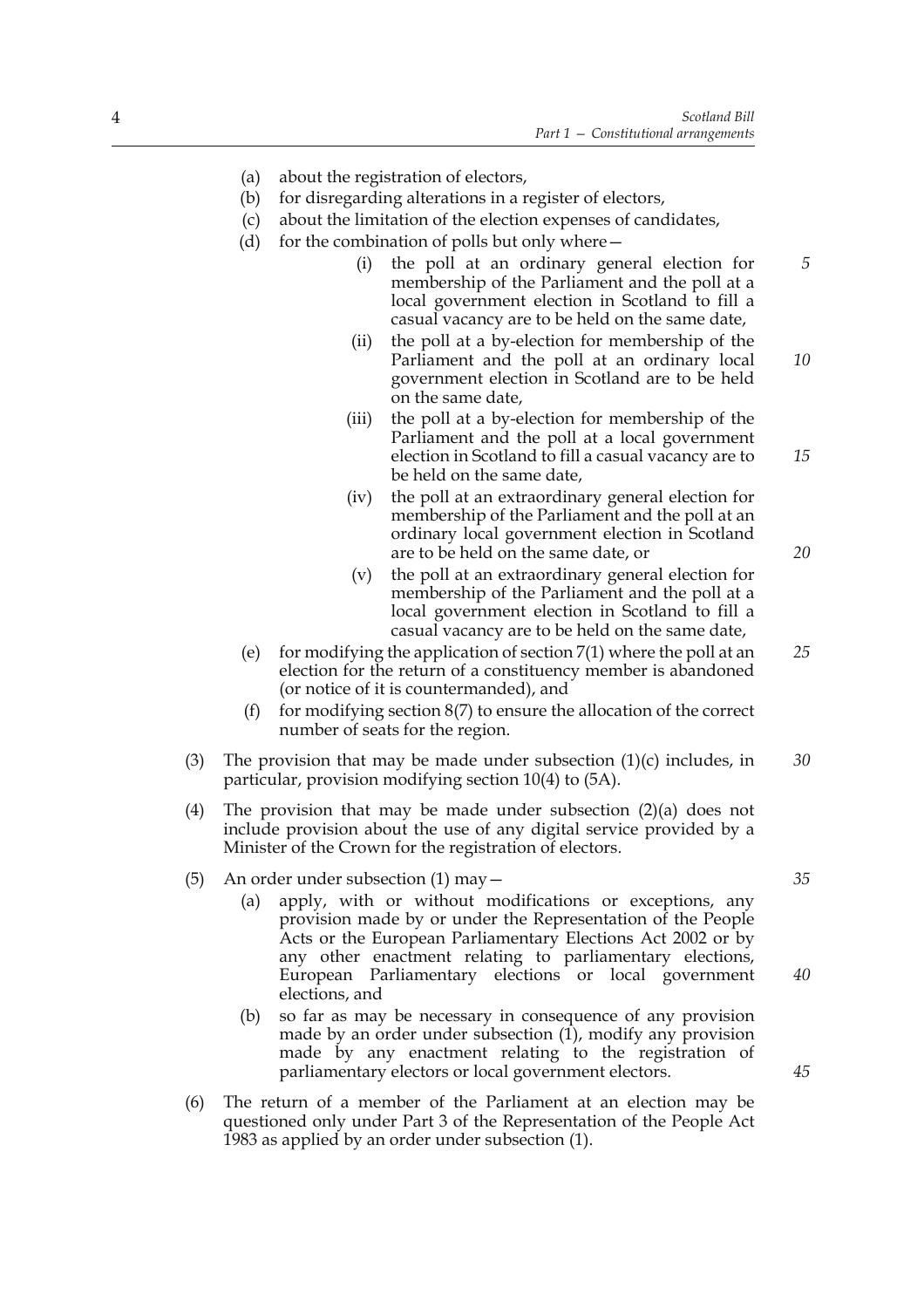(7) For the purposes of this Act, the regional returning officer for any region is the person designated as such in accordance with an order made by the Scottish Ministers under this subsection.

#### **12A Power of the Secretary of State to make provision about the combination of polls**

- (1) The Secretary of State may by regulations make provision for
	- the combination of polls at ordinary general elections for membership of the Parliament with polls at the elections listed in subsection (2), and
	- (b) the combination of polls at extraordinary general elections for membership of the Parliament, and by-elections for membership of the Parliament, with polls at the elections listed in subsections (2) and (3). *10*
- (2) The elections are—
	- (a) early parliamentary general elections,
	- (b) parliamentary by-elections, and
	- (c) European parliamentary by-elections.
- (3) The elections are—
	- (a) parliamentary general elections, and
	- (b) European parliamentary general elections.
- (4) The Secretary of State may not make regulations under this section without the agreement of the Scottish Ministers.
- (5) Regulations under subsection  $(1)$  may  $$ 
	- apply, with or without modifications or exceptions, any provision made by or under the Representation of the People Acts or the European Parliamentary Elections Act 2002 or by any other enactment relating to parliamentary elections, European Parliamentary elections or local government elections, and *25*
	- (b) modify any form contained in, or in regulations or rules made under, the Representation of the People Acts so far as may be necessary to enable it to be used both for the original purpose and in relation to elections for membership of the Parliament." *30*
- (2) In section 15 of the Representation of the People Act 1985 (combination of polls) after subsection  $(5B)$  insert –
	- "(5C) Before making provision under subsection (5) in connection with the combination of polls where one of the elections is a local government election in Scotland, the Secretary of State must consult the Scottish Ministers."

#### **5 Timing of elections**

- (1) Section 2 of the Scotland Act 1998 (ordinary general elections) is amended as follows.
- (2) In subsection (2) from the words "the day" to the end substitute  $-$

"(a) subsection (2A) prevents the poll being held on that day, or

*15*

*5*

5

*20*

*35*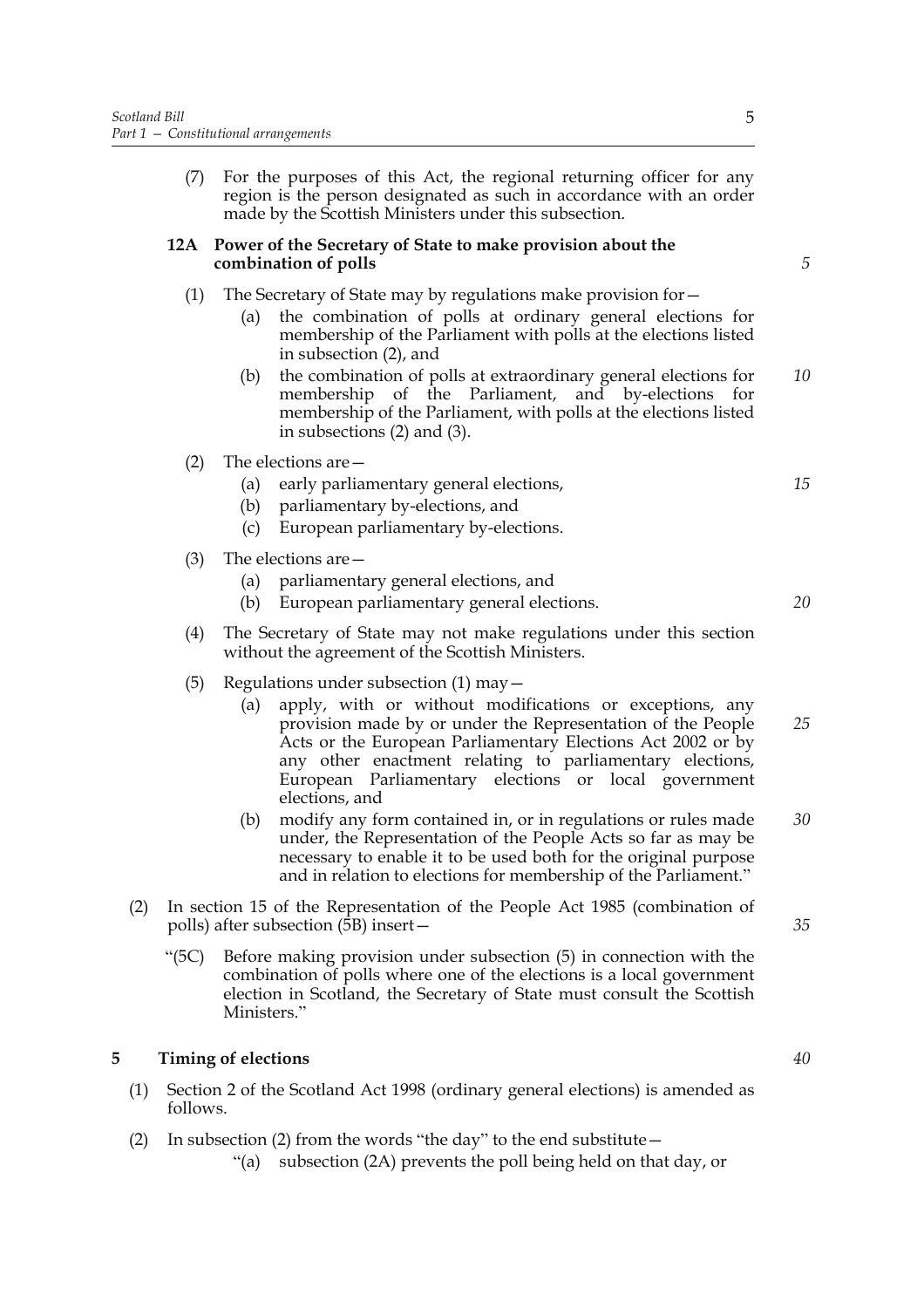- (b) the day of the poll is determined by a proclamation under subsection (5)."
- (3) After subsection (2) insert—
	- "(2A) The poll shall not be held on the same date as the date of the poll at  $-$ 
		- (a) a parliamentary general election (other than an early parliamentary general election), or
		- (b) a European parliamentary general election.
	- (2B) Where subsection (2A) prevents the poll being held on the day specified in subsection (2), the poll shall be held on such day, subject to subsection (2A), as the Scottish Ministers may by order specify."
- (4) In subsection (3) after "May" insert ", or on the day specified by an order under subsection (2B)".
- (5) In subsection (5) at the beginning insert "Subject to subsection (2A),".
- (6) In paragraph 1(2) of Schedule 7 (procedure for subordinate legislation) in the appropriate place insert—

"Section 2(2B) 
$$
\int
$$
 Type L"

- (7) Section 43 of the Representation of the People Act 1983 (day of ordinary local elections in Scotland, and other timing provisions) is amended as follows.
- (8) At the beginning of subsection (1) insert "Subject to subsection (1ZA),".
- (9) After subsection (1) insert—
	- "(1ZA) The poll shall not be held on the date specified by subsection (1) where that date is the same date as the poll at an ordinary general election for membership of the Scottish Parliament.
		- (1ZB) Subsection (1ZA) does not apply to elections to fill a casual vacancy.
		- (1ZC) The Scottish Ministers may by order specify an alternative date for the poll at an ordinary local election where the date of the poll would, by virtue of subsection (1), be the same date as the poll at an ordinary general election for membership of the Scottish Parliament. *25*
	- (1ZD) An order made under subsection (1ZC) is subject to the affirmative procedure."

*30*

*35*

#### **6 Electoral registration: the digital service**

- (1) The Representation of the People Act 1983 is amended as follows.
- (2) In section 53 (power to make regulations about registration etc.) after subsection (8) insert—
	- "(9) The power to make regulations under subsections (1) and (3) is exercisable by the Scottish Ministers concurrently with the Secretary of State for the purposes of making provision about the use, in relation to elections in Scotland, of any digital service provided by a Minister of the Crown for the registration of electors.

*5*

*10*

*15*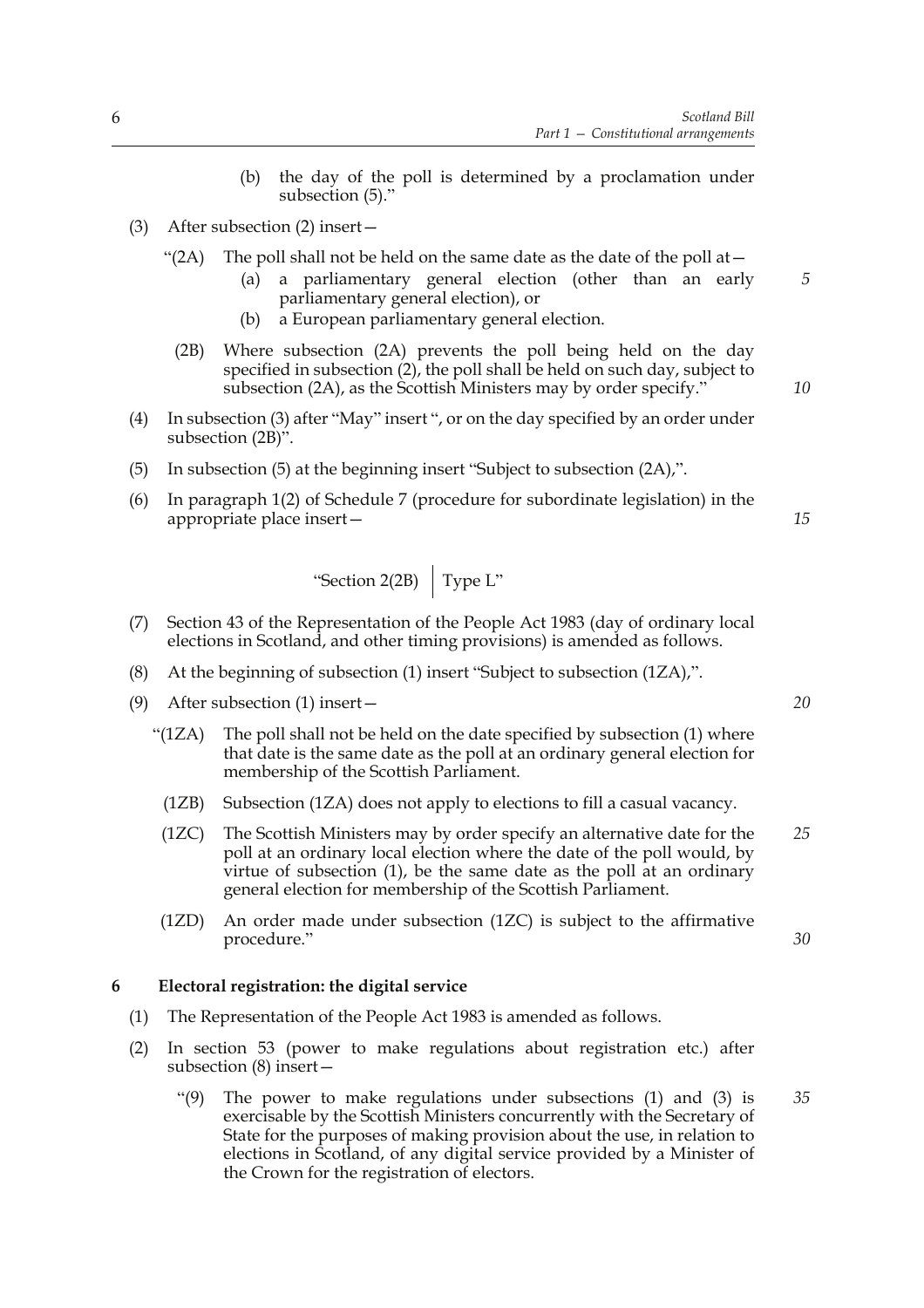- (10) In subsection (9) "elections in Scotland" means—
	- (a) elections for membership of the Scottish Parliament, or
	- (b) local government elections in Scotland.
- (11) Regulations made by the Scottish Ministers by virtue of subsection (9) may not be made without the agreement of the Secretary of State.
- (12) Regulations made by the Scottish Ministers by virtue of subsection (9) are subject to the negative procedure.
- (13) For the purposes of the power to make regulations by virtue of subsection (9) the following provisions have effect as if the references to the Secretary of State were references to the Scottish Ministers—
	- (a) subsections (5) to (7) of this section,
	- (b) section 201(3), and
	- (c) paragraphs 1A(3)(b) and (d) of Schedule 2."
- (3) At the end of section 10ZC (registration of electors in Great Britain) insert—
	- "(4) Subject to regulations under this section, a person may not use a digital service provided by a Minister of the Crown for the registration of electors to make an application for registration for the purposes of an election in Scotland unless at the time of the application the person meets the requirements that applied at the commencement of section 6 of the Scotland Act 2015 for entitlement to be registered for the purposes of such an election. *15 20*
	- (5) The power to make regulations about who may use the digital service in relation to elections in Scotland is exercisable by the Scottish Ministers concurrently with the Secretary of State.
	- (6) Regulations made by the Scottish Ministers under subsection (5) may not be made without the agreement of the Secretary of State. *25*
	- (7) Regulations made by the Scottish Ministers under subsection (5) are subject to the negative procedure.
	- (8) In this section "election in Scotland" means—
		- (a) an election for membership of the Scottish Parliament, or
		- (b) a local government election in Scotland."

#### **7 Expenditure in connection with elections**

- (1) The Political Parties, Elections and Referendums Act 2000 is amended as follows.
- (2) After section 72 (campaign expenditure) insert—

#### **"72A Campaign expenditure: power of Scottish Ministers**

- (1) The powers under the following provisions of Schedule 8 are exercisable by the Scottish Ministers instead of the Secretary of State, so far as they relate to polls at elections for membership of the Scottish Parliament—
	- (a) paragraph 3(3) (power to approve a draft code of practice prepared by the Electoral Commission),

*5*

*10*

*40*

*35*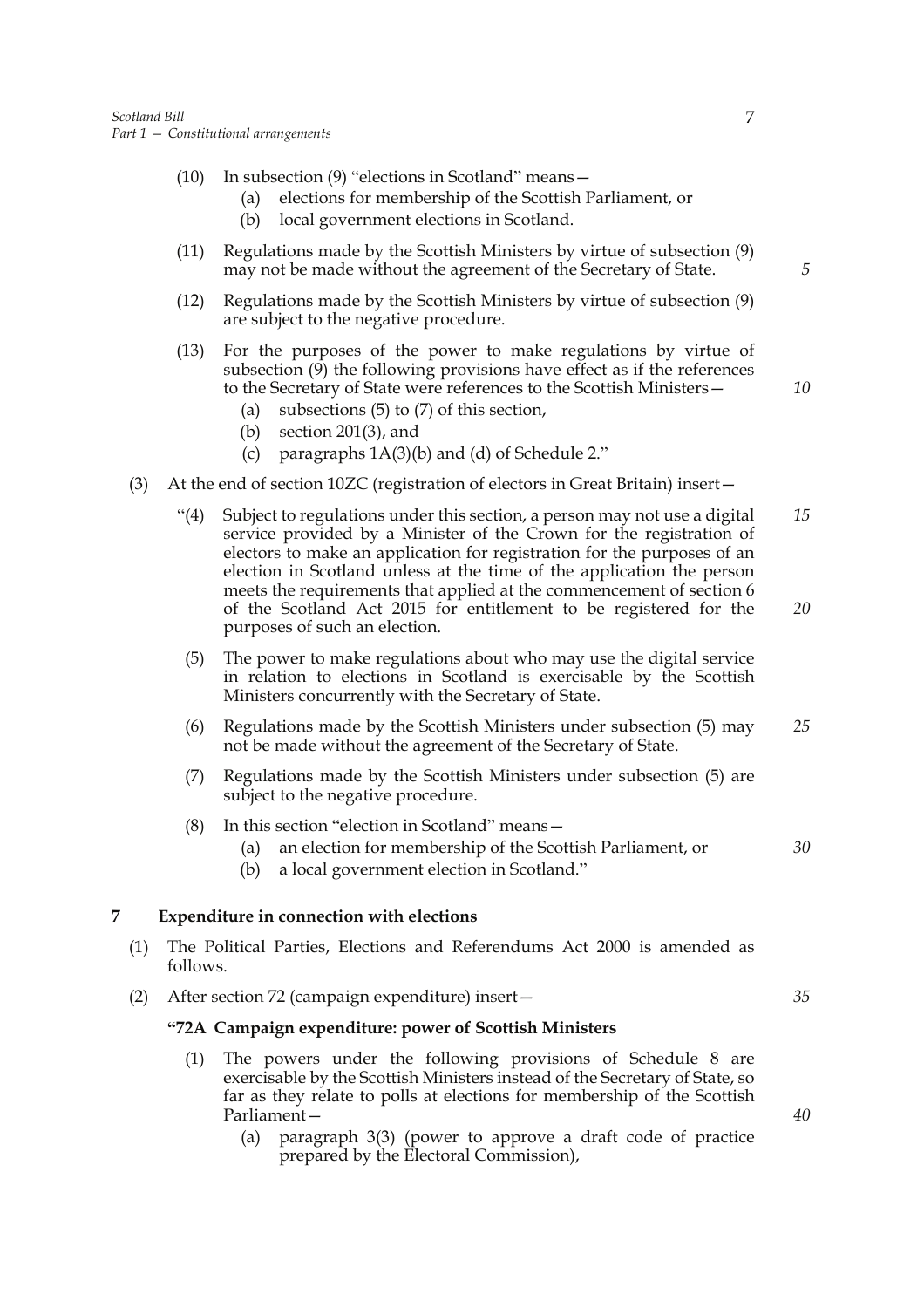- (b) paragraph 3(7) (power to appoint day when code comes into force), and
- (c) paragraph 4(1) (power to amend Part 1 of Schedule 8).
- (2) For the purposes of the exercise by the Scottish Ministers of the powers mentioned in subsection (1), paragraphs 3 and 4 of Schedule 8 apply  $-$ 
	- (a) as if any reference to the Secretary of State were a reference to the Scottish Ministers,
	- (b) as if any reference to "each House of Parliament", "each House", "either House", "both Houses" or "Parliament" were a reference to the Scottish Parliament,
	- (c) as if in paragraph 3(9) for the words from "means—" to the end there were substituted "means the period of 40 days beginning with the day on which the draft is laid before the Scottish Parliament."
- (3) Subsection (1) does not apply where any other poll is combined with the poll at an election for membership of the Scottish Parliament." *15*
- (3) After section 85 (controlled expenditure of third parties) insert—

#### **"85A Controlled expenditure of third parties: power of Scottish Ministers**

- (1) The powers under the following provisions of Schedule 8A are exercisable by the Scottish Ministers instead of the Secretary of State, so far as they relate to polls at elections for membership of the Scottish Parliament— *20*
	- (a) paragraph 3(3) (power to approve a draft code of practice prepared by the Electoral Commission),
	- (b) paragraph 3(7) (power to appoint day when code comes into force), and *25*
	- (c) paragraph 4(1) (power to amend Part 1 of Schedule 8A).
- (2) For the purposes of the exercise by the Scottish Ministers of the powers mentioned in subsection (1), paragraphs 3 and 4 of Schedule 8A apply—
	- (a) as if any reference to the Secretary of State were a reference to the Scottish Ministers,
	- (b) as if any reference to "each House of Parliament", "each House", "either House", "both Houses" or "Parliament" were a reference to the Scottish Parliament,
	- (c) as if in paragraph 3(9) for the words from "means—" to the end there were substituted "means the period of 40 days beginning with the day on which the draft is laid before the Scottish Parliament."
- (3) Subsection (1) does not apply where any poll is combined with the polls at elections for membership of the Scottish Parliament." *40*
- (4) After section 95 (control of donations to recognised third parties) insert—

#### **"95ZA Control of donation to recognised third parties: power of Scottish Ministers**

(1) The powers under the following provisions of Schedule 11 are exercisable by the Scottish Ministers instead of the Secretary of State, so *45*

*10*

*5*

*30*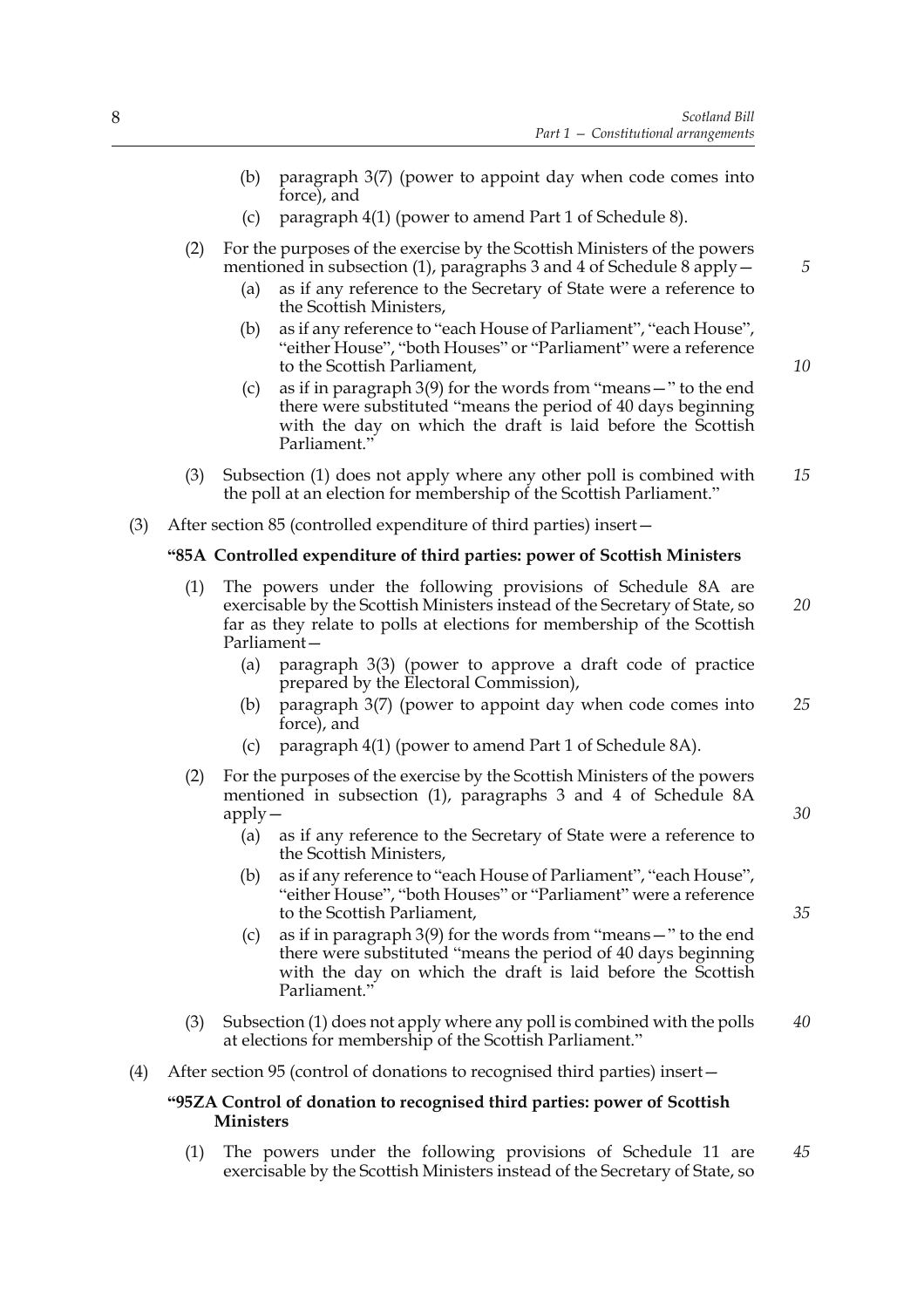far as they relate to polls at elections for membership of the Scottish Parliament—

- (a) paragraph 3(4) (power to change meaning of defined expenses and sponsorship),
- (b) paragraph 6A(6) (power to make regulations about how the value of a benefit is calculated), and
- (c) paragraph 6B(4) (power to make regulations about the retention of declarations).
- (2) For the purposes of the exercise by the Scottish Ministers of the powers mentioned in subsection (1), paragraphs 3, 6A and 6B of Schedule 11 apply as if any reference to the Secretary of State was a reference to the Scottish Ministers. *10*
- (3) Subsection (1) does not apply where any other poll is combined with the poll at an election for membership of the Scottish Parliament."

#### (5) Section 95ZA inserted by subsection (4) has effect—

- (a) until the coming into force of paragraph 1(2) of Schedule 3 to the Political Parties and Elections Act 2009, with the omission of subsection  $(1)(b)$  and "6A" in subsection  $(2)$ ;
- (b) until the coming into force of paragraph 4(2) of Schedule 4 to that Act, with the omission of subsection  $(1)(c)$  and "and 6B" in subsection (2).
- (6) Section 155 (power to vary specified sums or percentages) is amended as follows.
- (7) In subsection (1) at the beginning insert "Except where subsection (1A) applies,".
- (8) After subsection (1) insert—
	- "(1A) The Scottish Ministers may by order vary any sum for the time being specified in Part 5 or 6 so far as that sum applies in relation to an election the conduct of which is within the legislative competence of the Scottish Parliament."
- (9) In subsection  $(2)$ 
	- (a) for the words before paragraph (a) substitute "An order under subsection (1) or (1A) may be made either  $-$ ", and
	- (b) in paragraph (a) for "he" substitute "the person making the order".
- (10) After subsection (4) insert—
	- "(4A) Subsection (4B) applies in relation to the sums specified in Schedule 11. *35*
		- (4B) In each session of the Scottish Parliament, other than a session that is dissolved less than two years after the date of its first sitting, the Scottish Ministers must either—
			- (a) make an order in pursuance of subsection (2)(a), or
			- (b) lay before the Scottish Parliament a statement setting out the Scottish Ministers' reasons for not doing so." *40*
- (11) Section 156 (orders and regulations) is amended as follows.

*5*

*15*

*20*

*25*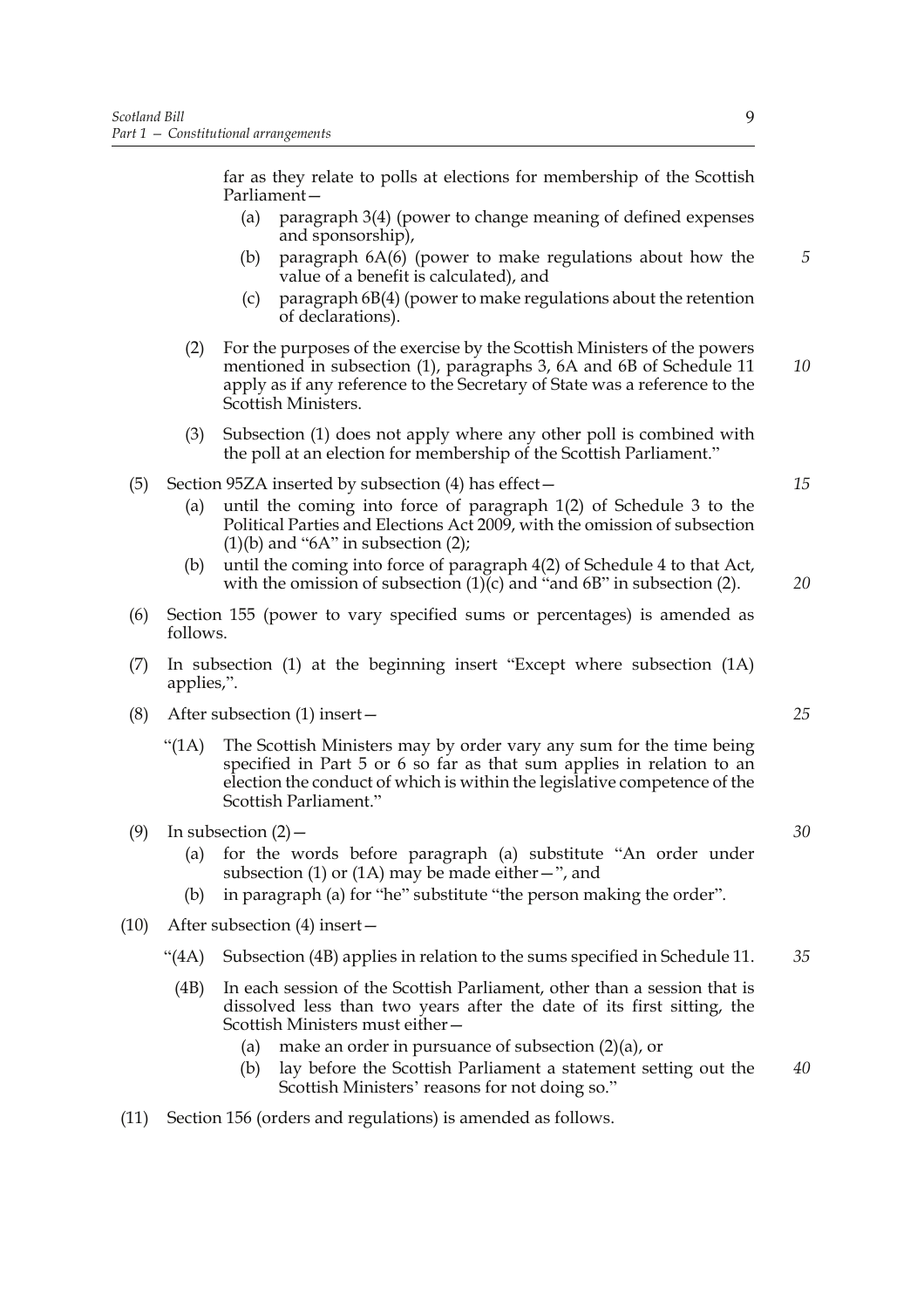- (12) After subsection (4A) insert—
	- "(4B) Subject to subsections (4C) and (4D), any order or regulations made under this Act by the Scottish Ministers shall be subject to the negative procedure (see section 28 of the Interpretation and Legislative Reform (Scotland) Act 2010).
	- (4C) Subsection (4B) does not apply to an order falling within subsection (3).
	- (4D) Subsection (4B) does not apply to an order falling within subsection (4), and any such order made by the Scottish Ministers shall be subject to the affirmative procedure (see section 29 of the Interpretation and Legislative Reform (Scotland) Act 2010)."
- (13) In subsection (5) after each "Secretary of State" insert "or the Scottish Ministers".
- (14) In the Interpretation and Legislative Reform (Scotland) Act 2010, in section 30(4) (other instruments laid before the Parliament: exceptions) after paragraph (f) insert—
	- "(fa) section 155(2)(a) of the Political Parties, Elections and Referendums Act 2000 (c.41),".

#### **8 Review of electoral boundaries by the Local Government Boundary Commission for Scotland**

(1) Schedule 1 to the Scotland Act 1998 is amended as follows.

|   | (2) | In paragraphs 3, 4, 7 to 10, 12 and 14 "the Boundary Commission for Scotland"<br>in each place substitute "the Local Government Boundary Commission for<br>Scotland".                                                                    |    |  |  |
|---|-----|------------------------------------------------------------------------------------------------------------------------------------------------------------------------------------------------------------------------------------------|----|--|--|
|   | (3) | In paragraphs 3 to 7 for "the Secretary of State" in each place, and for "he" in<br>paragraphs 3(9) and 6(1), substitute "the Scottish Ministers".                                                                                       |    |  |  |
|   | (4) | In paragraphs 3 to 7 for -<br>"each House of Parliament", "either House of Parliament" or "the<br>(a)<br>House" in each place, and<br>"Parliament" in all other places, except in paragraph 6(7),<br>(b)<br>substitute "the Parliament". | 30 |  |  |
|   | (5) | In paragraph $3(4)$ –<br>before "under this paragraph" insert "to the Scottish Ministers";<br>(a)<br>for "not later than 30 June 2010" substitute "no earlier than 1 May 2018<br>(b)<br>and no later than 1 May 2022".                   |    |  |  |
|   | (6) | In paragraph $3(6)$ omit "(but not before the submission of their first report)".                                                                                                                                                        | 35 |  |  |
|   | (7) | Omit paragraph 3(11).                                                                                                                                                                                                                    |    |  |  |
|   | (8) | In paragraph 6(1) for "thinks" substitute "think".                                                                                                                                                                                       |    |  |  |
| 9 |     | Minor and consequential amendments: elections etc                                                                                                                                                                                        |    |  |  |
|   | (1) | This section makes minor and consequential amendments in relation to<br>elections and related matters.                                                                                                                                   |    |  |  |
|   | (2) | The Scotland Act 1998 is amended as follows.                                                                                                                                                                                             |    |  |  |

*5*

*10*

*15*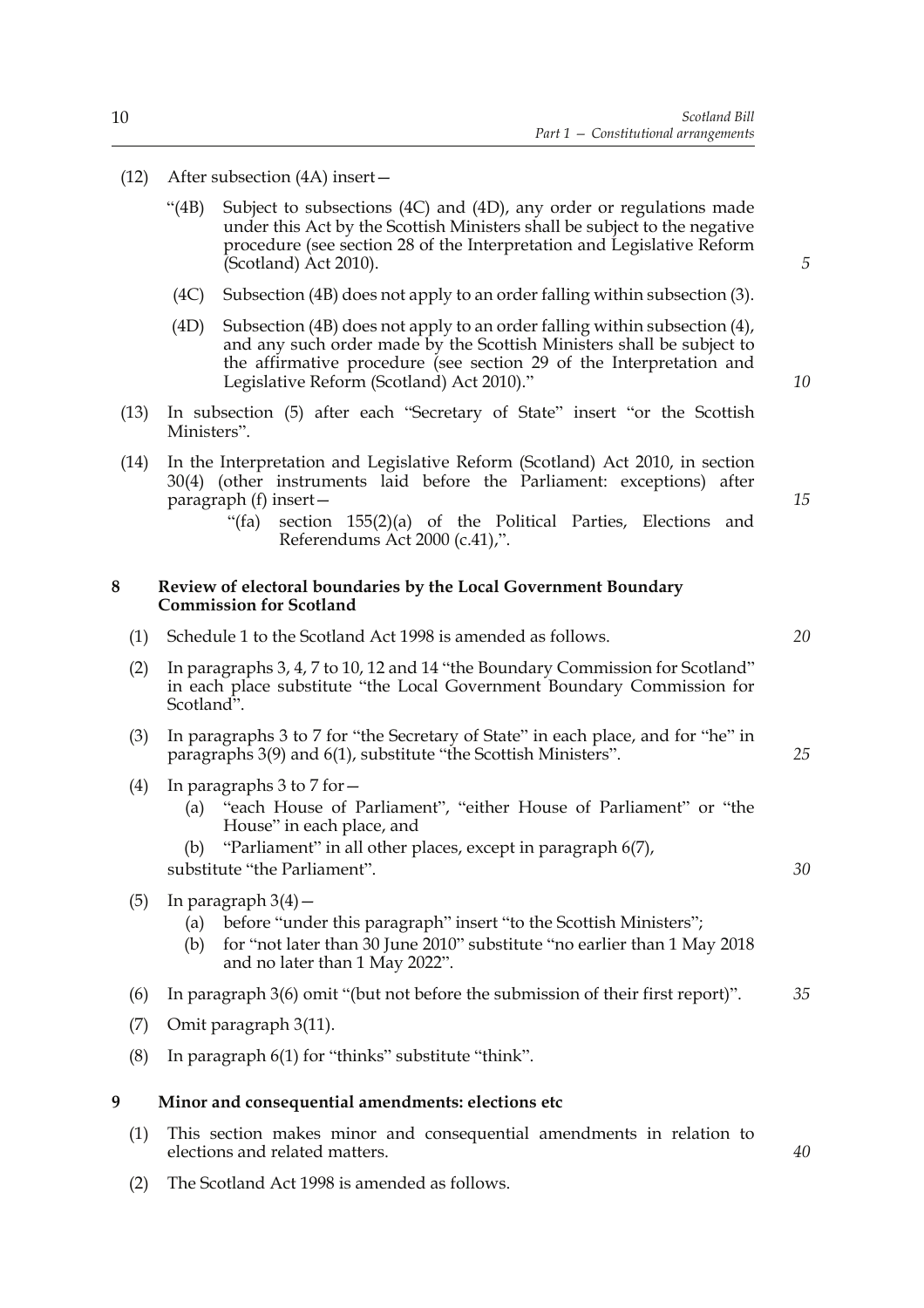- (3) Omit sections 92(4A), 104(3) and 112(6) and paragraph 11(4) of Schedule 4 (functions under section 15 to be regarded as exercisable within devolved competence).
- (4) In Schedule 4, omit paragraph 4(2A) and (2B) (voting age).
- (5) In Part 1 of Schedule 5, omit paragraph 5A (referendums).
- (6) In the Scotland Act 2012, omit sections 1, 2 and 13.
- (7) In the Scottish Parliament (Elections etc.) Order 2010, omit article 13.
- (8) The Scotland Act 1998 (Modification of Schedules 4 and 5 and Transfer of Functions to the Scottish Ministers) Order 2015 (S.I. 2015/692) is revoked.

*Legislation by the Parliament*

#### **10 Super-majority requirement for certain legislation**

- (1) The Scotland Act 1998 is amended as follows.
- (2) Section 31 (scrutiny of Bills before introduction) is amended as follows.
- (3) In the heading for "before introduction" substitute "for legislative competence and protected subject-matter". *15*
- (4) After subsection (2) insert—
	- "(2A) The Presiding Officer shall, after the last time when a Bill may be amended but before the decision whether to pass or reject it, decide whether or not in his view the provisions of the Bill relate to a protected subject-matter and state his decision."
- (5) At the end insert—
	- "(4) For the purposes of this Part a provision of a Bill relates to a protected subject-matter if it would modify, or confer power to modify, any of the matters listed in subsection (5) (but not if the provision is incidental to or consequential on another provision of the Bill).
	- (5) The matters are—
		- (a) the persons entitled to vote as electors at an election for membership of the Parliament,
		- (b) the system by which members of the Parliament are returned,
		- (c) the number of constituencies, regions or any equivalent electoral area, and *30*
		- (d) the number of members to be returned for each constituency, region or equivalent electoral area."
- (6) After that section insert—

#### **"31A Two-thirds majority for Bills relating to a protected subject matter** *35*

If the Presiding Officer states under section 31(2A) that in his view the provisions of a Bill relate to a protected subject-matter, the Bill is not passed unless the number of members voting in favour of it at the final stage is at least two-thirds of the total number of seats for members of the Parliament."

*5*

*10*

*20*

*25*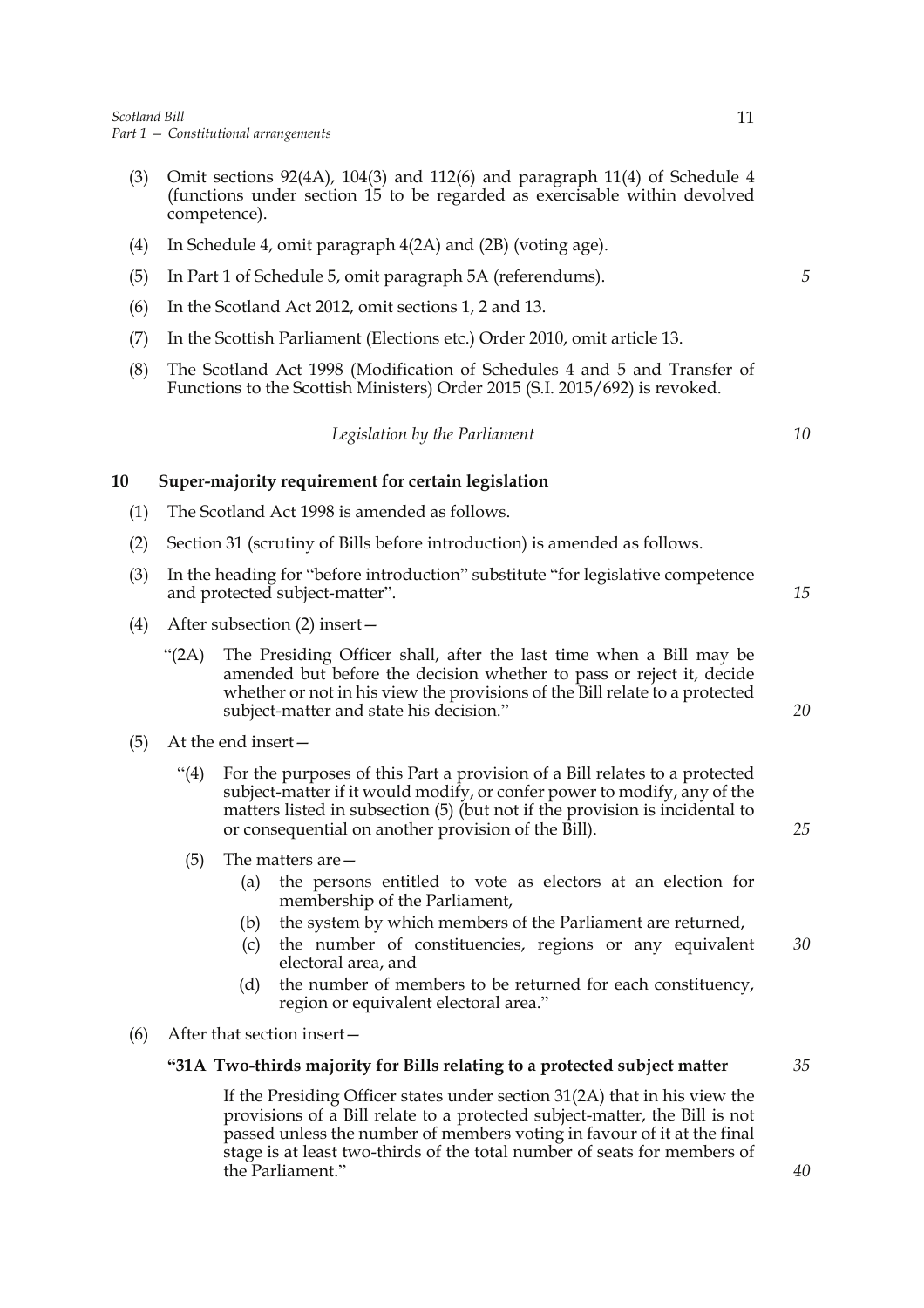- (7) In section 32 (submission of Bills for Royal Assent) in subsection (2)(a) after "under section" insert "32A or".
- (8) After that section insert—

#### **"32A Scrutiny of Bills by the Supreme Court (protected subject-matter)**

- (1) The Advocate General, the Lord Advocate or the Attorney General may refer the question of whether a Bill or any provision of a Bill relates to a protected subject-matter to the Supreme Court for decision. *5*
- (2) Subject to subsection (3), he may make a reference in relation to a Bill—
	- (a) at any time during the period of four weeks beginning with the rejection of the Bill, if the Presiding Officer has made a statement under section 31(2A) that in his view the provisions of the Bill relate to a protected subject-matter, and
	- (b) at any time during the period of four weeks beginning with the passing of the Bill, if the Presiding Officer has made a statement under section 31(2A) that in his view the provisions of the Bill do not relate to a protected subject-matter. *15*
- (3) He shall not make a reference in relation to a Bill if he has notified the Presiding Officer that he does not intend to make a reference in relation to the Bill, unless the Bill has since the notification been approved in accordance with standing orders made by virtue of section 36(4)(aa) or  $(4A)$ ."
- (9) In the heading to section 33 after "Supreme Court" insert "(legislative competence)".
- (10) Section 36 (stages of Bills) is amended as follows.
- (11) In subsection (4) after paragraph (a) insert—
	- "(aa) where section 32A(2)(b) applies, the Supreme Court decides that the Bill or any provision of the Bill relates to a protected subject-matter, or that the Bill or any provision of the Bill does not relate to a protected subject-matter,".
- (12) After that subsection insert—
	- "(4A) Standing orders shall provide for an opportunity for the reconsideration of a Bill after its rejection if (and only if), where section 32A(2)(a) applies, the Supreme Court decides that the Bill or any provision of the Bill does not relate to a protected subject-matter."
- (13) In subsections (5) and (6) after "reconsideration" insert "in accordance with standing orders made by virtue of subsection  $(4)(a)$ ,  $(b)$  or  $(c)$ ". *35*
- (14) After those subsections insert—
	- "(7) Standing orders shall, in particular, ensure that any Bill reconsidered in accordance with standing orders made by virtue of subsection (4)(aa) or (4A), is subject to a final stage at which it can be approved or rejected.
	- (8) References in sections  $28(2)$ ,  $31(2A)$ ,  $31A$ ,  $32A(2)(a)$  and (b) and  $38(1)(a)$ and paragraph 7 of Schedule 3 to the passing of a Bill shall, in the case of a Bill which has been reconsidered in accordance with standing orders made by virtue of subsection (4)(aa) or (4A), be read as references to the approval of the Bill."

*25*

*20*

*10*

*30*

*40*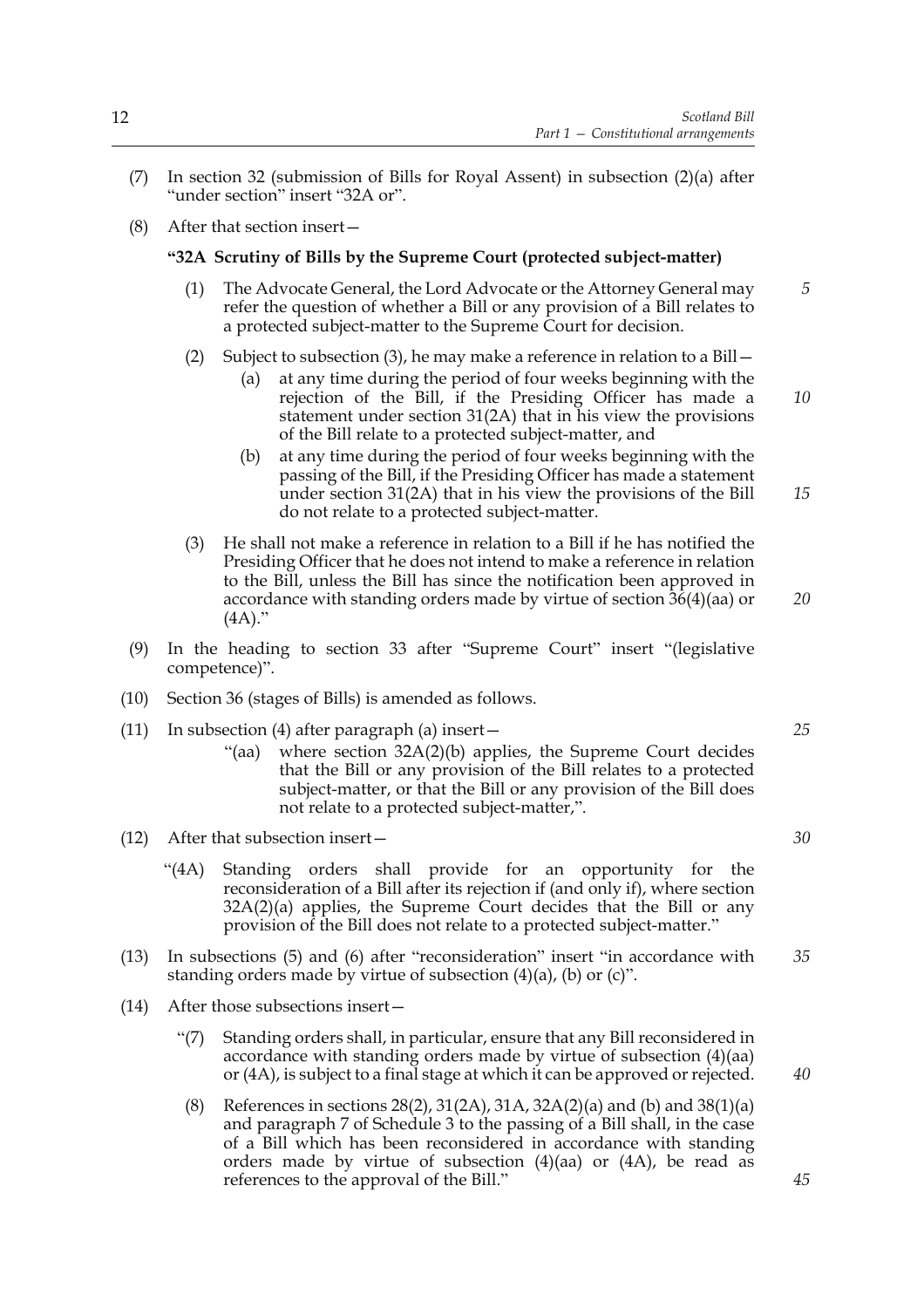### **11 Scope to modify the Scotland Act 1998**

| (1) |            | The Scotland Act 1998 is amended as follows.                                                                                                                                                                                                                                                                                                       |    |
|-----|------------|----------------------------------------------------------------------------------------------------------------------------------------------------------------------------------------------------------------------------------------------------------------------------------------------------------------------------------------------------|----|
| (2) |            | In paragraph 4 of Schedule 4 (protection of Scotland Act 1998 from<br>modification) for sub-paragraph (2) substitute -                                                                                                                                                                                                                             |    |
|     | (a)        | "(2) This paragraph does not apply to modifying $-$<br>the following sections in Part 1 (the Scottish Parliament) -<br>section $1(2)$ to $(5)$ ,<br>(i)<br>section $2(1)$ , $(2)$ and $(3)$ to $(6)$ ,<br>(ii)                                                                                                                                     | 5  |
|     |            | (iii)<br>sections 3 to 11,<br>section 12(1) to (3) and (5) to $(7)$ ,<br>(iv)<br>(v)<br>sections 13 to 22,<br>(vi)<br>sections 24 to 26,<br>section $27(1)$ and $(2)$ ,<br>(vii)<br>section $28(5)$ ,                                                                                                                                              | 10 |
|     |            | (viii)<br>section $36(1)(a)$ and $(b)$ , and $(2)$ and $(3)$ , and<br>(ix)<br>(x)<br>sections 39 to 42,                                                                                                                                                                                                                                            | 15 |
|     | (b)        | following sections<br>the<br>Part 2 (the<br>Scottish<br>in<br>Administration) –<br>section $44(1B)(a)$ and (b), and (2),<br>(i)                                                                                                                                                                                                                    |    |
|     |            | section $45(3)$ to $(7)$ ,<br>(ii)<br>section $46(1)$ to $(3)$ ,<br>(iii)<br>section $47(3)(b)$ to (e),<br>(iv)<br>section $48(2)$ to $(4)$ ,<br>(v)                                                                                                                                                                                               | 20 |
|     |            | section $49(2)$ and $(4)(b)$ to (e), and<br>(vi)<br>(vii)<br>section 50,                                                                                                                                                                                                                                                                           | 25 |
|     | (c)<br>(d) | in Part 3 (financial provisions), section $69(3)$ ,<br>in Part 5 (miscellaneous and general), sections 81 to 83 and 85,<br>sections 91, 93, 94 and 97,                                                                                                                                                                                             |    |
|     | (e)        | the following provisions in Part $6$ (supplementary) $-$<br>section $112(1)$ and $(3)$ to $(5)$ , section 113 (except the<br>(i)<br>application of subsection $(9)$ ), section 115 and<br>Schedule 7 (so far as those sections and that Schedule<br>apply to any power exercisable within devolved<br>competence to make subordinate legislation), | 30 |
|     |            | sections 118, 120 and 121, and<br>(ii)<br>(iii)<br>section 124 (so far as that section applies to any power<br>exercisable within devolved competence to make<br>subordinate legislation),                                                                                                                                                         | 35 |
|     | (f)        | Schedule 1 (constituencies, regions and regional members),                                                                                                                                                                                                                                                                                         |    |
|     | (g)        | paragraphs 1, 2(1) and 3 to 6 of Schedule 2 (Scottish<br>Parliamentary corporate body), and                                                                                                                                                                                                                                                        | 40 |
|     | (h)        | paragraphs 1 to 6 of Schedule 3 (standing orders - further<br>provision)."                                                                                                                                                                                                                                                                         |    |
| (3) |            | In paragraph 1 of Schedule 7 (procedure for subordinate legislation) in the<br>entry for section 97 for "Type A" substitute "Type D".                                                                                                                                                                                                              | 45 |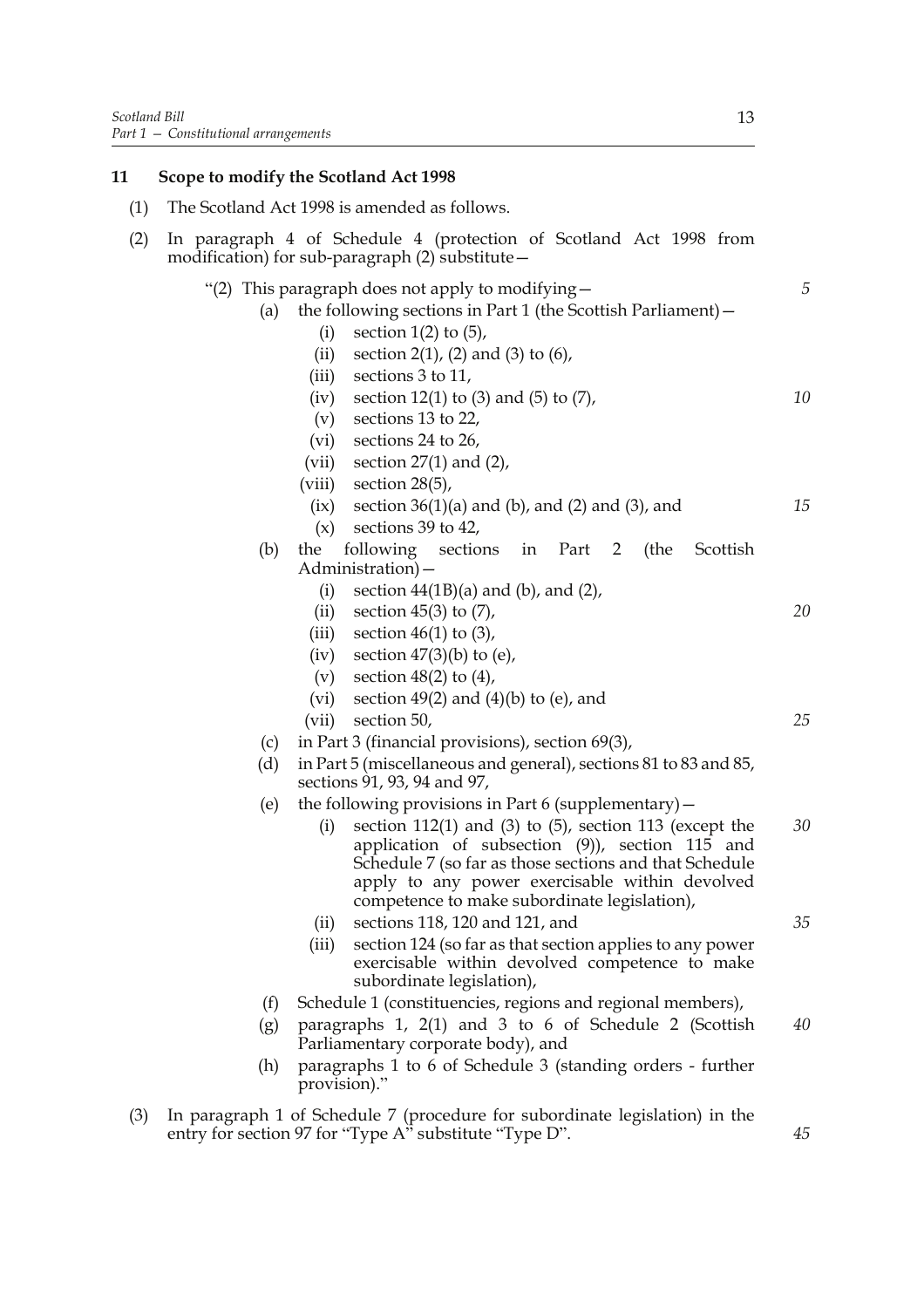### **PART 2**

#### TAX

#### *Income tax*

#### **12 Power of Scottish Parliament to set rates of income tax**

- (1) Section 80C of the Scotland Act 1998 (power to set a Scottish rate for Scottish taxpayers) is amended as follows. *5*
- (2) In subsection (1) (power to set Scottish rate) for the words from "the Scottish rate" to the end substitute "the Scottish basic rate, and any other rates, for the purposes of section 11A of the Income Tax Act 2007 (which provides for the income of Scottish taxpayers which is charged at those rates)".
- (3) For subsection (2) substitute—
	- "(2A) Where a Scottish rate resolution sets more than one rate it must also set limits or make other provision to enable it to be ascertained, for the purposes of that section, which rates apply in relation to a Scottish taxpayer.
		- (2B) But a Scottish rate resolution may not provide for different rates to apply in relation to different types of income.
	- (2C) In this Chapter a "Scottish rate" means a rate set by a Scottish rate resolution."
- (4) Omit subsection (4).
- (5) In subsection (5) (Scottish rate to be a whole number or half a whole number)—
	- (a) for "The" substitute "A", and
	- (b) at the end insert ", or zero".
- (6) In the title for "rate" substitute "rates".
- (7) Other provisions of Part 4A of the Scotland Act 1998 are amended as follows. *25*
- (8) In section 80A(1)(a) (overview of Part 4A) after "rate" insert "or rates".
- (9) Section 80G (supplemental powers to modify enactments) is amended as follows.
- (10) In subsection (1) (power to modify section 11A of the Income Tax Act 2007)—
	- (a) in the words before paragraph (a) for "the Scottish basic, higher and additional" substitute "Scottish", and *30*
	- (b) in paragraph (a) for "the rates provided for under the section" substitute "Scottish rates".
- (11) In subsection (1A) (power to modify references to certain rates of income tax in relation to Scottish taxpayers) for the words after "enactment" substitute "so as to make any provision that they consider necessary or expedient in consequence of or in connection with— *35*
	- (a) the powers of the Parliament under section 80C;
	- (b) a Scottish rate resolution".
- (12) In subsection (1B) (power to postpone effect of Scottish rate etc in relation to *40*

*20*

*10*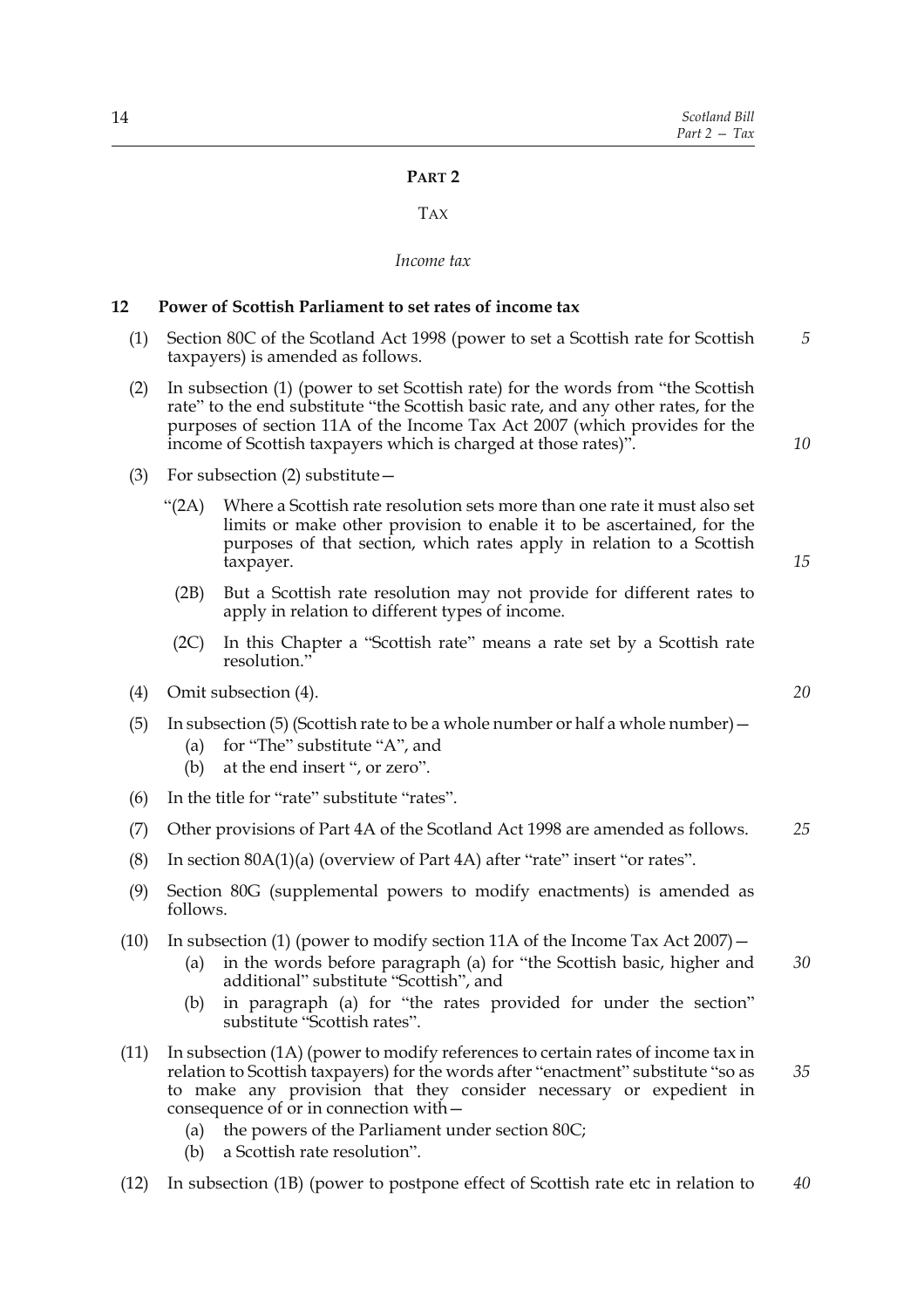PAYE regulations) for paragraphs (a) and (b) substitute—

- "(a) provision made by a Scottish rate resolution for a tax year,
- (b) the absence of particular provision in a Scottish rate resolution for a tax year, or
- (c) the absence of a Scottish rate resolution for a tax year,".
- (13) In section 80HA(3)(b) (report by the Comptroller and Auditor General: meaning of "Scottish rate provisions") for the words from "the Scottish basic rate" to the end substitute "a Scottish rate".
- (14) This section comes into force on such day as the Treasury may by regulations appoint.
- (15) The amendments made by this section have effect in relation to the tax year appointed by the Treasury by regulations and subsequent tax years.
- (16) The tax year appointed under subsection (15) must begin on or after the day appointed under subsection (14).

#### **13 Amendments of Income Tax Act 2007**

- (1) The Income Tax Act 2007 is amended as follows.
- (2) Section 6 (rates at which income tax is charged) is amended as follows.
- (3) In subsection (3) omit paragraph (za).
- (4) After that subsection insert—
	- "(4) See also section 80C of the Scotland Act 1998 which makes provision for the purposes of section 11A (income charged at Scottish rates)." *20*
- (5) Omit section 6A (the Scottish basic, higher and additional rates).
- (6) In section 10(4) for "the Scottish basic, higher and additional" substitute "Scottish".
- (7) Section 11A (income charged at the Scottish basic, higher and additional rates) is amended as follows. *25*
- (8) For subsections (1) to (3) substitute  $-$ 
	- "(1A) Income tax is charged at Scottish rates on the non-savings income of a Scottish taxpayer."
- (9) In subsection (6) for the words after "determining" substitute "which part of a Scottish taxpayer's income consists of savings income". *30*
- (10) In the title for "the Scottish basic, higher and additional" substitute "Scottish".
- (11) In section 13 (income charged at dividend rates)—
	- (a) in subsection (1)(b) omit "or the Scottish basic rate,",
	- (b) in subsection (2)(b) omit "or the Scottish higher rate,",
	- (c) in subsection (2A)(b) omit "or the Scottish additional rate,",
	- (d) in subsection (4) omit "or the Scottish basic, higher or additional rate", and

*10*

*5*

*15*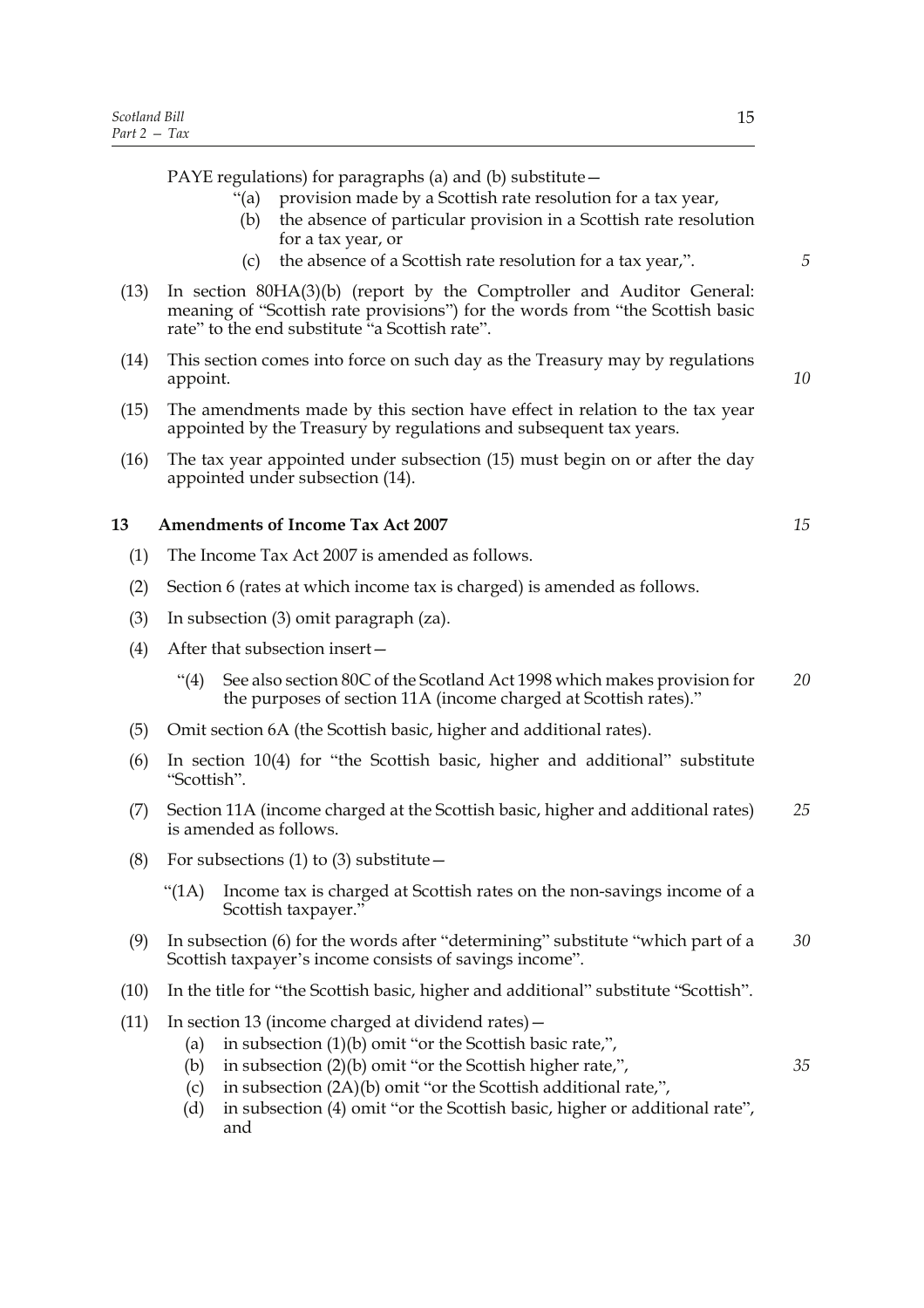- (e) after subsection (4) insert—
	- "(5) In relation to an individual who is a Scottish taxpayer, references in this section to income that would otherwise be charged at a particular rate are to be read as references to income that would, if the individual were not a Scottish taxpayer, be charged at that rate (and subsection (4) is to be read accordingly)."
- (12) For section  $16(1)(za)$  (purposes for which section 16 has effect in relation to income tax of a Scottish taxpayer) substitute—
	- "(za) which part of a Scottish taxpayer's income consists of savings income,". *10*
- (13) In section 989 (definitions for the purposes of the Income Tax Acts)—
	- (a) omit the definitions of "Scottish additional rate" and "Scottish higher rate",
	- (b) in the definition of "Scottish basic rate", for the words after "Scottish basic rate" substitute "in relation to a tax year, means the Scottish basic rate set by a Scottish rate resolution for that year", *15*
	- (c) at the appropriate place insert—
		- ""Scottish rate" in relation to a tax year, means a rate set by a Scottish rate resolution for that year,", and
		- ""Scottish rate resolution" means a resolution of the Scottish Parliament under section 80C of the Scotland Act 1998,".
- (14) In Schedule 4 (index of defined expressions)—
	- (a) omit the entries relating to the Scottish additional rate and the Scottish higher rate, *25*
	- (b) in the entry relating to the Scottish basic rate for "6A (as applied by section 989)" substitute "989",
	- (c) at the appropriate place insert—

"Scottish rate  $\Big|$  section 989"

(d) at the appropriate place insert—

"Scottish rate resolution section 989"

- (15) The amendments made by this section—
	- (a) come into force on the day appointed by the Treasury under section 12(14), and *35*
	- (b) have effect in relation to the tax year appointed by the Treasury under section 12(15) and subsequent tax years.

#### **14 Consequential amendments: income tax**

(1) In section 110(2) of the Scotland Act 1998 (Scottish taxpayers: rates of income tax for social security purposes) for the words from "the Scottish basic rate" to *40*

*20*

*5*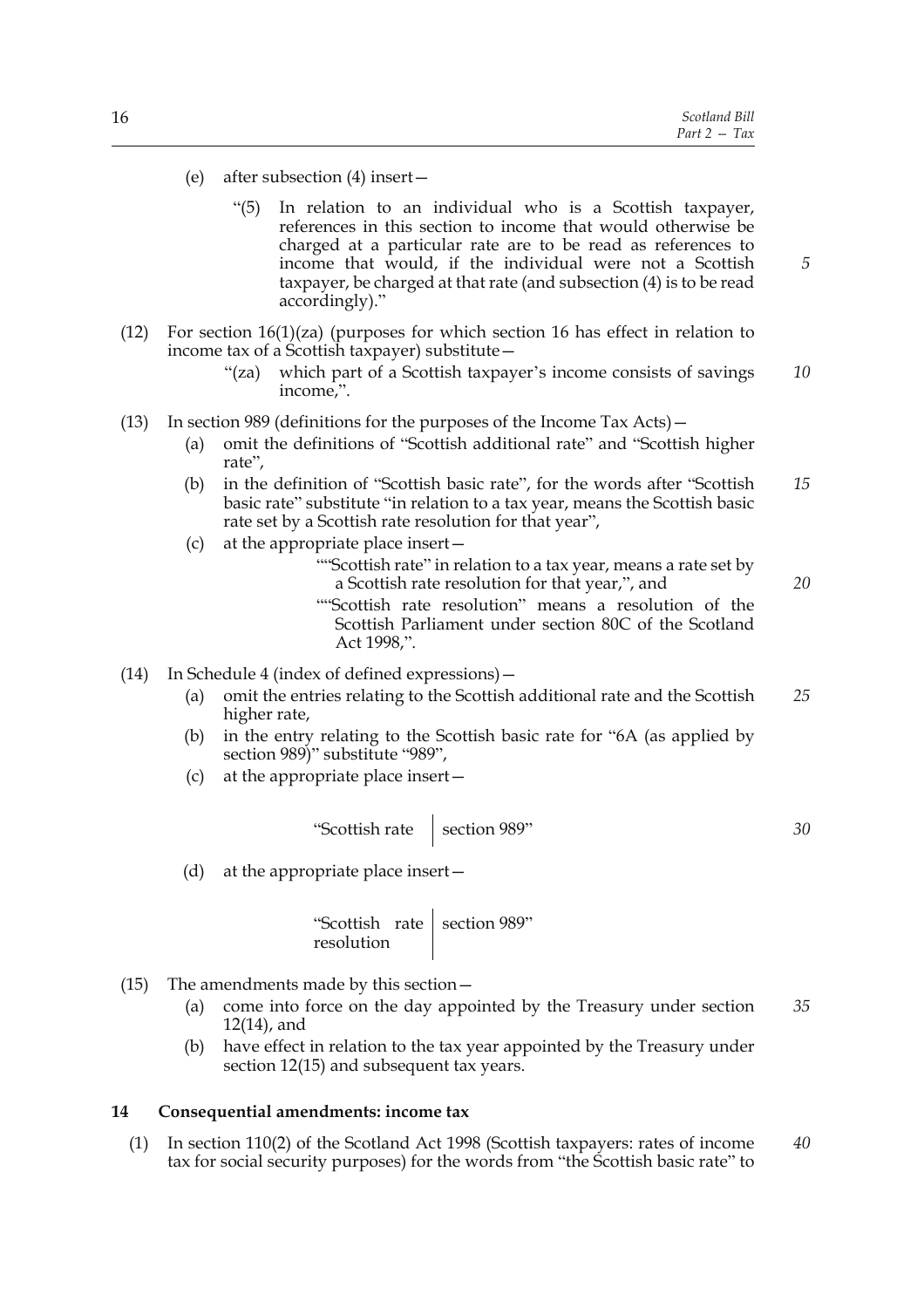"Scottish taxpayers" substitute "a Scottish rate (within the meaning of the Income Tax Acts)".

- (2) Section 4 of the Taxation of Chargeable Gains Act 1992 (rates of capital gains tax) is amended as follows.
- (3) In subsections (4) and (5) omit ", the Scottish higher rate".
- (4) At the end insert—
	- "(10) For the purposes of the following references, an individual who is a Scottish taxpayer is to be treated as if the individual were not a Scottish taxpayer—
		- (a) the references in subsections (4) and (5) to income tax being chargeable at the higher rate; *10*
		- (b) the reference in subsection (7) to the basic rate limit.
	- (11) Section 4A(5) is to be read accordingly."
- (5) In section 4A(5) of that Act (section 4: special cases) omit ", the Scottish higher rate".
- (6) In consequence of the amendments made by sections 12, 13 and this section omit the following provisions of Schedule 38 to the Finance Act 2014—
	- (a) paragraph 2(b);
	- (b) paragraph 3;
	- (c) paragraph  $6(a)$  to (c) and (e);
	- (d) paragraph 7;
	- (e) paragraph  $15(2)$  and  $(3)$ ;
	- (f) paragraph  $16(2)$  and  $(8)$ .
- (7) The amendments made by this section—
	- (a) come into force on the day appointed by the Treasury under section 12(14), and *25*
	- (b) have effect in relation to the tax year appointed by the Treasury under section 12(15) and subsequent tax years.
- (8) The Treasury may by regulations make—
	- (a) such consequential provision as they consider appropriate in connection with any provision of section 12 or 13; *30*
	- (b) such transitional or saving provision as they consider appropriate in connection with the coming into force of any provision of section 12 or 13 or subsections  $(1)$  to  $(6)$ .
- (9) Regulations under this section may amend, repeal, revoke or otherwise modify an enactment, whenever passed or made (including this Act). *35*
- (10) The following are subject to any provision made by virtue of subsection  $(8)(b)$  —
	- (a) subsection (7);
	- (b) section 12(15);
	- (c) section 13(15).
- (11) Regulations under this section must be made by statutory instrument.
- (12) A statutory instrument containing regulations under this section which includes provision amending or repealing a provision of an Act may not be

*5*

*15*

*20*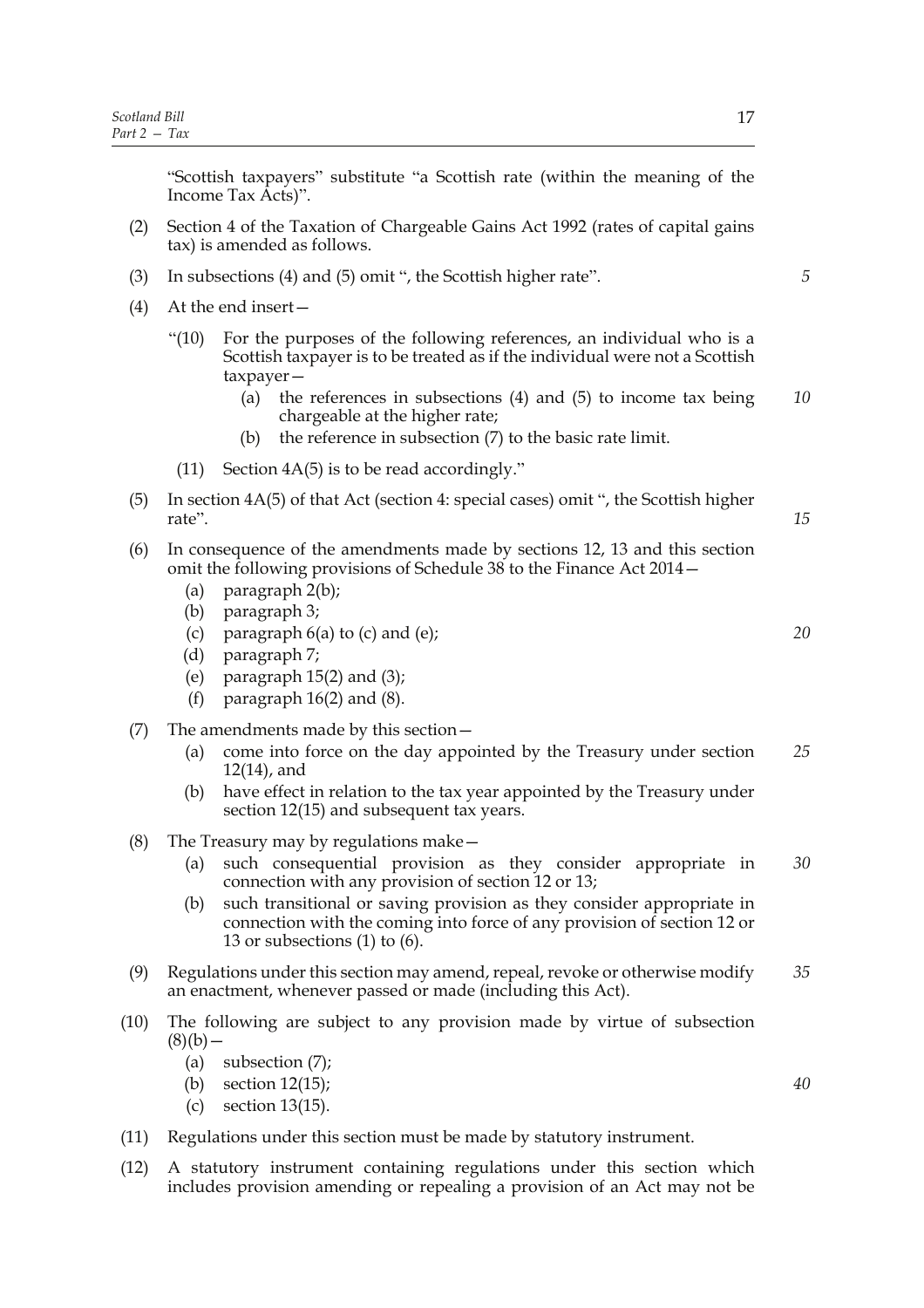made unless a draft of the instrument has been laid before and approved by a resolution of the House of Commons.

- (13) Any other statutory instrument containing regulations under this section, if made without a draft having been approved by a resolution of the House of Commons, is subject to annulment in pursuance of a resolution of the House of Commons.
- (14) In this section "enactment" includes an enactment contained in subordinate legislation (within the meaning of the Interpretation Act 1978).

#### *Value added tax*

#### **15 Assignment of VAT**

- (1) The Scotland Act 1998 is amended as follows.
- (2) In section 64 (Scottish Consolidated Fund), after subsection (2) insert—
	- " $(2A)$  The Secretary of State shall in accordance with section 64A pay into the Fund out of money provided by Parliament any amounts payable under that section."
		-

(3) After that section insert—

#### **"64A Assignment of VAT**

- (1) Where there is an agreement between the Treasury and the Scottish Ministers for identifying an amount agreed to represent the standard rate VAT attributable to Scotland for any period ("the agreed standard rate amount"), the amount described in subsection (3) is payable under this section in respect of that period.
- (2) Where there is an agreement between the Treasury and the Scottish Ministers for identifying an amount agreed to represent the reduced rate VAT attributable to Scotland for that period ("the agreed reduced rate amount"), the amount described in subsection (4) is payable under this section in respect of that period. *25*
- (3) The amount payable in accordance with subsection (1) is the amount obtained by multiplying the agreed standard rate amount  $by$   $-$

$$
\frac{10}{\text{SR}}
$$

2.5 RR  $\frac{2.5}{\sqrt{2}}$ 

where SR is the number of percentage points in the rate at which value added tax is charged under section  $2(1)$  of the Value Added Tax Act 1994 for the period.

(4) The amount payable in accordance with subsection (2) is the amount obtained by multiplying the agreed reduced rate amount by—

where RR is the number of percentage points in the rate at which value added tax is charged under section 29A(1) of the Value Added Tax Act 1994 for the period.

*10*

*15*

*5*

*20*

*30*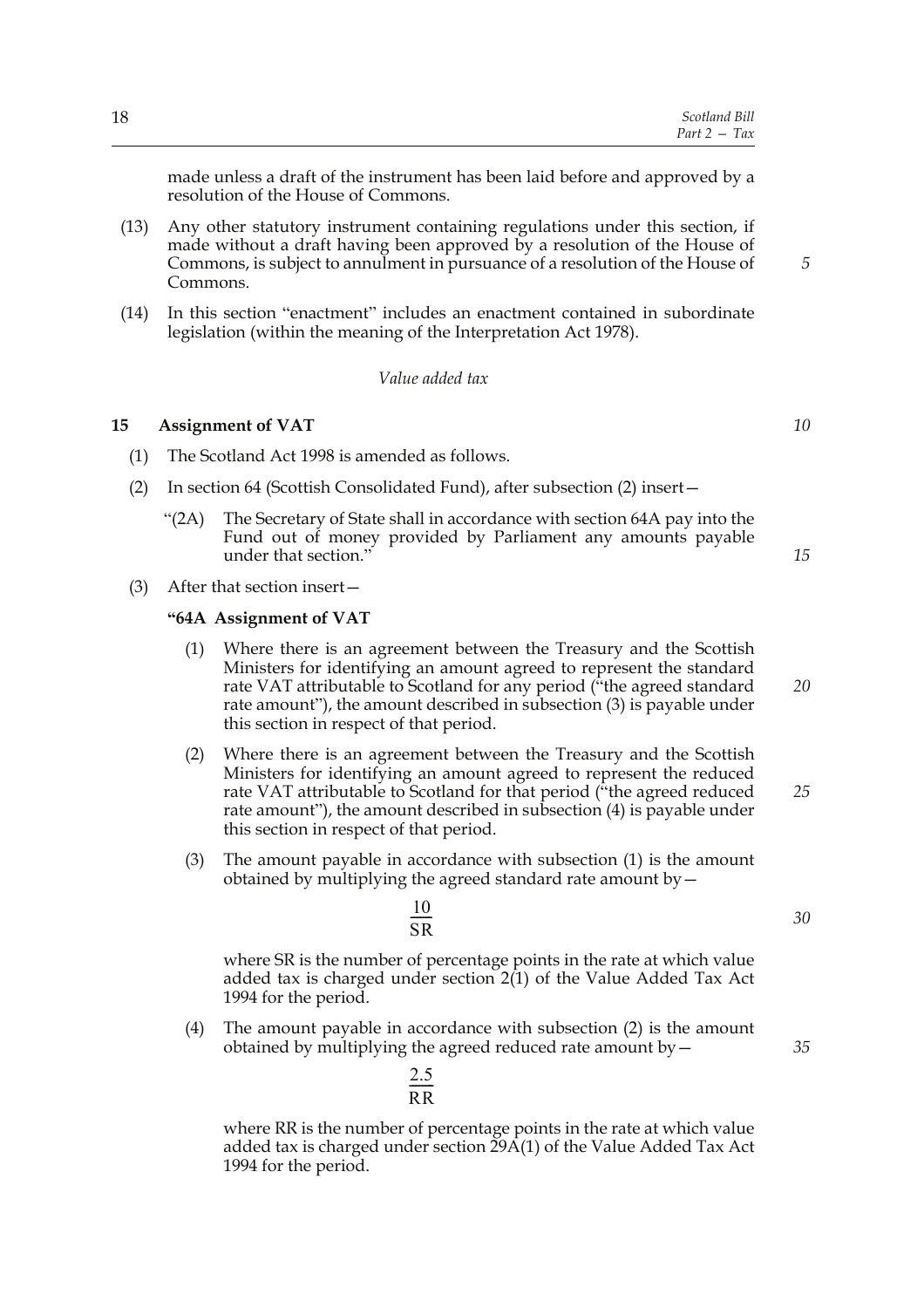- (5) The payment of those amounts under section 64(2A) is to be made in accordance with any agreement between the Treasury and the Scottish Ministers as to the time of the payment or otherwise."
- (4) The Commissioners for Revenue and Customs Act 2005 is amended as follows.
- (5) In subsection (2) of section 18 (confidentiality: exceptions) omit "or" after paragraph (i), and after paragraph (j) insert ", or
	- (k) which is made in connection with (or with anything done with a view to) the making or implementation of an agreement referred to in section 64A(1) or (2) of the Scotland Act 1998 (assignment of VAT)."
- (6) After that subsection insert—
	- "(2A) Information disclosed in reliance on subsection  $(2)(k)$  may not be further disclosed without the consent of the Commissioners (which may be general or specific)."
- (7) In section 19 (wrongful disclosure) in subsections (1) and (8) after "18(1)" insert " $or (2A)$ ". *15*

#### *Devolved taxes*

#### **16 Tax on carriage of passengers by air**

(1) In Part 4A of the Scotland Act 1998, after Chapter 4 insert—

#### **"CHAPTER 5**

#### TAX ON CARRIAGE OF PASSENGERS BY AIR

#### **65 Tax on carriage of passengers by air**

A tax charged on the carriage of passengers by air from airports in Scotland is a devolved tax."

- (2) Tax may not be charged in accordance with that provision on the carriage of passengers boarding aircraft before the date appointed under subsection (7). *25*
- (3) Chapter 4 of Part 1 of The Finance Act 1994 (air passenger duty) is amended as follows.
- (4) In section 28(4) (a chargeable passenger is a passenger whose journey begins at an airport in the United Kingdom), for "the United Kingdom" substitute "England, Wales or Northern Ireland".
- (5) In section 31(4B) (exception for passengers departing from airports in designated region of the United Kingdom) for "the United Kingdom" substitute "England, Wales or Northern Ireland".
- (6) The Air Passenger Duty (Designated Region of the United Kingdom) Order 2001 (S.I. 2001/808) is revoked. *35*
- (7) Subsections (3) to (6) have effect in relation to flights beginning on or after such date as the Treasury appoint by regulations made by statutory instrument.

*20*

*5*

*10*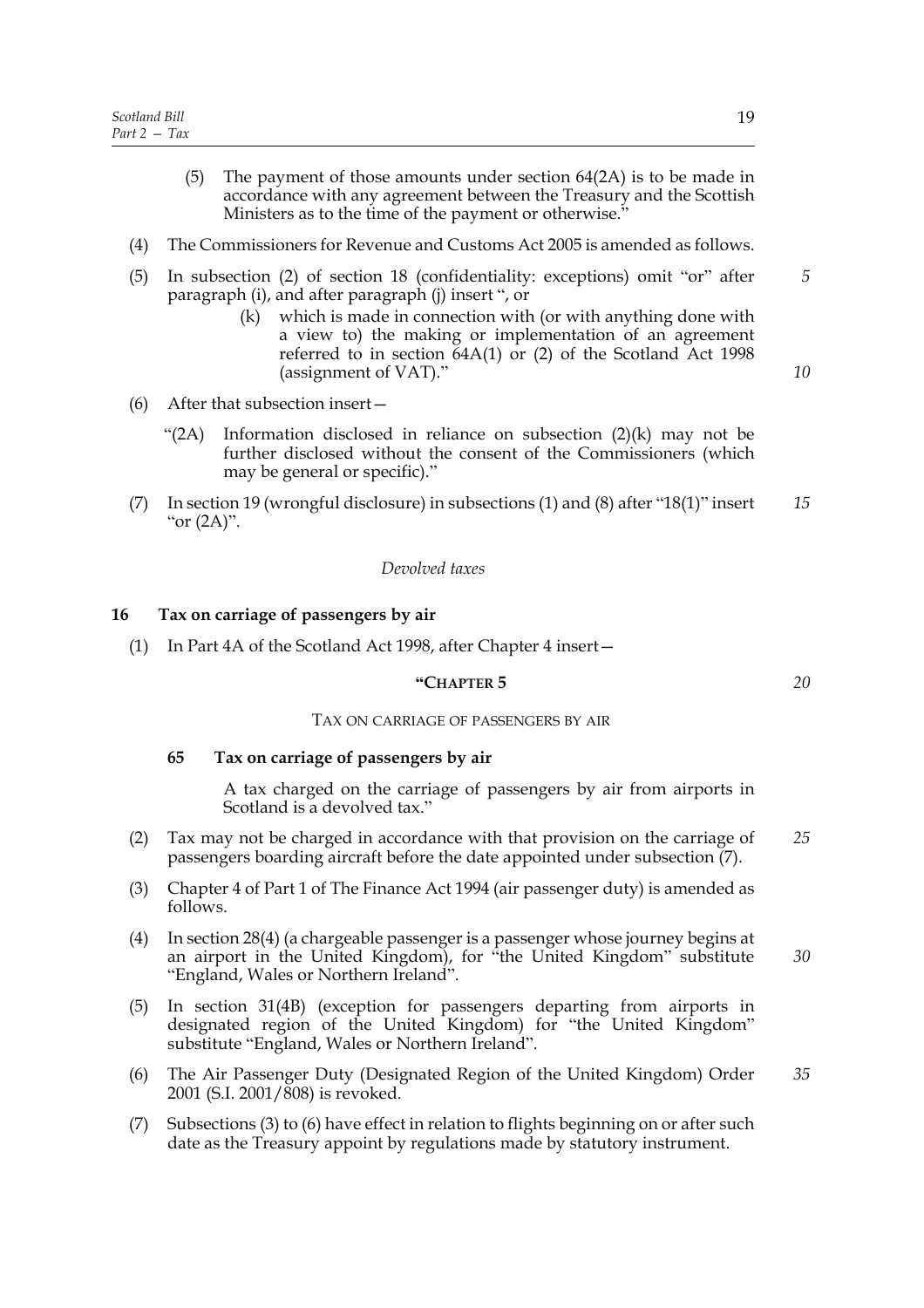#### **17 Tax on commercial exploitation of aggregate**

(1) In Part 4A of the Scotland Act 1998, after the Chapter 5 inserted by section 16 insert—

#### **"CHAPTER 6**

#### TAX ON COMMERCIAL EXPLOITATION OF AGGREGATE

#### **80M Tax on commercial exploitation of aggregate**

- (1) A tax which is charged on aggregate when it is subjected to commercial exploitation in Scotland is a devolved tax.
- (2) The tax must not be chargeable when aggregate is subjected to commercial exploitation for fuel.
- (3) Aggregate is subjected to commercial exploitation for fuel—
	- (a) when the aggregate is used as fuel;
	- (b) when the aggregate is subjected to commercial exploitation for the purpose of extracting or producing anything capable of being used as fuel;
	- (c) when the aggregate becomes subject to an agreement to use it as mentioned in paragraph (a) or to subject it to commercial exploitation as mentioned in paragraph (b)."
- (2) Tax may not be charged in accordance with that provision on commercial exploitation of aggregate which takes place before the date appointed under subsection (4).
- (3) In section 16(2) of the Finance Act 2001 (aggregates levy) for "the United Kingdom" substitute "England, Wales or Northern Ireland".
- (4) Subsection (3) and Schedule 1 (further amendments relating to the disapplication of UK aggregates levy to Scotland) have effect in relation to commercial exploitation of aggregate which takes place on or after such date as the Treasury appoint in regulations made by statutory instrument. *25*

#### **18 Devolved taxes: further provision**

- (1) In section 80A of the Scotland Act 1998 (overview of Part 4A), in subsection (1)(b), for "Chapters 3 and 4" substitute "The remaining Chapters".
- (2) The Treasury may by regulations make further provision relating to—
	- (a) the disapplication of air passenger duty in relation to flights beginning at airports in Scotland;
	- (b) the disapplication of aggregates levy in relation to commercial exploitation of aggregate in Scotland.
- (3) The power conferred by subsection (2) includes power—
	- (a) to make transitional or saving provision in connection with the coming into force of section 16 or 17 or Schedule 1;
	- (b) to amend, repeal, revoke or otherwise modify an enactment, whenever passed or made (including this Act).
- (4) Section 16(7) and section 17(4) are subject to any provision made by virtue of subsection (3).

*15*

*10*

*5*

*20*

*30*

*35*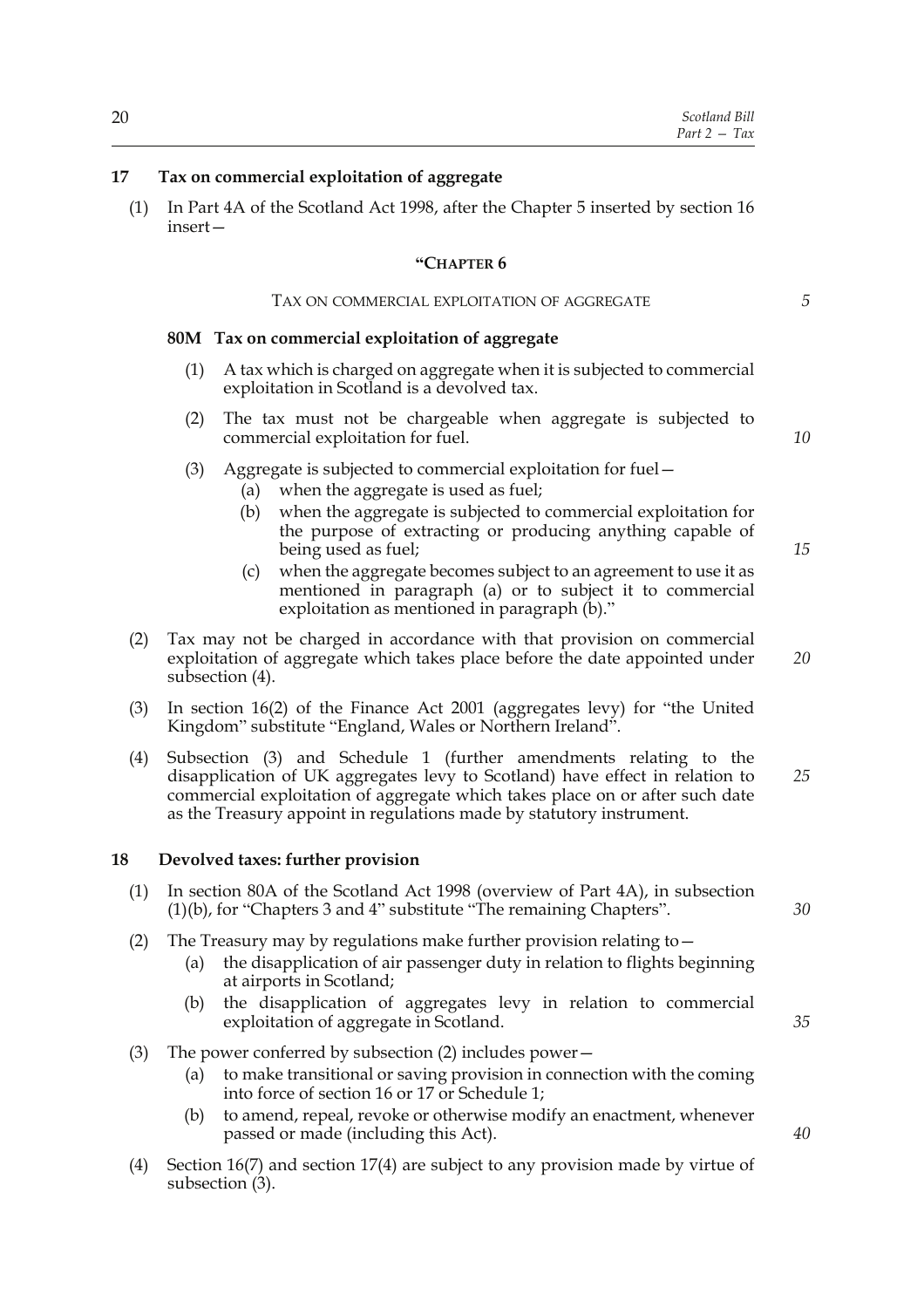- (5) Regulations under this section must be made by statutory instrument.
- (6) A statutory instrument containing regulations under this section which includes provision amending or repealing a provision of an Act may not be made unless a draft of the instrument has been laid before and approved by a resolution of the House of Commons.
- (7) Any other statutory instrument containing regulations under this section, if made without a draft having been approved by a resolution of the House of Commons, is subject to annulment in pursuance of a resolution of the House of Commons.
- (8) In this section "enactment" includes an enactment contained in subordinate legislation (within the meaning of the Interpretation Act 1978). *10*

#### **PART 3**

#### WELFARE BENEFITS AND EMPLOYMENT SUPPORT

#### *Welfare benefits*

| (1) | In Part 2 of Schedule 5 to the Scotland Act 1998, Section F1 (social security<br>schemes) is amended as follows.                              |    |
|-----|-----------------------------------------------------------------------------------------------------------------------------------------------|----|
| (2) | In the Exceptions, before the paragraph beginning "The subject-matter of<br>Part II of the Social Work (Scotland) Act 1968" insert-           |    |
|     | "Exception 1"                                                                                                                                 | 20 |
|     | Any of the following benefits –                                                                                                               |    |
|     | disability benefits, other than severe disablement benefit or<br>(a)<br>industrial injuries benefits,                                         |    |
|     | severe disablement benefit, so far as payable in respect of a<br>(b)<br>relevant person, and                                                  | 25 |
|     | industrial injuries benefits, so far as relating to relevant<br>(c)<br>employment or to participation in training for relevant<br>employment; |    |
|     | but this exception does not except a benefit which is, or which is an                                                                         |    |
|     | element of, an excluded benefit.                                                                                                              | 30 |

#### **Exception 2**

**19 Disability, industrial injuries and carer's benefits**

Carer's benefits, other than a benefit which is, or which is an element of, an excluded benefit."

(3) In the Exceptions, at the beginning of the paragraph beginning "The subjectmatter of Part II of the Social Work (Scotland) Act 1968" insert—

#### "**Exception 3**".

(4) In the Interpretation provision, after "local taxes." insert—

""Disability benefit" means a benefit which is normally payable in respect of—

(a) a significant adverse effect that impairment to a person's physical or mental condition has on his or her ability to carry *40*

*5*

*15*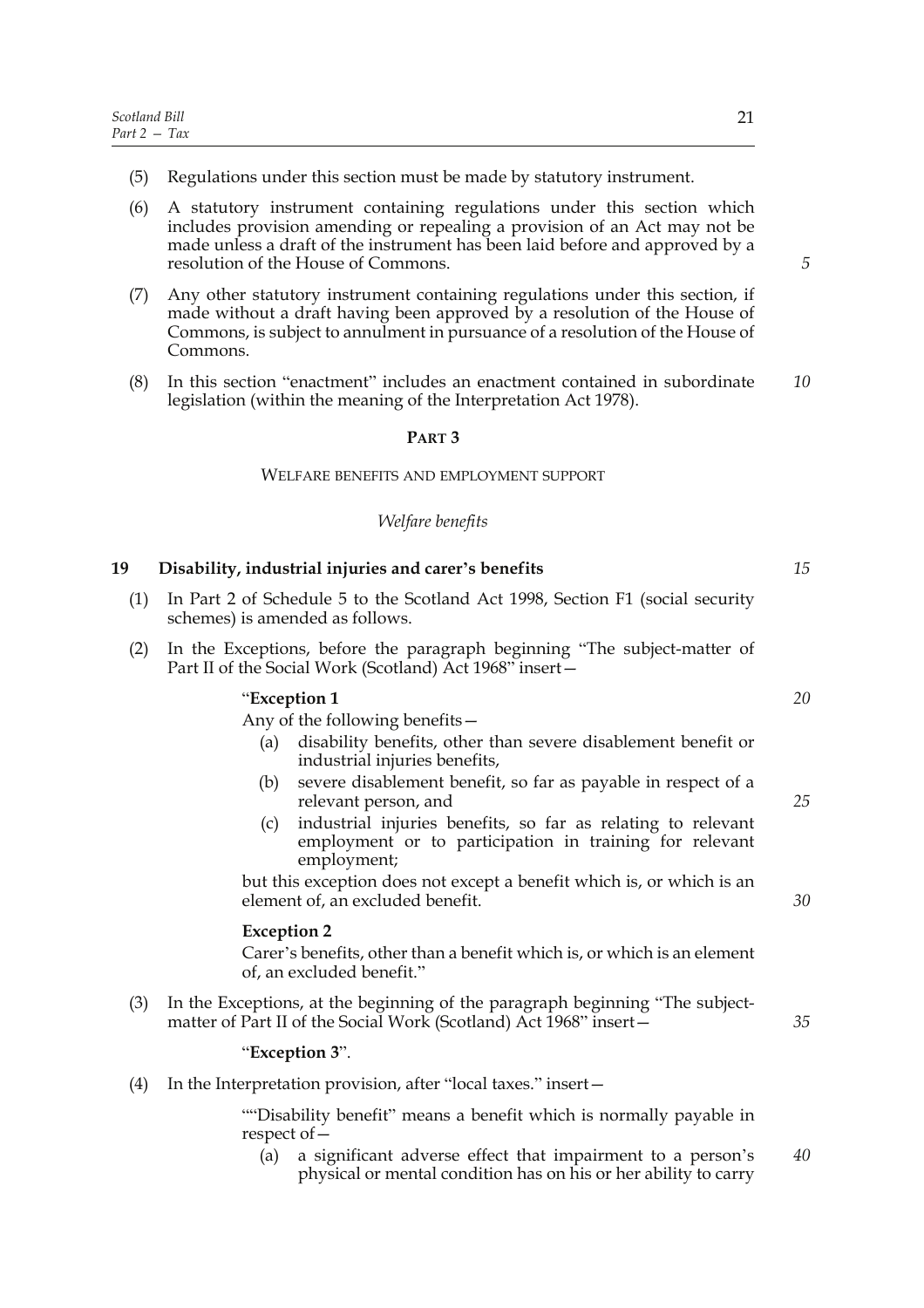out day-to-day activities (for example, looking after yourself, moving around or communicating), or

(b) a significant need (for example, for attention or for supervision to avoid substantial danger to anyone) arising from impairment to a person's physical or mental condition;

and for this purpose the adverse effect or need must not be shortterm.

"Severe disablement benefit" means a benefit which is normally payable in respect of—

- (a) a person's being incapable of work for a period of at least 28 weeks beginning not later than the person's 20th birthday, or *10*
- (b) a person's being incapable of work and disabled for a period of at least 28 weeks;

and "relevant person", in relation to severe disablement benefit, means a person who is entitled to severe disablement allowance under section 68 of the Social Security Contributions and Benefits Act 1992 on the date on which section 19 of the Scotland Act 2015 comes into force as respects severe disablement benefit. *15*

"Industrial injuries benefit" means a benefit which is normally payable in respect of— *20*

- (a) a person's having suffered personal injury caused by accident arising out of and in the course of his or her employment, or
- (b) a person's having developed a disease or personal injury due to the nature of his or her employment; *25*

and for this purpose "employment" includes participation in training for employment.

"Relevant employment", in relation to industrial injuries benefit, means employment which—

- (a) is employed earner's employment for the purposes of section 94 of the Social Security Contributions and Benefits Act 1992 as at 28 May 2015 (the date of introduction into Parliament of the Bill for the Scotland Act 2015), or
- (b) would be such employment but for—
	- (i) the contract purporting to govern the employment being void, or
	- (ii) the person concerned not being lawfully employed, as a result of a contravention of, or non-compliance with, provision in or made by virtue of an enactment passed to protect employees. *40*

"Carer's benefit" means a benefit which is normally payable in respect of the regular and substantial provision of care by a relevant carer to a disabled person; and for this purpose—

- (a) "relevant carer" means a person who—
	- $(i)$  is 16 or over.
	- (ii) is not in full-time education, and
	- (iii) is not gainfully employed;

*30*

*5*

*35*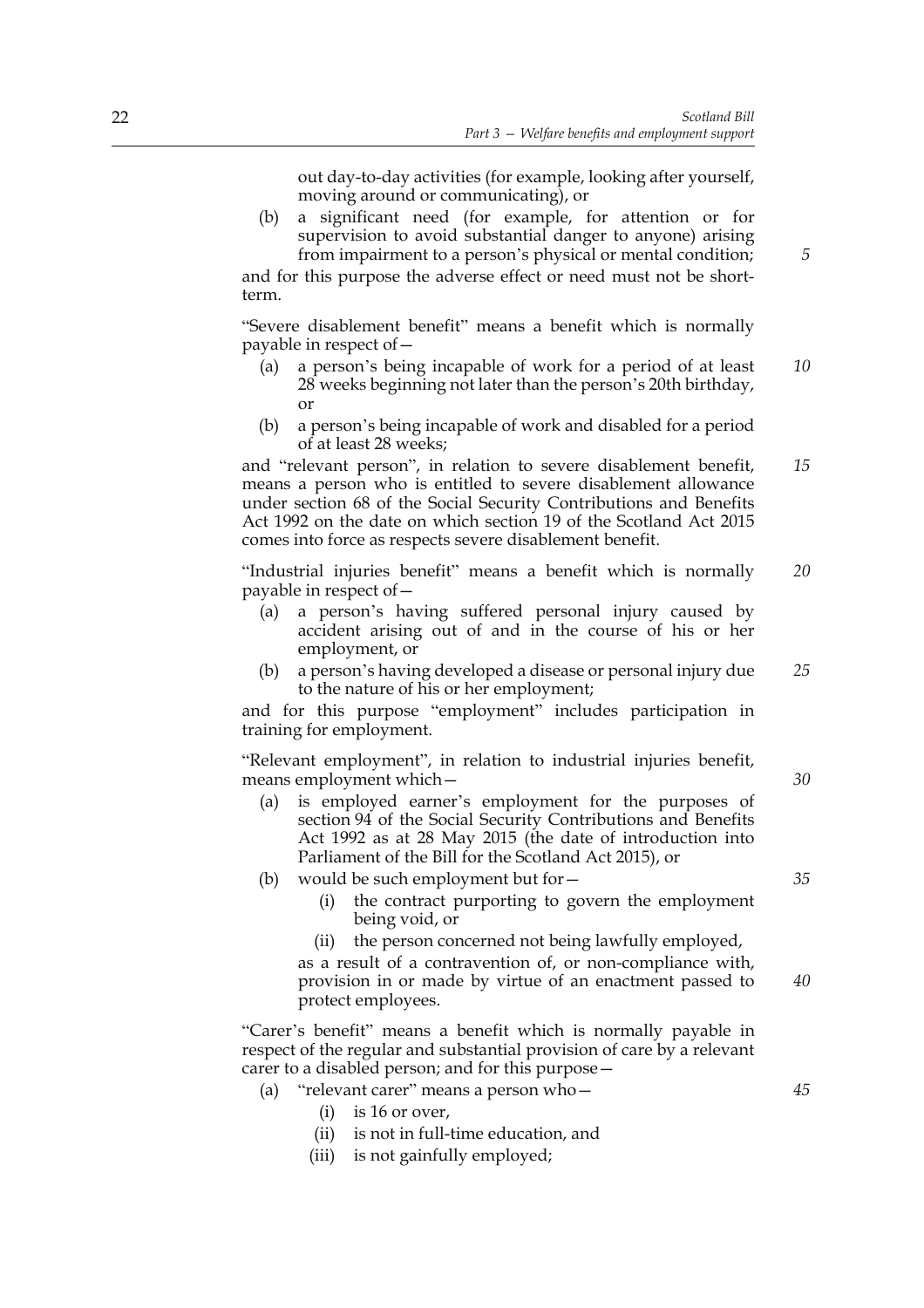(b) "disabled person" means a person to whom a disability benefit is normally payable.

"Excluded benefit" means—

- (a) a benefit, entitlement to which, or the amount of which, is normally determined to any extent by reference to a person's income or capital (for example, universal credit under Part 1 of the Welfare Reform Act 2012),
- (b) a benefit which is payable out of the National Insurance Fund (for example, employment and support allowance under section 1(2)(a) of the Welfare Reform Act 2007), or
- (c) a benefit payable by way of lump sum in respect of a person's having, or having had—
	- (i) pneumoconiosis,
	- (ii) byssinosis,
	- (iii) diffuse mesothelioma,
	- (iv) bilateral diffuse pleural thickening, or
	- (v) primary carcinoma of the lung where there is accompanying evidence of one or both of asbestosis and bilateral diffuse pleural thickening.

"Employment" includes any trade, business, profession, office or vocation (and "employed" is to be read accordingly)." *20*

#### **20 Benefits for maternity, funeral and heating expenses**

- (1) In Part 2 of Schedule 5 to the Scotland Act 1998, Section F1 is amended as follows.
- (2) In the Exceptions, after exception 3 (see section 19(3) above) insert— *25*

#### "**Exception 4**

Providing financial assistance for the purposes of meeting—

- (a) maternity expenses,
- (b) funeral expenses, or
- (c) expenses for heating in cold weather."
- (3) In the Exceptions, for the words from "But the following are not excepted" to "Act 2000 (discretionary housing payments)." substitute—

### "**Exclusions from exceptions 1 to 8**

(a) the National Insurance Fund,

Nothing in exceptions 1 to 8 is to be read as excepting—

- (b) the Social Fund, or
- (c) the provision by a Minister of the Crown of assistance by way of loan for the purpose of meeting, or helping to meet, an intermittent expense."
- (4) In the Interpretation provision, omit the words from "Paragraph 5(1) of Part 3 of this Schedule" to "it is to be treated as if it were." *40*

#### **21 Discretionary payments: top-up of reserved benefits**

In Section F1 of Part 2 of Schedule 5 to the Scotland Act 1998, in the Exceptions,

*5*

*10*

*15*

*30*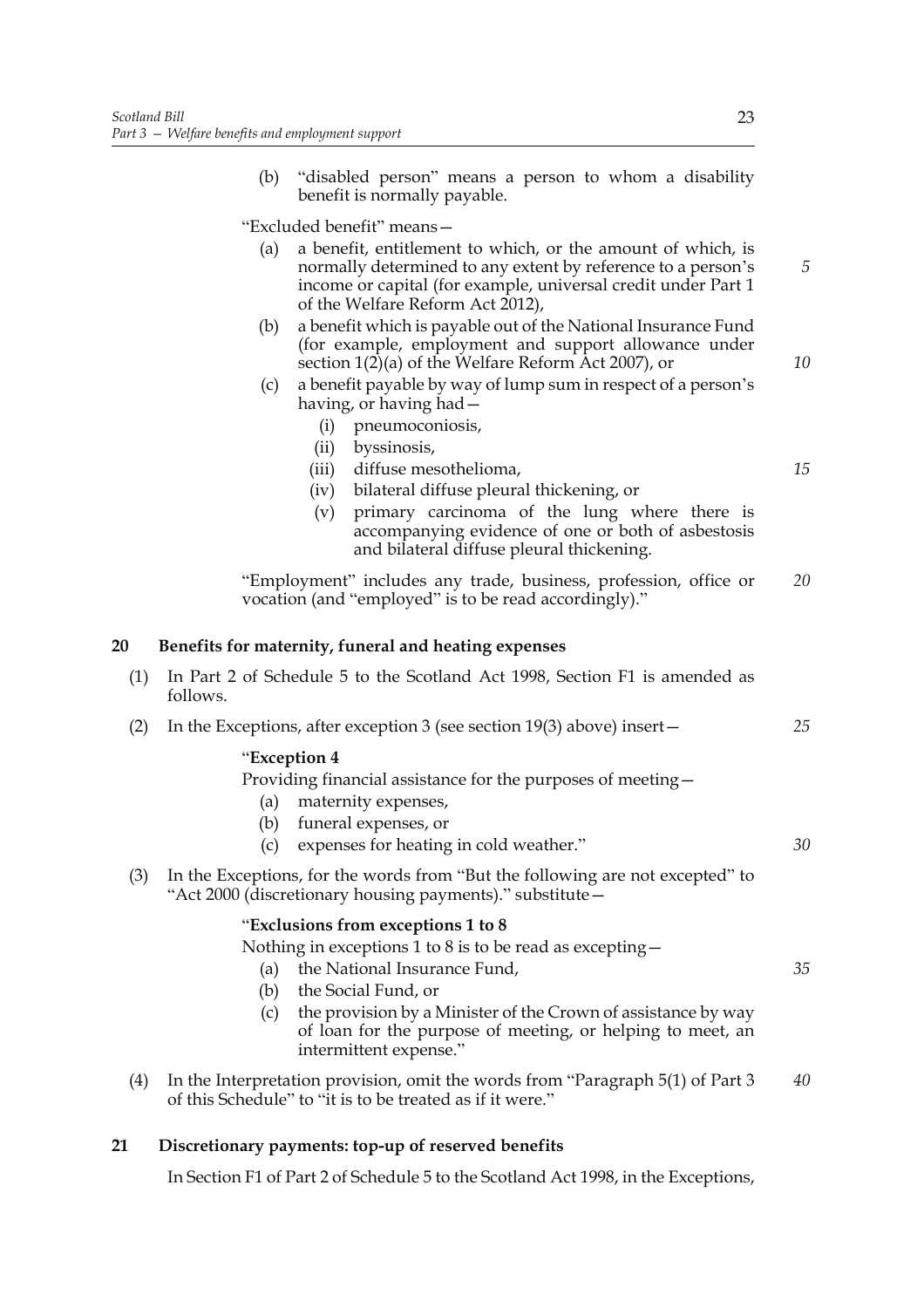after exception 4 (see section 20 above) insert—

#### "**Exception 5**

Providing financial assistance to an individual who—

- (a) is entitled to a reserved benefit, and
- (b) appears to require financial assistance, in addition to any amount the individual receives by way of reserved benefit, for the purpose, or one of the purposes, for which the benefit is being provided.

This exception does not except discretionary financial assistance in a reserved benefit.

This exception also does not except providing financial assistance to meet or help to meet housing costs (as to which, see exception 6).

This exception also does not except providing financial assistance where the requirement for it arises from reduction, non-payability or suspension of a reserved benefit as a result of an individual's conduct (for example, non-compliance with work-related requirements relating to the benefit) unless— *15*

- (a) the requirement for it also arises from some exceptional event or exceptional circumstances, and
- (b) the requirement for it is immediate.

For the purposes of this exception "reserved benefit" means a benefit which is to any extent a reserved matter."

#### **22 Discretionary housing payments**

In Section F1 of Part 2 of Schedule 5 to the Scotland Act 1998, in the Exceptions, after exception 5 (see section 21 above) insert—

#### "**Exception 6**

Providing financial assistance to an individual who—

- (a) is entitled to  $-$ 
	- (i) housing benefit, or
	- (ii) any other reserved benefit payable in respect of a liability to make rent payments, and *30*
- (b) appears to require financial assistance, in addition to any amount the individual receives by way of housing benefit or such other reserved benefit, to meet or help to meet housing costs.

This exception does not except discretionary financial assistance in a reserved benefit.

This exception also does not except providing financial assistance to an individual on a regular basis in respect of accommodation where the assistance exceeds—

- (a) in a case where the individual is entitled to housing benefit, the total amount of the payments in respect of which housing benefit is payable less any charges for which housing benefit is not payable in the individual's case, and
- (b) in a case where the individual is entitled to any other reserved benefit, the maximum amount that the individual could receive by way of that benefit in respect of that accommodation. *45*

*40*

*35*

*5*

*10*

*20*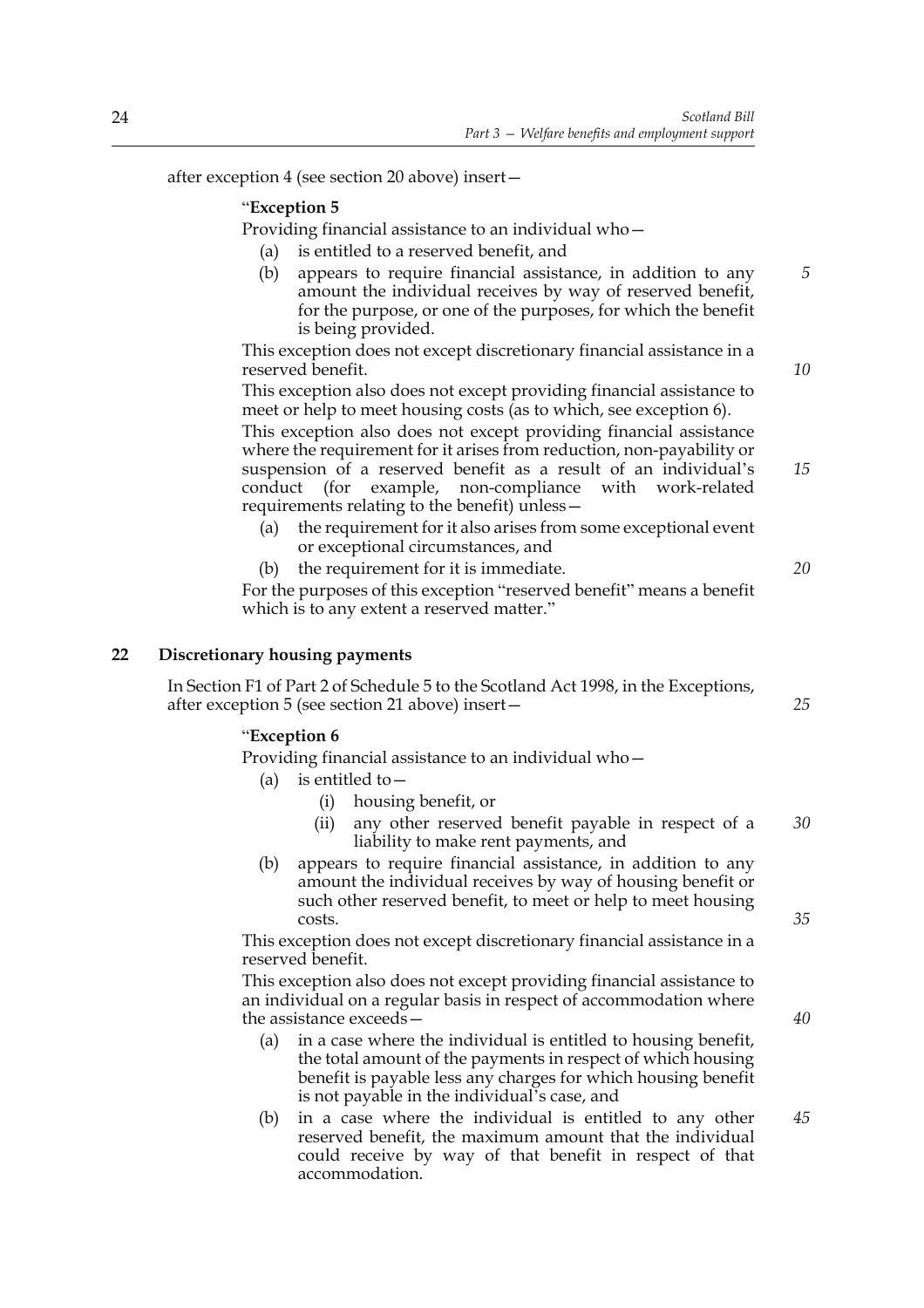This exception also does not except providing financial assistance where the requirement for it arises from reduction, non-payability or suspension of a reserved benefit as a result of an individual's conduct (for example, non-compliance with work-related requirements relating to the benefit) unless—

- (a) the requirement for it also arises from some exceptional event or exceptional circumstances, and
- (b) the requirement for it is immediate.

For the purposes of this exception—

"rent payments"—

- (a) has the meaning given from time to time by paragraph 2 of Schedule 1 to the Universal Credit Regulations 2013 (S.I. 2013/376) or any re-enactment of that paragraph, or
- (b) if at any time universal credit ceases to be payable to anyone, has the meaning given by that paragraph or any re-enactment of that paragraph immediately before that time; *15*
- "reserved benefit" means a benefit which is to any extent a reserved matter."

#### **23 Discretionary payments and assistance**

In Section F1 of Part 2 of Schedule 5 to the Scotland Act 1998, in the Exceptions, for the words from "Providing occasional financial" to "unsettled way of life." substitute—

#### "**Exception 7**

Providing financial or other assistance to or in respect of individuals who appear to require it for the purposes of meeting, or helping to meet, a short-term need that requires to be met to avoid a risk to the well-being of an individual.

This exception does not except providing assistance where the requirement for it arises from reduction, non-payability or suspension of a benefit as a result of an individual's conduct (for example, non-compliance with work-related requirements relating to the benefit) unless— *30*

- (a) the requirement for it also arises from some exceptional event or exceptional circumstances, and *35*
- (b) the need is immediate as well as short-term.

#### **Exception 8**

Providing occasional financial or other assistance to or in respect of individuals who have been or might otherwise be—

- (a) in prison, hospital, a residential care establishment or other institution, or
- (b) homeless or otherwise living an unsettled way of life,

and who appear to require the assistance to establish or maintain a settled home."

*10*

*5*

*20*

*25*

*40*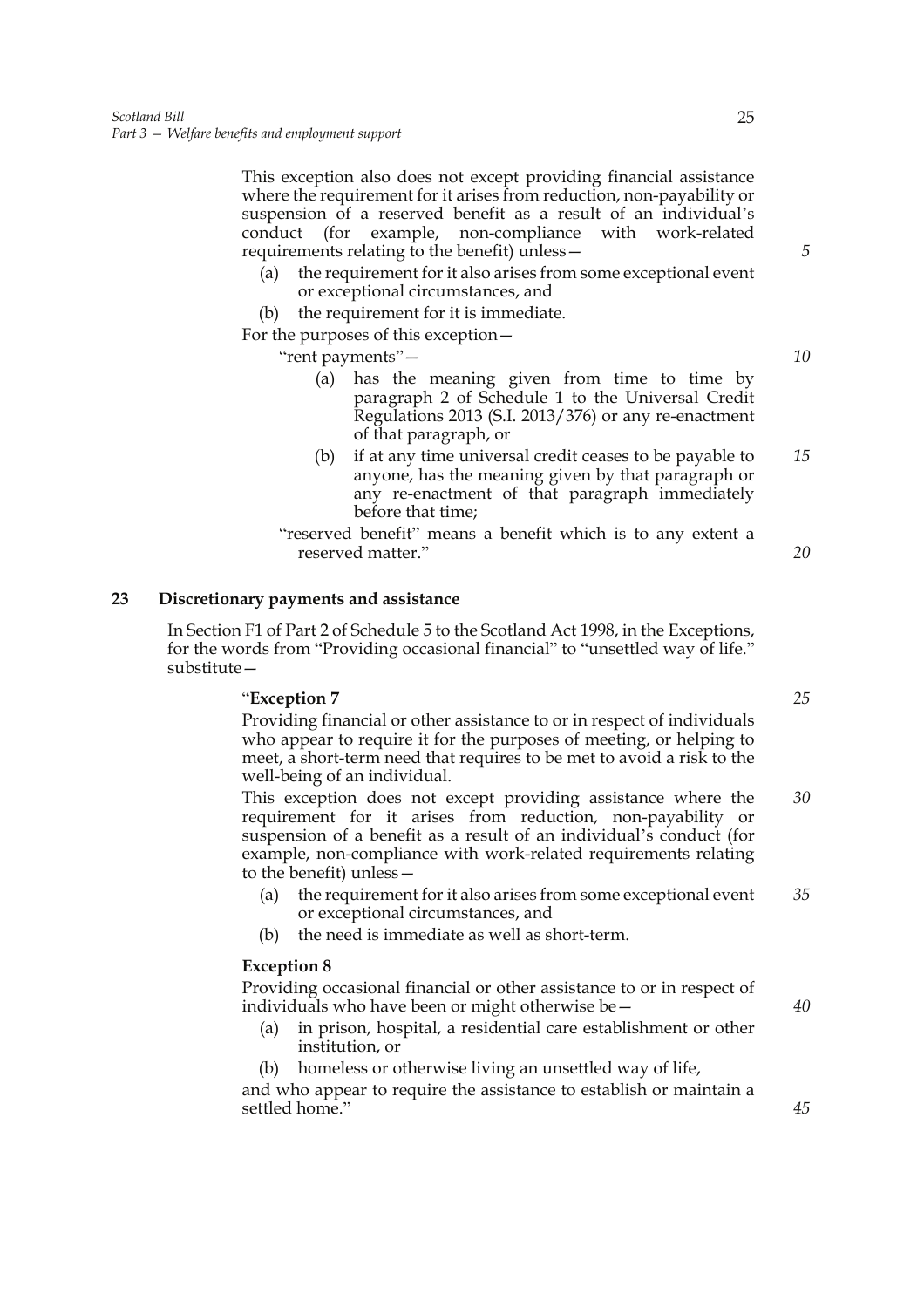#### **24 Universal credit: costs of claimants who rent accommodation**

- (1) A function of making regulations to which this section applies, so far as it is exercisable by the Secretary of State in or as regards Scotland, is exercisable by the Scottish Ministers concurrently with the Secretary of State.
- (2) This section applies to—
	- (a) regulations under section 11(4) of the Welfare Reform Act 2012 (determination and calculation of housing cost element), so far as relating to any liability of a claimant in respect of accommodation which the claimant rents, and
	- (b) regulations under section  $5(1)(p)$  of the Social Security Administration Act 1992 (payments to another person on behalf of the beneficiary), so far as relating to the payment of an amount of universal credit in respect of any such liability. *10*
- (3) For the purposes of this section—
	- (a) a claimant "rents" accommodation if he or she is liable to make rent payments (with or without other payments) in respect of it, and *15*
	- (b) "rent payments" has the meaning given from time to time by paragraph 2 of Schedule 1 to the Universal Credit Regulations 2013 (S.I. 2013/376).
- (4) The Scottish Ministers may not exercise the function of making regulations to which this section applies unless—
	- (a) they have consulted the Secretary of State about the practicability of implementing the regulations, and
	- (b) the Secretary of State has given his or her agreement as to when any change made by the regulations is to start to have effect, such agreement not to be unreasonably withheld.
- (5) The Secretary of State may not exercise the function of making regulations to which this section applies in or as regards Scotland unless he or she has consulted the Scottish Ministers.
- (6) Where regulations are made by the Scottish Ministers by virtue of subsection  $(1)$  —
	- (a) section 43 of the Welfare Reform Act 2012 (in the case of regulations referred to in subsection (2)(a)) and sections 189(3) and 190 of the Social Security Administration Act 1992 (in the case of regulations referred to in subsection (2)(b)) do not apply, and
	- (b) the regulations are subject to the negative procedure (see section 28 of the Interpretation and Legislative Reform (Scotland) Act 2010). *35*

#### **25 Universal credit: persons to whom, and time when, paid**

- (1) A function of making regulations to which this section applies, so far as it is exercisable by the Secretary of State in or as regards Scotland, is exercisable by the Scottish Ministers concurrently with the Secretary of State.
- (2) This section applies to regulations under section 5(1)(i) of the Social Security Administration Act 1992, so far as relating to the person to whom, or the time when, universal credit is to be paid.
- (3) The Scottish Ministers may not exercise the function of making regulations to which this section applies unless—

*5*

*20*

*30*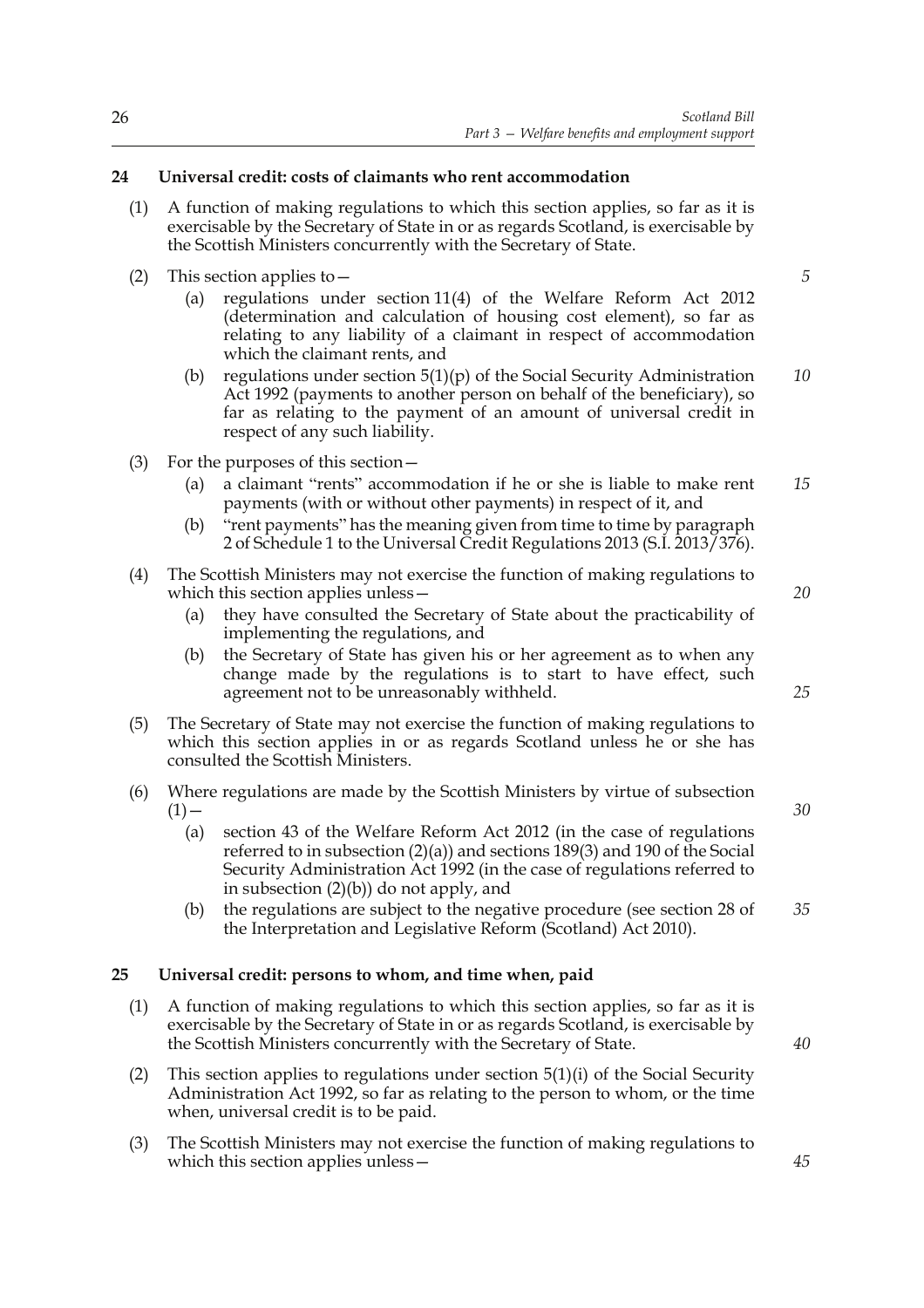- (a) they have consulted the Secretary of State about the practicability of implementing the regulations, and
- (b) the Secretary of State has given his or her agreement as to when any change made by the regulations is to start to have effect, such agreement not to be unreasonably withheld.
- (4) The Secretary of State may not exercise the function of making regulations to which this section applies in or as regards Scotland unless he or she has consulted the Scottish Ministers.
- (5) Where regulations are made by the Scottish Ministers by virtue of subsection  $(1)$  —
	- (a) sections 189(3) and 190 of the Social Security Administration Act 1992 do not apply, and
	- (b) the regulations are subject to the negative procedure (see section 28 of the Interpretation and Legislative Reform (Scotland) Act 2010).

#### *Employment support*

#### **26 Employment support**

- (1) In Part 2 of Schedule 5 to the Scotland Act 1998, Section H3 (job search and support) is amended as follows.
- (2) For the heading "Exception" substitute "Exceptions".
- (3) After that heading insert—

#### **"Exception 1**

The making by a person of arrangements for, or arrangements for the purposes of or in connection with a scheme for, any of the following purposes—

- (a) assisting disabled persons to select, obtain and retain employment; *25*
- (b) assisting persons claiming reserved benefits who are at risk of long-term unemployment to select, obtain and retain employment, where the assistance is for at least a year;
- (c) assisting employers to obtain suitable employees who are persons referred to in paragraph (a) or (b). *30*

The arrangements referred to in this exception include—

- (a) securing that the assistance referred to in this exception is provided by another person;
- (b) providing or arranging for the provision of facilities, support or services to any person; *35*
- (c) the making of payments to any person.

The assistance referred to in this exception includes—

- (a) work search support,
- (b) skills training, and
- (c) work placements for the benefit of the community.

In this exception—

(a) "disabled person" has the same meaning as it has in the Equality Act 2010 as at 28 May 2015 (the date of introduction into Parliament of the Bill for the Scotland Act 2015);

*20*

*40*

*45*

*10*

*15*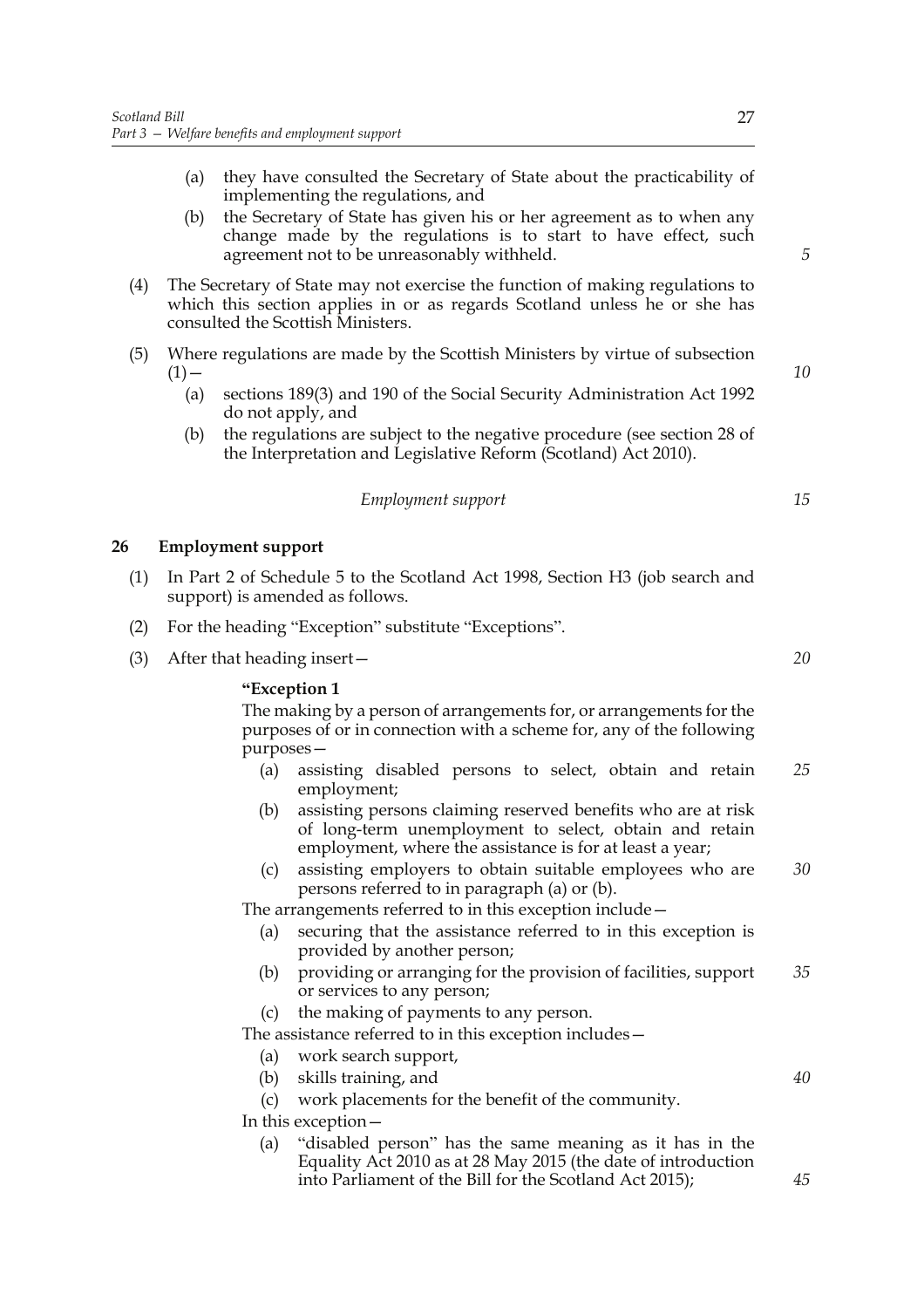- (b) "reserved benefit" means a benefit which is to any extent a reserved matter."
- (4) At the beginning of the existing exception which begins "The subject-matter of—" insert—

#### "**Exception 2**".

*5*

*15*

(5) The Scotland Act 1998 has effect as if section  $56(1)(g)$  of that Act included a reference to section 17B of the Jobseekers Act 1995.

#### *General*

#### **27 Functions exercisable within devolved competence**

- (1) The Scotland Act 1998 ("the 1998 Act") has effect, in relation to any function so far as exercisable within devolved competence by virtue of a provision of section 19, 20, 21, 22, 23 or 26, as if references to a "pre-commencement enactment" were to— *10*
	- (a) an Act passed before or in the same session as the relevant date,
	- (b) any other enactment made before the relevant date,
	- (c) subordinate legislation under section 106 of the 1998 Act, to the extent that the legislation states that it is to be treated as a pre-commencement enactment,

but did not include the 1998 Act or this Act (or any amendment made by either of those Acts) or, subject to paragraph (c), an enactment comprised in subordinate legislation under either of those Acts. *20*

- (2) In this section—
	- (a) expressions used in the 1998 Act have the same meaning as in that Act;
	- (b) in relation to a provision of section 19, 20, 21, 22, 23 or 26, the relevant date for any purpose is the date on which the provision comes into force for that purpose. *25*
- (3) In section 53 of the 1998 Act (general transfer of functions), after subsection (3) insert—
	- "(3A) But see sections 27 and 44 of the Scotland Act 2015 (which give "precommencement enactment" a different meaning for functions exercisable within devolved competence by virtue of certain provisions of that Act)." *30*

#### **28 Universal credit: supplementary**

- (1) Section 117 of the Scotland Act 1998 applies in relation to the exercise of a function by the Scottish Ministers by virtue of section 24(1) or section 25(1) as it applies in relation to the exercise of functions by the Scottish Ministers within devolved competence. *35*
- (2) For this purpose, the reference in section 117 to a pre-commencement enactment is to be read as a reference to any enactment.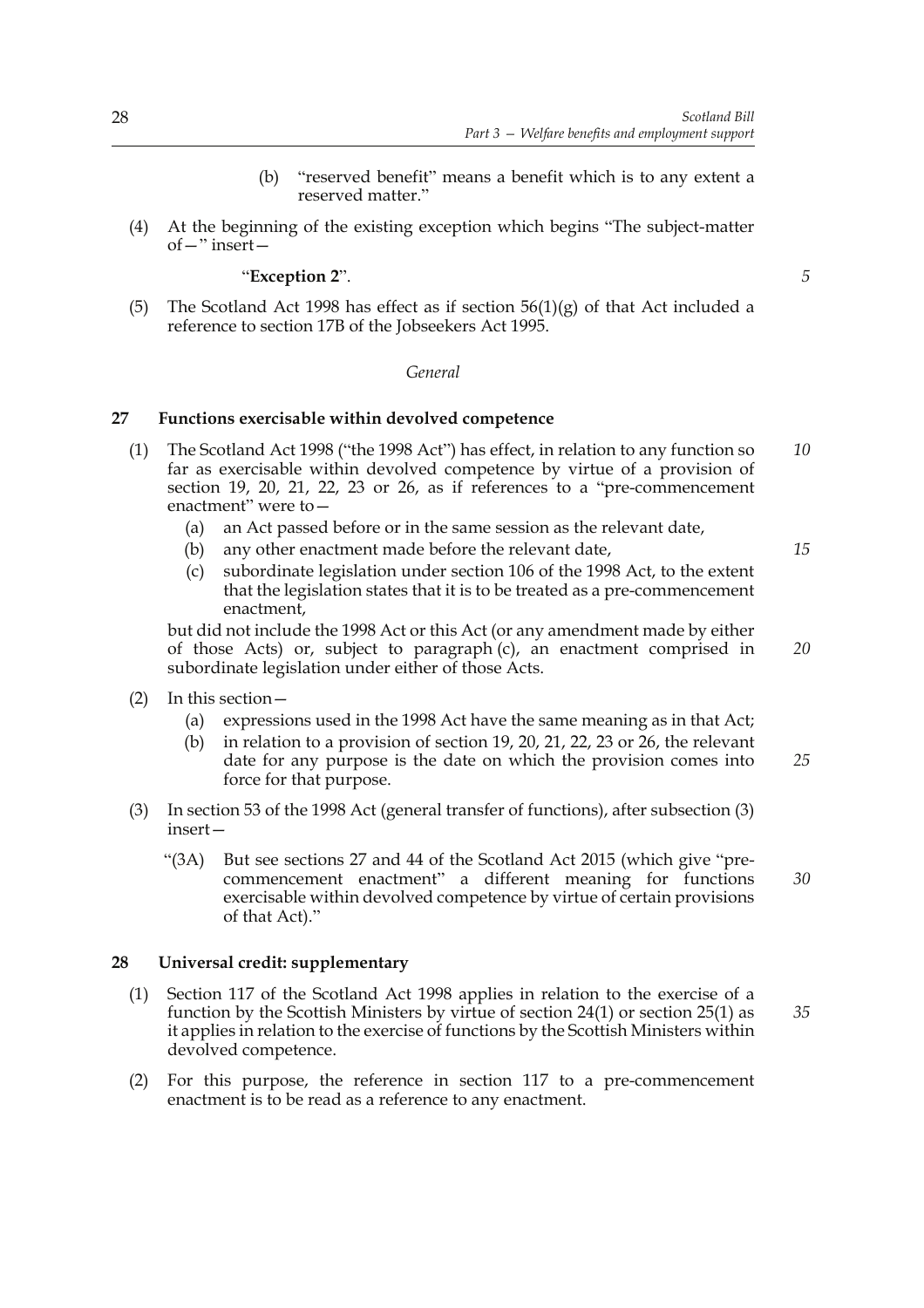#### **29 Information-sharing**

- (1) Information held by the Secretary of State for the purpose of a social security function may be supplied by the Secretary of State to the Scottish Ministers for use for the purpose of a relevant Scottish social security function.
- (2) Where information is supplied to the Scottish Ministers under subsection (1) for use for any purpose, they may use it for any other purposes for which information held by them for that purpose may be used.
- (3) Information held by the Scottish Ministers for the purpose of a relevant Scottish social security function may be supplied by them to the Secretary of State for use for the purpose of a social security function.
- (4) Where information is supplied to the Secretary of State under subsection (3) for use for any purpose, the Secretary of State may use it for any other purposes for which information held by him or her for that purpose may be used.
- (5) In subsections (1) to  $(4)$ 
	- (a) references to the Secretary of State include a person providing services to him or her; *15*
	- (b) references to the Scottish Ministers include a person providing services to them.

#### (6) Information supplied under this section must not be supplied by the recipient of the information to any other person or body without—

- (a) the authority of the Secretary of State, in the case of information supplied under subsection (1);
- (b) the authority of the Scottish Ministers, in the case of information supplied under subsection (3).

#### (7) In this section—

"social security function" means a function of the Secretary of State relating to—

- (a) social security,
- (b) the investigation or prosecution of offences relating to tax credits,
- (c) employment or training,
- (d) war pensions, or
- (e) any other prescribed matter;

"relevant Scottish social security function" means—

- (a) a function which is exercisable by the Scottish Ministers within devolved competence by virtue of any of the following provisions of Part 2 of Schedule 5 to the Scotland Act 1998— *35*
	- (i) exceptions 1, 2 and 4 to 8 in Section F1 (social security schemes), and

(ii) exception 1 in Section H3 (job search and support);

- (b) a function of the Scottish Ministers under or by virtue of  $-$ 
	- (i) section 24 (universal credit: costs of claimants who rent accommodation), or
	- (ii) section 25 (universal credit: persons to whom, and time when, paid);
- any other prescribed function of the Scottish Ministers.

(8) In subsection  $(7)$  –

*5*

*10*

*25*

*20*

*30*

*40*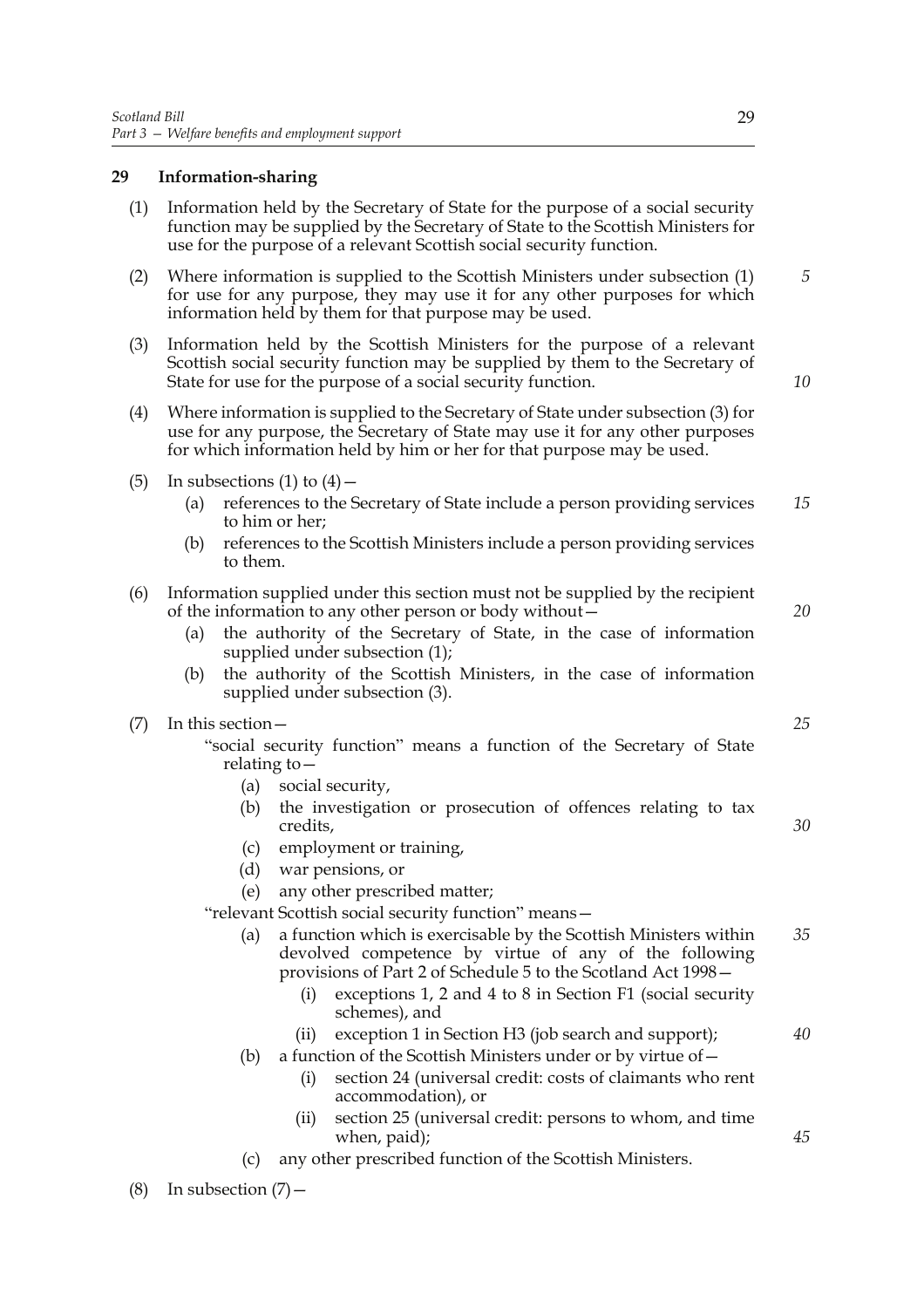- (a) the reference to a function being exercisable within devolved competence is to be read in accordance with section 54 of the Scotland Act 1998;
- (b) "war pensions" means schemes for the payment of pensions, grants, allowances, supplements or gratuities for or in respect of persons who have a disablement or have died in consequence of service as members of the armed forces of the Crown;
- (c) "prescribed" means prescribed by regulations made by the Secretary of State.
- (9) Regulations under this section must be made by statutory instrument.
- (10) A statutory instrument containing regulations under this section may not be made unless a draft of the instrument has been laid before and approved by a resolution of each House of Parliament.

#### **30 Extension of unauthorised disclosure offence**

- (1) Part 2 of Schedule 4 to the Social Security Administration Act 1992 is amended as follows. *15*
- (2) After paragraph 1A insert—
	- "1B The reference in Part 1 of this Schedule to the Scottish Administration is a reference to that Administration only to the extent that the functions carried out by persons in its employ—
		- (a) relate to social security, or
		- (b) are, or are connected with, functions of the First-tier Tribunal or Upper Tribunal which relate to social security or to occupational or personal pension schemes or to war pensions or functions of the Chief, or any other, Social Security Commissioner."
- (3) In paragraph 3, omit ", the Scottish Administration".

### **PART 4**

#### OTHER LEGISLATIVE COMPETENCE

#### **31 Crown Estate**

(1) In Part 5 of the Scotland Act 1998, before the heading "Miscellaneous" insert—

#### *"The Crown Estate*

#### **90B The Crown Estate**

- (1) The Treasury may make a scheme transferring on the transfer date all the existing Scottish functions of the Crown Estate Commissioners ("the Commissioners") to the Scottish Ministers or a person nominated by the Scottish Ministers ("the transferee").
- (2) The existing Scottish functions are the Commissioners' functions relating to the part of the Crown Estate that, immediately before the transfer date, consists of—

*20*

*5*

*10*

*25*

*30*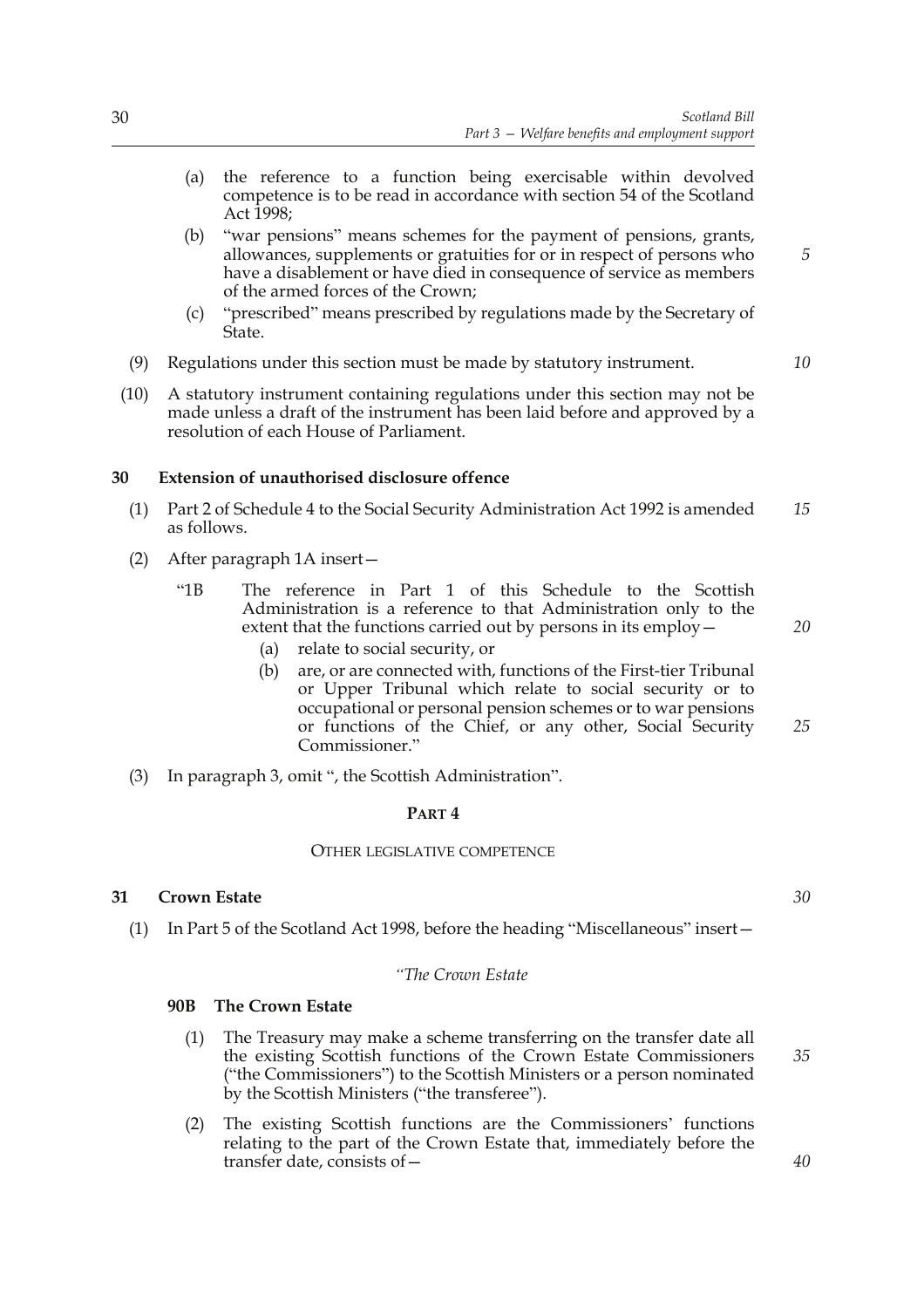- (a) property, rights or interests in land in Scotland, excluding property, rights or interests mentioned in subsection (3), and (b) rights in relation to the Scottish zone.
- (3) Where immediately before the transfer date part of the Crown Estate consists of property, rights or interests held by a limited partnership registered under the Limited Partnerships Act 1907, subsection (2)(a) excludes—
	- (a) the property, rights or interests, and
	- (b) any property, rights or interests in, or in a member of, a partner in the limited partnership.
- (4) Functions relating to rights within subsection (2)(b) are to be treated for the purposes of this Act as exercisable in or as regards Scotland.
- (5) The scheme may specify any property, rights or interests that appear to the Treasury to fall within subsection (2)(a) or (b), without prejudice to the functions transferred by the scheme.
- (6) The scheme must provide for the transfer to the transferee of designated rights and liabilities of the Commissioners in connection with the functions transferred.
- (7) The scheme must include provision to secure that the employment of any person in Crown employment (within the meaning of section 191 of the Employment Rights Act 1996) is not adversely affected by the transfer.
- (8) The scheme must include such provision as the Treasury consider necessary or expedient —
	- (a) in the interests of defence or national security,
	- (b) in connection with access to land for the purposes of telecommunications, or with other matters falling within Section C10 in Part 2 of Schedule 5,
	- (c) for securing that the management of property, rights or interests to which the existing Scottish functions relate does not conflict with the exploitation of resources falling within Section D2 in Part 2 of Schedule 5, or with other reserved matters in connection with their exploitation, and *30*
	- (d) for securing consistency, in the interests of consumers, in the management of property, rights or interests to which the existing Scottish functions relate and of property, rights or interests to which other functions of the Commissioners relate, so far as it affects the transmission or distribution of electricity or the provision or use of electricity interconnectors. *35*
- (9) Any transfer by the scheme is subject to any provision under subsection (8). *40*
- (10) The scheme may include—
	- (a) incidental, supplemental and transitional provision;
	- (b) consequential provision, including provision amending an enactment, instrument or other document;
	- (c) provision conferring or imposing a function on any person including any successor of the transferee;

*5*

*10*

*15*

*25*

*20*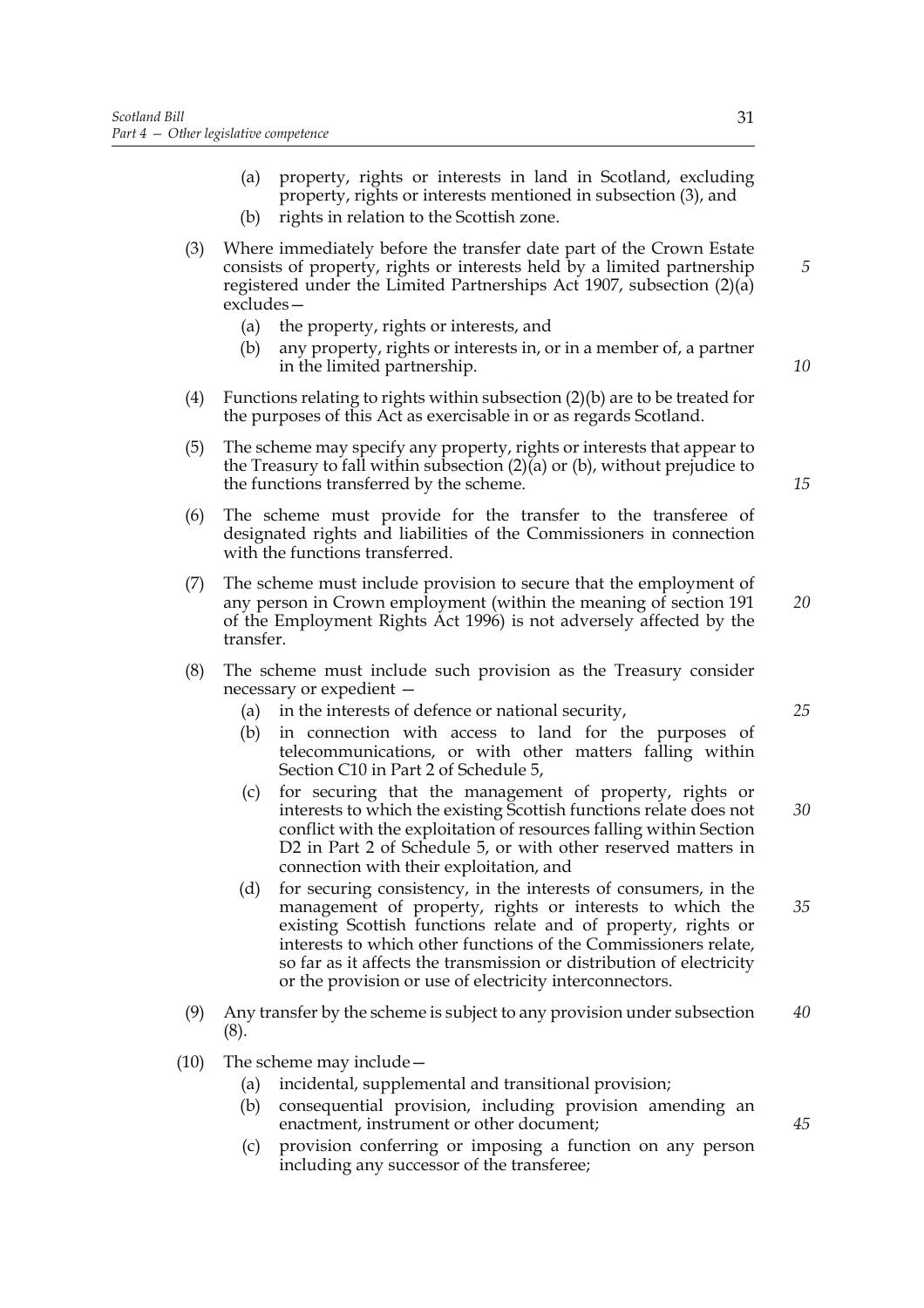- (d) provision for the creation of new rights or liabilities in relation to the functions transferred.
- (11) On the transfer date, the existing Scottish functions and the designated rights and liabilities are transferred and vest in accordance with the scheme.
- (12) A certificate by the Treasury that anything specified in the certificate has vested in any person by virtue of the scheme is conclusive evidence for all purposes.
- (13) The Treasury may make a scheme under this section only with the agreement of the Scottish Ministers.
- (14) The power to make a scheme under this section is exercisable by statutory instrument.
- (15) The power to amend the scheme is exercisable so as to provide for an amendment to have effect from the transfer date.
- (16) In this section— "designated" means specified in or determined in accordance with the scheme;

"the transfer date" means a date specified by the scheme as the date on which the scheme is to have effect.<sup>5</sup>

- (2) In Part 1 of Schedule 5 to the Scotland Act 1998 (general reservations) in paragraph 2(3) after "Crown Estate" insert "(that is, the property, rights and interests under the management of the Crown Estate Commissioners)". *20*
- (3) In paragraph 1(2) of Schedule 7 to that Act (procedure for subordinate legislation) in the appropriate place insert—

 $\mathbf{r}$ 

"Section 90B 
$$
\boxed{\text{Type C}}\tag{25}
$$

- (4) After paragraph 3 of that Schedule insert—
	- "3A If legislation under section 90B amends a scheme under that section and does not contain provision—
		- (a) made by virtue of subsection (8) or (15) of that section, or
		- (b) adding to, replacing or omitting any part of the text of an Act, then, instead of the type C procedure, the type I procedure shall apply."
- (5) For the purposes of the exercise on and after the transfer date of functions transferred by the scheme under section 90B of the Scotland Act 1998, the Crown Estate Act 1961 applies in relation to the transferee as it applied immediately before that date to the Crown Estate Commissioners, with the following modifications—
	- (a) a reference to the Crown Estate is to be read as a reference to the property, rights and interests to which the transferred functions relate;
	- (b) a reference to the Secretary of State or the Treasury is to be read as a reference to the Scottish Ministers;
	- (c) a reference to the Comptroller and Auditor General is to be read as a reference to the Auditor General for Scotland;

*10*

*5*

*30*

*35*

*40*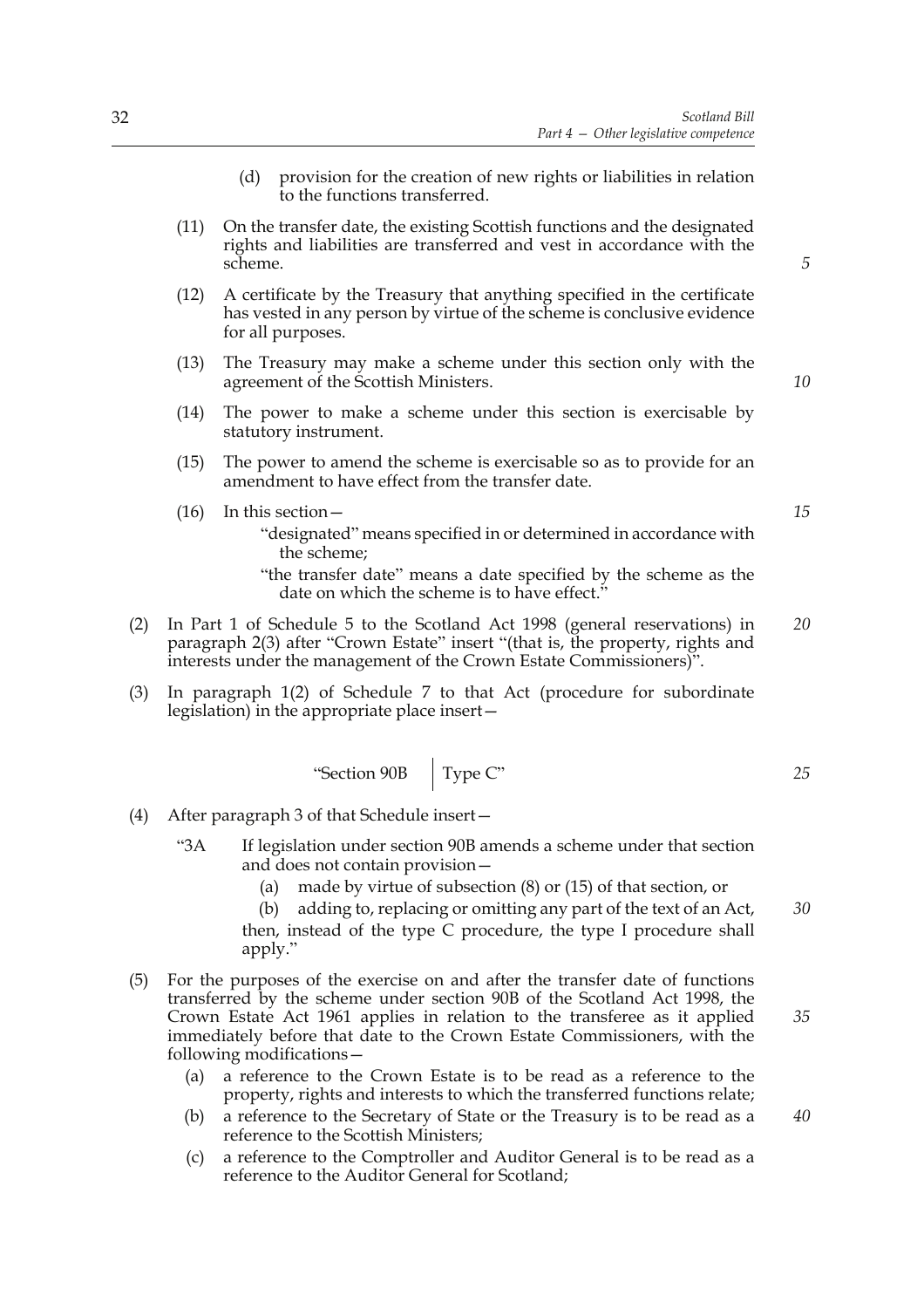- (d) a reference to Parliament or either House of Parliament is to be read as a reference to the Scottish Parliament;
- (e) the following do not apply
	- in section 1, subsections  $(1)$ ,  $(4)$  and  $(7)$ ;
		- in section 2, subsections (1) and (2) and, if the Scottish Ministers are the transferee, the words in subsection (3) from "in relation thereto" to the end;
		- sections 5, 7 and 8 and Schedule 1.
- (6) Subsection (5) is subject to any provision made by Order in Council under subsection (7) or by any other enactment, including an enactment comprised in, or in an instrument made under, an Act of the Scottish Parliament. *10*
- (7) Her Majesty may by Order in Council make such provision as She considers appropriate for or in connection with the exercise by the transferee under the scheme under section 90B of the Scotland Act 1998 of functions transferred by the scheme, including provision taking effect on or before the transfer date.
- (8) The power to make an Order in Council under subsection (7) is exercisable by Scottish statutory instrument subject to the affirmative procedure (see section 29 of the Interpretation and Legislative Reform (Scotland) Act 2010).
- (9) That power is to be regarded as being exercisable within devolved competence before the transfer date for the purposes of—
	- (a) section 92(4)(c) of the Scotland Act 1998 (Queen's Printer for Scotland);
	- (b) section 104(2)(c) of that Act (power to make provision consequential on legislation of, or scrutinised by, the Parliament);
	- (c) paragraph  $11(3)(c)$  of Schedule 4 to that Act (modification of enactments in relation to making of subordinate legislation).
- (10) Nothing in this section or any other enactment confers power to make provision (by Order in Council, Act of the Scottish Parliament or otherwise) that would modify, for the purposes of the transfer of functions by the scheme under section 90B of the Scotland Act 1998 or at any time after its transfer by that scheme, the function of maintaining the property, rights and interests within subsection (2) of that section as an estate in land, with such proportion of cash or investments as seems to the person managing them to be required for the discharge of that person's functions in relation to them.
- (11) In section 1(2) of the Civil List Act 1952 (payment of hereditary revenues into the Scottish Consolidated Fund) after "treasure trove" insert "and from the property, rights and interests the management of which is transferred by the scheme under section 90B of the Scotland Act 1998".
- (12) In Schedule 1 to the Crown Estate Act 1961, omit paragraph 1(3A) and (4A) (Commissioner with special responsibility for Scotland).
- (13) In the Scotland Act 2012, omit section 18.

#### **32 Equal opportunities**

- (1) Section L2 in Part 2 of Schedule 5 to the Scotland Act 1998 (equal opportunities) is amended as follows.
- (2) For the words from "including" to the end of paragraph (d) substitute "including the subject-matter of—
	- (a) the Equality Act 2006, and

*5*

*15*

*20*

*25*

*30*

*35*

*40*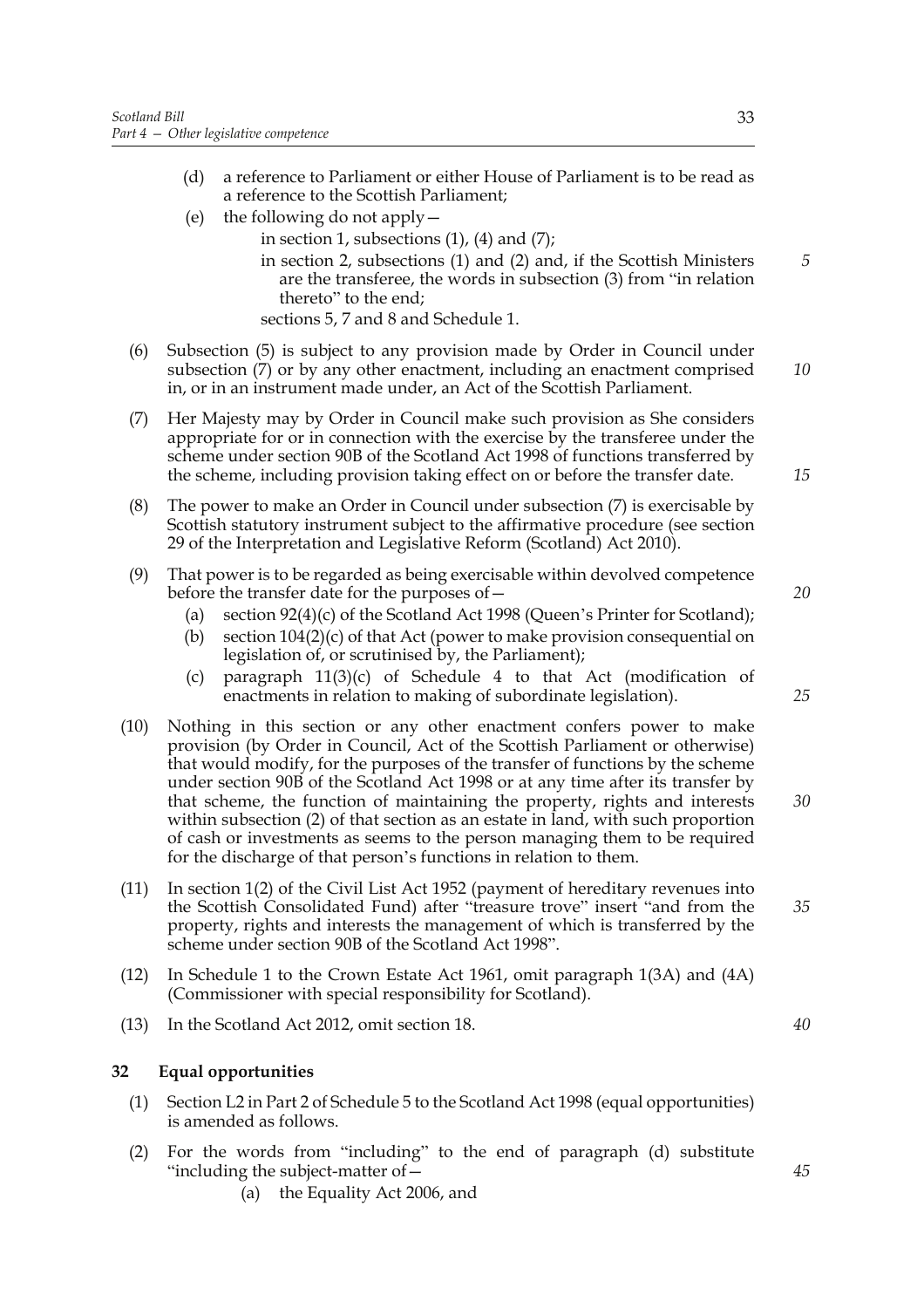- (b) the Equality Act 2010."
- (3) Under the heading "Exceptions", at the end insert—

 "The subject-matter of Part 1 of the Equality Act 2010 (socio-economic inequalities).

 Equal opportunities in relation to the Scottish functions of any Scottish public authority or cross-border public authority. The provision falling within this exception does not include any modification of the Equality Act 2006 or the Equality Act 2010, or any subordinate legislation made under those Acts, but does include— *5*

- (a) provision that supplements or is otherwise additional to provision made by those Acts; *10*
- (b) in particular, provision imposing a requirement to take action that the Acts do not prohibit;
- (c) provision that reproduces or applies an enactment contained in those Acts, with or without modification, without affecting the enactment as it applies for the purposes of those Acts." *15*
- (4) Under the heading "Interpretation", at the end insert—
	- "The references to the Equality Act 2006, the Equality Act 2010 and Part 1 of that Act, and to any subordinate legislation made under those Acts, are to be read as references to those enactments, as at the day on which section 32 of the Scotland Act 2015 comes into force, but treating any provision of them that is not yet in force on that day as if it were in force."
- (5) The Equality Act 2010 is amended as follows.
- (6) In section 2, after subsection (7) (duty to consult before amending section 1) insert— *25*
	- "(7A) Subsection (7) applies to the making of regulations by the Scottish Ministers only so far as it is outside devolved competence (within the meaning of the Scotland Act 1998) to make them.
- (7) In section 152(3) (power to specify public authorities: consultation and consent), for the words after "must" substitute "consult the Commission, and after making such an order they must inform a Minister of the Crown." *30*
- (8) In the table in section 154(3) (power to impose specific duties: cross-border authorities) in the second column for the words "The Scottish Ministers must consult a Minister of the Crown before" in both places substitute "The Scottish Ministers must inform a Minister of the Crown after".
- (9) In section 216 (commencement) at the beginning of subsection (3) insert "Subject to subsection (4)," and after that subsection insert—
	- "(4) Part 1, so far as it confers a power on the Scottish Ministers that is exercisable within devolved competence, within the meaning of the Scotland Act 1998, comes into force on such day as the Scottish Ministers may by order appoint.
		- (5) The following do not apply to an order under subsection  $(4)$  -
			- (a) section 207(2) (see instead section 27 of the Interpretation and Legislative Reform (Scotland) Act 2010: functions exercisable by Scottish statutory instrument), and

34

*20*

*40*

*35*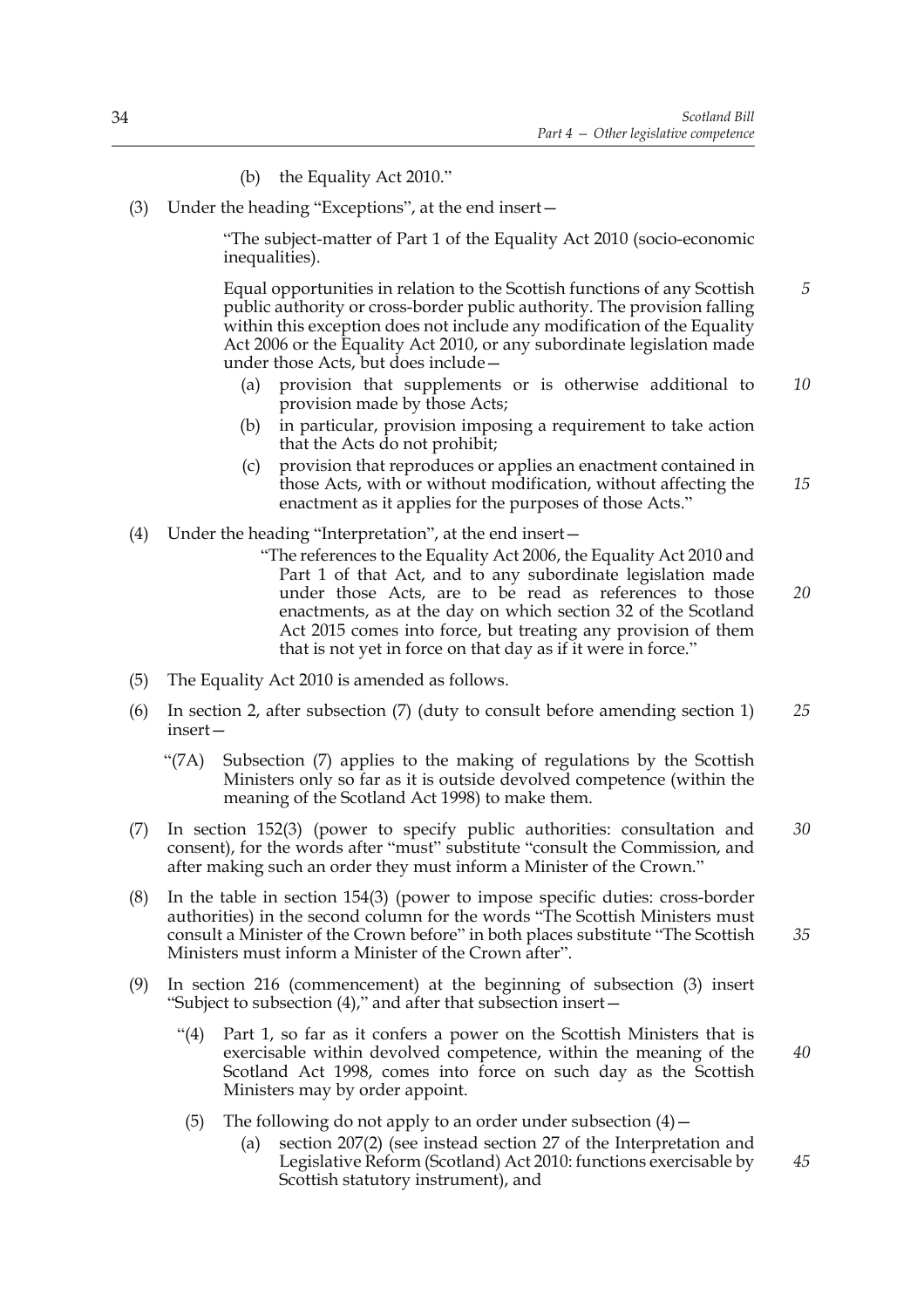(b) section 210."

- (10) In the Interpretation and Legislative Reform (Scotland) Act 2010, in section 30(4) (other instruments laid before the Parliament: exceptions) after paragraph (i) insert—
	- "(i) section 216(4) of the Equality Act 2010 (c.15)."

#### **33 Tribunals**

(1) In Part 3 of Schedule 5 to the Scotland Act 1998 (reserved matters: general provisions) after paragraph 2 insert—

#### *"Tribunals*

- 2A (1) This Schedule does not reserve the transfer to a Scottish tribunal of functions of a tribunal that relate to reserved matters, so far as those functions are exercisable in relation to Scottish cases. *10*
	- (2) Sub-paragraph (1) does not apply in relation to functions of any of the following—
		- (a) the First-tier Tribunal or the Upper Tribunal that are established under section 3 of the Tribunals, Courts and Enforcement Act 2007; *15*
		- (b) an employment tribunal or the Employment Appeal Tribunal;
		- (c) a tribunal listed in Schedule 1 to the Tribunals and Inquiries Act 1992; *20*
		- (d) a tribunal listed in Schedule 6 to the Tribunals, Courts and Enforcement Act 2007.
	- (3) Sub-paragraph (2)(c) and (d) include a tribunal added to the Schedule concerned after this paragraph comes into force.
	- (4) This Schedule does not reserve the transfer of a specified function of a tribunal referred to in sub-paragraph (2) to a specified Scottish tribunal, so far as the function is exercisable in relation to Scottish cases, in accordance with provision made by Her Majesty by Order in Council.
	- (5) An Order in Council under this paragraph may make any provision which Her Majesty considers necessary or expedient for the purposes of or in consequence of the transfer of the function and its exercise by the Scottish tribunal.
	- (6) Such provision may—
		- (a) include provision that—
			- (i) modifies the function;
			- (ii) imposes conditions or restrictions (including conditions or restrictions relating to the composition or rules of procedure of the Scottish tribunal, or to its staff or accommodation);
			- (iii) specifies the category or categories of Scottish cases in relation to which the transfer is to have effect;
		- (b) be made with a view to purposes including—

*5*

*35*

*25*

*30*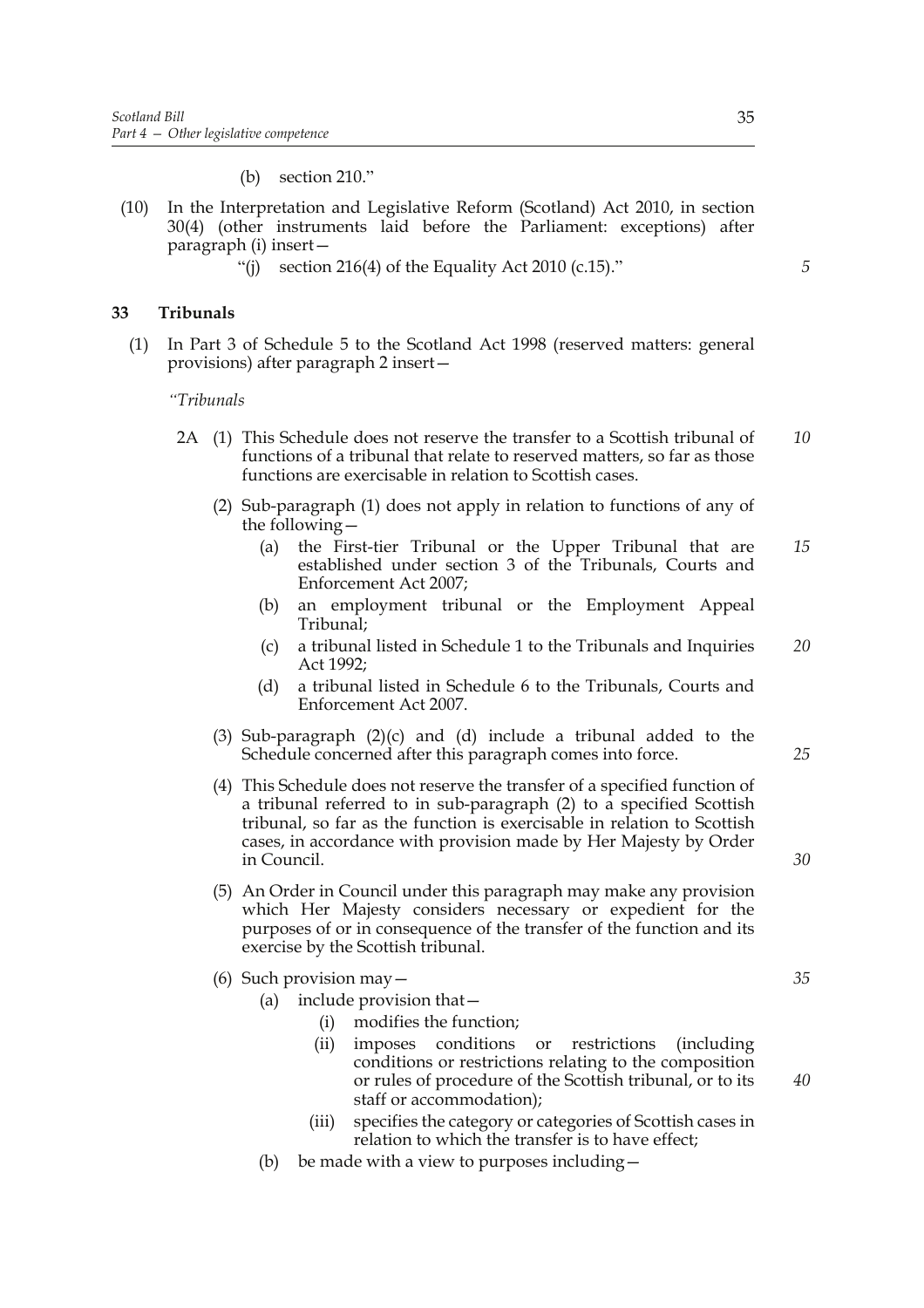- (i) securing consistency in any respect in practice or procedure or otherwise between the Scottish tribunal and other tribunals; (ii) promoting judicial co-operation in the interests of consistency. (7) Sub-paragraph (6) does not limit the provision that may be made by virtue of sub-paragraph (5). (8) Sub-paragraph (1) does not apply in relation to functions of any of the following— (a) the Pathogens Access Appeal Commission; (b) the Proscribed Organisations Appeal Commission; (c) the Special Immigration Appeals Commission; (d) the tribunal established by section 65(1) of the Regulation of Investigatory Powers Act 2000 (investigatory powers tribunal); (e) any other tribunal that has functions relating to matters falling within Section B8 of Part 2 of this Schedule. (9) Neither sub-paragraph (1) nor sub-paragraph (4) applies in relation to functions of a regulator, or of a person or body that exercises functions on behalf of a regulator. (10) Sub-paragraph (4) does not apply in relation to functions of the Comptroller-General of Patents, Designs and Trade Marks. (11) In this paragraph a "regulator" means a person or body that has regulatory functions (within the meaning given by section 32 of the Legislative and Regulatory Reform Act 2006); "Scottish cases" has the meaning given by an Order in Council under this paragraph; a "Scottish tribunal" means a tribunal in Scotland— (a) that does not have functions in or as regards any other country or territory, except for purposes ancillary to its functions in or as regards Scotland, and (b) that is not, and does not have as a member, a member of the Scottish Government; "specified" means specified by an Order in Council under this paragraph. (12) The powers conferred by this paragraph do not affect the powers conferred by section 30 or section 113." *5 10 15 20 25 30 35 40*
- (2) In paragraph 1(2) of Schedule 7 to that Act (procedure for subordinate legislation) at the appropriate place insert—

"Schedule 5, Part 3, paragraph  $2A$  Type A"

(3) Part 1 of Schedule 1 to the Tribunals and Inquiries Act 1992 (tribunals to which the Act applies) is amended as follows.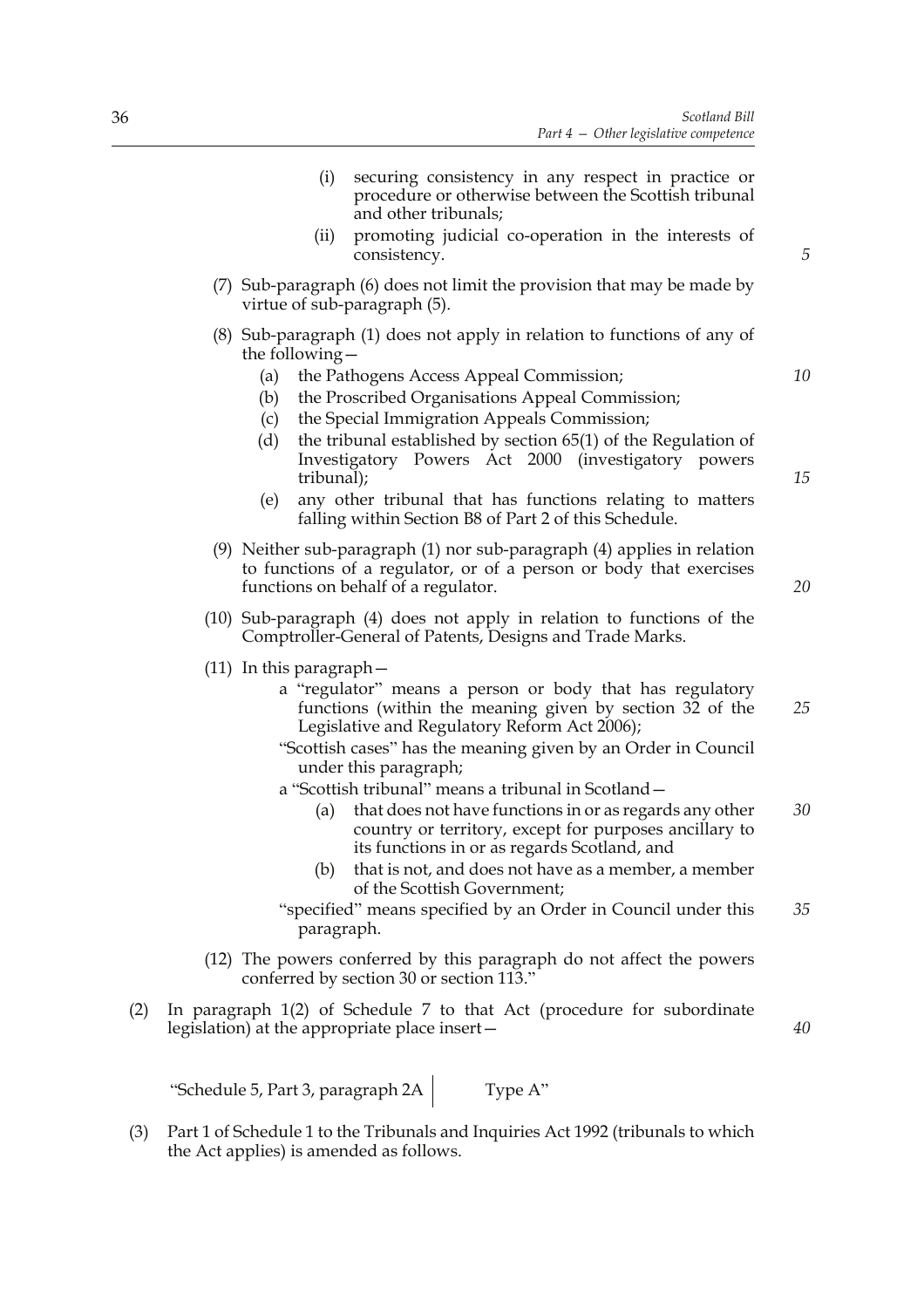(4) Before paragraph 9A insert—

| "Company names | 19ZA Company names             |  |
|----------------|--------------------------------|--|
|                | adjudicators appointed under   |  |
|                | section 70(1) of the Companies |  |
|                | Act 2006."                     |  |
|                |                                |  |

- (5) In paragraph 34 (patents, designs and trademarks)—
	- (a) the words from "the Comptroller-General" to the end become subparagraph (a), and
	- (b) after that sub-paragraph insert—
		- "(b) a person appointed under section  $27A(1)(a)$  of the Registered Designs Act 1949; *10*
			- (c) a person appointed under section 77(1) of the Trade Marks Act 1994".
- (6) In section 7(2) of the Tribunals and Inquiries Act 1992 (tribunals in relation to which section 7 does not apply) after "3," insert "9ZA,".
- (7) In section 14(1)(a) of that Act (restricted application of Act in relation to certain tribunals) after "paragraph" insert "9ZA,".

# **34 Roads**

- (1) In Part 2 of Schedule 5 to the Scotland Act 1998, Section E1 (specific reservations: road transport) is amended as follows.
- (2) In the reservation relating to the subject-matter of certain enactments, for paragraph (c) (reservation of subject-matter of section 17 and other provisions of the Road Traffic Regulation Act 1984) substitute—
	- "(c) section 17 of the Road Traffic Regulation Act 1984 (traffic regulation on special roads) except so far as relating to the speed of vehicles on special roads, and section 87 of that Act (exemption of emergency vehicles from speed limits) so far as relating to vehicles used in connection with any other reserved matter or to the training of drivers of vehicles,". *25*
- (3) In the exception relating to the Road Traffic Act 1988, after "sections" insert "36 (offence of failing to comply with traffic sign),". *30*
- (4) After that exception insert—

"*Interpretation*

 The reference to the subject-matter of section 87 of the Road Traffic Regulation Act 1984 is to be construed as a reference to it as at the date when section 34 of the Scotland Act 2015 comes into force (and, accordingly, paragraph 5(1) of Part 3 of this Schedule does not apply to that reference)." *35*

#### **35 Roads: traffic signs etc**

(1) The Road Traffic Regulation Act 1984 is amended as follows.

*20*

*15*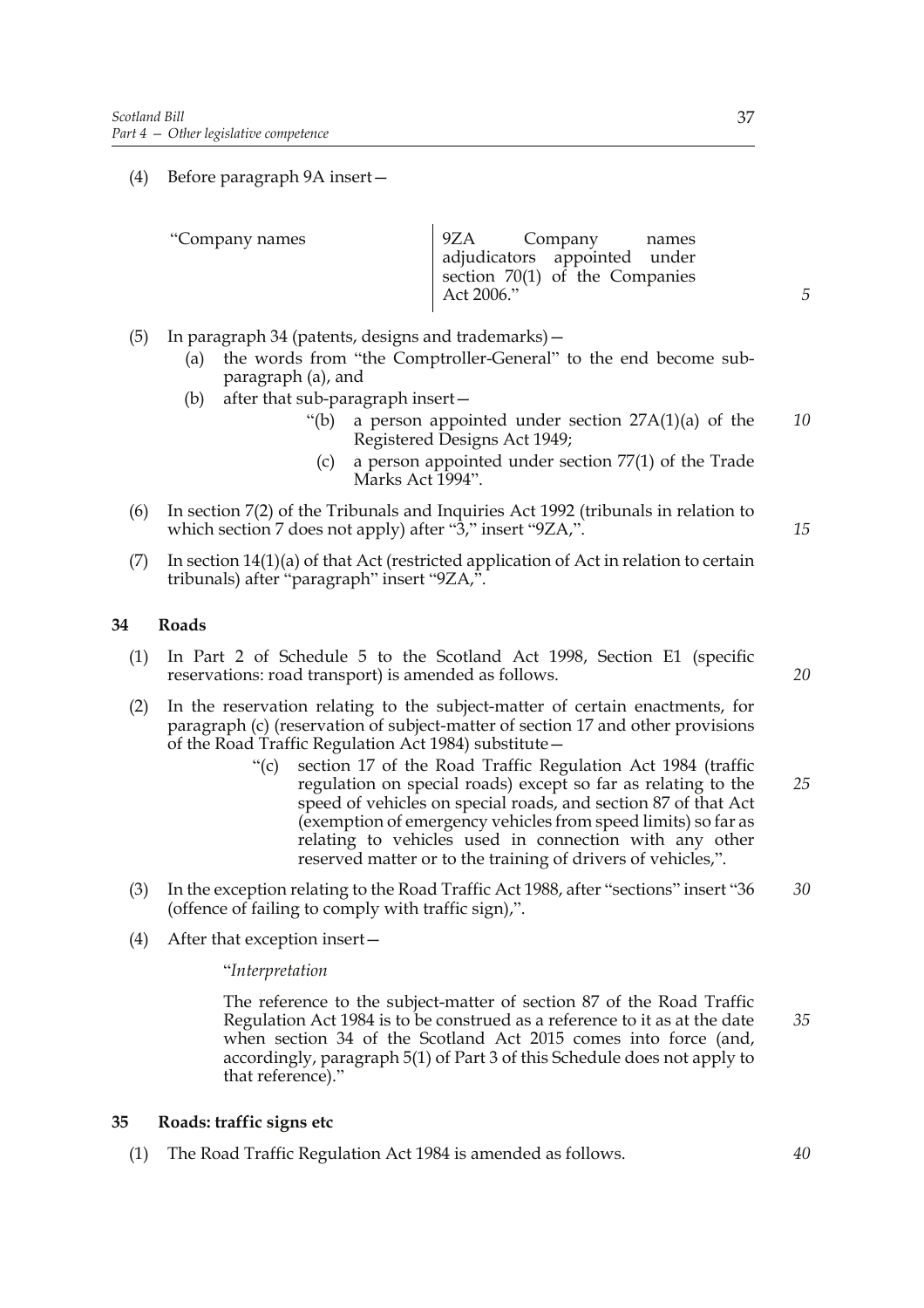- (2) In section 25(1) (Secretary of State to make pedestrian crossing regulations) for "Secretary of State" substitute "national authority".
- (3) In section 64 (general provisions as to traffic signs)—
	- (a) in subsections (1) and (2) for "Secretary of State" substitute "national authority",
	- (b) in subsection (1) for "Ministers acting jointly" substitute "national authority",
	- (c) omit subsections (2A) to (2C), and
	- (d) omit subsections (7) and (8).
- (4) Section 65 (powers of traffic authorities as to placing of traffic signs) is amended as follows. *10*
- (5) In subsection (1) omit "as may be given by the Ministers acting jointly".
- (6) In subsections (1), (2), (3A)(ii) and (4) for "Secretary of State" substitute "national authority".
- (7) In subsection (3) after "power" insert "of the Secretary of State".
- (8) After that subsection insert—
	- "(3ZA) The power of the Scottish Ministers to give general directions under subsection (1) is to be exercisable by Scottish statutory instrument.
		- (3ZB) Before giving a general direction under subsection (1) the Secretary of State must consult with the Scottish Ministers.
		- (3ZC) Before giving a general direction under subsection (1) the Scottish Ministers must consult with the Secretary of State."
- (9) In subsection (3A)(ii) after "prescribed" insert "in regulations made by the national authority".
- (10) In section 69(3) (Secretary of State's directions for removal of traffic signs) for "Secretary of State" substitute "national authority". *25*
- (11) In section 70(1) (default powers of Secretary of State as to traffic signs)—
	- (a) for "Secretary of State" substitute "national authority",
	- (b) omit "himself",
	- (c) omit "by him" in the first place,
	- (d) for "him", in the second place, substitute "the national authority", and
	- (e) after "the authority" insert "that failed to comply with the direction".
- (12) In section 71(1) (power to enter land in connection with traffic signs) for "Secretary of State" substitute "national authority".
- (13) In section 77 (modification of provisions relating to directions where Secretary of State is the traffic authority) for "Secretary of State", in both places, substitute "national authority". *35*
- (14) Section 79 (advances by Secretary of State towards expenses of traffic signs) is amended as follows.
- (15) In subsection (1), for the words from "Secretary of State" to "Parliament," substitute "national authority may". *40*

*15*

*5*

*20*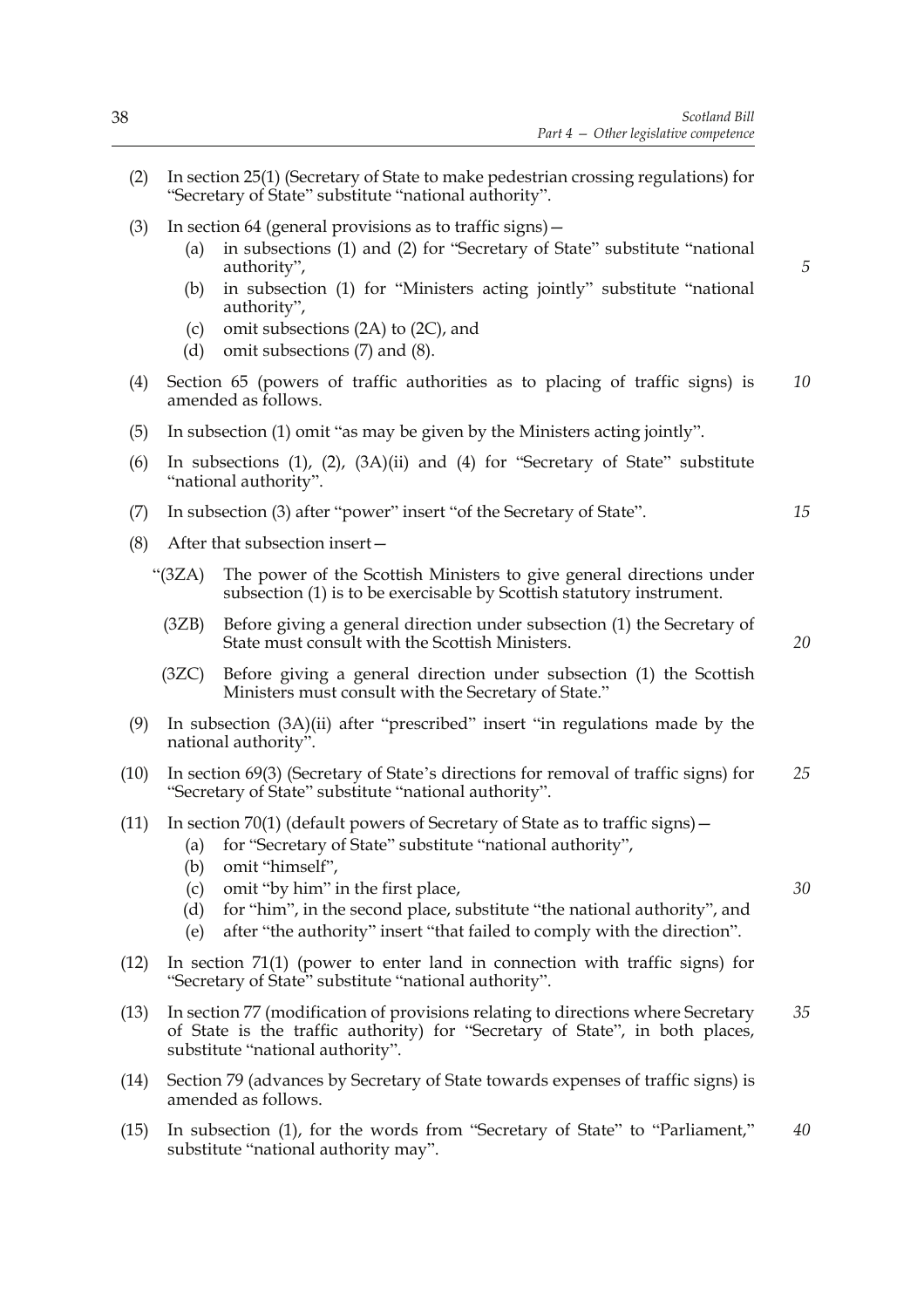- (16) After subsection (1) insert—
	- "(1A) An advance by the Secretary of State under this section is to be made out of moneys provided by Parliament."
- (17) In subsections (3) and (5) for "Secretary of State" substitute "national authority".
- (18) In section 142(1) (general interpretation) at the appropriate place insert— ""national authority"-
	- (a) in relation to roads in England and Wales, means the Secretary of State;
	- (b) in relation to roads in Scotland, means the Scottish Ministers;". *10*
- (19) The Road Traffic Act 1988 is amended as follows.
- (20) Section 36 (offence of failing to comply with traffic sign) is amended as follows.
- (21) In subsections (1)(b) and (3)(a) for "Secretary of State" substitute "national authority".
- (22) In subsection (5) for the words from "Secretary of State for the Environment" to "jointly" substitute "national authority".
- (23) After subsection (5) insert—
	- "(6) Before making regulations under subsection (5) the Secretary of State must consult with the Scottish Ministers.
	- (7) Before making regulations under subsection (5) the Scottish Ministers must consult with the Secretary of State.
	- (8) In this section "national authority" has the meaning given by section 142(1) of the Road Traffic Regulation Act 1984."
- (24) In section 195 (regulations) after subsection (4) insert—
	- "(4ZA) Regulations made by the Scottish Ministers under section 36(5) are subject to the negative procedure."

#### **36 Roads: speed limits**

| (1) |                                                                      |     | The Road Traffic Regulation Act 1984 is amended as follows.                                                                                                                   |    |
|-----|----------------------------------------------------------------------|-----|-------------------------------------------------------------------------------------------------------------------------------------------------------------------------------|----|
| (2) | Section 81 (speed limit for restricted roads) is amended as follows. |     |                                                                                                                                                                               | 30 |
| (3) | In subsection $(2)$ –<br>(a)<br>(b)                                  |     | for "Ministers acting jointly" substitute "national authority", and<br>omit the words from "made" to "Parliament".                                                            |    |
| (4) | After that subsection insert-                                        |     |                                                                                                                                                                               |    |
|     | " $(3)$                                                              | (a) | An order under subsection $(2)$ –<br>if made by the Secretary of State, is to be made by statutory<br>instrument and approved by a resolution of each House of<br>Parliament; | 35 |
|     |                                                                      | (b) | if made by the Scottish Ministers, is subject to the affirmative<br>procedure.                                                                                                | 40 |

*5*

*15*

*20*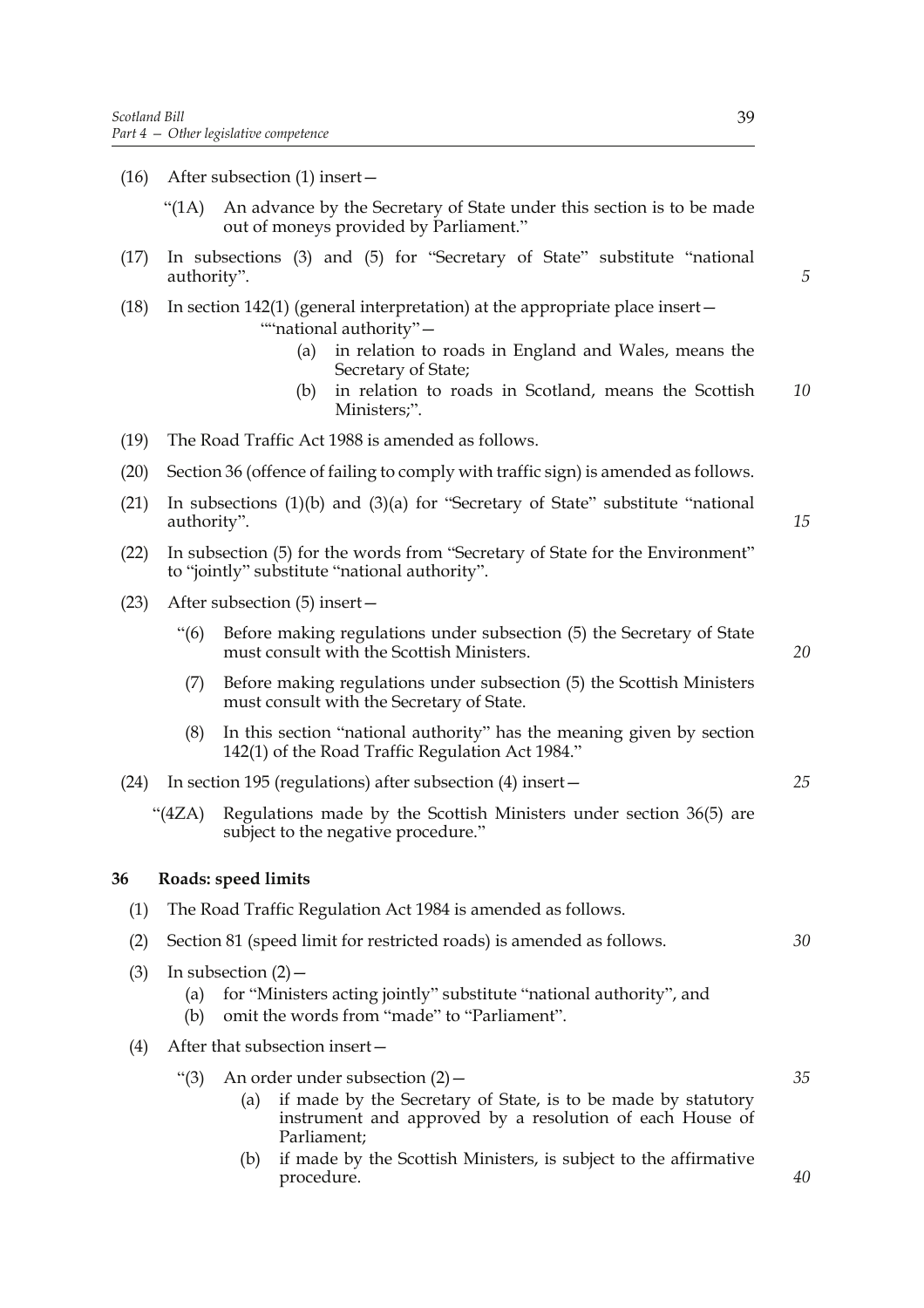- (4) Before making an order under subsection (2) the Secretary of State must consult with the Scottish Ministers. (5) Before making an order under subsection (2) the Scottish Ministers must consult with the Secretary of State." (5) In section 82 (what roads are restricted roads)— (a) in subsection (1)(b) for "Secretary of State" substitute "Scottish Ministers", and (b) in subsection (3) for "prescribed manner" substitute "manner prescribed in regulations made by the national authority". (6) Section 83 (provisions as to directions by a traffic authority under section 82(2)) is amended as follows.  $(7)$  In subsection  $(1)$  – (a) for "Secretary of State", in both places, substitute "national authority", and (b) for "his" substitute "the national authority's". (8) Section 84 (speed limits on roads other than restricted roads) is amended as follows. (9) In subsections (1A) and (1B) for "Secretary of State" substitute "national authority". (10) Section 85 (traffic signs for indicating speed restrictions) is amended as follows. (11) In the following places, for "Secretary of State" substitute "national authority"— (a) subsection (1), (b) subsection  $(2)(a)$  and  $(b)$ , (c) subsection (3), and (d) subsection (5A). (12) In subsection (1) for "he" substitute "the national authority".  $(13)$  In subsection  $(3)$  – (a) omit "himself", (b) omit "by him" in the first place, and (c) for "him", in the second place, substitute "the national authority". (14) In subsection (5A) omit the words from "or, where" to "officer of the Scottish Ministers". (15) In subsection (7) after "power" insert "of the Secretary of State". (16) After subsection (7) insert— "(8) The power of the Scottish Ministers to give general directions under subsection (2) is to be exercisable by Scottish statutory instrument. (9) Before giving any general directions under subsection (2) the Secretary of State must consult with the Scottish Ministers. *5 10 20 25 30 35*
	- (10) Before giving any general directions under subsection (2) the Scottish Ministers must consult with the Secretary of State." *40*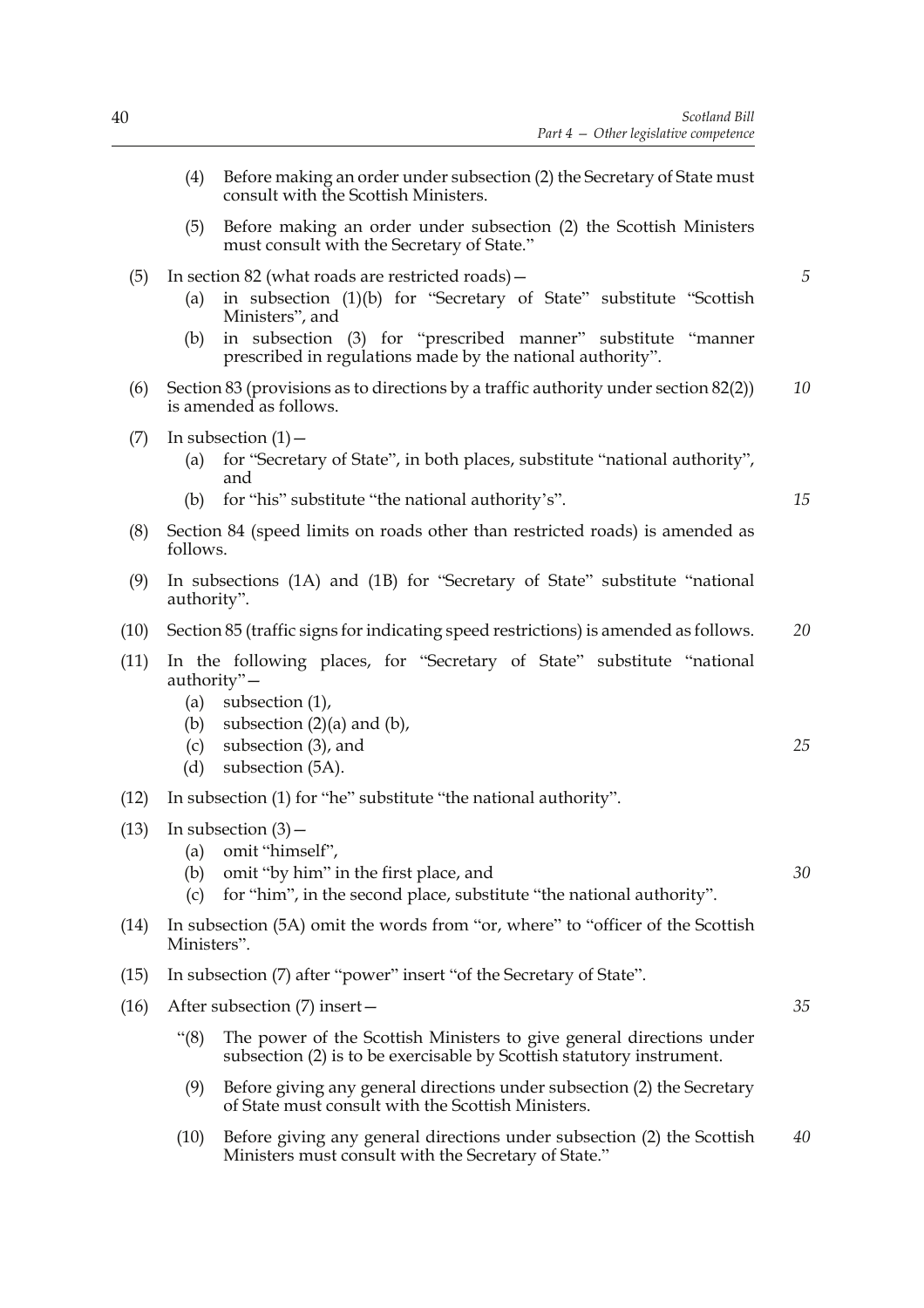- (17) In section 87 (exemption of emergency vehicles from speed limits) (as amended by section 19 of the Road Safety Act 2006)—
	- (a) in paragraph (b) of subsection (1) for "prescribed purposes" substitute "purposes prescribed by regulations made by the relevant authority",
	- (b) in that paragraph after "may be" insert "so",
	- (c) in subsection  $(2)(a)$  for "this section" substitute "subsection  $(3)$ ",
	- (d) in subsection (4) for "The regulations", in the first place, substitute "Regulations under subsection (3)",
	- (e) in subsection (5) for "The regulations", in the first place, substitute "Regulations under subsection (3)",
	- (f) in subsection (6) for "The regulations" substitute "Regulations under subsection (3)", and
	- $(g)$  at the end insert
		- "(7) In this section "relevant authority"—
			- (a) in relation to vehicles used on roads in Scotland, except vehicles used in connection with reserved matters (within the meaning of the Scotland Act 1998), means the Scottish Ministers, *15*
			- (b) otherwise, means the Secretary of State."

#### **37 Roads: consequential provision etc**

- (1) Schedule 2 (roads: consequential and related amendments) has effect.
- (2) The National Assembly for Wales (Transfer of Functions) Order 1999 (S.I. 1999/672) has effect in relation to the Road Traffic Regulation Act 1984 and the Road Traffic Act 1988 as if the amendments of those Acts by sections 35 and 36 and Schedule 2 were in force immediately before the commencement of the Order. *25*

# **38 Policing of railways and railway property**

- (1) In Part 2 of Schedule 5 to the Scotland Act 1998, Section E2 (specific reservations: rail transport) is amended as follows.
- (2) Under the heading "Exceptions", after the exception relating to the promotion and construction of railways insert— *30*

"Policing of railways and railway property."

(3) Under the heading "Interpretation", after the definition of "railway" insert—

 ""Railway property" has the meaning given by section 75(3) of the Railways and Transport Safety Act 2003."

# **39 British Transport Police: cross-border public authorities**

- (1) The following are cross-border public authorities for the purposes of the Scotland Act 1998 ("the 1998 Act")  $-$ 
	- (a) the British Transport Police Authority;
	- (b) the Chief Constable of the British Transport Police Force;
	- (c) the deputy Chief Constable of the British Transport Police Force;
	- (d) the assistant Chief Constables of the British Transport Police Force.

*5*

*10*

*20*

*40*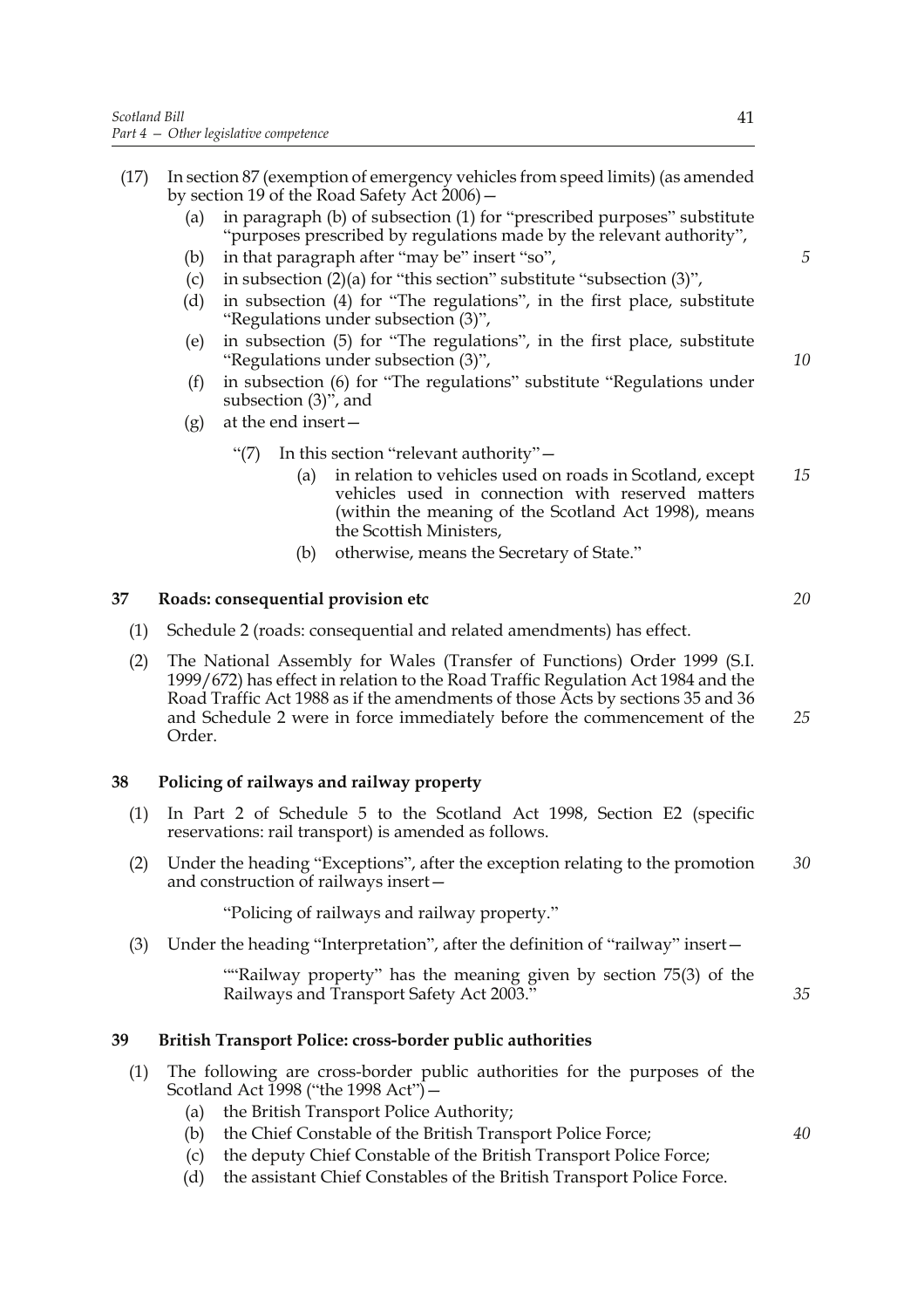- (2) In relation to those cross-border public authorities the reference in section 88(3) of the 1998 Act to a pre-commencement enactment is to be read as a reference to the Railways and Transport Safety Act 2003.
- (3) Except as provided by subsection (2), the 1998 Act applies in relation to the cross-border public authorities mentioned in subsection (1) in the same way as it applies in relation to cross-border public authorities specified in an Order in Council under section 88(5) of the 1998 Act.

### **40 Onshore petroleum**

(1) Section D2 in Part 2 of Schedule 5 to the Scotland Act 1998 (oil and gas) is amended as follows.

*10*

*15*

*20*

*35*

*5*

(2) In the Exceptions, before "The manufacture of gas." insert—

 "The granting of licences to search and bore for and get petroleum within the Scottish onshore area, except for any consideration payable for such licences.

Access to such petroleum within the Scottish onshore area."

(3) After the Exceptions insert—

"*Interpretation*

 The Scottish onshore area is the area of Scotland that is within the baselines established by any Order in Council under section 1(1)(b) of the Territorial Sea Act 1987 (extension of territorial sea).

 "Petroleum" means petroleum within the meaning given by section 1 of the Petroleum Act 1998 in its natural state in strata.'

# **41 Onshore petroleum: consequential amendments**

- (1) The Petroleum Act 1998 is amended as follows.
- (2) Section 3 (licences to search and bore for and get petroleum) is amended as follows. *25*
- $(3)$  In subsection  $(1)$ 
	- (a) for "Secretary of State" substitute "appropriate Minister";
	- (b) for "he" substitute "the appropriate Minister".
- (4) In subsection (3) for "Secretary of State" in the second place substitute "appropriate Minister". *30*
- (5) After subsection (4) insert—
	- "(5) In this Part "the appropriate Minister" means—
		- (a) in relation to the Scottish onshore area, the Scottish Ministers;
		- (b) otherwise, the Secretary of State."
- (6) Section 4 (licences: further provisions) is amended as follows.
- (7) In subsection (1) for "the Secretary of State" substitute "the appropriate Minister".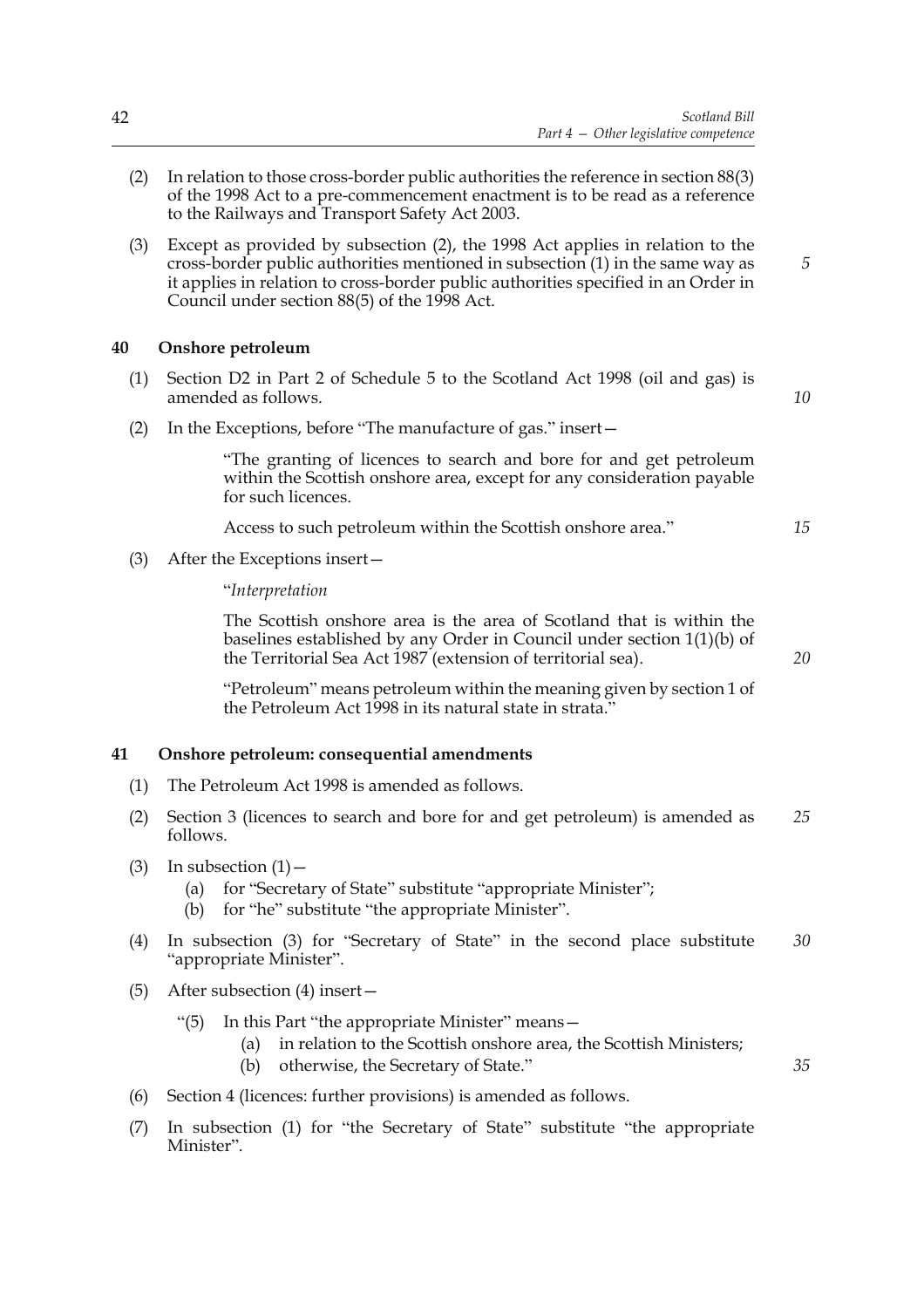- (8) After that subsection insert—
	- "(1A) In relation to licences granted by the Scottish Ministers, regulations made by the Secretary of State under subsection (1)(e) may include model clauses on the consideration payable for a licence and the following (insofar as they relate to such consideration)—
		- (a) the measurement of petroleum obtained from the licensed area (including the facilitation of such measurement), and
		- (b) the keeping of accounts.
	- (1B) Regulations made by the Scottish Ministers under subsection (1)(e) may not include model clauses on the matters mentioned in subsection  $(1A)$ ." *10*
- (9) In subsection (3) for "Any such regulations" substitute "Any regulations made by the Secretary of State".
- (10) After that subsection insert—
	- "(3A) Any regulations made by the Scottish Ministers shall be subject to the negative procedure (see section 28 of the Interpretation and Legislative Reform (Scotland) Act 2010)." *15*
- (11) After subsection (4) insert—
	- "(4A) As soon as practicable after granting a licence under section 3, the Scottish Ministers shall publish notice of the fact in the Edinburgh Gazette stating— *20*
		- (a) the name of the licensee; and
		- (b) the situation of the area in respect of which the licence has been granted."
- (12) In section 5(9) (existing licences) for "the Secretary of State" in each place substitute "the appropriate Minister". *25*
- (13) In section 5A (rights transferred without consent) for "the Secretary of State" in each place substitute "the appropriate Minister".
- (14) In section 5B(1) (information) for "the Secretary of State" in each place substitute "the appropriate Minister".
- (15) In section 7 (ancillary rights) in subsection  $(2)$  -
	- (a) at the end of paragraph (b) omit "and", and
	- (b) at the end of paragraph (c) insert "; and
		- (d) references to the Minister in section 4 of that Act included the Scottish Ministers in relation to licences granted in relation to the Scottish onshore area." *35*
- (16) In section 8 (power to inspect plans of mines) for "the Secretary of State" in each place substitute "the appropriate Minister".
- (17) After section 8 insert—

#### **"8A Scottish onshore area**

(1) The Scottish onshore area is the area of Scotland that is within the baselines established by any Order in Council under section 1(1)(b) of the Territorial Sea Act 1987 (extension of territorial sea).

*5*

*40*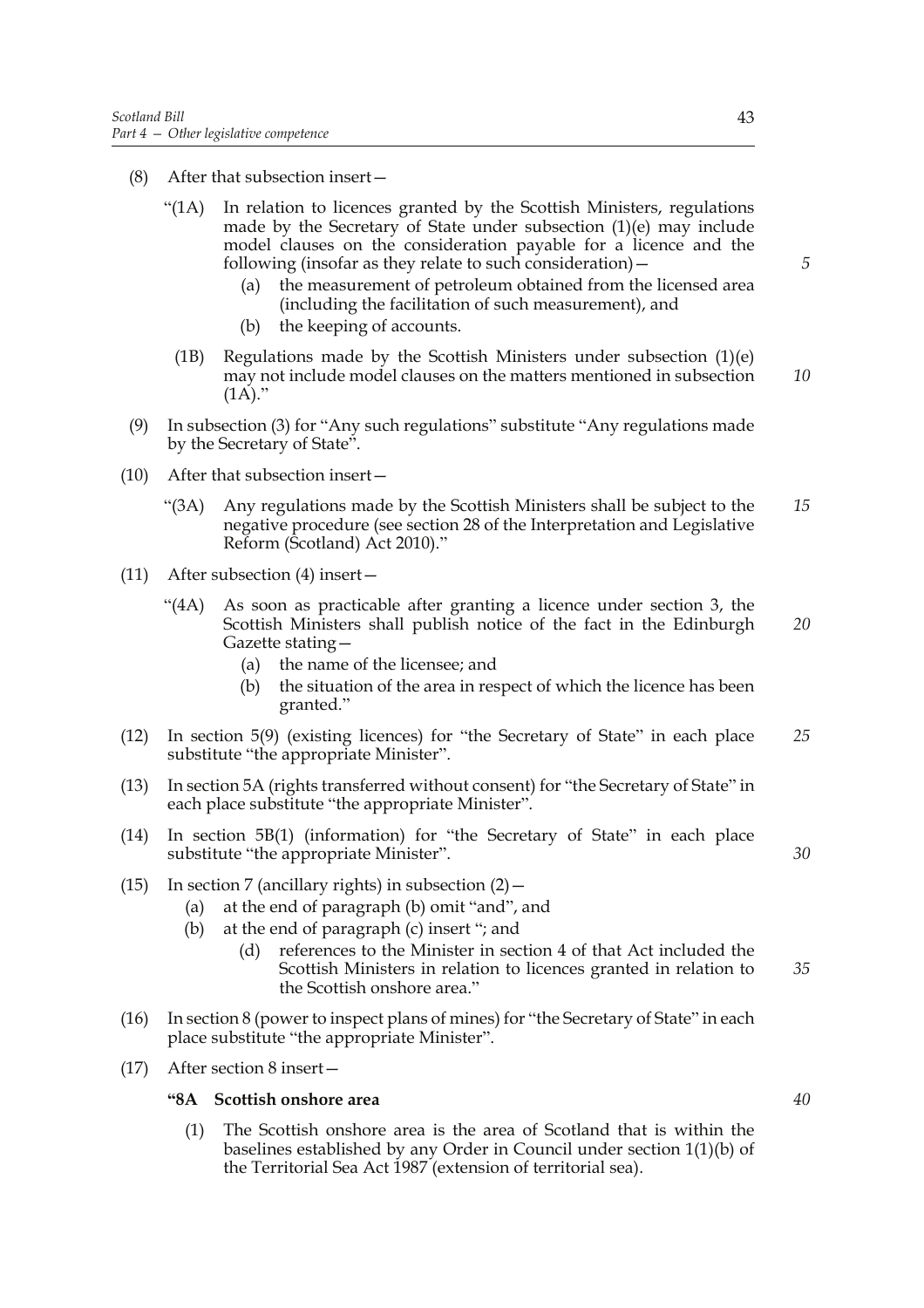- (2) In subsection (1) "Scotland" has the same meaning as in the Scotland Act 1998."
- (18) In section 188(12) of the Energy Act 2004, in the substituted subsection (7A), before paragraph (a) insert—

"(za) Part 1 of the Petroleum Act 1998,".

- (19) The Oil Taxation Act 1975 is amended as follows.
- (20) In section 12(1A)(a)(ii) (authorities that can revoke licences) after "Secretary of State" insert ", the Scottish Ministers".
- (21) In paragraph 1(2) of Schedule 1 (determination of oil fields)—
	- (a) in paragraph (a) after "granted" insert "by the Secretary of State";
	- (b) after paragraph (a) insert—
		- "(aa) is the Scottish Ministers if the area is such that licences can be granted by the Scottish Ministers for all of it under Part 1 of the Petroleum Act 1998;
		- (ab) is the Secretary of State and the Scottish Ministers acting jointly if the area is such that licences can be granted for part of it by the Secretary of State and for part of it by the Scottish Ministers;". *15*
- (22) The Petroleum (Production) (Landward Areas) Regulations 1995 are amended as follows.
- (23) In regulation 2 (interpretation) after the entry for "principal licence" insert—

 ""Scottish onshore area" has the meaning given by section 8A of the Petroleum Act 1998;".

- (24) In regulation 3 (application of the regulations) at the beginning of paragraph (1) insert "Subject to paragraph (1A),".
- (25) After that paragraph insert—
	- "(1A) These regulations do not apply to applications for licences to search and bore for, and get, petroleum within the Scottish onshore area."

#### **42 Onshore petroleum: existing licences**

- (1) The Secretary of State may make any amendment that appears to the Secretary of State to be necessary or expedient in consequence of section 40— *30*
	- (a) in any model clause, to the extent that, under Part 1 of the Petroleum Act 1998, it is incorporated, or has effect as if incorporated, in an existing licence, and
	- (b) in any other provision of an existing licence.
- (2) The power to make amendments under subsection  $(1)(a)$  is exercisable by regulations made by statutory instrument.
- (3) A statutory instrument containing regulations under this section is subject to annulment in pursuance of a resolution of either House of Parliament.
- (4) In this section "existing licence" means a licence granted, before the commencement of section 40, under— *40*
	- (a) section 3 of the Petroleum Act 1998, or
	- (b) section 2 of the Petroleum (Production) Act 1934,

*35*

*5*

*10*

*20*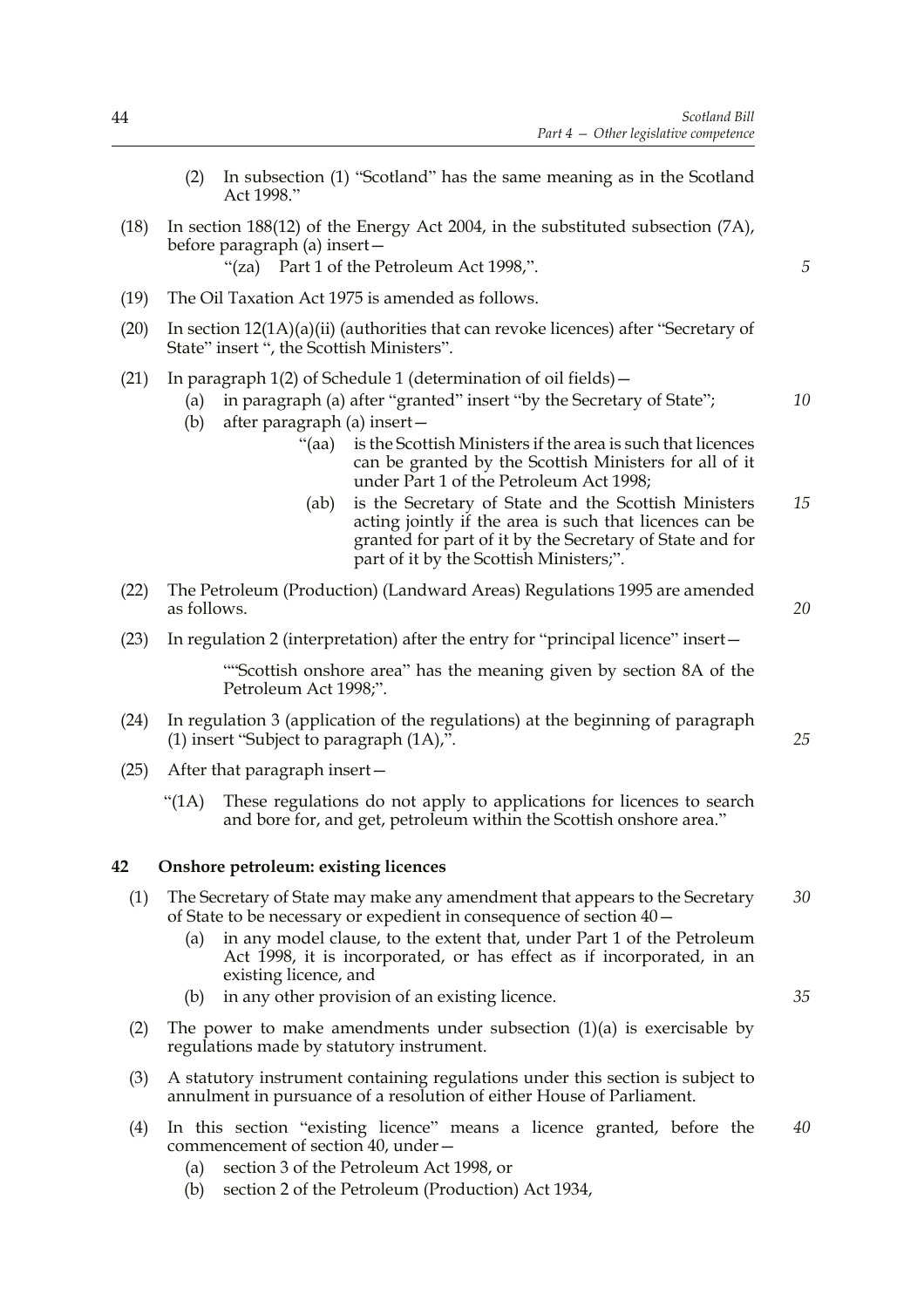in respect of an area all or part of which is within the Scottish onshore area, within the meaning given by Section D2 of Part 2 of Schedule 5 to the Scotland Act 1998.

# **43 Consumer advocacy and advice**

- (1) Part 2 of Schedule 5 to the Scotland Act 1998 (specific reservations) is amended as follows. *5*
- (2) In Section C7 (consumer protection)—
	- (a) for the heading "Exception" substitute "Exceptions";
	- (b) after that heading insert—

 "The provision of consumer advocacy and advice by, or by agreement with, a public body or the holder of a public office." *10*

(3) In Section C8 (product standards, safety and liability) after the heading "Exceptions" insert—

> "The provision of consumer advocacy and advice by, or by agreement with, a public body or the holder of a public office."

(4) In Section C9 (weights and measures) after the reservations insert—

*"Exceptions*

 The provision of consumer advocacy and advice by, or by agreement with, a public body or the holder of a public office."

- (5) In Section C11 (posts)—
	- (a) for the heading "Exception" substitute "Exceptions";
	- (b) after that heading insert—

 "The provision of consumer advocacy and advice by, or by agreement with, a public body or the holder of a public office."

- (6) In Section D1 (electricity)—
	- (a) for the heading "Exception" substitute "Exceptions";
	- (b) after the exception relating to the Environmental Protection Act 1990 insert—

 "The provision of consumer advocacy and advice by, or by agreement with, a public body or the holder of a public office."

(7) In Section D2 (oil and gas), at the end of the exceptions insert—

 "The provision of consumer advocacy and advice by, or by agreement with, a public body or the holder of a public office."

- (8) In paragraph 3(2) of Part 3 of Schedule 5 to the Scotland Act 1998 (reserved bodies) at the end insert—
	- "(e) the Office of Communications,
		- (f) the Gas and Electricity Markets Authority."
- (9) Section 8 of the Utilities Act 2000 (payments by licence holders relating to new arrangements) is amended as follows.
- (10) In subsection (2) at the end insert "or to such proportion of such amounts as the Secretary of State considers reasonable in respect of the provision, in or as *40*

*25*

*30*

*20*

*15*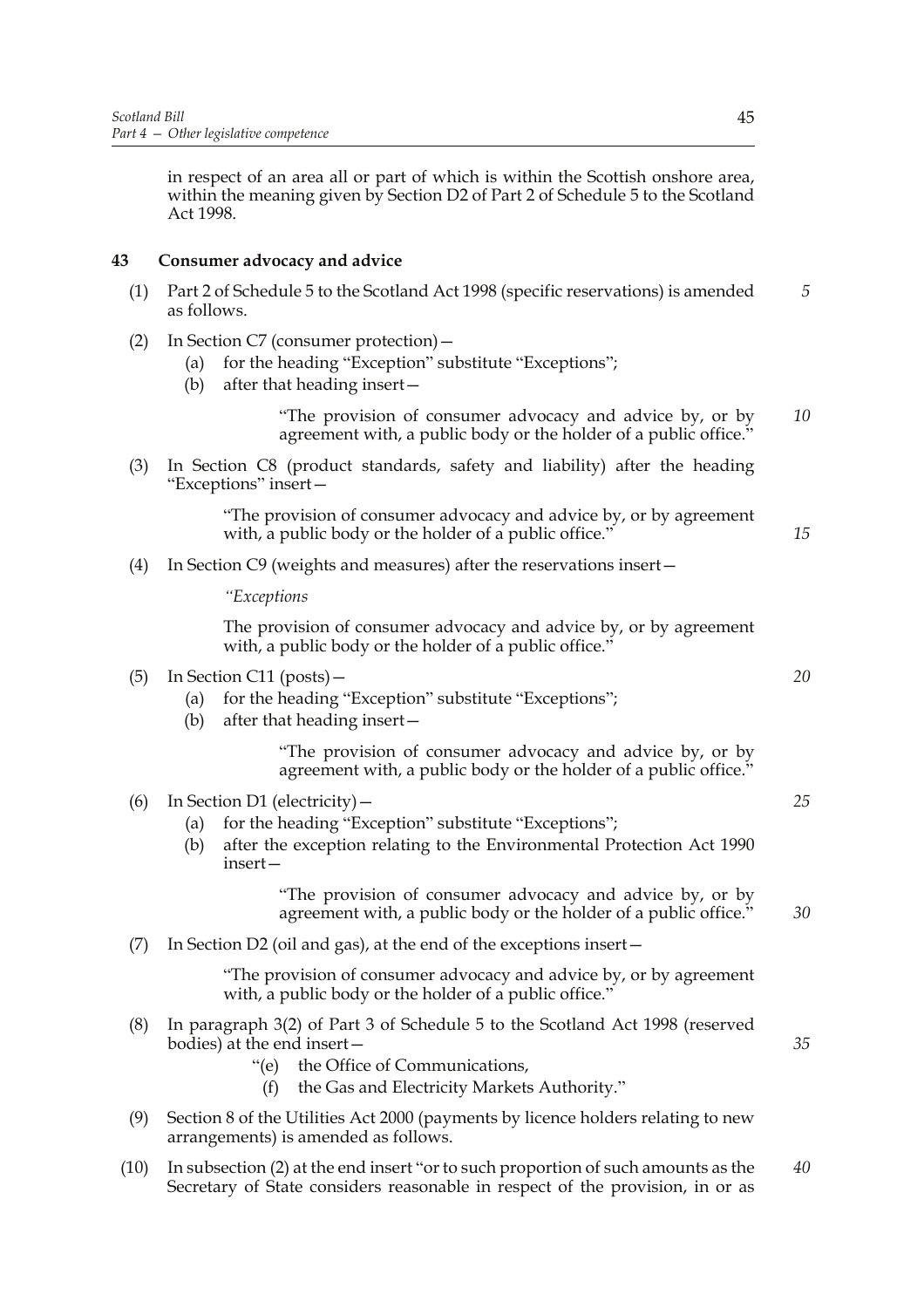regards Scotland, of consumer advocacy and advice by, or by agreement with, a public body or the holder of a public office, in relation to gas or electricity consumers".

- (11) Omit—
	- (a) subsection  $(3A)(bb)$  and  $(cb)$ ;
	- (b) in subsections (3A)(da) and (db) the words "and Citizens Advice Scotland";
	- (c) in subsection (3A)(f) the words "or Citizens Advice Scotland";
	- (d) in subsection (3B)(a) the words "or Citizens Advice Scotland, as the case may be,";
	- (e) in subsection (3C) the words "or Citizens Advice Scotland, or by them jointly,";
	- (f) in subsection (4)(d) the words "or Citizens Advice Scotland".
- (12) Section 51 of the Postal Services Act 2011 (consumer protection conditions) is amended as follows.
- (13) At the end of subsection  $(2)(c)$  omit "and" and insert
	- "(ca) to make payments relating to such proportion of such amounts as the Secretary of State considers reasonable in respect of the provision, in or as regards Scotland, of consumer advocacy and advice by, or by agreement with, a public body or the holder of a public office, in relation to users of postal services, and". *20*
- (14) In subsection (6) after " $(2)(c)$ " insert ",  $(ca)$ ".
- (15) Omit—
	- (a) in subsection (2)(c) the words ", Citizens Advice Scotland";
	- (b) the "and" at the end of subsection  $(2)(c)$ ;
	- (c) in subsection (4) the words ", Citizens Advice Scotland";
	- (d) subsection  $(4)(d)$ , (e) and  $(f)$ :
	- (e) in subsection (4ZA)(b) the words ", Citizens Advice Scotland".

# **44 Functions exercisable within devolved competence: consumer advocacy and advice**

- (1) The Scotland Act 1998 ("the 1998 Act") has effect, in relation to any function so far as exercisable within devolved competence by virtue of a provision of section 43, as if references to a "pre-commencement enactment" were to—
	- (a) an Act passed before or in the same session as the relevant date,
	- (b) any other enactment made before the relevant date,
	- (c) subordinate legislation under section 106 of the 1998 Act, to the extent that the legislation states that it is to be treated as a pre-commencement enactment,

but did not include the 1998 Act or this Act (or any amendment made by either of those Acts) or, subject to paragraph (c), an enactment comprised in subordinate legislation under either of those Acts.

- (2) In this section—
	- (a) expressions used in the 1998 Act have the same meaning as in that Act;
	- (b) the relevant date is the date on which section 43 comes into force.

*30*

*25*

*5*

*10*

*15*

*35*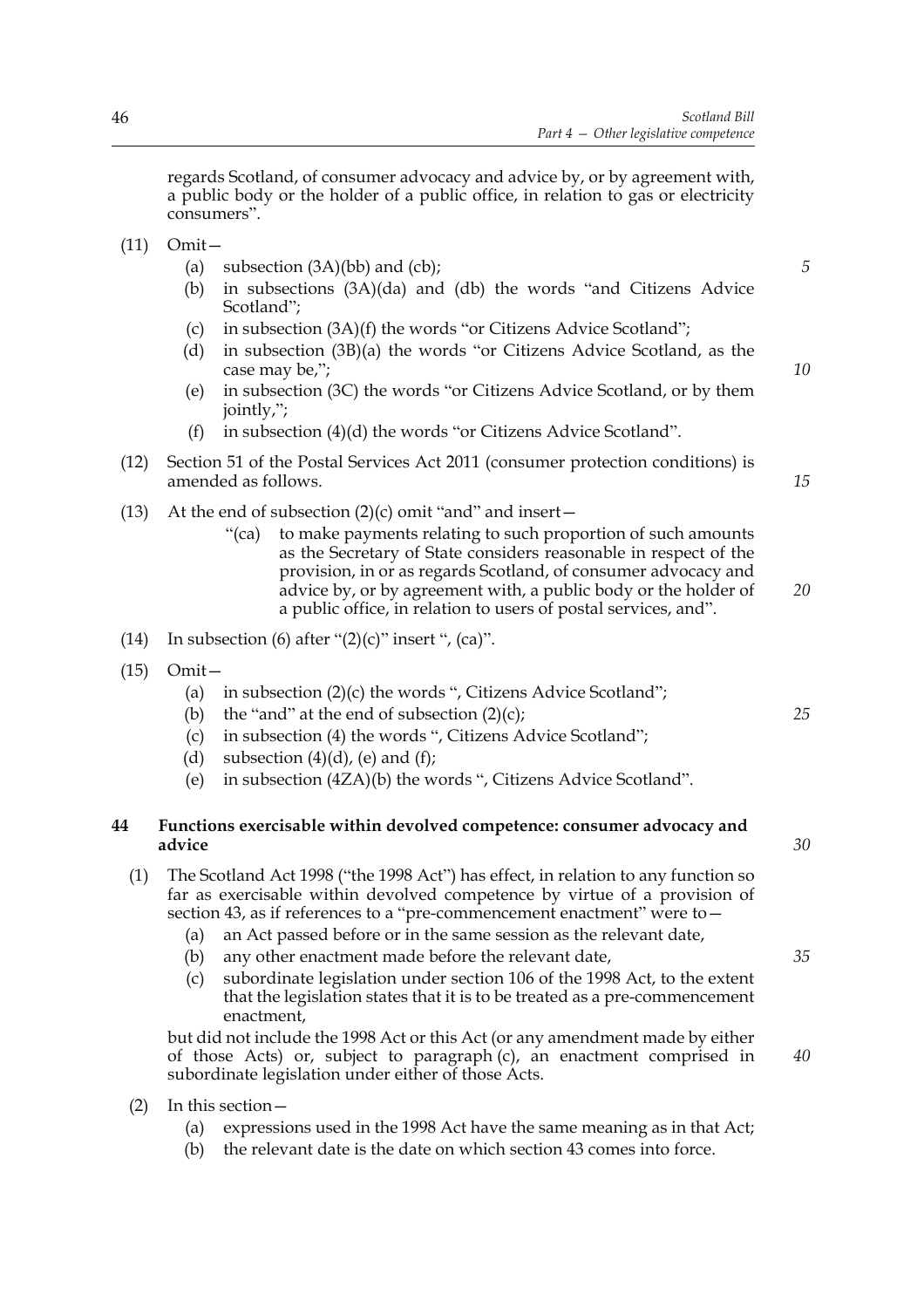### **45 Gaming machines on licensed betting premises**

(1) In Section B9 in Part 2 of Schedule 5 to the Scotland Act 1998 (betting, gaming and lotteries) at the end insert—

#### "*Exception*

In the case of a betting premises licence under the Gambling Act 2005, other than one in respect of a track, the number of gaming machines authorised for which the maximum charge for use is more than £10 (or whether such machines are authorised)."

- (2) Section 172 of the Gambling Act 2005 (gaming machines) is amended as follows.
- (3) In subsection (11) for "Secretary of State" substitute "appropriate Minister".
- (4) After that subsection insert—
	- "(12) In subsection (11) "the appropriate Minister" means
		- the Scottish Ministers, so far as, in the case of a betting premises licence in respect of premises in Scotland and not in respect of a track, the order varies— *15*
			- (i) the number of gaming machines authorised for which the maximum charge for use is more than £10, or
			- (ii) whether such machines are authorised;
		- (b) otherwise, the Secretary of State."
- (5) In section 355 of that Act (regulations, orders and rules)—
	- (a) in subsection (1) after "the Secretary of State" insert "or the Scottish Ministers", and
	- (b) for subsections  $(9)$  and  $(10)$  substitute  $-$ 
		- "(9) Subsection (3) does not apply to regulations made by the Scottish Ministers (see section 27 of the Interpretation and Legislative Reform (Scotland) Act 2010: functions exercisable by Scottish statutory instrument). *25*
		- (10) Regulations made by the Scottish Ministers under a provision specified in subsection (4), or under section 285, and an order made by the Scottish Ministers under section 172, shall be subject to the affirmative procedure. *30*
		- (11) Any other regulations made by the Scottish Ministers under a provision of this Act shall be subject to the negative procedure."
- (6) The amendments made by this section do not apply in relation to a betting premises licence issued before this section comes into force. *35*

#### **PART 5**

#### OTHER EXECUTIVE COMPETENCE

#### **46 Gaelic Media Service**

(1) In section 183A of the Broadcasting Act 1990 (membership of the Gaelic Media Service)— *40*

*5*

*10*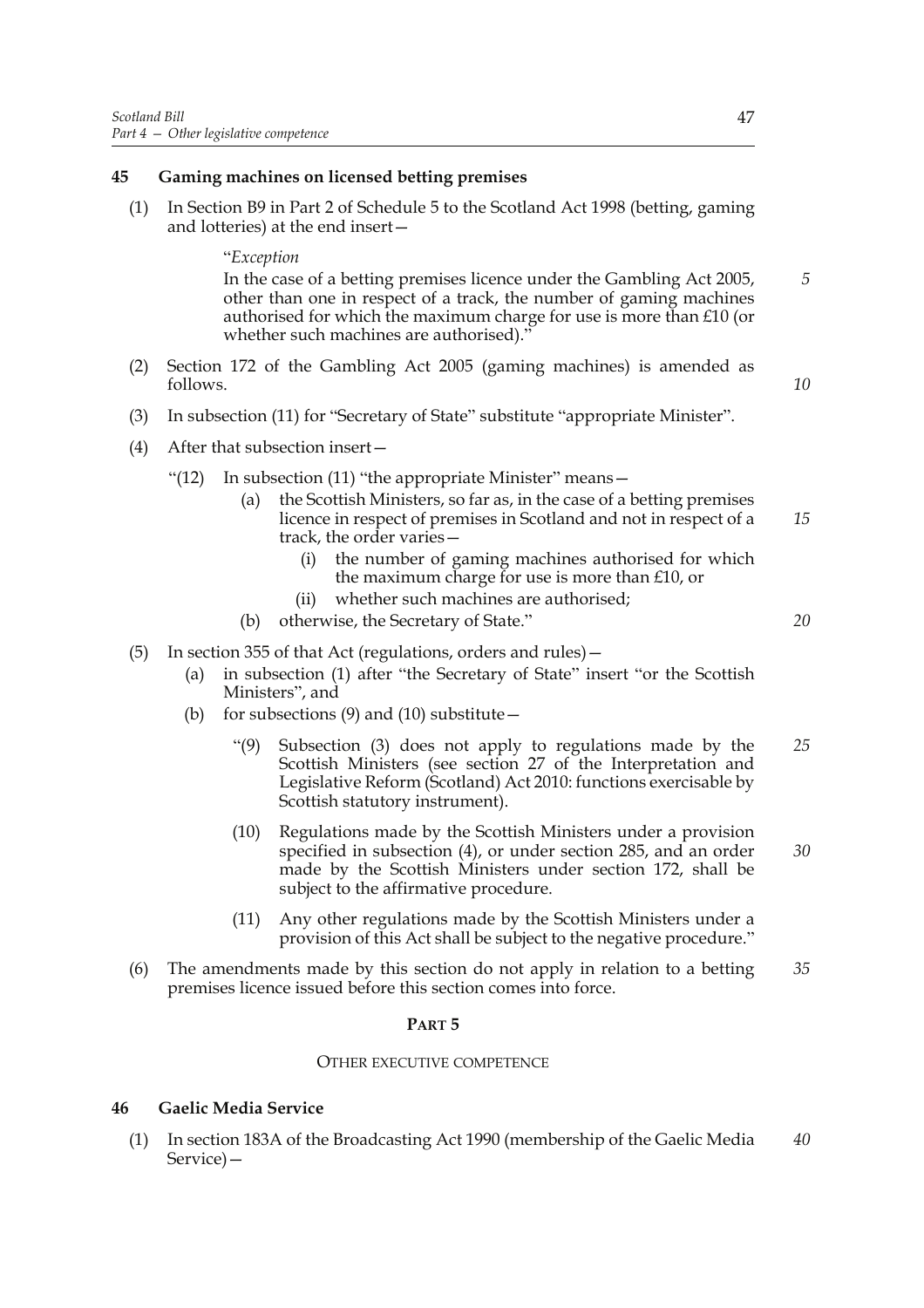- (a) in subsection (4) for "the Secretary of State and the Scottish Ministers" substitute "the Scottish Ministers", and
- (b) in subsection (6)(b) for "the Secretary of State with the agreement of the Scottish Ministers" substitute "the Scottish Ministers".
- (2) Section 17(4) to (6) of the Scotland Act 2012 is repealed.

# **47 Commissioners of Northern Lighthouses**

- (1) Schedule 8 of the Merchant Shipping Act 1995 is amended as follows.
- (2) In paragraph 1(2) (Commissioners of Northern Lighthouses), after paragraph (e) insert—
	- "(f) a person appointed by the Secretary of State (in addition to the person nominated under paragraph (d)); *10*
	- (g) a person appointed by the Scottish Ministers."
- (3) In paragraph 2(2) (elections by the Commissioners) for "five" substitute "three".
- (4) After paragraph 4 (Commissioners constituting quorum) insert—
	- "4A (1) The Commissioners shall send to the Scottish Ministers a copy of any accounts that they have been required to provide under section 218.
		- (2) The Scottish Ministers shall lay those accounts before the Scottish Parliament.
		- (3) The Commissioners shall send to the Scottish Ministers any report made under section 198(4)(b) (reports on inspections). *20*
		- (4) The Scottish Ministers shall lay any such report before the Scottish Parliament."

# **48 Maritime and Coastguard Agency**

- (1) In section 1 of the Coastguard Act 1925 (transfer of the coastguard to the Board of Trade), at the end insert— *25*
	- "(3) The Secretary of State must consult the Scottish Ministers about the strategic priorities of the Secretary of State in exercising functions under subsection (1) in relation to activities of Her Majesty's Coastguard in Scotland.
- *30*
- (4) In subsection (3) "Scotland" has the same meaning as in the Scotland Act 1998."
- (2) In section 292 of the Merchant Shipping Act 1995 (general functions of the Secretary of State) after subsection (2) insert—
	- "(3) The Secretary of State must consult the Scottish Ministers about the strategic priorities of the Secretary of State in exercising functions under subsection (1) in relation to the safety standards of ships in Scotland and protecting the health and safety of persons on them. *35*
	- (4) In subsection (3) "Scotland" has the same meaning as in the Scotland Act 1998."

*15*

*5*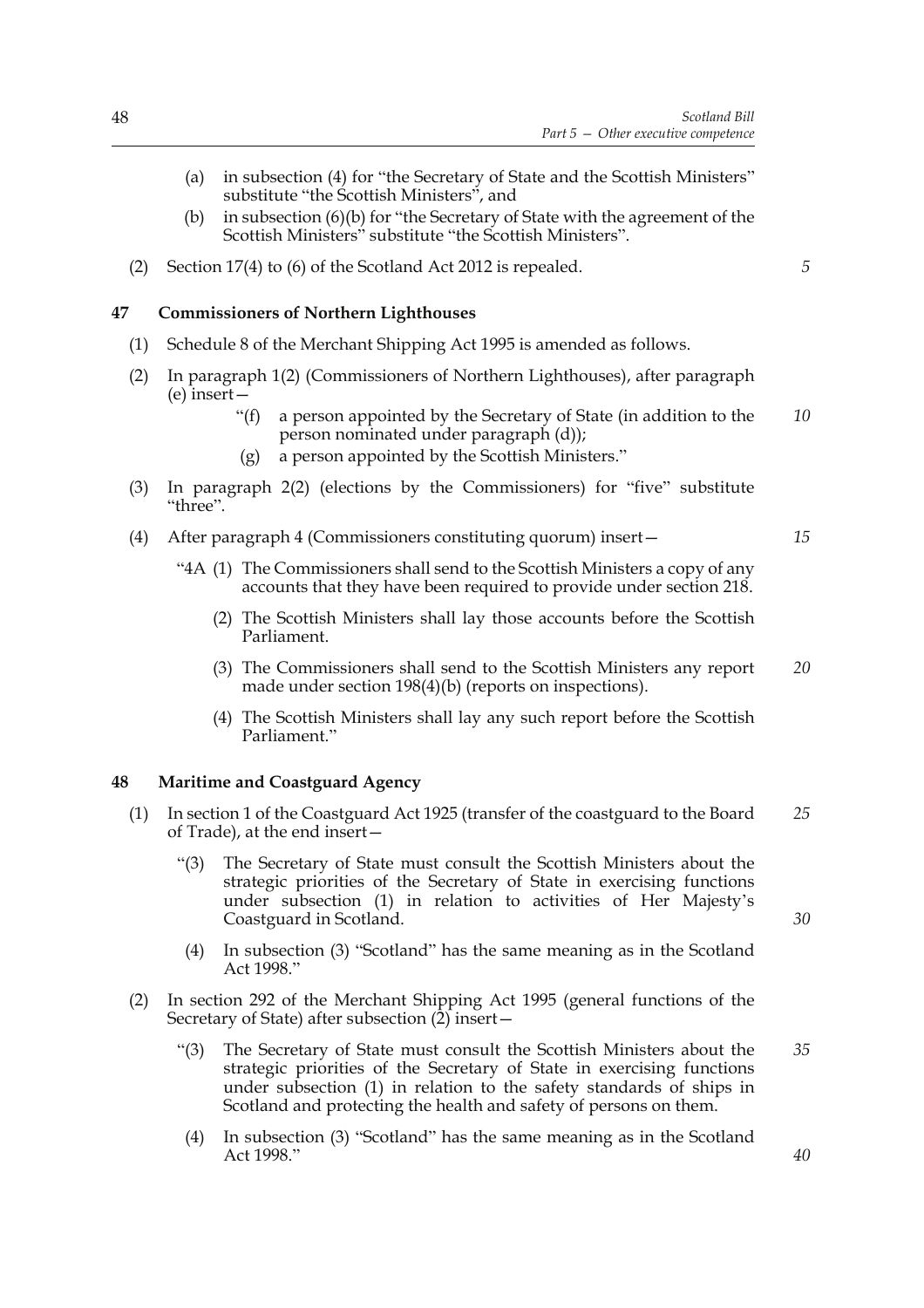#### **49 Rail: franchising of passenger services**

- (1) Section 25 of the Railways Act 1993 (public sector operators not to be franchisees) is amended as follows.
- (2) In the heading, at the beginning insert "England and Wales:".
- (3) After subsection (2) insert—
	- "(2A) Subsection (1) does not prevent a public sector operator from being a franchisee in relation to a Scottish franchise agreement."
- (4) This section does not have effect in relation to any invitation to tender under section 26(2) of the Railways Act 1993 issued before the day on which this section comes into force.

*5*

*10*

#### **50 Fuel poverty: support schemes**

- (1) The Energy Act 2010 is amended as follows.
- (2) In section 9 (schemes for reducing fuel poverty) after subsection (1) insert—
	- "(1A) In relation to Scotland, that is subject to section 14A (power of the Scottish Ministers to make schemes)."
- (3) After section 14 (regulations under Part 2: procedure) insert—

#### **"14A Power of the Scottish Ministers to make schemes under this Part**

- (1) The power by regulations under section 9 to make one or more schemes in relation to Scotland is exercisable by the Scottish Ministers and not, except as provided by this section, by the Secretary of State.
- (2) For the purposes of the exercise of that power by the Scottish Ministers, this Part applies—
	- (a) as if references to the Secretary of State in sections 9, 10 and 14(1), (3) and (4) were references to the Scottish Ministers;
	- (b) with the omission in section 9 of subsections  $(4)$ ,  $(9)(a)$ ,  $(c)(i)$ ,  $(v)$ and (vi) and  $(11)$ ; *25*
	- (c) as if in section 10(7) "Parliament" were "the Scottish Parliament".
- (3) The power of the Scottish Ministers under section 9 does not include power to make provision in relation to the subject matter of sections 88 to 90 of the Energy Act 2008 (smart meters). *30*
- (4) The Scottish Ministers may not make regulations under section 9 unless—
	- (a) they have consulted the Secretary of State about the proposed regulations, and
	- (b) the Secretary of State has agreed to the regulations being made.
- (5) Subsection (1) does not prevent the Secretary of State making a support scheme in relation to Scotland under section 9, or varying or revoking regulations made by the Scottish Ministers under that section,—
	- (a) with the agreement of the Scottish Ministers, or
	- (b) without their agreement, if subsection  $(6)$ ,  $(8)$  or  $(10)$  applies.
- (6) This subsection applies if  $-$

*15*

*35*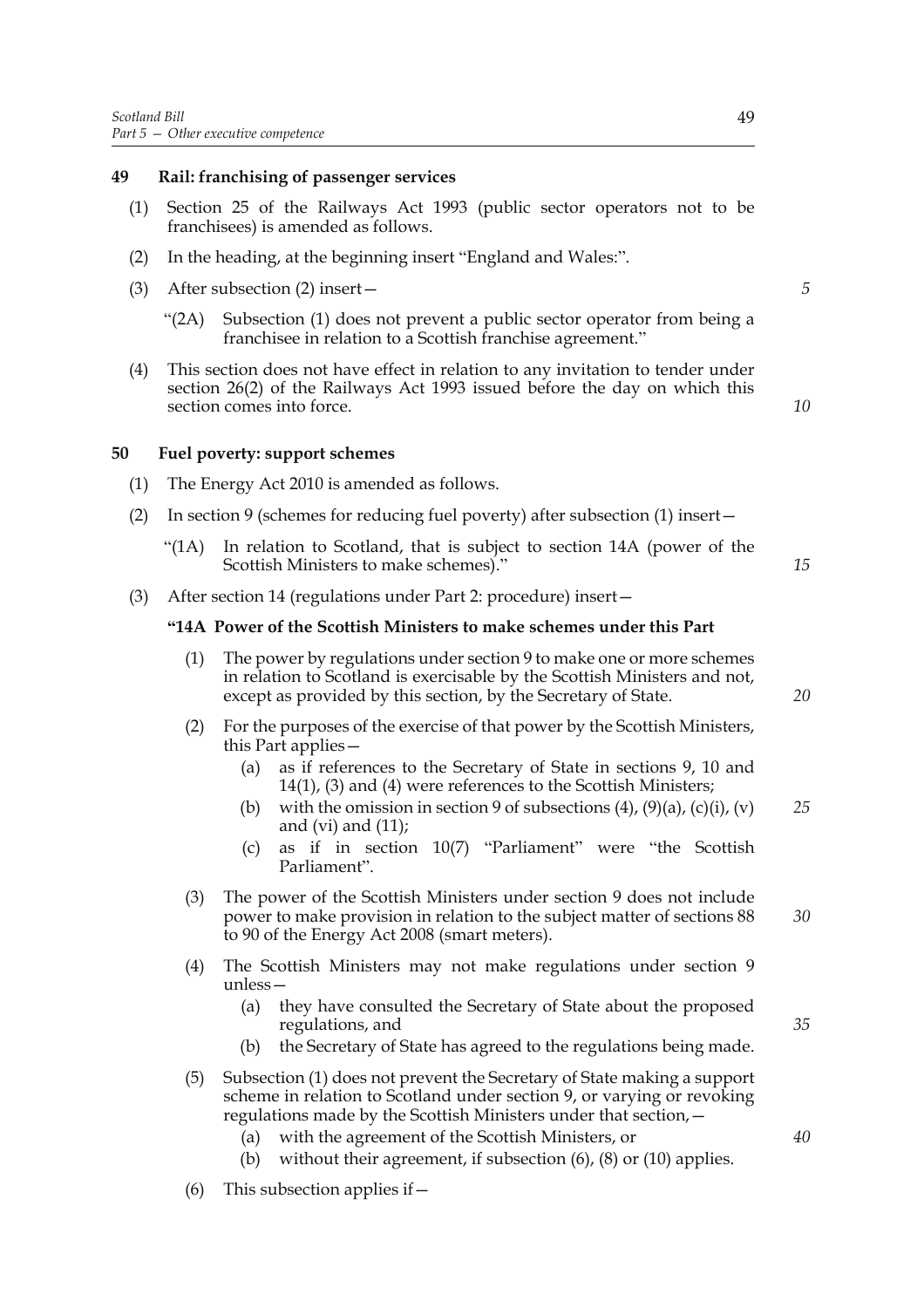- (a) a scheme in relation to England and Wales has been made, or the Secretary of State intends to make such a scheme, and
- (b) the Secretary of State is satisfied, after consulting the Scottish Ministers, that, to ensure that a scheme in relation to Scotland is made with a corresponding scheme period, it is necessary for the Secretary of State to exercise the power under section 9 to make such a scheme.
- (7) In paragraph (b) of subsection (6) a "corresponding scheme period" means a scheme period beginning and ending at the same time as that specified or to be specified in the scheme mentioned in paragraph (a).
- (8) This subsection applies if it appears to the Secretary of State that a support scheme made in relation to Scotland is, alone or in conjunction with a scheme made or to be made in relation to England and Wales, likely to—
	- (a) cause detriment to the United Kingdom, or
	- (b) adversely affect the ability of the United Kingdom to comply with an international agreement or arrangement in relation to climate change or energy efficiency,

and the Scottish Ministers have failed to comply with a request made to them by the Secretary of State to make modifications specified by the Secretary of State.

- (9) In determining for the purposes of subsection (8), whether detriment is likely to be caused to the United Kingdom, considerations that the Secretary of State may take into account include the costs imposed on suppliers by virtue of schemes made, or to be made, by the Secretary of State and the Scottish Ministers under section 9.
- (10) This subsection applies if  $-$ 
	- (a) the Secretary of State makes or intends to make changes to a support scheme which would result in a significant change in the costs incurred by suppliers in complying with the scheme, and
	- (b) the Scottish Ministers have failed to comply with a request made to them by the Secretary of State to make modifications specified by the Secretary of State.
- (11) A request by the Secretary of State to the Scottish Ministers for the purposes of subsection  $(8)$  or  $(10)$  – *35*
	- (a) must be in writing;
	- (b) must specify only modifications that appear to the Secretary of State to be necessary to prevent the effect mentioned in subsection  $(8)(a)$  or  $(b)$ , or (as the case may be) to be necessary or expedient in view of the effect mentioned in subsection  $(10)(a);$ *40*
	- (c) must specify the time within which the modifications are to be made, which must not be less than 2 months from the date of the request.
- (12) Where the Secretary of State makes a scheme in accordance with subsection (5), section 14(5) does not prevent the Secretary of State, by regulations under section 9, revoking any scheme made by the Scottish Ministers so far as it is inconsistent with the scheme made by the Secretary of State."

*15*

*10*

*5*

*20*

*25*

*30*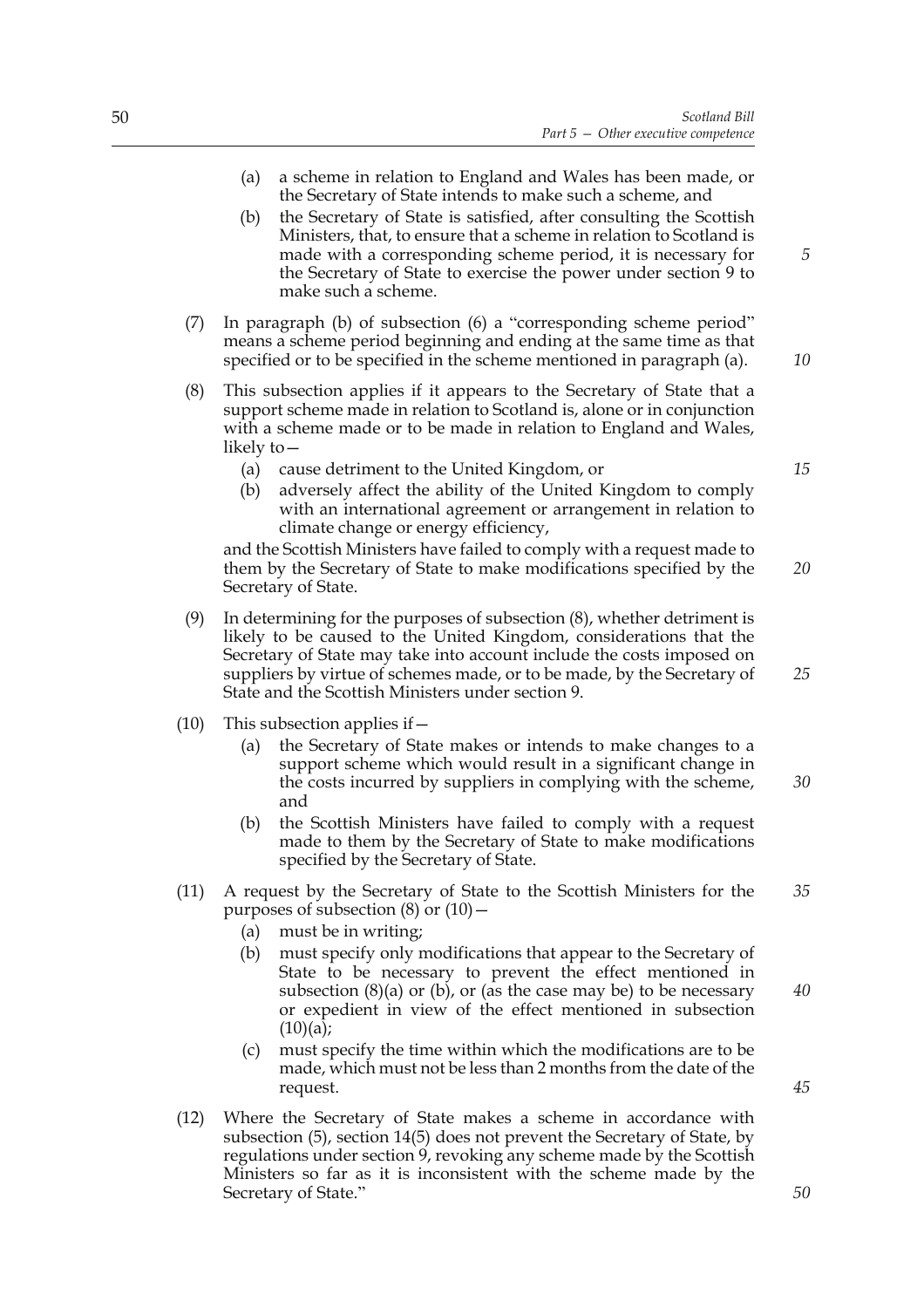- (4) Section 31 (orders and regulations) is amended as follows.
- (5) After subsection (1) insert—
	- "(1A) Subsection (1) does not apply to regulations made by the Scottish Ministers (see section 27 of the Interpretation and Legislative Reform (Scotland) Act 2010: functions exercisable by Scottish statutory instrument)."
- (6) After subsection (4) insert—
	- "(4A) Regulations made by the Scottish Ministers under section 9 are subject to the affirmative procedure (see section 29 of the Interpretative and Legislative Reform (Scotland) Act 2010)."
- (7) In subsection (6) after "Regulations" insert "made by the Secretary of State".
- (8) After subsection (6) insert—
	- "(6A) Regulations made by the Scottish Ministers may impose obligations or confer functions on a person (including the Scottish Ministers)."
- (9) Where an amendment made by this section imposes a requirement to consult or to obtain consent, the requirement may be satisfied by consultation undertaken or consent obtained before this section comes into force. *15*

#### **51 Energy company obligations**

- (1) The Gas Act 1986 is amended as follows.
- (2) After section 33BC (promotion of reduction in carbon emissions) insert—

#### **"33BCA Scottish Ministers' promotion of reductions in carbon emissions: gas suppliers**

- (1) Where the Secretary of State under section 33BC imposes on gas suppliers obligations to achieve a target within a specified period, the power to make orders under that section is exercisable by the Scottish Ministers for the purposes of those obligations imposed in relation to Scotland and not, except as provided by subsection (6), by the Secretary of State. *25*
- (2) An obligation is imposed in relation to Scotland to the extent that measures to meet that obligation may be carried out in Scotland (disregarding any power to elect under section 103 of the Utilities Act  $2000$ ).
- (3) For the purposes of the exercise by the Scottish Ministers of the power to make an order under section 33BC, that section applies with the following modifications—
	- (a) for subsection (1) there is substituted a power by order to specify how gas suppliers may meet their obligations to achieve the carbon emissions reduction target through measures carried out in Scotland;
	- (b) subsections  $(1A)$ ,  $(3)$ ,  $(5)(a)$ ,  $(7)(a)$  and  $(10A)$  are omitted;
	- (c) in subsection (2A) at the beginning of paragraph (b) there is inserted "where the Secretary of State has apportioned the overall carbon emissions reduction target under section 103(2A) of the Utilities Act 2000, and";

*20*

*5*

*10*

*30*

*35*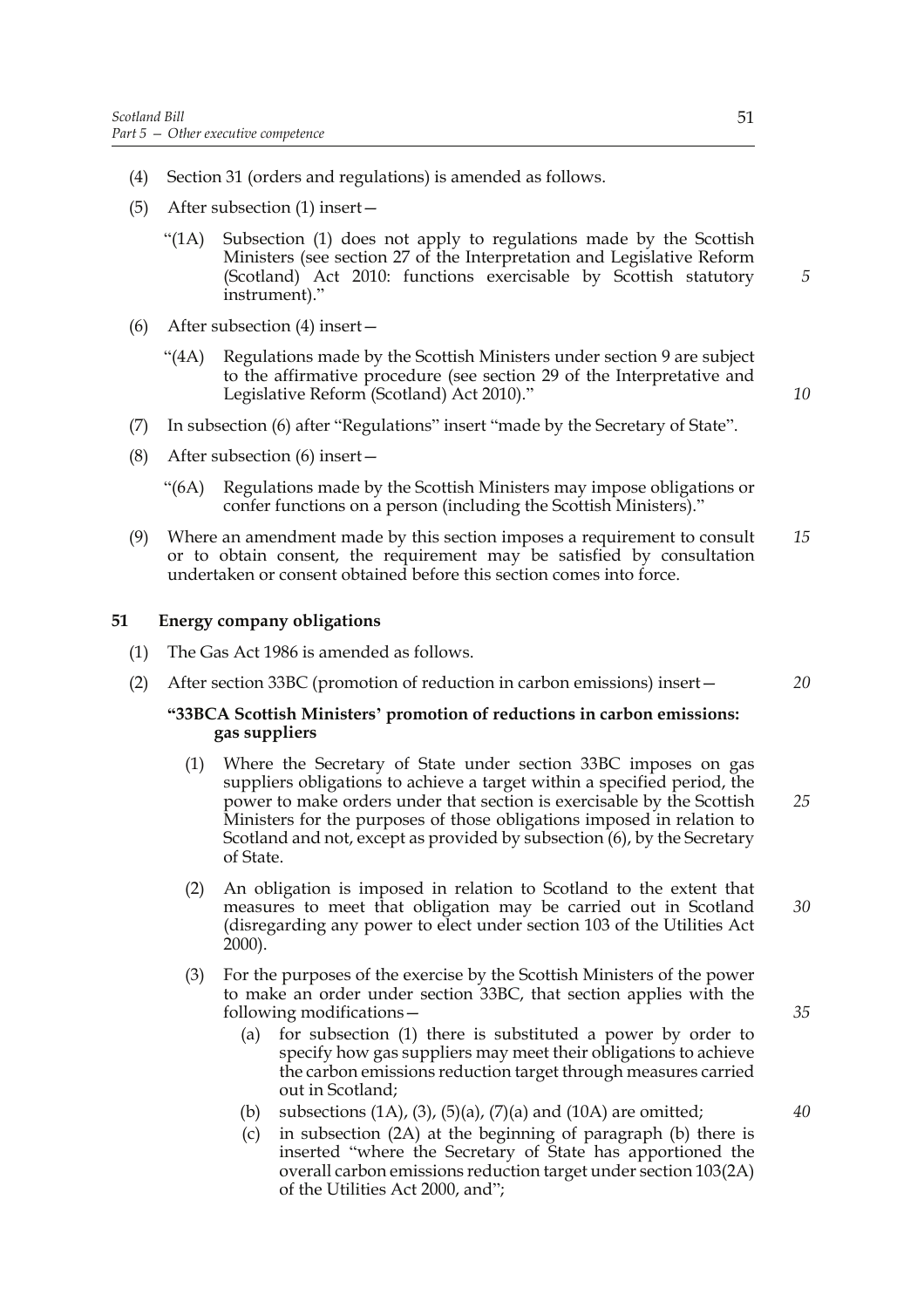- (d) in subsection (11) "Citizens Advice" and "gas transporters" is omitted;
- (e) in subsection (12), for the words from "shall not be made" to the end is substituted "is subject to the affirmative procedure";
- (f) in subsection (12A) for the words from "shall be subject to" to the end is substituted "is subject to the negative procedure";
- (g) for "Secretary of State" in each place is substituted with "Scottish Ministers".
- (4) The power of the Scottish Ministers under section 33BC does not include power to make provision in relation to the subject matter of sections 88 to 90 of the Energy Act 2008 (smart meters). *10*
- (5) The Scottish Ministers may not make an order under section 33BC unless—
	- (a) they have consulted the Secretary of State about the proposed order, and
	- (b) the Secretary of State has agreed to the order being made.
- (6) The power of the Secretary of State to make an order under section 33BC is exercisable so as to make any provision that may be made by the Scottish Ministers under that section, or vary or revoke an order made by the Scottish Ministers under that section, but only—
	- (a) with the agreement of the Scottish Ministers, or
	- (b) without their agreement, if subsection (7) applies.
- (7) This subsection applies if it appears to the Secretary of State, in the case of obligations imposed in relation to Scotland (the "Scottish obligations"), taking into account any provision made by the Scottish Ministers, that the Scottish obligations are, alone or in conjunction with obligations imposed or to be imposed in relation to England and Wales, likely to— *25*
	- (a) cause detriment to the United Kingdom,
	- (b) adversely affect the ability of the United Kingdom to comply with an international agreement or arrangement in relation to climate change or energy efficiency, or *30*
	- (c) result in costs incurred by suppliers that are not broadly equivalent in relation to England and Wales and in relation to Scotland,

and the Scottish Ministers have failed to comply with a request made to them by the Secretary of State to make modifications specified by the Secretary of State.

- (8) In determining for the purposes of subsection (7), whether detriment is likely to be caused to the United Kingdom, considerations that the Secretary of State may take into account include the costs imposed on suppliers by virtue of obligations imposed or to be imposed by the Secretary of State under section 33BC or any provision made by the Scottish Ministers under that section.
- (9) A request by the Secretary of State to the Scottish Ministers for the purposes of subsection  $(7)$  – *45*
	- (a) must be in writing;

*15*

*20*

*35*

*40*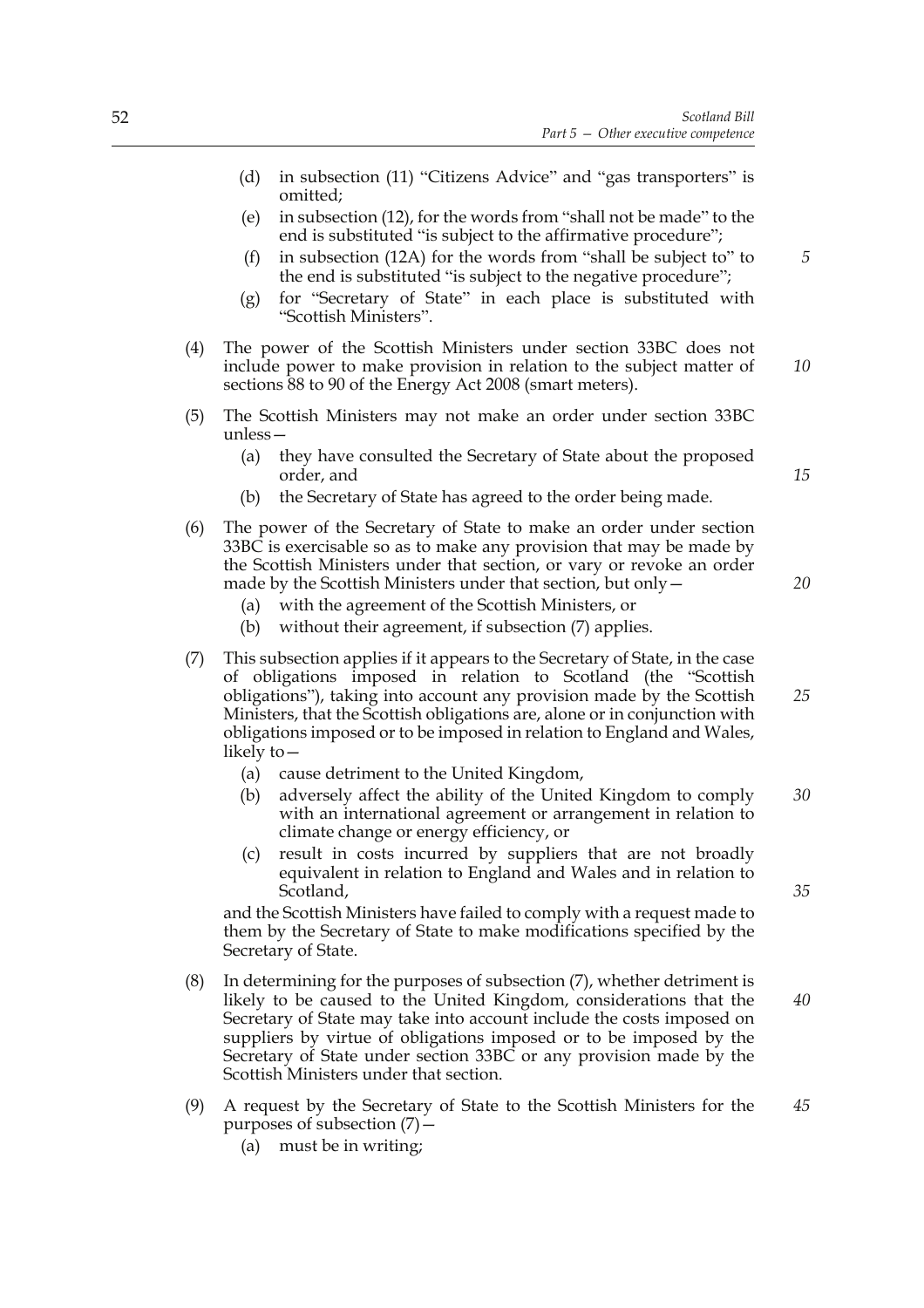- (b) must specify only modifications that appear to the Secretary of State to be necessary to prevent the effect mentioned in subsection  $(7)(a)$ ,  $(b)$  or  $(c)$ ;
- (c) must specify the time within which the modifications are to be made, which must not be less than 2 months from the date of the request."
- (3) After section 33BD (promotion of reduction in home-heating costs) insert—

#### **"33BDA Scottish Ministers' promotion of reductions in home-heating costs: gas suppliers**

- (1) Where the Secretary of State under section 33BD imposes on gas suppliers obligations to achieve a target within a specified period, the power to make orders under that section is exercisable by the Scottish Ministers for the purposes of those obligations imposed in relation to Scotland and not, except as provided by subsection (6), by the Secretary of State. *10 15*
- (2) An obligation is imposed in relation to Scotland to the extent that measures to meet that obligation may be carried out in Scotland (disregarding any power to elect under section 103A of the Utilities Act 2000).
- (3) For the purposes of the exercise by the Scottish Ministers of the power to make an order under section 33BD, that section applies with the following modifications— *20*
	- (a) for subsection (1) there is substituted a power by order to specify how gas suppliers may meet their obligations to achieve the home-heating cost reduction target through measures carried out in Scotland;
	- (b) subsection (3) is omitted;
	- (c) subsections (3), (5)(a), (7)(a) and (10A) of section 33BC as applied by subsection (4) are omitted;
	- (d) in subsection  $(2)(a)$  at the beginning of sub-paragraph (ii) there is inserted "where the Secretary of State has apportioned the overall home-heating cost reduction target under section 103A(3A) of the Utilities Act 2000, and"; *30*
	- (e) in section 33BC(11) as applied by subsection (4) "Citizens Advice" and "gas transporters" is omitted;
	- (f) in section 33BC(12) as applied by subsection (4) for the words from "shall not be made" to the end is substituted "is subject to the affirmative procedure";
	- (g) in section 33BC(12A) as applied by subsection (4) for the words from "shall be subject to" to the end is substituted "is subject to the negative procedure"; *40*
	- (h) for "Secretary of State" in each place (including any references in section 33BC that apply by virtue of subsection (4)), is substituted "Scottish Ministers".
- (4) The power of the Scottish Ministers under section 33BD does not include power to make provision in relation to the subject matter of sections 88 to 90 of the Energy Act 2008 (smart meters). *45*
- (5) The Scottish Ministers may not make an order under section 33BD unless—

*5*

*25*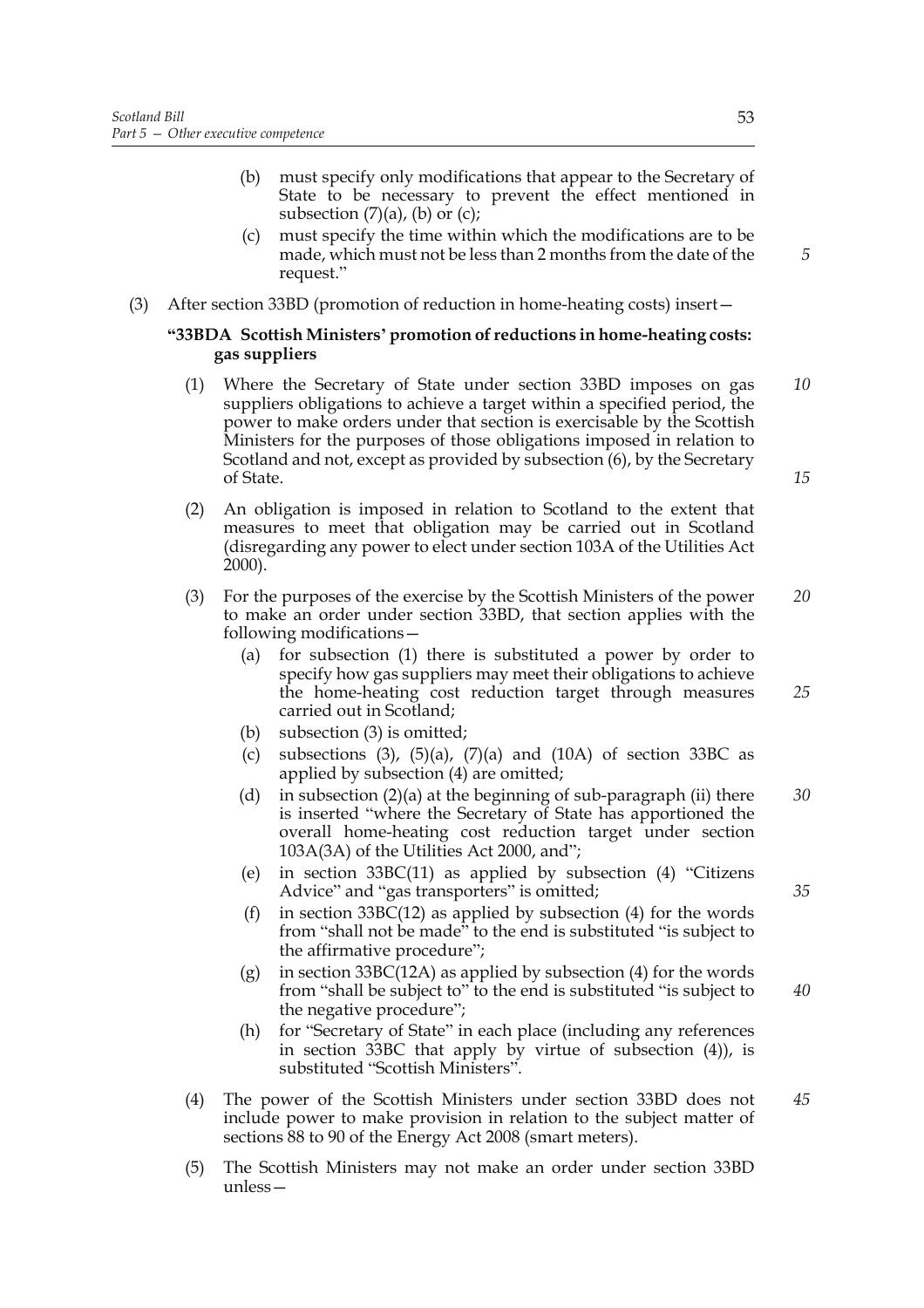- (a) they have consulted the Secretary of State about the proposed order, and
- (b) the Secretary of State has agreed to the order being made.
- (6) The power of the Secretary of State to make an order under section 33BD is exercisable so as to make any provision that may be made by the Scottish Ministers under that section, or vary or revoke an order made by the Scottish Ministers under that section, but only—
	- (a) with the agreement of the Scottish Ministers, or
	- (b) without their agreement, if subsection (7) applies.
- (7) This subsection applies if it appears to the Secretary of State, in the case of obligations imposed in relation to Scotland (the "Scottish obligations"), taking into account any provision made by the Scottish Ministers, that the Scottish obligations are, alone or in conjunction with obligations imposed or to be imposed in relation to England and Wales, likely to— *10*
	- (a) cause detriment to the United Kingdom,
	- (b) adversely affect the ability of the United Kingdom to comply with an international agreement or arrangement in relation to climate change or energy efficiency, or
	- (c) result in costs incurred by suppliers that are not broadly equivalent in relation to England and Wales and in relation to Scotland, *20*

and the Scottish Ministers have failed to comply with a request made to them by the Secretary of State to make modifications specified by the Secretary of State.

- (8) In determining for the purposes of subsection (7), whether detriment is likely to be caused to the United Kingdom, considerations that the Secretary of State may take into account include the costs imposed on suppliers by virtue of obligations imposed or to be imposed by the Secretary of State under section 33BD or any provision made by the Scottish Ministers under that section.
- (9) A request by the Secretary of State to the Scottish Ministers for the purposes of subsection (7)—
	- (a) must be in writing;
	- (b) must specify only modifications that appear to the Secretary of State to be necessary to prevent the effect mentioned in subsection  $(7)(a)$ ,  $(b)$  or  $(c)$ ; *35*
	- (c) must specify the time within which the modifications are to be made, which must not be less than 2 months from the date of the request."
- (4) The Electricity Act 1989 is amended as follows.
- (5) After section 41A (promotion of reduction in carbon emissions) insert—

#### **"41AA Scottish Ministers' promotion of reductions in carbon emissions: electricity suppliers**

(1) Where the Secretary of State under section 41A imposes on electricity suppliers obligations to achieve a target within a specified period, the power to make orders under that section is exercisable by the Scottish Ministers for the purposes of those obligations imposed in relation to *45*

*15*

*25*

*30*

*40*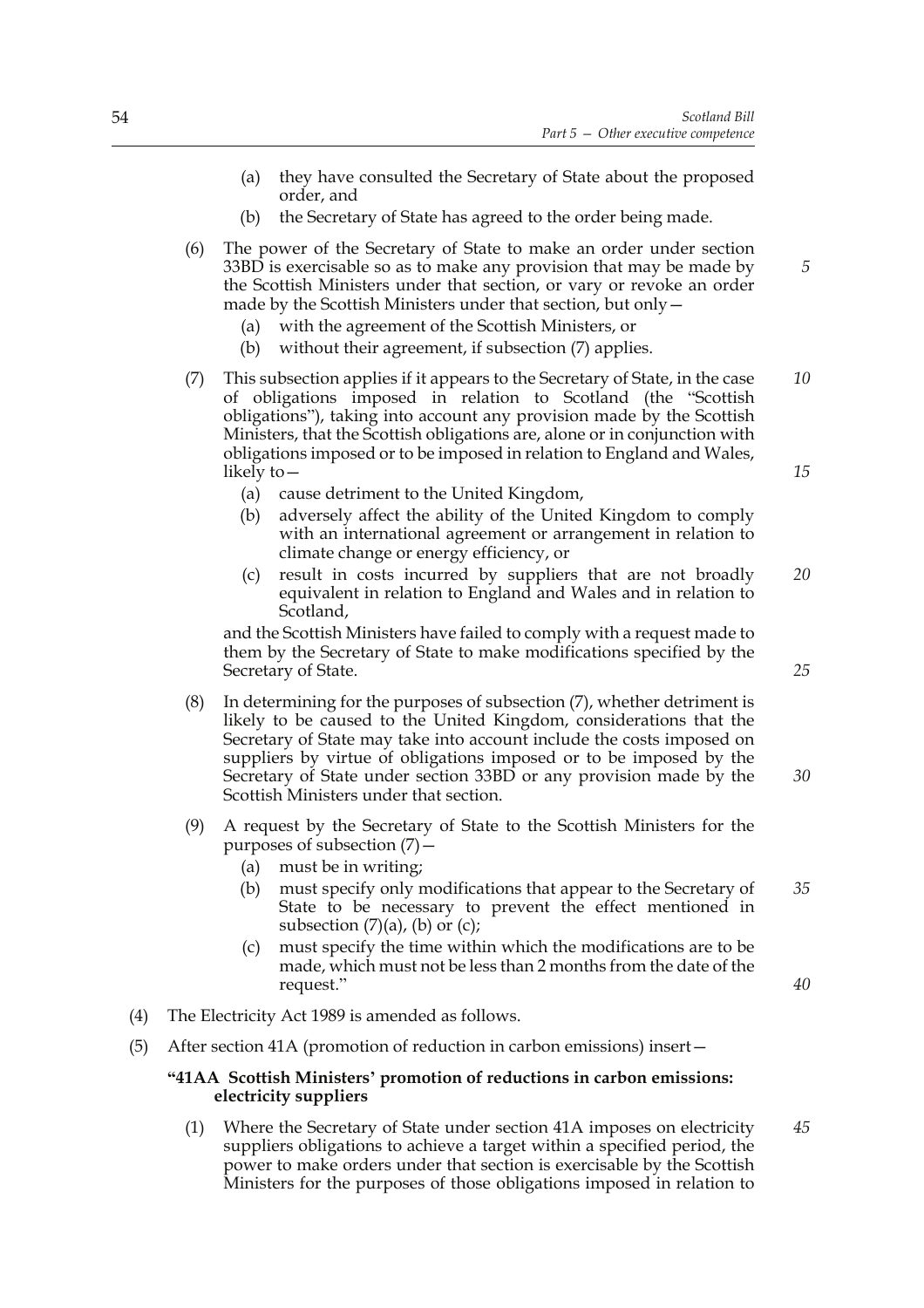Scotland and not, except as provided by subsection (6), by the Secretary of State.

- (2) An obligation is imposed in relation to Scotland to the extent that measures to meet that obligation may be carried out in Scotland (disregarding any power to elect under section 103 of the Utilities Act 2000).
- (3) For the purposes of the exercise by the Scottish Ministers of the power to make an order under section 41A, that section applies with the following modifications—
	- (a) for subsection (1) there is substituted a power by order to specify how electricity suppliers may meet their obligations to achieve the carbon emissions reduction target through measures carried out in Scotland; *10*
	- (b) subsections  $(1A)$ ,  $(3)$ ,  $(5)(a)$ ,  $(7)(a)$  and  $(10A)$  are omitted;
	- (c) in subsection (2A) at the beginning of paragraph (b) there is inserted "where the Secretary of State has apportioned the overall carbon emissions reduction target under section 103(2A) of the Utilities Act 2000, and" *15*
	- (d) in subsection (11) "Citizens Advice" and "electricity distributors" is omitted;
	- (e) in subsection (12), for the words from "shall not be made" to the end is substituted "is subject to the affirmative procedure";
	- (f) in subsection (12A) for the words from "shall be subject to" to the end is substituted "is subject to the negative procedure".
	- (g) for "Secretary of State" in each place is substituted with "Scottish Ministers". *25*
- (4) The power of the Scottish Ministers under section 41A does not include power to make provision in relation to the subject matter of sections 88 to 90 of the Energy Act 2008 (smart meters).
- (5) The Scottish Ministers may not make an order under section 41A unless— *30*
	- (a) they have consulted the Secretary of State about the proposed order, and
	- (b) the Secretary of State has agreed to the order being made.
- (6) The power of the Secretary of State to make an order under section 41A is exercisable so as to make any provision that may be made by the Scottish Ministers under that section, or vary or revoke an order made by the Scottish Ministers under that section, but only— *35*
	- (a) with the agreement of the Scottish Ministers, or
	- (b) without their agreement, if subsection (7) applies.
- (7) This subsection applies if it appears to the Secretary of State, in the case of obligations imposed in relation to Scotland (the "Scottish obligations"), taking into account any provision made by the Scottish Ministers, that the Scottish obligations are, alone or in conjunction with obligations imposed or to be imposed in relation to England and Wales, likely to—
	- (a) cause detriment to the United Kingdom,

*5*

*20*

*40*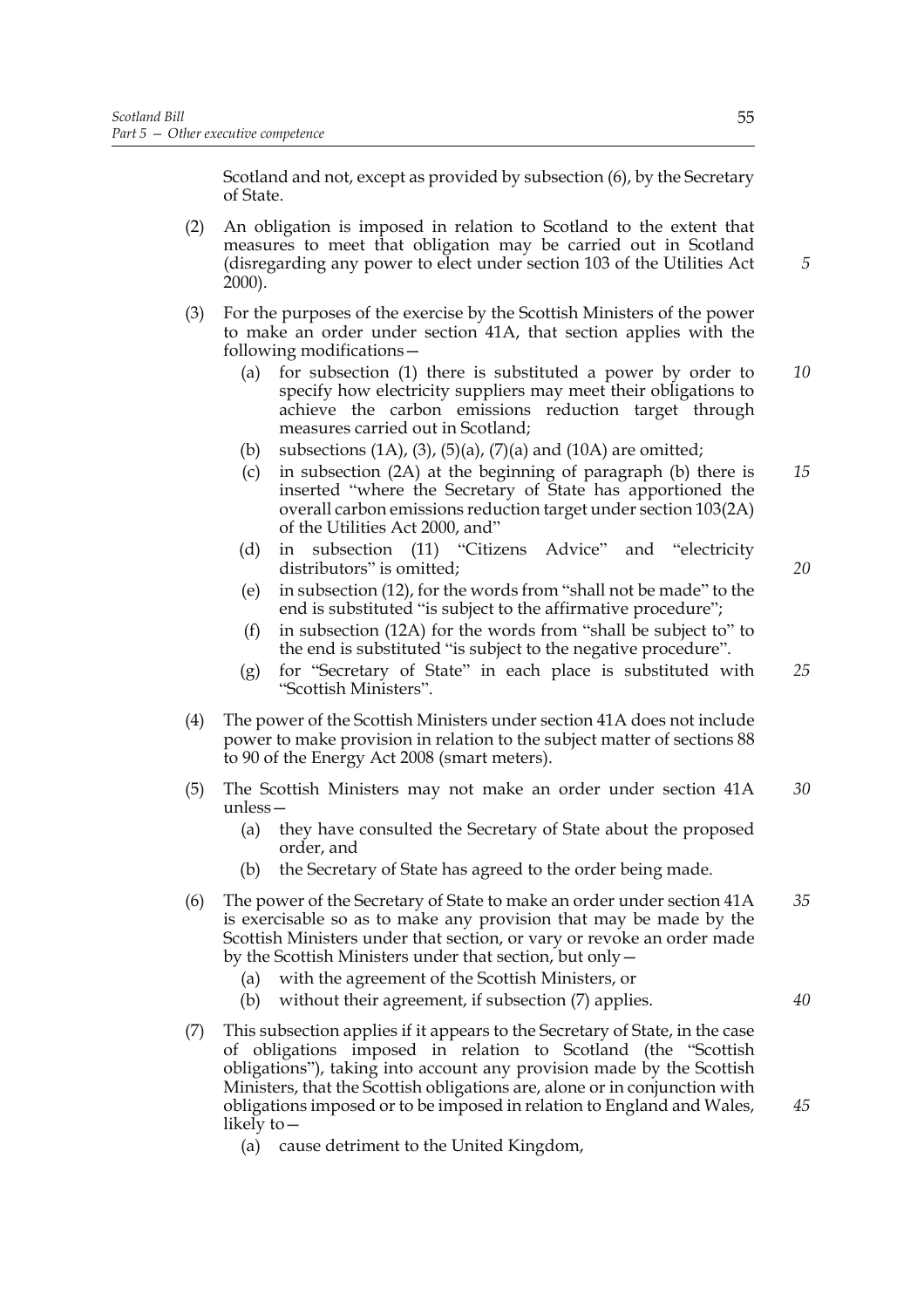- (b) adversely affect the ability of the United Kingdom to comply with an international agreement or arrangement in relation to climate change or energy efficiency, or
- (c) result in costs incurred by suppliers that are not broadly equivalent in relation to England and Wales and in relation to Scotland,

and the Scottish Ministers have failed to comply with a request made to them by the Secretary of State to make modifications specified by the Secretary of State.

- (8) In determining for the purposes of subsection (7), whether detriment is likely to be caused to the United Kingdom, considerations that the Secretary of State may take into account include the costs imposed on suppliers by virtue of obligations imposed or to be imposed by the Secretary of State under section 41A or any provision made by the Scottish Ministers under that section. *10 15*
- (9) A request by the Secretary of State to the Scottish Ministers for the purposes of subsection  $(7)$  –
	- (a) must be in writing;
	- (b) must specify only modifications that appear to the Secretary of State to be necessary to prevent the effect mentioned in subsection  $(7)(a)$ ,  $(b)$  or  $(c)$ ; *20*
	- (c) must specify the time within which the modifications are to be made, which must not be less than 2 months from the date of the request."
- (6) After section 41B (promotion of reduction in home-heating costs) insert—

#### **"41BA Scottish Ministers' promotion of reductions in home-heating costs: electricity suppliers**

- (1) Where the Secretary of State under section 41B imposes on electricity suppliers obligations to achieve a target within a specified period, the power to make orders under that section is exercisable by the Scottish Ministers for the purposes of those obligations imposed in relation to Scotland and not, except as provided by subsection (6), by the Secretary of State. *30*
- (2) An obligation is imposed in relation to Scotland to the extent that measures to meet that obligation may be carried out in Scotland (disregarding any power to elect under section 103A of the Utilities Act 2000).
- (3) For the purposes of the exercise by the Scottish Ministers of the power to make an order under section 41B, that section applies with the following modifications—
	- (a) for subsection (1) there is substituted a power by order to specify how electricity suppliers may meet their obligations to achieve the home-heating cost reduction target through measures carried out in Scotland;
	- (b) subsection (3) is omitted;
	- (c) subsections  $(3)$ ,  $(5)(a)$ ,  $(7)(a)$  and  $(10A)$  of section 41A as applied by subsection (4) are omitted;
	- (d) in subsection  $(2)(a)$  at the beginning of sub-paragraph (ii) there is inserted "where the Secretary of State has apportioned the

*25*

*5*

*40*

*35*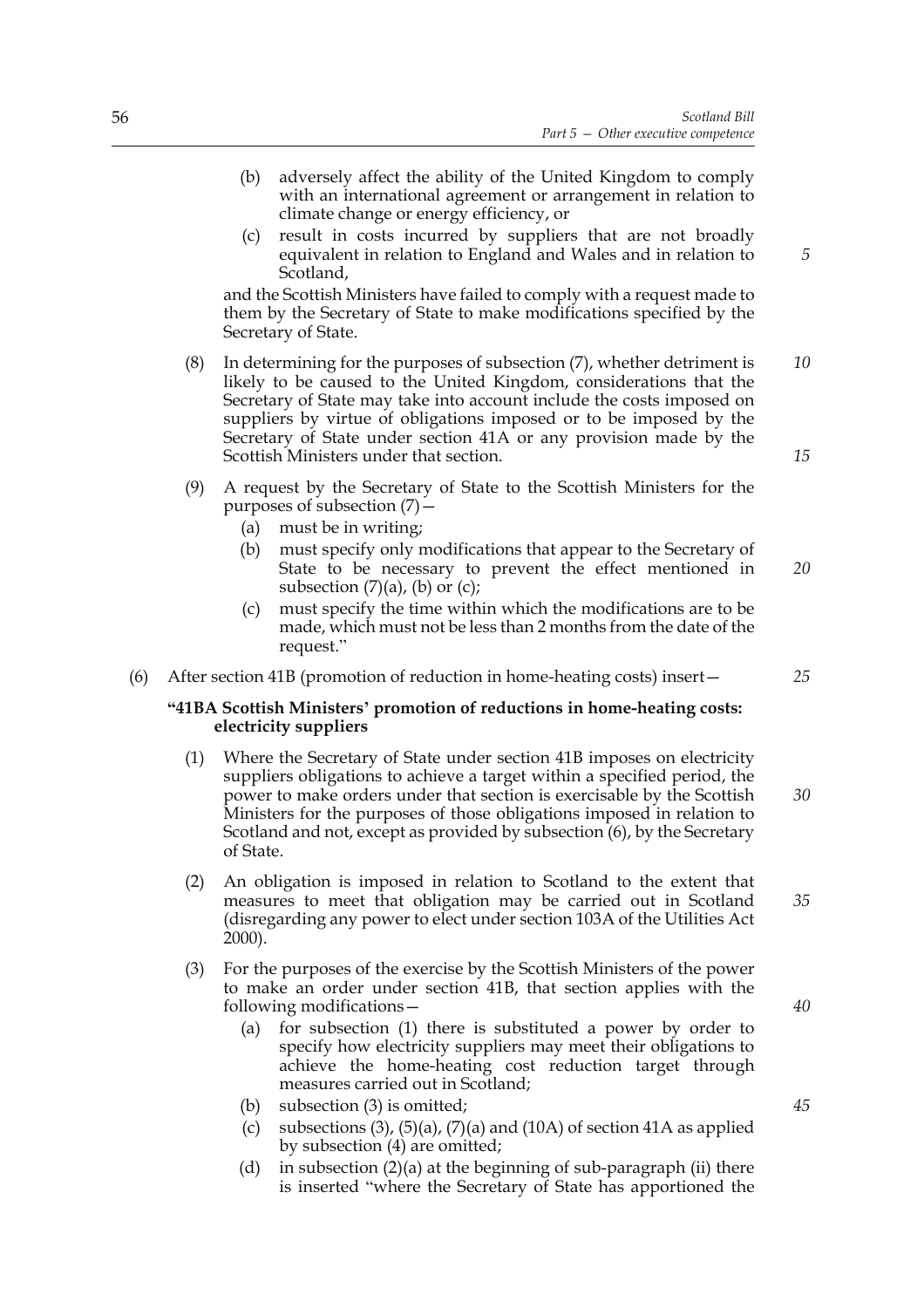overall home-heating costs reduction target under section 103A(3A) of the Utilities Act 2000, and";

- (e) in section 41A(11) as applied by subsection (4) "Citizens Advice" and "electricity distributors" is omitted;
- (f) in section  $41A(12)$  as applied by subsection (4) for the words from "shall not be made" to the end is substituted "is subject to the affirmative procedure";
- (g) in section  $41A(12A)$  as applied by subsection (4) for the words from "shall be subject to" to the end is substituted "is subject to the negative procedure";
- (h) for "Secretary of State" in each place (including any references in section 41A that apply by virtue of subsection (4)), is substituted "Scottish Ministers".
- (4) The power of the Scottish Ministers under section 41B does not include power to make provision in relation to the subject matter of sections 88 to 90 of the Energy Act 2008 (smart meters).
- (5) The Scottish Ministers may not make an order under section 41B unless—
	- (a) they have consulted the Secretary of State about the proposed order, and
	- (b) the Secretary of State has agreed to the order being made.
- (6) The power of the Secretary of State to make an order under section 41B is exercisable so as to make any provision that may be made by the Scottish Ministers under that section, or vary or revoke an order made by the Scottish Ministers under that section, but only—
	- (a) with the agreement of the Scottish Ministers, or
	- (b) without their agreement, if subsection (7) applies.
- (7) This subsection applies if it appears to the Secretary of State, in the case of obligations imposed in relation to Scotland (the "Scottish obligations"), taking into account any provision made by the Scottish Ministers, that the Scottish obligations are, alone or in conjunction with obligations imposed or to be imposed in relation to England and Wales, likely to— *30*
	- (a) cause detriment to the United Kingdom,
	- (b) adversely affect the ability of the United Kingdom to comply with an international agreement or arrangement in relation to climate change or energy efficiency, or *35*
	- (c) result in costs incurred by suppliers that are not broadly equivalent in relation to England and Wales and in relation to Scotland,

and the Scottish Ministers have failed to comply with a request made to them by the Secretary of State to make modifications specified by the Secretary of State.

(8) In determining for the purposes of subsection (7), whether detriment is likely to be caused to the United Kingdom, considerations that the Secretary of State may take into account include the costs imposed on suppliers by virtue of obligations imposed or to be imposed by the Secretary of State under section 41B or any provision made by the Scottish Ministers under that section.

*5*

*10*

*15*

*25*

*20*

*40*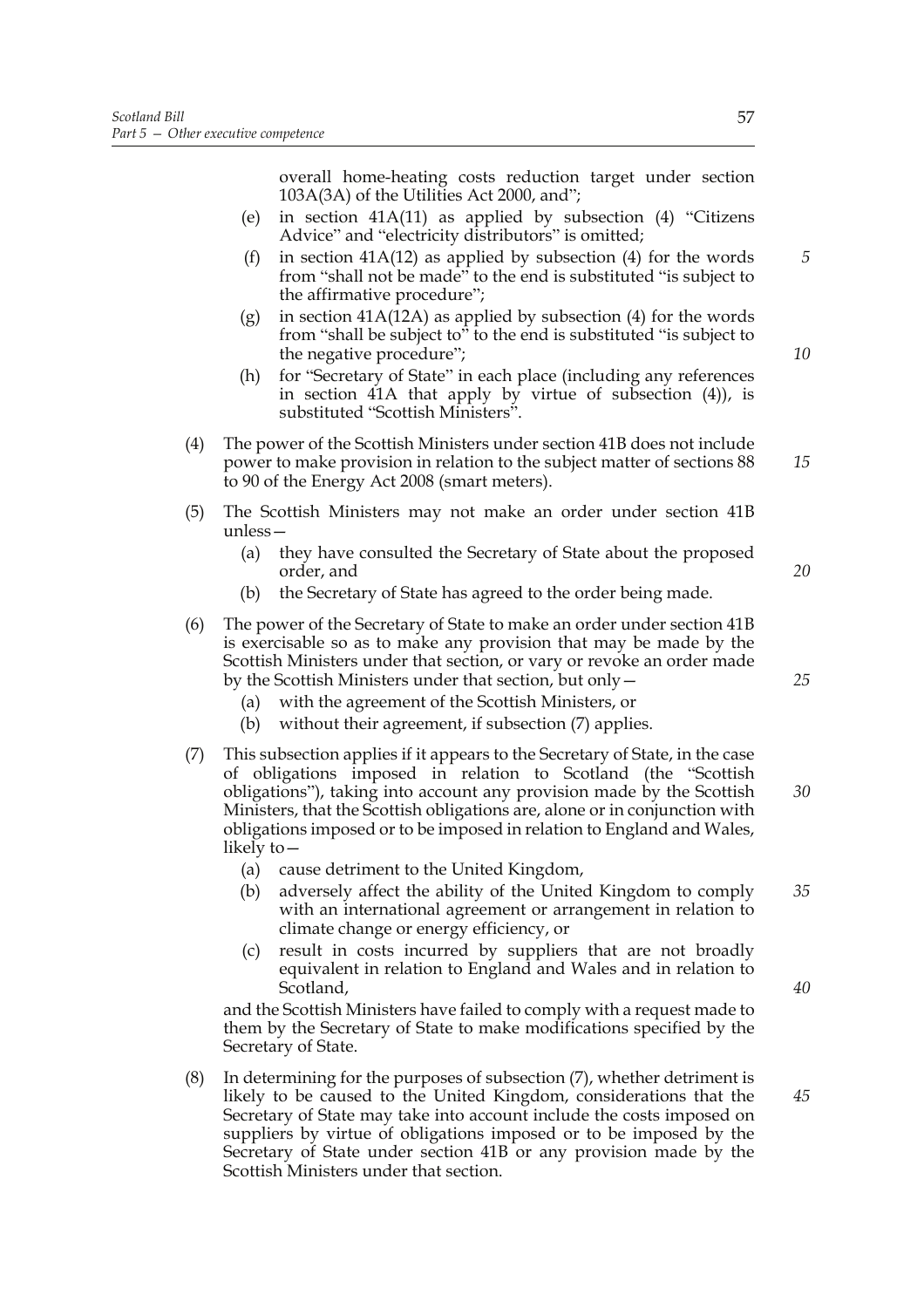- (9) A request by the Secretary of State to the Scottish Ministers for the purposes of subsection (7)—
	- (a) must be in writing;
	- (b) must specify only modifications that appear to the Secretary of State to be necessary to prevent the effect mentioned in subsection  $(7)(a)$ ,  $(b)$  or  $(c)$ ;
	- (c) must specify the time within which the modifications are to be made, which must not be less than 2 months from the date of the request."
- (7) Where an amendment made by this section imposes a requirement to consult or to obtain consent, the requirement may be satisfied by consultation undertaken or consent obtained before this section comes into force. *10*

# **52 Apportionment of targets**

- (1) The Utilities Act 2000 is amended as follows.
- (2) Section 103 (overall carbon emissions reduction targets) is amended as follows. *15*
- (3) After subsection (2) insert—
	- "(2A) Where an overall target applies in relation to a section mentioned in subsection (1) the order specifying the target may make provision for the target to be apportioned between—
		- (a) measures carried out in England and Wales, and
		- (b) measures carried out in Scotland,
		- by reference to such criteria as may be specified in the order."
- (4) After subsection (3) insert—
	- "(3A) Where a target is apportioned under subsection (2A) for the purposes of a section, an order under that section may include provision for a supplier to elect, subject to any conditions specified in the order, —
		- (a) that, for the purposes of meeting the carbon emissions reduction target under an obligation imposed by the order in relation to England and Wales, a measure carried out in Scotland is to be treated instead as carried out in England and Wales; *30*
		- (b) that, for the purposes of meeting the carbon emissions reduction target under an obligation imposed by the order in relation to Scotland, a measure carried out in England and Wales is to be treated instead as carried out in Scotland.
		- (3B) An order under subsection (2A) may not make provision under subsection (3A)(b) unless the Scottish Ministers have agreed to such provision being made."
- (5) Section 103A (overall home-heating cost reduction targets) is amended as follows.
- (6) After subsection (3) insert—
	- "(3A) Where an overall target applies in relation to a section mentioned in subsection (1) the order specifying the target may make provision for the target to be apportioned between—
		- (a) measures carried out in England and Wales, and

*25*

*20*

*5*

*35*

*40*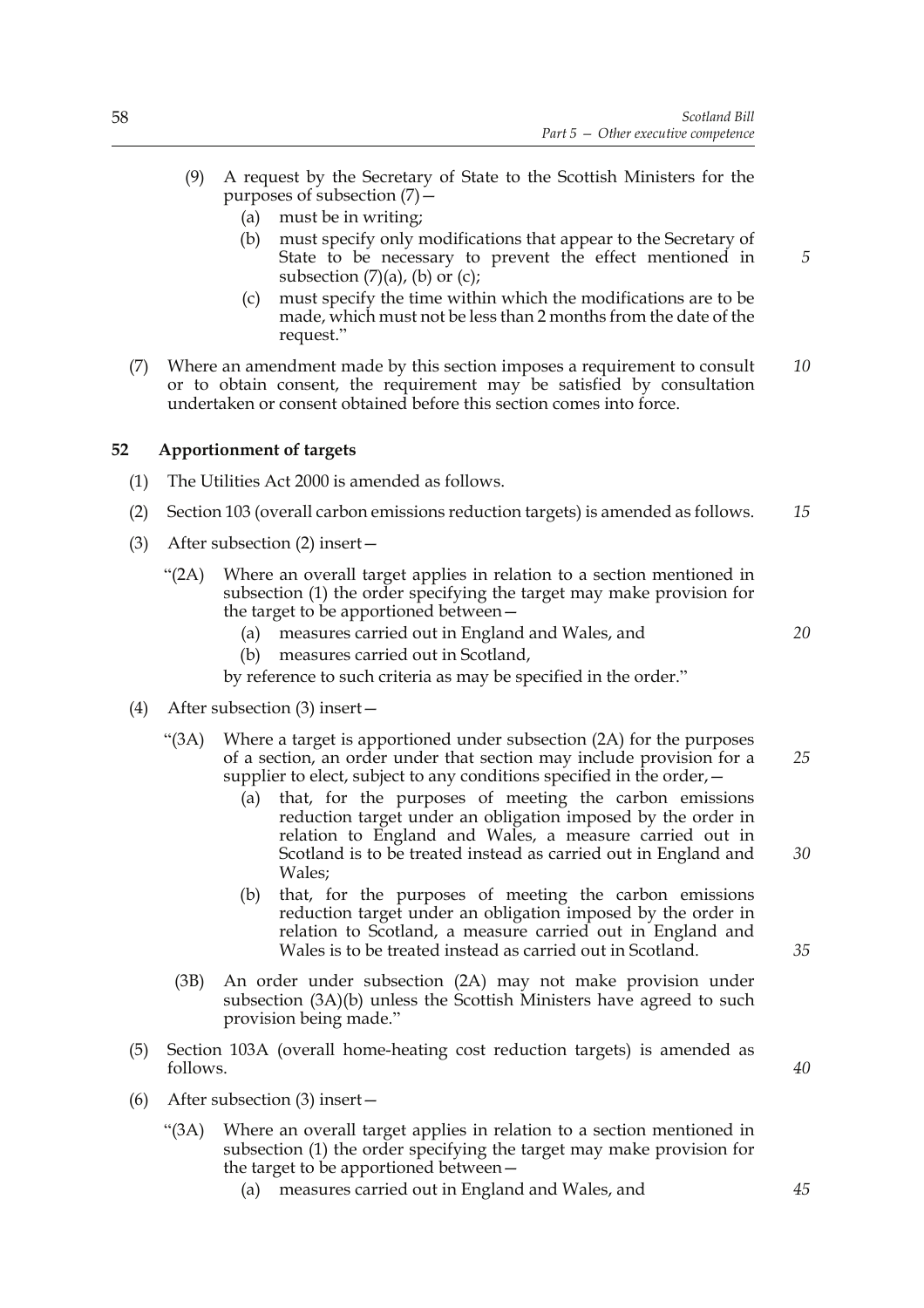(b) measures carried out in Scotland,

by reference to such criteria as may be specified in the order."

- (7) After subsection (4) insert—
	- "(4A) Where a target is apportioned under subsection (3A) for the purposes of a section, an order under that section may include provision for a supplier to elect, subject to any conditions specified in the order, -
		- (a) that, for the purposes of meeting the home-heating cost reduction target under an obligation imposed by the order in relation to England and Wales, a measure carried out in Scotland is to be treated instead as carried out in England and Wales;
		- (b) that, for the purposes of meeting the home-heating cost reduction target under an obligation imposed by the order in relation to Scotland, a measure carried out in England and Wales is to be treated instead as carried out in Scotland.
		- (4B) An order under subsection (3A) may not make provision under subsection (4A)(b) unless the Scottish Ministers have agreed to such provision being made."
- (8) Section 103B (power to require information) is amended as follows.
- (9) In the heading after "Secretary of State" insert "and the Scottish Ministers".
- (10) In subsection (1) at the beginning insert "subject to subsection (1A)," and after that subsection insert—
	- "(1A) The Scottish Ministers may exercise the power in subsection  $(1)(b)$  and (c) in order to require information to review the operation of any carbon emissions reduction order or home-heating cost reduction order made by the Scottish Ministers and to establish and maintain a measures record in relation to such orders." *25*
- (11) In subsection  $(2)$ 
	- (a) after the first "Secretary of State" insert "or the Scottish Ministers", and
	- (b) after the second "Secretary of State" insert "and the Scottish Ministers".
- (12) After subsection (6) insert—
	- " $(6A)$  Information obtained by virtue of subsection  $(1A)$  may be disclosed by the Scottish Ministers—
		- (a) to the Secretary of State;
		- (b) to the Welsh Ministers for the purpose of enabling them to review the operation and effect in Wales of a carbon emissions reduction order or home-heating cost reduction order." *35*
- (13) In section 105 (general restrictions on disclosure of information), subsection (3) is amended as follows.

(14) After paragraph (a) insert—

"(za) it is made for the purpose of facilitating the performance by a body specified as the Administrator under an order under section 33BC or 33BD of the Gas Act 1986 or under section 41A or 41B of the Electricity Act 1989 of its functions under that section and the order;".

*40*

*45*

*15*

*5*

*10*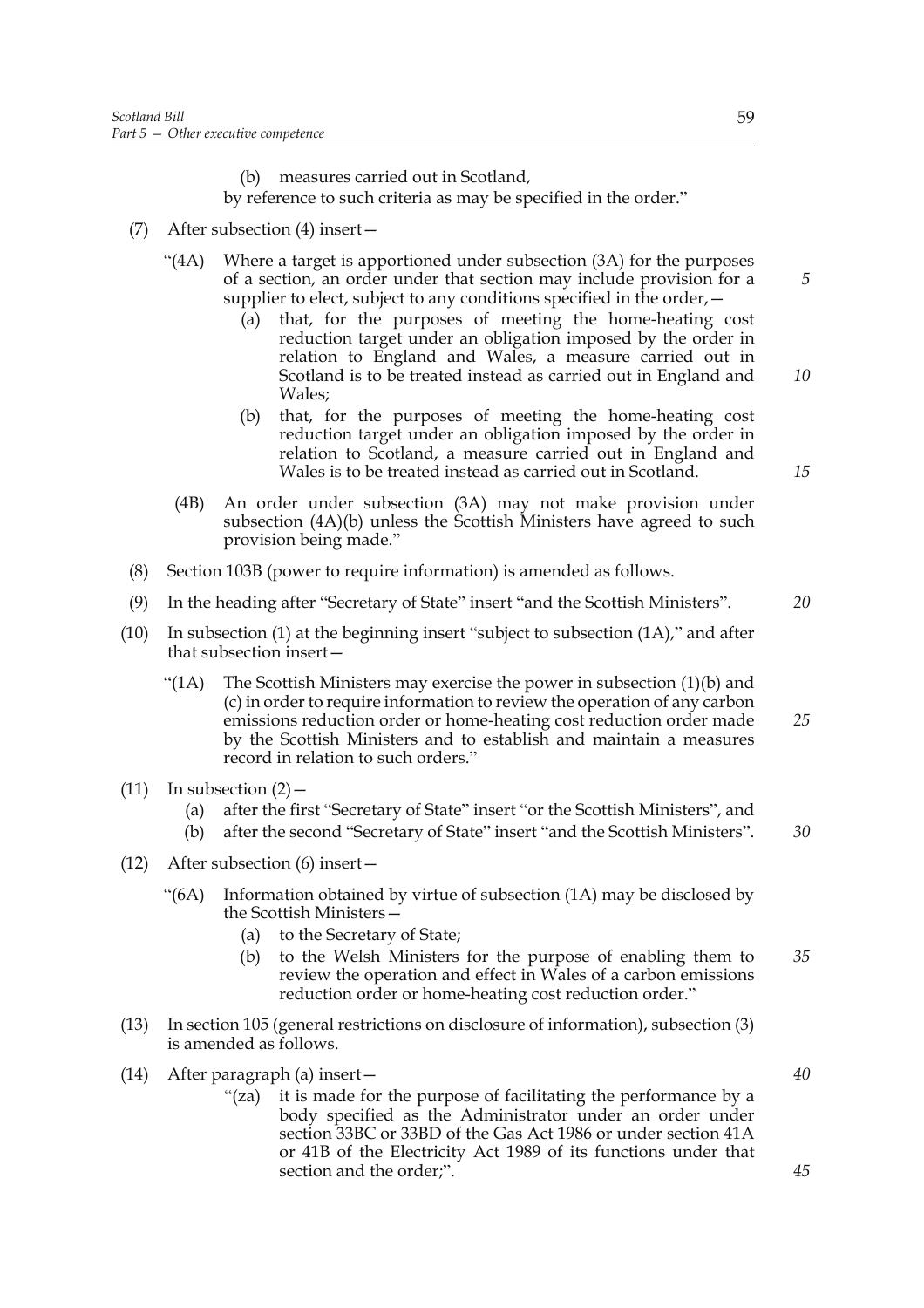#### **53 Renewable electricity incentive schemes: consultation**

In the Scotland Act 1998 after section 90B (inserted by section 31) insert—

#### *"Renewable electricity incentive schemes*

#### **"90C Renewable electricity incentive schemes: consultation**

- (1) The Secretary of State must consult the Scottish Ministers before—
	- (a) establishing a renewable electricity incentive scheme that applies in Scotland, or
	- (b) amending such a scheme as it relates to Scotland.
- (2) Subsection (1) does not apply to amendments that appear to the Secretary of State to be minor or made only for technical or administrative reasons; and the Secretary of State is not to be taken to establish or amend a scheme by exercising a power under a scheme, other than a power that is exercisable subject to any parliamentary procedure.
- (3) Subsection (1) does not require the Secretary of State to consult the Scottish Ministers about any levy in connection with a renewable electricity incentive scheme. *15*
- (4) In this section a "renewable electricity incentive scheme" means any scheme, whether statutory or otherwise, that provides an incentive to generate, or facilitate the generation of, electricity from sources of energy other than fossil fuel or nuclear fuel. This includes provision made by or under the following so far as they relate to the generation of electricity from sources of energy other than *20*

fossil fuel or nuclear fuel—

- (a) sections 6 to 26 of the Energy Act 2013 (contracts for difference); *25*
- (b) sections 41 to 43 of the Energy Act 2008 (feed-in tariffs for smallscale generation of electricity);
- (c) sections 32 to 32Z2 of the Electricity Act 1989 (renewables obligations or certificate purchase obligations).
- (5) Where, before the commencement of this section, the Secretary of State has consulted, or is consulting, the Scottish Ministers regarding a renewable electricity incentive scheme, that consultation is to be treated as fulfilling the obligation in subsection (1)." *30*

#### **54 Offshore renewable energy installations**

- (1) The Energy Act 2004 is amended as follows.
- (2) Section 95 (safety zones around renewable energy installations) is amended as follows.
- (3) For subsection (1A) substitute—
	- "(1A) In this section and section 96 the "appropriate Minister" means the Scottish Ministers, in relation to a renewable energy installation—
		- (a) which is to be or is wholly in an area of Scottish waters or an area of waters in a Scottish part of a Renewable Energy Zone, and is not being or proposed to be extended outside those areas,

*10*

*35*

*40*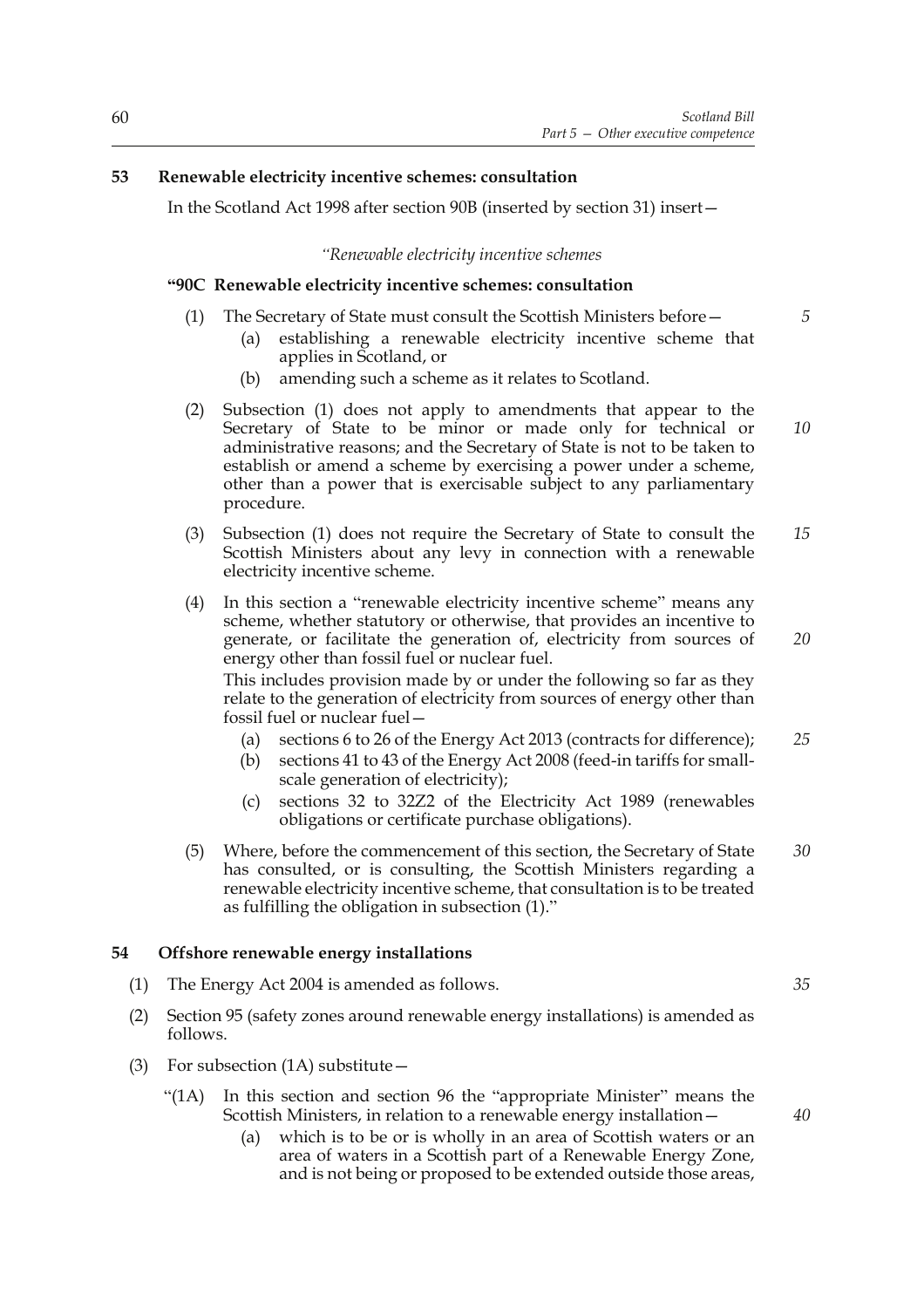- (b) to which paragraph (a) has ceased to apply because of an extension or proposed extension, if subsection (1B) applies, or
- (c) to the extent that it is to be or is in an area of Scottish waters or an area of waters in a Scottish part of a Renewable Energy Zone, if paragraph (a) has ceased to apply because of an extension or proposed extension, and subsection (1B) does not apply,

and otherwise means the Secretary of State (subject to section 13 of the Marine and Coastal Access Act 2009, which transfers certain functions of the Secretary of State to the Marine Management Organisation).

- (1B) This subsection applies if there is an agreement in force between the Secretary of State and the Scottish Ministers providing for the Scottish Ministers to be the appropriate Minister in relation to the whole of the installation. *10*
- (1C) Where subsection (1B) applies, the Scottish Ministers must consult the Secretary of State about the exercise of their functions as the appropriate Minister." *15*
- (4) In subsections (2), (3) and (7) for "Secretary of State" in each place, substitute "appropriate Minister".
- (5) After subsection (4) insert—
	- "(4A) Before issuing a notice under this section which relates, wholly or partly, to an area outside the areas mentioned in subsection (4), the Scottish Ministers must consult the Secretary of State." *20*
- (6) Section 96 (prohibited activities in safety zones) is amended as follows.
- (7) In subsection (1)(b) and (3)(b) for "Secretary of State" substitute "appropriate Minister".
- (8) In subsection  $(8)$ 
	- (a) after "section" insert "—
		- (a) if made by the Secretary of State,"
	- (b) at the end insert ";
		- (b) if made by the Scottish Ministers, are subject to the negative procedure (see section 28 of the Interpretation and Legislative Reform (Scotland) Act 2010)." *30*
- (9) In section 105 (requirement to prepare decommissioning programmes) after subsection (1) insert—
	- "(1A) In this Chapter "appropriate Minister"—
		- (a) in relation to a renewable energy installation, means the Scottish Ministers—
			- (i) if the installation is to be or is wholly in an area of Scottish waters or an area of waters in a Scottish part of a Renewable Energy Zone, and is not being or proposed to be extended outside those areas,
			- (ii) if sub-paragraph (i) has ceased to apply to the installation because of an extension or proposed extension, and subsection (1B) applies, or
			- (iii) to the extent that the installation is to be or is in an area of Scottish waters or an area of waters in a Scottish part of a Renewable Energy Zone, if sub-paragraph (i) has *45*

*5*

*35*

*40*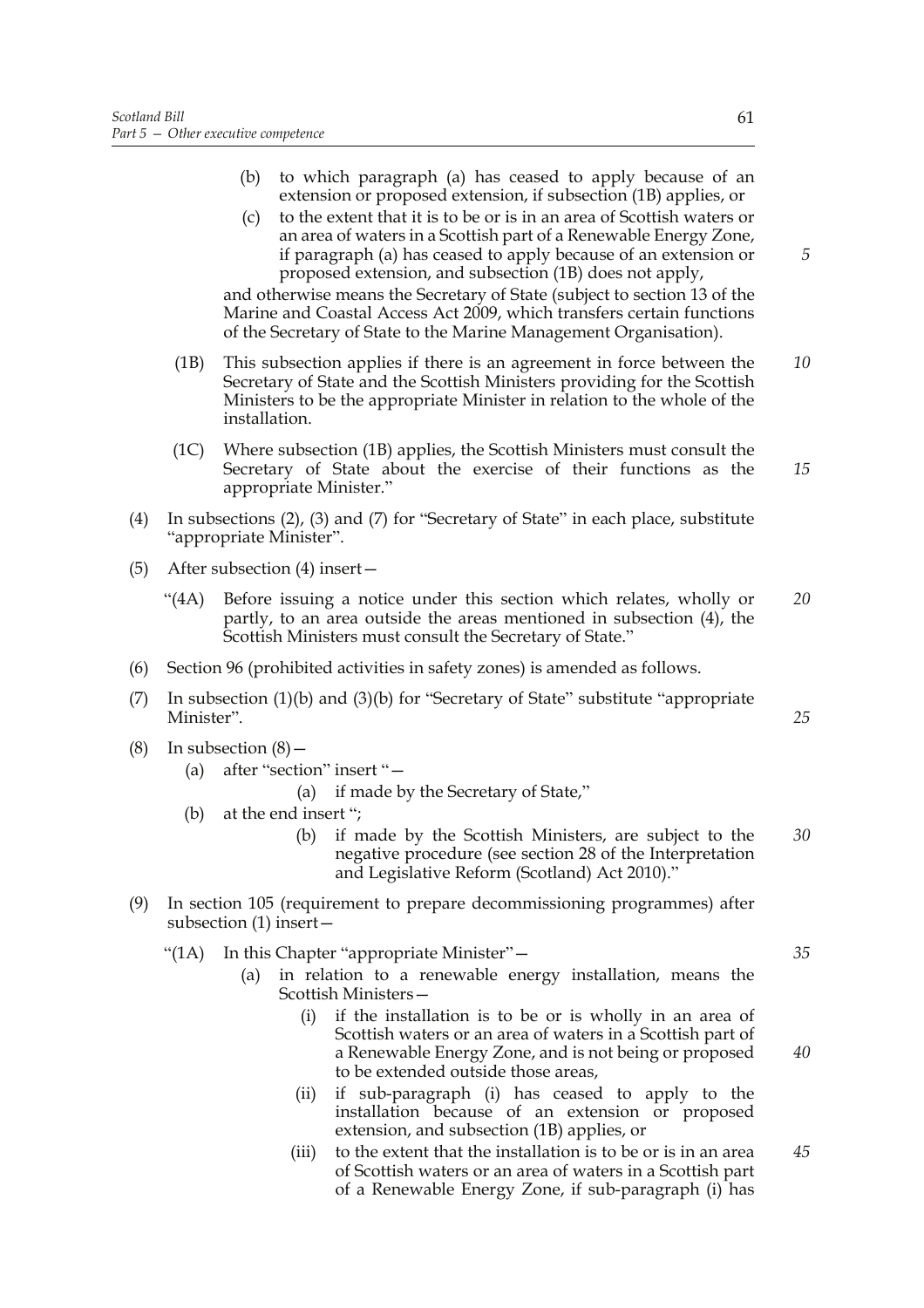ceased to apply because of an extension or proposed extension, and subsection (1B) does not apply; and otherwise means the Secretary of State; (b) in relation to an electric line which is or has been a related line, means— (i) the Scottish Ministers, to the extent that the line is to be or is in an area of Scottish waters or an area of waters in a Scottish part of a Renewable Energy Zone; (ii) otherwise, the Secretary of State. (1B) This subsection applies to an installation if there is an agreement in force between the Secretary of State and the Scottish Ministers providing for the Scottish Ministers to be the appropriate Minister in relation to the whole of the installation. (1C) Where subsection (1B) applies, the Scottish Ministers must consult the Secretary of State about the exercise of their functions as the appropriate Minister." (10) In Chapter 3 (decommissioning of offshore installations), except in the provisions listed in subsection (11)), for "Secretary of State" in each place substitute "appropriate Minister". (11) The provisions not amended by subsection (10) are  $-$ (a) sections 105(5), 106(2), 107(2), 108(7) and 111(6) (consultation of the Scottish Ministers); (b) section 113(2) (proceedings in England and Wales or Northern Ireland). (12) In the provisions listed in subsection (11)(a) omit "wholly or". (13) In section 111(7) (regulations about decommissioning)  $-$ (a) after "section" insert "— (a) if made by the Secretary of State," (b) at the end insert "; (b) if made by the Scottish Ministers, are subject to the negative procedure (see section 28 of the Interpretation and Legislative Reform (Scotland) Act 2010)." (14) In section 112(7) (duty to inform Secretary of State: regulations)— (a) after "section" insert "— (a) if made by the Secretary of State," (b) at the end insert "; (b) if made by the Scottish Ministers, are subject to the negative procedure (see section 28 of the Interpretation and Legislative Reform (Scotland) Act 2010)." (15) In section 114 (interpretation of Chapter 3) in subsection (2) before the definition of "decommissioning programme" insert— ""appropriate Minister" has the meaning given by section  $105(1A)$ ;". *10 15 25 30 35 40*

- (16) In section 192 (powers exercisable by statutory instrument) in subsection (4) after "Secretary of State" insert ", the Scottish Ministers".
- (17) Schedule 16 (applications and proposals for notices under section 95) is amended as follows. *45*

*20*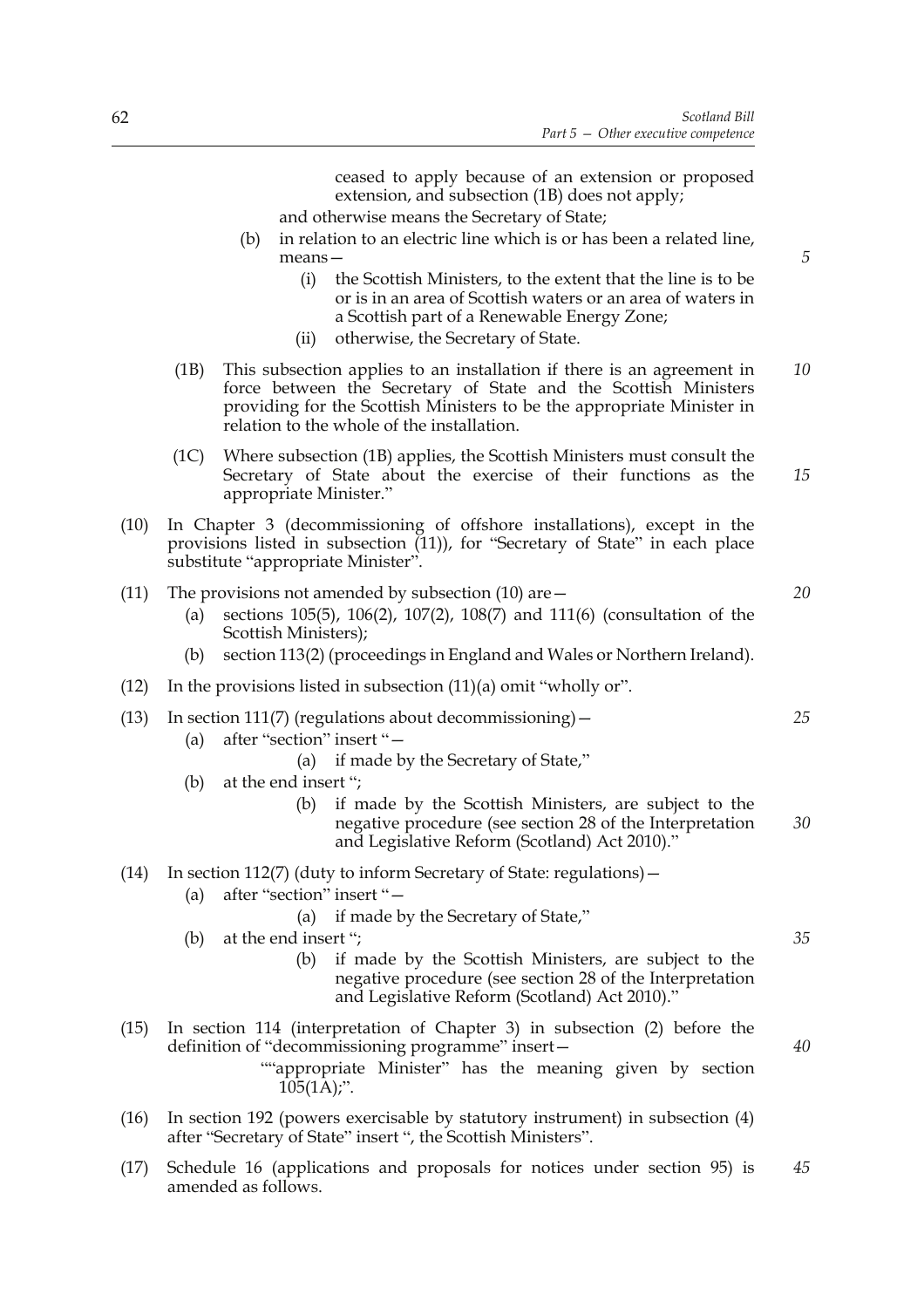- (18) For "Secretary of State" in each place, except in paragraph 7, substitute "appropriate Minister".
- (19) In paragraph 9—
	- (a) after "Schedule" insert "—

(a) if made by the Secretary of State,"

- (b) at the end insert ";
	- (b) if made by the Scottish Ministers, are subject to the negative procedure (see section 28 of the Interpretation and Legislative Reform (Scotland) Act 2010)."
- (20) In section 13 of the Marine and Coastal Access Act 2009 (safety zones: functions under section 95 of the Energy Act 2004) omit subsection (7). *10*

#### **55 References to Competition and Markets Authority**

In section 132(5) of the Enterprise Act 2002 (ministerial power to make references to Competition and Markets Authority: meaning of "appropriate Minister")—

- (a) omit the "or" after paragraph (a), and
- (b) after paragraph (b) insert—
	- "(c) the Scottish Ministers and the Secretary of State acting jointly; or
	- (d) the Scottish Ministers, the Secretary of State and one or more than one other Minister of the Crown, acting jointly." *20*

#### **PART 6**

#### **MISCELLANEOUS**

#### **56 Gas and Electricity Markets Authority**

- (1) The Utilities Act 2000 is amended as follows.
- (2) In section 5 (annual and other reports of Authority)—
	- (a) in subsection (5) omit "and" at the end of paragraph (a) and insert—
		- "(aa) send a copy of the report to the Scottish Ministers, and", and
	- (b) after subsection (5) insert—
		- "(5A) The Scottish Ministers shall lay a copy of each annual report before the Scottish Parliament."
- (3) After section 5 insert—

### **"5XA Laying of accounts before Scottish Parliament**

- (1) The Comptroller and Auditor General must send to the Authority, in respect of each of its accounting years, a copy of the certified accounts and report of the Authority no later than 15th January of the financial year following that to which the accounts relate.
- (2) The Authority must send to the Scottish Ministers, in respect of each of its accounting years, a copy of the certified accounts and report of the *40*

*15*

*5*

*25*

*30*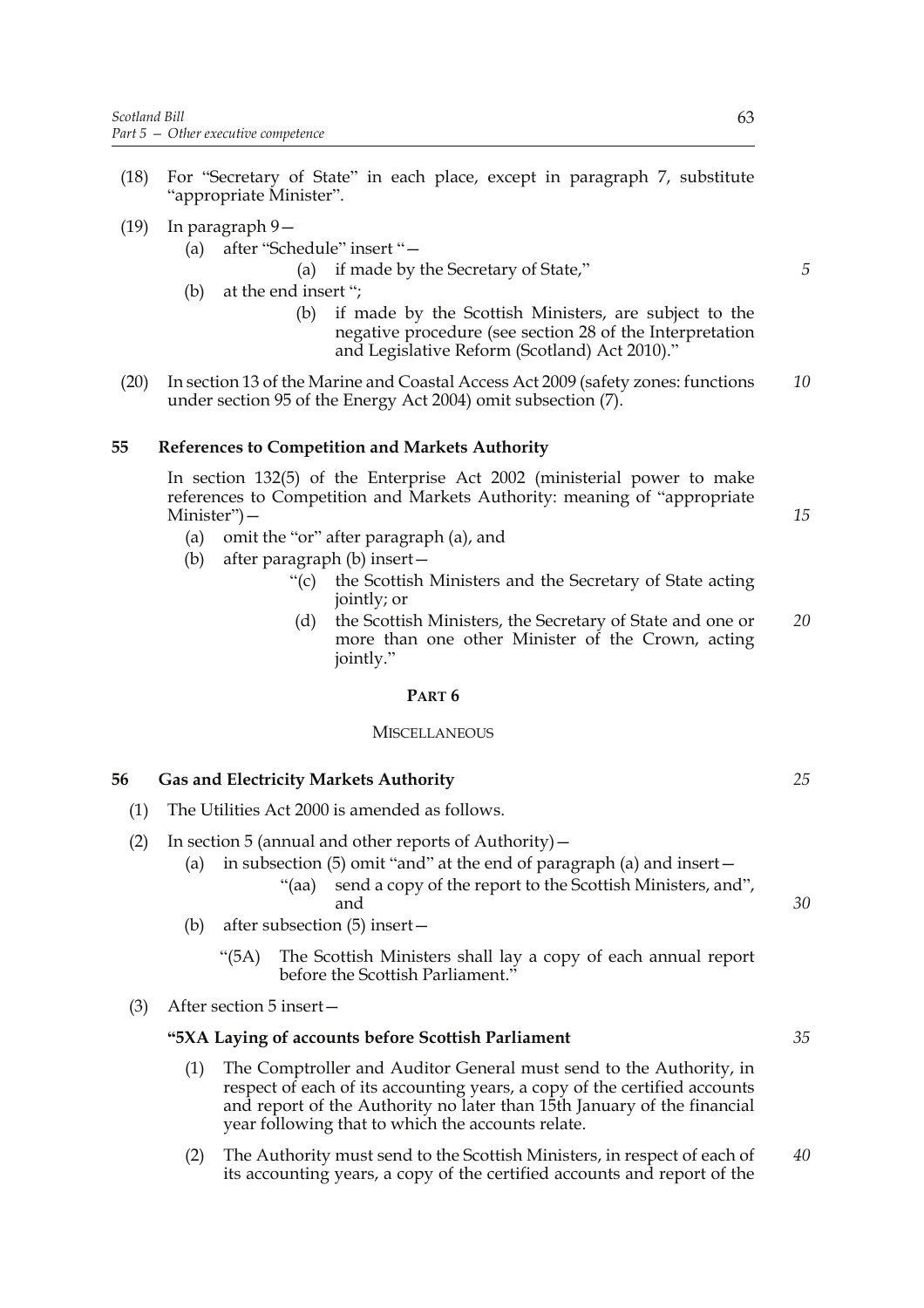Authority no later than 31st January of the financial year following that to which the accounts relate.

- (3) The Scottish Ministers must lay a copy of whatever is sent to them under subsection (2) before the Scottish Parliament.
- (4) In subsections (1) and (2) "certified accounts and report" means those accounts certified under sections 5 and 7 of the Government Resources and Accounts Act 2000, and the report issued by the Comptroller and Auditor General under section  $6(3)(a)$  of that Act." *5*

#### **57 Office of Communications**

- (1) Section 1 of the Office of Communications Act 2002 (the Office of Communications) is amended as follows. *10*
- (2) In subsection (3) after paragraph (a) insert— "(aa) a member appointed by the Scottish Ministers;".
- (3) After subsection (3) insert—
	- "(3A) Before appointing a member under subsection (3)(aa) the Scottish Ministers must consult the Secretary of State." *15*
- (4) After subsection (10) insert—
	- "(11) Paragraphs 1 and 2 of the Schedule apply in relation to the appointment made under subsection  $(3)(aa)$  as if  $-$ 
		- (a) any reference to the Secretary of State was to the Scottish Ministers, and *20*
		- (b) after paragraph 2(6) there were inserted—
			- "(7) Before the Scottish Ministers remove a person from office they must consult the Secretary of State.""
- (5) The Schedule to the Office of Communications Act 2002 is amended as follows. *25*
- (6) In paragraph  $11(3)$  (accounts and audit)  $-$ 
	- (a) omit "and" at the end of paragraph (a), and
	- (b) at the end of paragraph (b) insert "and
		- (c) shall send a copy of the statement and of his report to the Scottish Ministers."
- (7) After paragraph 11(3) insert—
	- "(4) The Scottish Ministers shall lay a copy of the statement and report sent to them under sub-paragraph (3) before the Scottish Parliament."
- (8) In paragraph 12 (annual report)—
	- (a) in sub-paragraph (1) after "Secretary of State" insert "and the Scottish Ministers", and
	- (b) after sub-paragraph (3) insert—
		- "(4) The Scottish Ministers shall lay a copy of every report sent to them under this paragraph before the Scottish Parliament."

*35*

*30*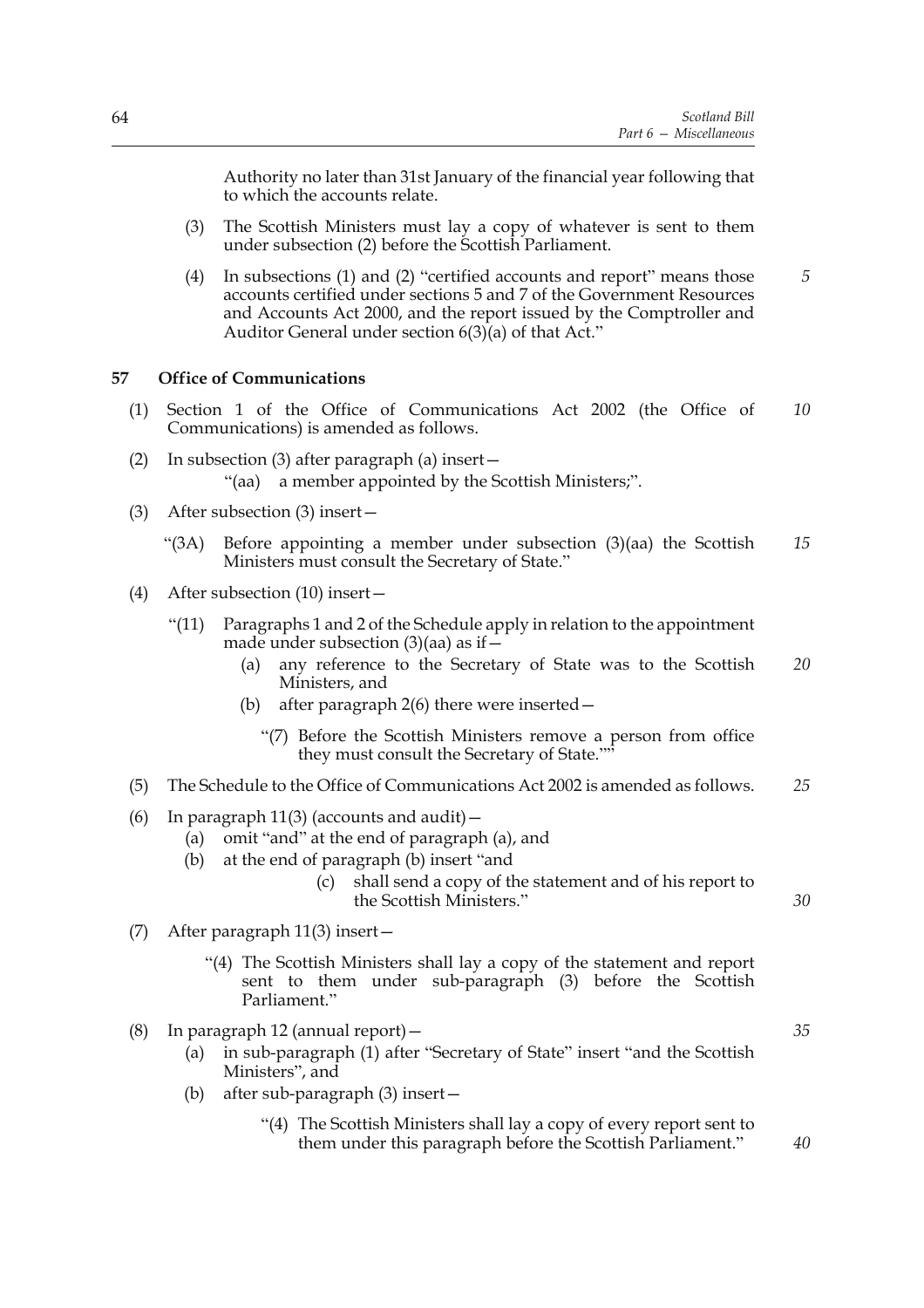(9) In article 2(2) of the Public Appointments Order in Council 2014 (interpretation) in paragraph (a) of the definition of "appointing authority" after "as the case may be," insert "the Scottish Ministers,".

#### **58 Bodies that may be required to attend before the Parliament**

- (1) The Scotland Act 1998 is amended as follows.
- (2) After section 23 insert—

#### **"23A Power to impose requirements on specific bodies**

- (1) Section 23 applies in relation to requirements imposed on a person in connection with the discharge of the functions of a body mentioned in subsection (2) in relation to Scotland with the omission of  $-$ 
	- (a) the words after paragraph (b) in subsection (1), and
	- (b) subsections (2) and (6).

#### (2) The bodies are—

- (a) the Commissioners of Northern Lighthouses,
- (b) the Office of Communications, and
- (c) the Gas and Electricity Markets Authority."

#### **PART 7**

#### **GENERAL**

#### **59 Subordinate legislation under functions exercisable within devolved competence**

- (1) Schedule 2 to the Interpretation and Legislative Reform (Scotland) Act 2010 ("the 2010 Act") (Scottish statutory instruments: transitional and consequential provision) has effect in relation to any function so far as exercisable within devolved competence by virtue of a provision of section 19, 20, 21, 22, 23, 26 or 43, as if references to a "pre-commencement enactment" were to—
	- (a) an Act passed before or in the same session as the relevant date,
	- (b) any other enactment passed or made before the relevant date.
- (2) Schedule 3 to the 2010 Act (modification of pre-commencement enactments) has effect in relation to devolved subordinate legislation, where the function of making it is exercisable within devolved competence by virtue of a provision of section 19, 20, 21, 22, 23, 26 or 43, as if references to a "pre-commencement enactment" were to—
	- (a) an Act passed before or in the same session as the relevant date,
	- (b) any other enactment passed or made before the relevant date.
- (3) In this section—
	- (a) "devolved subordinate legislation" and "enactment" have the same meaning as in Part 2 of the 2010 Act;
	- (b) references to the exercise of a function being within devolved competence are to be read in accordance with section 54 of the Scotland Act 1998;
	- (c) in relation to a provision of section 19, 20, 21, 22, 23, 26 or 43, the relevant date for any purpose is the date on which the provision comes into force for that purpose.

*5*

*10*

*15*

*20*

*25*

*30*

*35*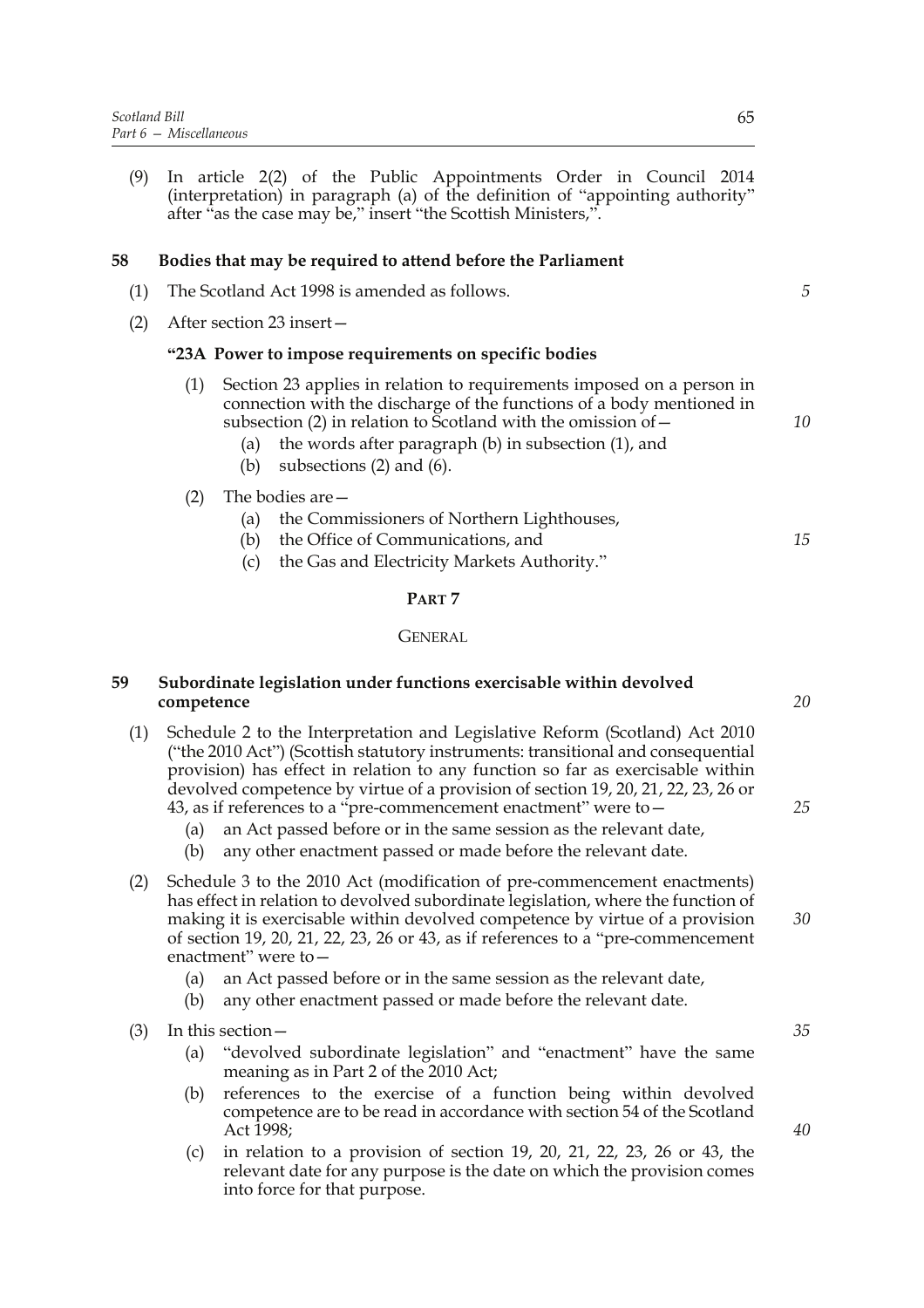|  | Scotland Bill    |
|--|------------------|
|  | Part 7 – General |

# **60 Transfers of property etc to the Scottish Ministers**

In section 60 of the Scotland Act 1998 (transfers to the Scottish Ministers), in subsection (3), after "this Act" insert "or the Scotland Act 2015".

### **61 Transitional provision**

- (1) Nothing in a provision of this Act affects the validity of anything done by or in relation to a Minister of the Crown before the provision comes into force. *5*
- (2) Anything (including legal proceedings) which is in the process of being done by or in relation to a Minister of the Crown at the time when a provision of this Act comes into force may, so far as it relates to a function transferred to the Scottish Ministers by virtue of that provision, be continued by or in relation to the Scottish Ministers.
- (3) Anything done (or which has effect as if done) by or in relation to a Minister of the Crown—
	- (a) which is in force when a provision of this Act comes into force, and
	- (b) which was done for the purposes of or in connection with a function transferred by virtue of that provision, *15*

has effect as if done by or in relation to the Scottish Ministers, so far as that is required for continuing its effect.

- (4) This section applies subject to any provision made by regulations under section 62.
- (5) In this section "Minister of the Crown" has the same meaning as in the Ministers of the Crown Act 1975.

#### **62 Power to make consequential, transitional and saving provision**

- (1) The Secretary of State may by regulations make—
	- (a) such consequential provision in connection with any provision of Part 1, 3, 4, 5 or 6, or *25*
	- (b) such transitional or saving provision in connection with the coming into force of any provision of Part 1, 3, 4, 5 or 6,

as the Secretary of State considers appropriate.

#### (2) Regulations under this section may amend, repeal, revoke or otherwise modify any of the following (whenever passed or made)— *30*

- (a) an enactment or an instrument made under an enactment;
- (b) a prerogative instrument;
- (c) any other instrument or document.
- (3) Regulations under this section may make—
	- (a) different provision for different purposes or cases;
	- (b) provision generally or for specific cases;
	- (c) provision subject to exceptions;
	- (d) provision for the delegation of functions;
	- (e) transitional or saving provision.
- (4) Regulations under this section must be made by statutory instrument.

*20*

*35*

*40*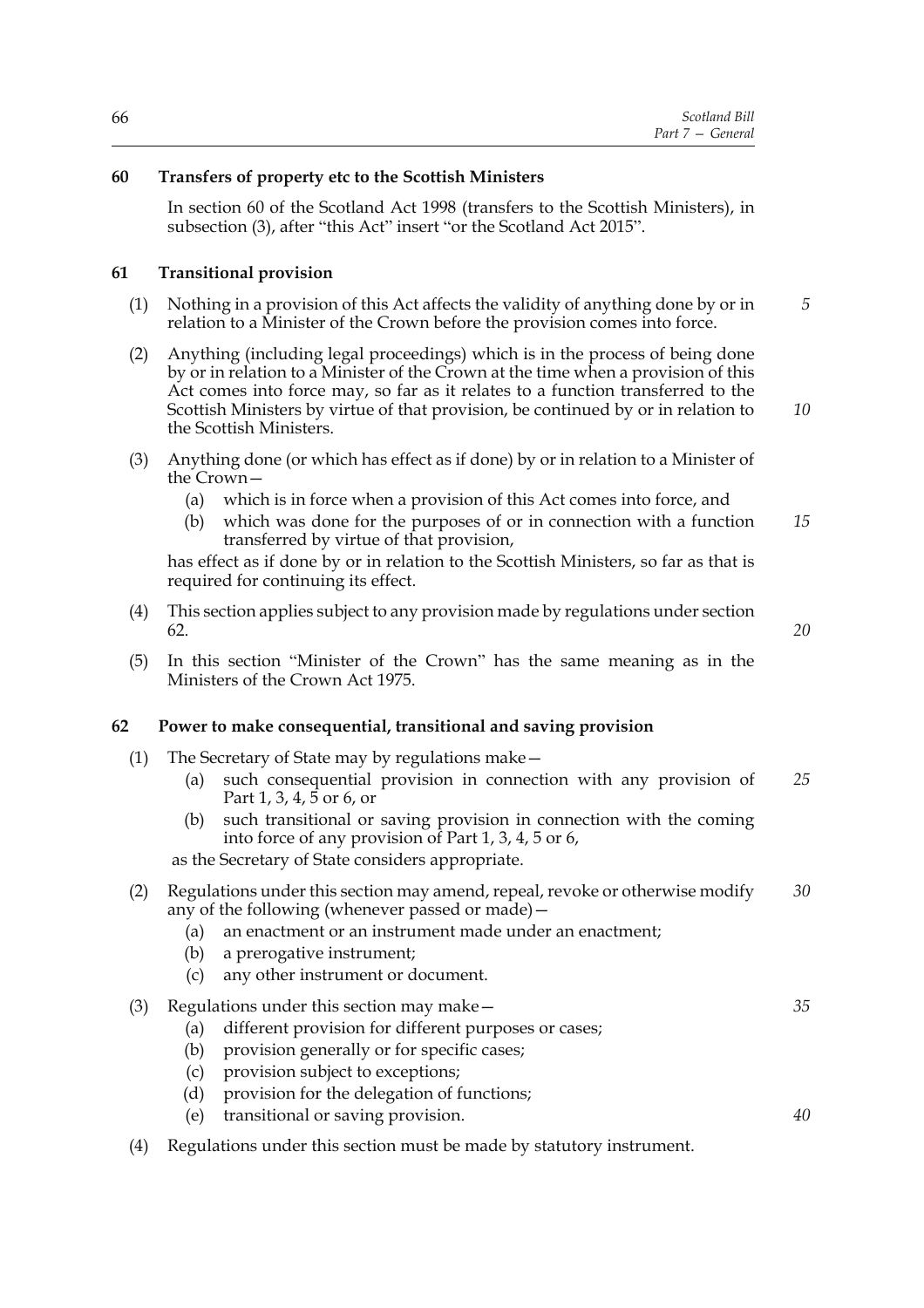**63** 

| (5) | A statutory instrument containing regulations under this section which<br>includes provision amending or repealing any provision of primary legislation<br>may not be made unless a draft of the instrument has been laid before and<br>approved by a resolution of each House of Parliament.                                    |    |
|-----|----------------------------------------------------------------------------------------------------------------------------------------------------------------------------------------------------------------------------------------------------------------------------------------------------------------------------------|----|
| (6) | Any other statutory instrument containing regulations under this section, if<br>made without a draft having been approved by a resolution of each House of<br>Parliament, is subject to annulment in pursuance of a resolution of either<br>House of Parliament.                                                                 | 5  |
| (7) | In this section -<br>"enactment" includes an Act of the Scottish Parliament, a Measure or Act<br>of the National Assembly for Wales and Northern Ireland legislation;<br>"prerogative instrument" means an Order in Council, warrant, charter or<br>other instrument made under the prerogative;<br>"primary legislation" means- | 10 |
|     | an Act of Parliament,<br>(a)<br>an Act of the Scottish Parliament,<br>(b)<br>a Measure or Act of the National Assembly for Wales, and<br>(c)<br>Northern Ireland legislation.<br>(d)                                                                                                                                             | 15 |
| (8) | In Schedule 4 to the Scotland Act 1998 (enactments etc protected from<br>modification), in paragraph 14, after "section 105" insert "or under section 62<br>of the Scotland Act 2015".                                                                                                                                           | 20 |
|     | Commencement                                                                                                                                                                                                                                                                                                                     |    |
| (1) | The following come into force on the day on which this Act is passed –<br>section 1;<br>(a)<br>section 31(1), (3), (4) and (7) to (10);<br>(b)<br>this Part.<br>(c)                                                                                                                                                              | 25 |
| (2) | The other provisions of section 31 come into force on the date specified under<br>section 90B(16) of the Scotland Act 1998 (transfer date for Crown Estate<br>scheme).                                                                                                                                                           |    |
| (3) | Part 2 comes into force at the end of 2 months beginning with the day on which<br>this Act is passed, subject to the provision made by that Part.                                                                                                                                                                                | 30 |
| (4) | The following provisions come into force on such day as the Secretary of State<br>may appoint by regulations made by statutory instrument -<br>Part 3;<br>(a)                                                                                                                                                                    |    |
|     | sections 40 to 42;<br>(b)<br>sections 50 to 52;<br>(c)<br>section 54.<br>(d)                                                                                                                                                                                                                                                     | 35 |
| (5) | Regulations under subsection (4) may appoint different days for different<br>purposes.                                                                                                                                                                                                                                           |    |
| (6) | The other provisions of this Act come into force at the end of 2 months<br>beginning with the day on which this Act is passed.                                                                                                                                                                                                   | 40 |

# **64 Short title**

This Act may be cited as the Scotland Act 2015.

- 
- *35*
-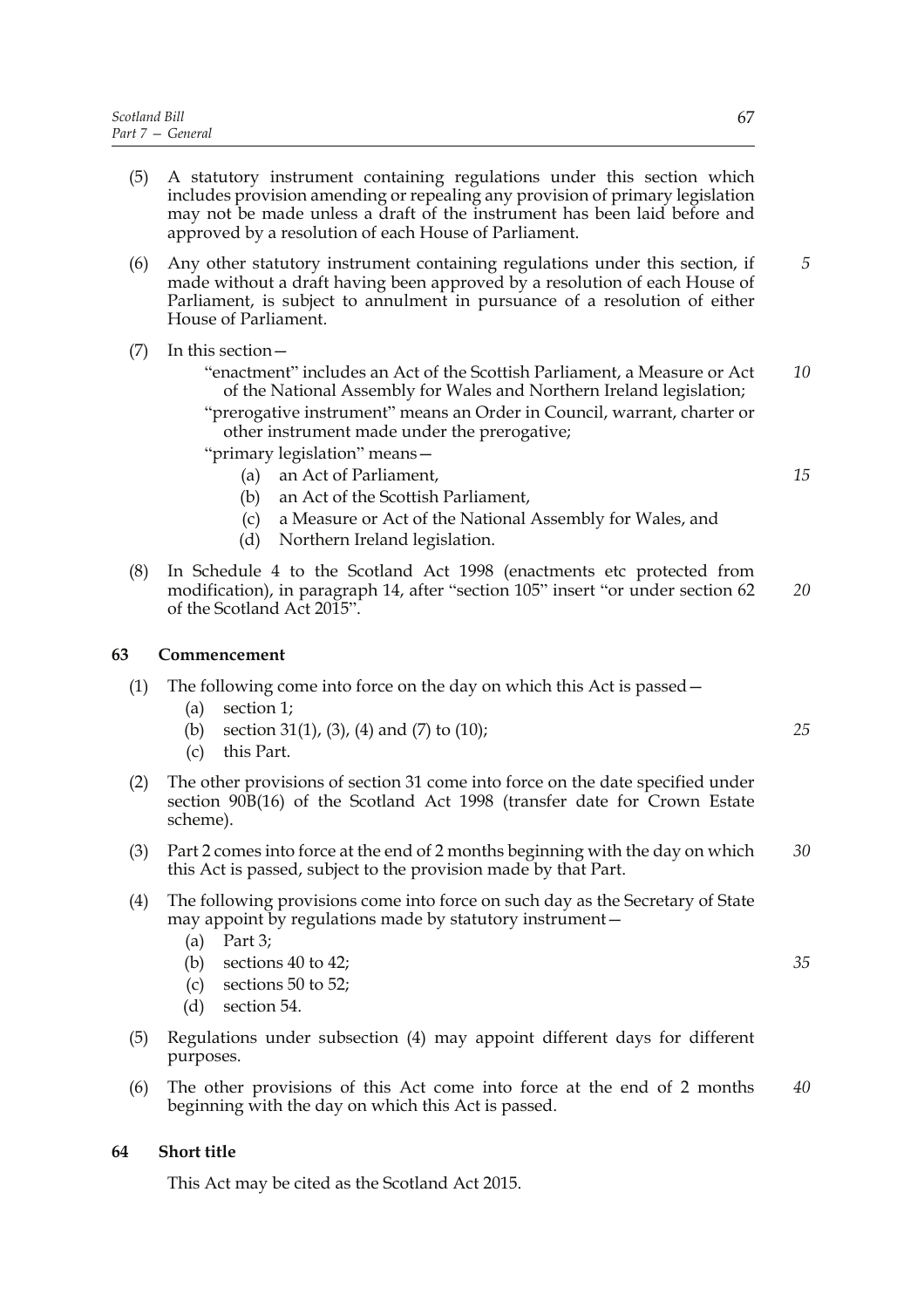# SCHEDULES

# SCHEDULE 1 Section 17

*5*

*10*

DISAPPLICATION OF UK AGGREGATES LEVY: FURTHER AMENDMENTS

- 1 Part 2 of The Finance Act 2001 (aggregates levy) is amended as follows.
- 2 (1) Section 17 (meanings of "aggregate" and "taxable aggregate") is amended as follows.
	- (2) In subsection (5) (aggregate that has already been subjected to a charge) for "the United Kingdom" substitute "England, Wales or Northern Ireland".
	- (3) In subsection (7) (interpretation), in the definition of "highway", omit "the Roads (Scotland) Act 1984 or".
- 3 (1) Section 19 (commercial exploitation) is amended as follows.
	- (2) In subsection (5) (interpretation of references to the exploitation of aggregate in the United Kingdom) for "the United Kingdom", in both places, substitute "England, Wales or Northern Ireland".
	- (3) In subsection (7)(a) (mixing of aggregate in permitted circumstances) for "the United Kingdom" substitute "England, Wales or Northern Ireland". *15*
- 4 In section 20(1)(a) (originating sites) for "the United Kingdom" substitute "England, Wales or Northern Ireland".
- 5 (1) Section 24 (levy register) is amended as follows.
	- (2) In subsection (3) (taxable activity for the purposes of the register) for "the United Kingdom" substitute "England, Wales or Northern Ireland". *20*
	- (3) In subsection (6)(e) (registration of premises for landing of aggregate won from seabed) for "the United Kingdom", in both places, substitute "England, Wales or Northern Ireland".
- 6 In section 26(3) (offence of failing to provide security for levy) for "the United Kingdom" substitute "England, Wales or Northern Ireland". *25*
- 7 (1) Section 30 (credit for aggregates levy) is amended as follows.
	- (2) In subsection (1) (cases where provision for credit may be made)  $-$ 
		- (a) in paragraph (a) (export of aggregate) after "United Kingdom" insert ", from a place in England, Wales or Northern Ireland,", and
		- (b) after paragraph (a) insert—
			- "(aa) any of that aggregate is moved to Scotland, or to the sea adjacent to Scotland, in the form of aggregate;".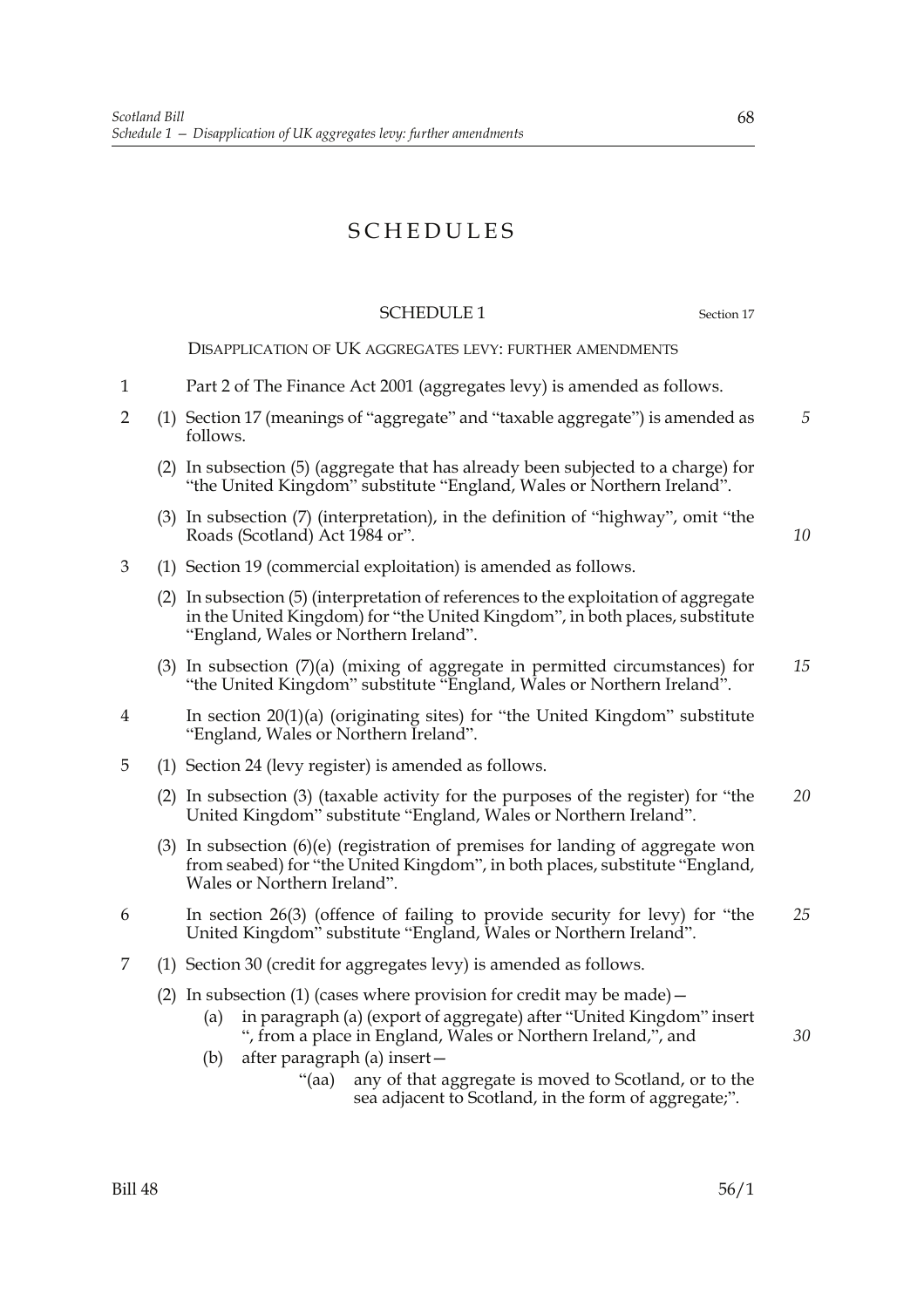- (3) After subsection (5) insert—
	- "(6) In subsection (1)(aa) the reference to the sea adjacent to Scotland is to so much of the territorial sea adjacent to the United Kingdom as is to be treated as adjacent to Scotland for the purposes of the Scotland Act 1998 (see section 126(2) of that Act)."
- 8 In section 44(a) (destination of receipts collected or received in Great Britain) for "Great Britain" substitute "England and Wales".
- 9 In section 48(1) (interpretation of Part 2) in the definition of "United Kingdom waters", in paragraph (a), after "Kingdom", insert ", except so much of that territorial sea as is to be treated as adjacent to Scotland for the purposes of the Scotland Act 1998 (see section 126(2) of that Act)".
- 10 In Schedule 4 (registration), in paragraph 8(2) (interpretation of references to taxable activity), for "the United Kingdom" substitute "England, Wales or Northern Ireland".
- 11 In Schedule 6 (evasion etc), in paragraph 4(1)(a) (preparations for evasion), for "the United Kingdom" substitute "England, Wales or Northern Ireland". *15*
- 12 (1) Schedule 7 (information and evidence etc) is amended as follows.
	- (2) In paragraph 11(1) (power to take samples) for "the United Kingdom" substitute "England, Wales or Northern Ireland".
	- (3) In paragraph 15 (interpretation), in the definition of "connected activities" for "the United Kingdom" substitute "England, Wales or Northern Ireland". *20*
- 13 In Schedule 23 of the Finance Act 2011 (data-gathering powers of HMRC), in paragraph 25(a) (relevant data-holders in relation to aggregates levy), for "the United Kingdom" substitute "England, Wales or Northern Ireland".

#### SCHEDULE 2 Section 37

#### ROADS: CONSEQUENTIAL AND RELATED AMENDMENTS

#### *Road Traffic Regulation Act 1984*

- 1 The Road Traffic Regulation Act 1984 is amended as follows.
- 2 (1) Section 15 (duration of orders etc under section 14) is amended as follows.
	- (2) In subsection  $(3)$  -
		- (a) for "Secretary of State", in both places, substitute "national authority", and
		- (b) in paragraph (b) for "that authority" substitute "the authority that made the temporary order".

(3) In subsection  $(4)$  –

- (a) for "Secretary of State" substitute "national authority",
- (b) omit "himself",
- (c) for "he" substitute "the national authority", and
- (d) for "that authority" substitute "the authority that made the temporary order".

*5*

*10*

*30*

*25*

*35*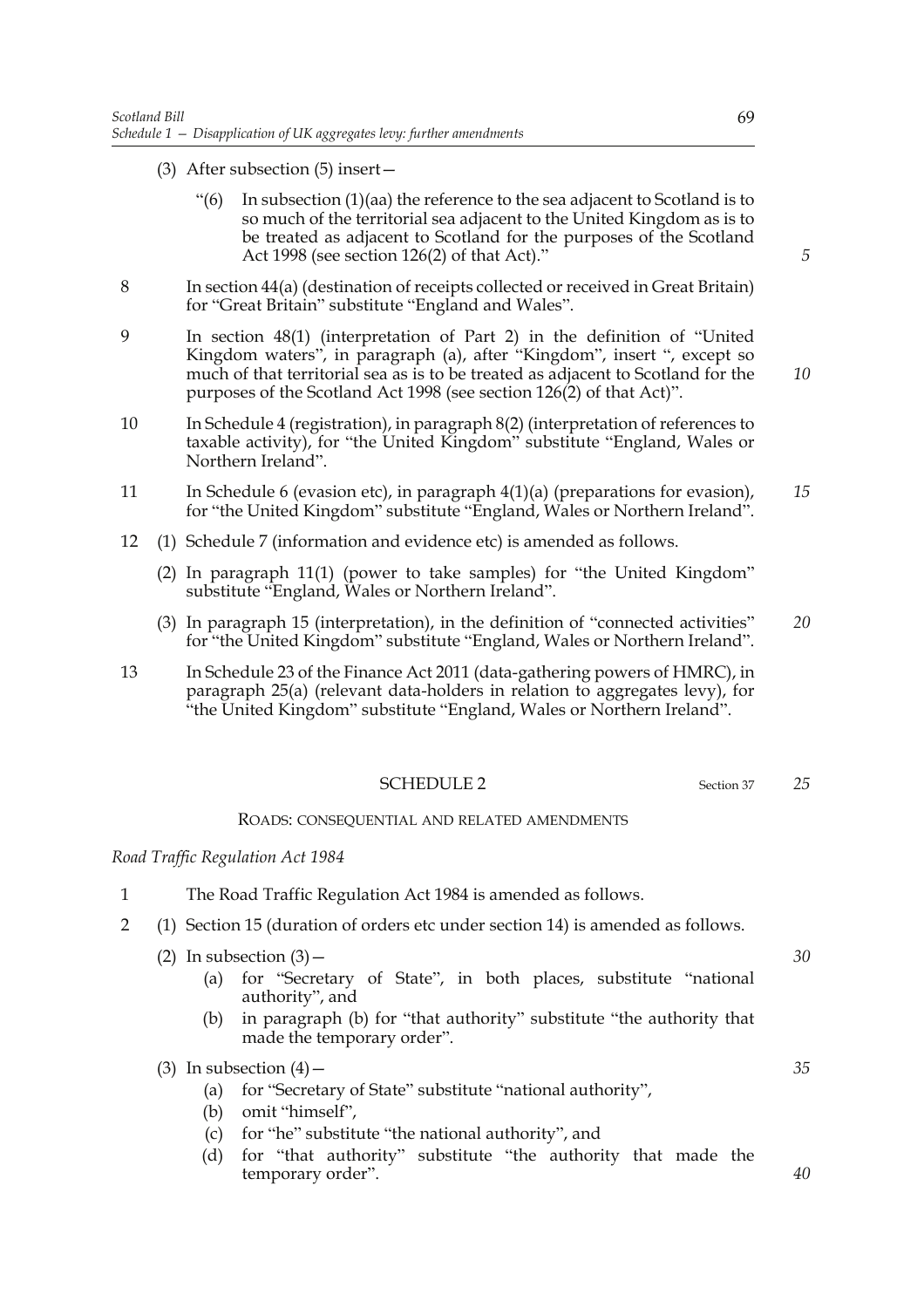|    |  | (4) In subsections (5), (6) and (7) for "Secretary of State", in each place, substitute<br>"national authority".                                                                                                                                                         |  |    |  |
|----|--|--------------------------------------------------------------------------------------------------------------------------------------------------------------------------------------------------------------------------------------------------------------------------|--|----|--|
| 3  |  | (1) Section 16 (supplementary provision as to orders etc under section 14) is<br>amended as follows.                                                                                                                                                                     |  |    |  |
|    |  | (2) In subsection (2) for "Secretary of State" substitute "national authority".                                                                                                                                                                                          |  | 5  |  |
|    |  | (3) In subsection $(2A)$ –<br>for "Secretary of State" substitute "national authority", and<br>(a)<br>for "he" substitute "the national authority".<br>(b)                                                                                                               |  |    |  |
| 4  |  | In section 17 (traffic regulation on special roads) –<br>omit subsection (3ZD), and<br>(a)<br>omit paragraph (b) of subsection (3A) (and the "and" before it).<br>(b)                                                                                                    |  | 10 |  |
| 5  |  | In section 24 (Secretary of State to establish crossings on certain roads) –<br>for "Secretary of State" substitute "national authority", and<br>(a)<br>for "he", in both places, substitute "the national authority".<br>(b)                                            |  |    |  |
| 6  |  | In section $25(6)(b)$ (meaning of "crossing" in section 25 includes a crossing<br>established by Secretary of State under section 24) -<br>for "Secretary of State" substitute "national authority", and<br>(a)<br>for "him" substitute "the national authority".<br>(b) |  | 15 |  |
| 7  |  | In section 28 (stopping of vehicles at school crossings) for "Secretary of<br>State", in each place, substitute "national authority".                                                                                                                                    |  | 20 |  |
| 8  |  | In section 86 (speed limits for particular classes of vehicles) omit subsections<br>$(7)$ and $(9)$ .                                                                                                                                                                    |  |    |  |
| 9  |  | In section 88 (temporary speed limits) omit subsection (7A).                                                                                                                                                                                                             |  |    |  |
| 10 |  | In section $124(1)$ (purposes of Schedule 9 etc) in paragraphs (a) and (b) for<br>"Secretary of State" substitute "national authority".                                                                                                                                  |  | 25 |  |
| 11 |  | (1) Section 131 (application of road traffic enactments to Crown roads) is<br>amended as follows.                                                                                                                                                                        |  |    |  |
|    |  | (2) For "Secretary of State", in each place, substitute "relevant authority",                                                                                                                                                                                            |  |    |  |
|    |  | (3) In subsection (1) for "him" substitute "the relevant authority".                                                                                                                                                                                                     |  |    |  |
|    |  | (4) In subsection $(2)(b)$ –<br>for "Secretary of State", in both places, substitute "relevant<br>(a)<br>authority", and<br>for "him" substitute "the relevant authority".<br>(b)                                                                                        |  | 30 |  |
|    |  | (5) In subsection $(2)(c)$ –<br>for "Secretary of State", in each place, substitute "relevant authority",<br>(a)<br>and<br>for "the authority", in both places, substitute "the appropriate Crown<br>(b)<br>authority".                                                  |  | 35 |  |
|    |  | (6) After subsection $(7)$ insert -                                                                                                                                                                                                                                      |  |    |  |
|    |  | In this section "relevant authority" -<br>" $(8)$                                                                                                                                                                                                                        |  | 40 |  |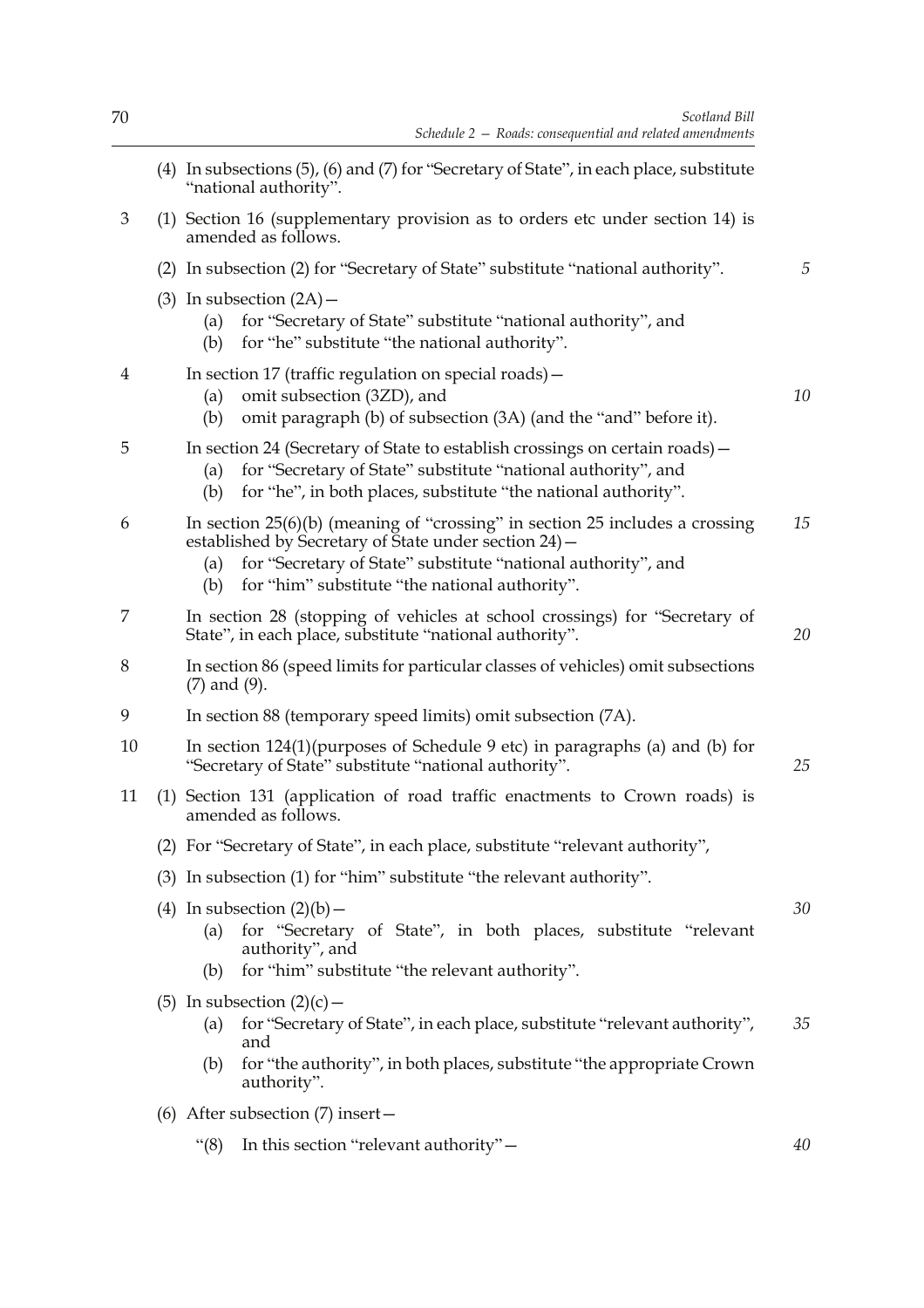|    |                   | (a)<br>(b)                  | in relation to functions under this section so far as exercisable<br>within devolved competence (within the meaning of the<br>Scotland Act 1998), means the Scottish Ministers;<br>otherwise, means the Secretary of State." |    |
|----|-------------------|-----------------------------|------------------------------------------------------------------------------------------------------------------------------------------------------------------------------------------------------------------------------|----|
| 12 |                   |                             | (1) Section 134 (regulations) is amended as follows.                                                                                                                                                                         | 5  |
|    | (a)<br>(b)        | (2) In subsection $(1)$ –   | for "State," substitute "State or", and<br>omit ", or on the Ministers acting jointly,".                                                                                                                                     |    |
|    | (a)<br>(b)<br>(c) | $(3)$ In subsection $(2)$ – | omit "82(1)(b)",<br>omit ", or the Ministers acting jointly as the case may be,", and<br>for "or they think" substitute "thinks".                                                                                            | 10 |
|    |                   |                             | (4) After subsection $(3)$ insert –                                                                                                                                                                                          |    |
|    | " $(3A)$          |                             | Before making regulations under section 25, 64 or $87(1)(b)$ the<br>Secretary of State must consult with the Scottish Ministers."                                                                                            | 15 |
|    |                   |                             | $(5)$ After subsection $(5)$ insert –                                                                                                                                                                                        |    |
|    | $\cdot\cdot(6)$   |                             | Regulations made by the Scottish Ministers under this Act (except<br>section 86) are subject to the negative procedure.                                                                                                      |    |
|    | (7)               |                             | Before making regulations under section 25, 64 or $87(1)(b)$ the<br>Scottish Ministers must consult with the Secretary of State.                                                                                             | 20 |
|    | (8)               |                             | Before making regulations under this Act, except section $82(1)(b)$ , the<br>Scottish Ministers must consult with such representative<br>organisations as they think fit."                                                   |    |
| 13 | Ministers".       |                             | In section 142(1) (general interpretation) omit the definition of "the                                                                                                                                                       | 25 |
| 14 |                   |                             | (1) Part 1 of Schedule 9 (reserve powers of Secretary of State in relation to<br>certain orders) is amended as follows.                                                                                                      |    |
|    | authority".       |                             | (2) In the heading to the Part for "Secretary of State" substitute "national                                                                                                                                                 |    |
|    | (a)<br>(b)        |                             | (3) In paragraph 1 (directions in relation to certain orders) $-$<br>for "Secretary of State" substitute "national authority", and<br>after "give to that" insert "authorised".                                              | 30 |
|    | (a)<br>(b)        |                             | (4) In paragraph $2(b)$ (directions prohibiting certain orders) $-$<br>after "prohibiting the" insert "authorised", and<br>for "Secretary of State" substitute "national authority".                                         | 35 |
|    | (a)<br>(b)        |                             | (5) In paragraph 3(1) (power of Secretary of State to make order instead of<br>authorised authority)-<br>for "Secretary of State" substitute "national authority", and<br>after "as well as by the" insert "authorised".     |    |
|    |                   | $effective etc$ ) —         | (6) In paragraph 4 (arrangements for making order of Secretary of State                                                                                                                                                      | 40 |

(a) for "Secretary of State" substitute "national authority",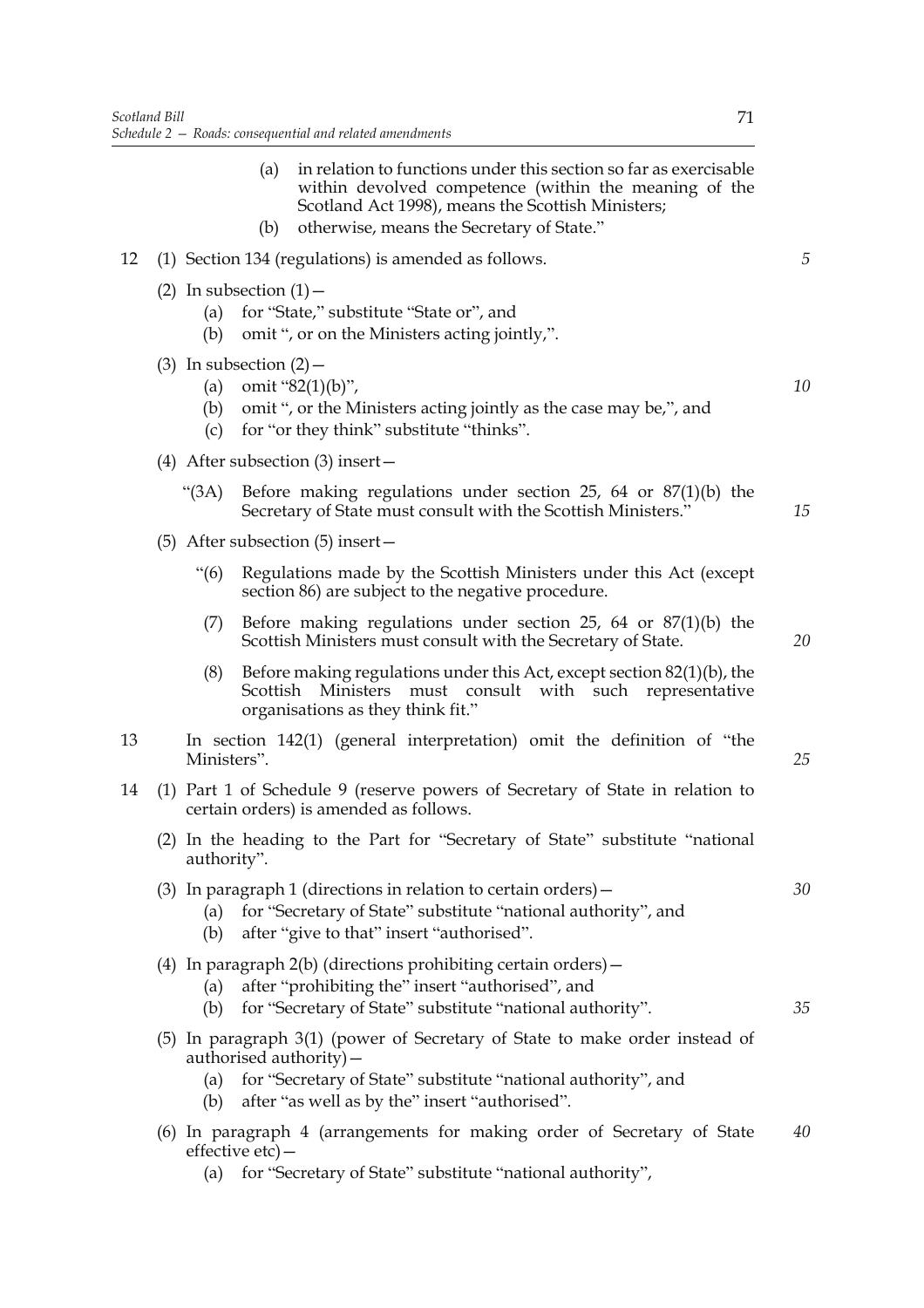(c) for "he", in each place, substitute "the national authority".

|    |  | (7) In paragraph 6(1) (transfer of operation of parking place to local authority<br>from Secretary of State) - |                                                                                                                                                                                                                                                                                                            |    |  |  |
|----|--|----------------------------------------------------------------------------------------------------------------|------------------------------------------------------------------------------------------------------------------------------------------------------------------------------------------------------------------------------------------------------------------------------------------------------------|----|--|--|
|    |  | (a)                                                                                                            | for "Secretary of State", in each place, substitute "national authority",<br>and                                                                                                                                                                                                                           | 5  |  |  |
|    |  | (b)                                                                                                            | in paragraph (b) for "he" substitute "the national authority".                                                                                                                                                                                                                                             |    |  |  |
|    |  | (a)<br>(b)                                                                                                     | (8) In paragraph 7 (variation or revocation of order by Secretary of State), in<br>sub-paragraph $(1)$ -<br>for "Secretary of State" substitute "national authority", and<br>for "he" substitute "national authority".                                                                                     | 10 |  |  |
|    |  | making order) –<br>(a)<br>(b)<br>(c)<br>(d)                                                                    | (9) In paragraph 8 (matters as to which Secretary of State is to be satisfied before<br>for "Secretary of State" substitute "national authority",<br>for "he" substitute "the national authority",<br>for "him" substitute "the national authority", and<br>after "discharged by the" insert "authorised". | 15 |  |  |
|    |  | (a)<br>(b)<br>(c)                                                                                              | (10) In paragraph 9 (circumstances in which paragraph 8 does not apply) -<br>for "Secretary of State" substitute "national authority",<br>for "he", in both places, substitute "the national authority", and<br>for "him" substitute "the national authority".                                             | 20 |  |  |
|    |  |                                                                                                                | (11) For paragraph 12A (disapplication of Article 2 of the Scotland Act 1998<br>(Transfer of Functions to the Scottish Ministers etc) Order 1999) substitute -                                                                                                                                             |    |  |  |
|    |  | "12ZA                                                                                                          | A power conferred upon the Scottish Ministers by this Schedule,<br>so far as it relates to the exercise of a power under this Act by<br>virtue of section 22C, is exercisable only with the consent of the<br>Secretary of State."                                                                         | 25 |  |  |
| 15 |  |                                                                                                                | (1) Part 2 of Schedule 9 (consent of Secretary of State to certain orders) is<br>amended as follows.                                                                                                                                                                                                       |    |  |  |
|    |  | authority".                                                                                                    | (2) In the heading to the Part for "Secretary of State" substitute "national                                                                                                                                                                                                                               | 30 |  |  |
|    |  |                                                                                                                | (3) In paragraph 13(1) (cases where consent is required) for "Secretary of State",<br>in each place, substitute "national authority".                                                                                                                                                                      |    |  |  |
|    |  |                                                                                                                | (4) Paragraph 15 (Secretary of State's power to add to or remove from orders for<br>which consent is required) is amended as follows.                                                                                                                                                                      | 35 |  |  |
|    |  |                                                                                                                | (5) In sub-paragraph (1) after "authorities" insert "in England and Wales".                                                                                                                                                                                                                                |    |  |  |
|    |  |                                                                                                                | (6) After paragraph $15$ insert $-$                                                                                                                                                                                                                                                                        |    |  |  |
|    |  |                                                                                                                | "15A(1) The Scottish Ministers may by order add to or remove from the<br>orders for which their consent is required by paragraph 13 such<br>orders made by such traffic authorities in Scotland as the Scottish<br>Ministers may specify in the order.                                                     | 40 |  |  |

(2) An order under this paragraph may provide for the consent of the Scottish Ministers to be required (or not to be required) for an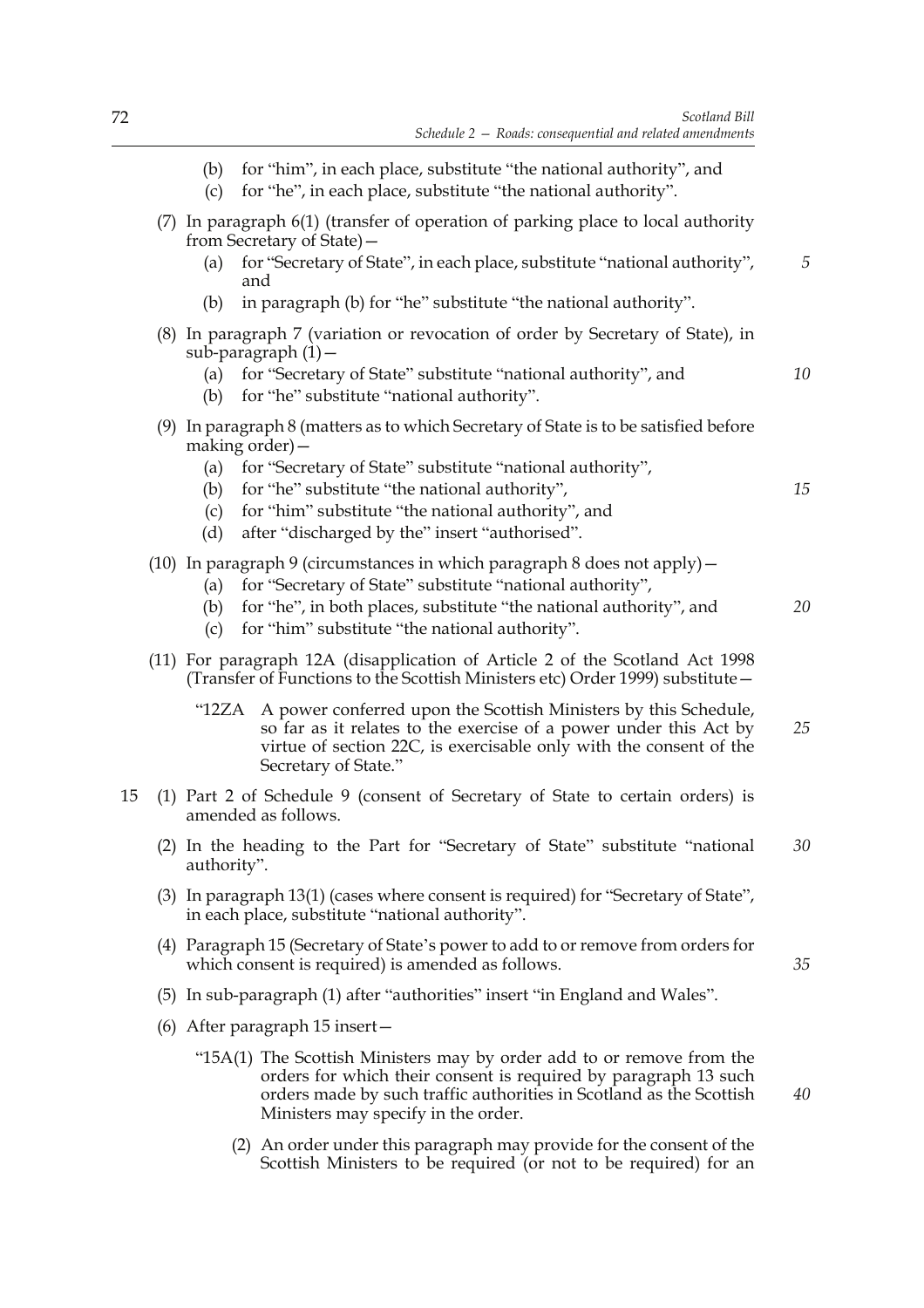order for such purposes or in such circumstances as the Scottish Ministers may see fit to specify in the order under this paragraph.

- (3) An order under this paragraph removing an order from the orders for which the consent of the Scottish Ministers is for the time being required is subject to the affirmative procedure.
	- (4) Any other order under this paragraph is subject to the negative procedure."
- (7) Paragraph 16 (consent to order with modifications) is amended as follows.

|    | (8) In sub-paragraph $(1)$ -<br>for "to him for his" substitute "for",<br>(a)<br>after "Secretary of State" insert "or the Scottish Ministers",<br>(b)<br>omit "to him", in the second place, and<br>(c)<br>for "thinks" substitute "or they think".<br>(d)                                                         | 10 |
|----|---------------------------------------------------------------------------------------------------------------------------------------------------------------------------------------------------------------------------------------------------------------------------------------------------------------------|----|
|    | (9) In sub-paragraph $(2)$ –<br>for "Where" substitute "Sub-paragraph (3) applies where",<br>(a)<br>for "proposes" substitute "or the Scottish Ministers propose",<br>(b)<br>after "him", in the first place, insert "or them",<br>(c)<br>omit "to him", in the second place,<br>(d)<br>for "he" substitute-<br>(e) | 15 |
|    | "(3) The Secretary of State or the Scottish Ministers", and<br>(f)<br>after "him", in the third place, insert "or them".                                                                                                                                                                                            | 20 |
|    | (10) Paragraph 17 (general consent) is amended as follows.                                                                                                                                                                                                                                                          |    |
|    | $(11)$ In sub-paragraph $(1)$ –<br>after "Secretary of State" insert "or the Scottish Ministers", and<br>(a)<br>omit "his".<br>(b)                                                                                                                                                                                  | 25 |
|    | (12) In sub-paragraph (2) after "order" insert "of the Secretary of State".                                                                                                                                                                                                                                         |    |
|    | (13) After sub-paragraph (2) insert-                                                                                                                                                                                                                                                                                |    |
|    | "(3) Any order of the Scottish Ministers under this paragraph is subject<br>to the negative procedure."                                                                                                                                                                                                             |    |
|    | (14) In paragraph 18 (orders to be by statutory instrument) after "power" insert<br>"of the Secretary of State".                                                                                                                                                                                                    | 30 |
| 16 | (1) Part 3 of Schedule 9 (procedure as to certain orders) is amended as follows.                                                                                                                                                                                                                                    |    |
|    | (2) In paragraph $20(1)$ (consultation) –<br>for "to the Secretary of State for his" substitute "for", and<br>(a)<br>omit "to the Secretary of State", in the second place.<br>(b)                                                                                                                                  | 35 |
|    | (3) In paragraph 21 (regulations as to procedure for orders of local<br>authorities) –<br>for "Secretary of State", in each place, substitute "national authority",<br>(a)<br>for "him", in both places, substitute "the national authority", and<br>(b)<br>for "he" substitute "the national authority".<br>(c)    | 40 |
|    |                                                                                                                                                                                                                                                                                                                     |    |

(4) In paragraph 24 (regulations as to procedure for orders of Secretary of State  $etc)$  —

*5*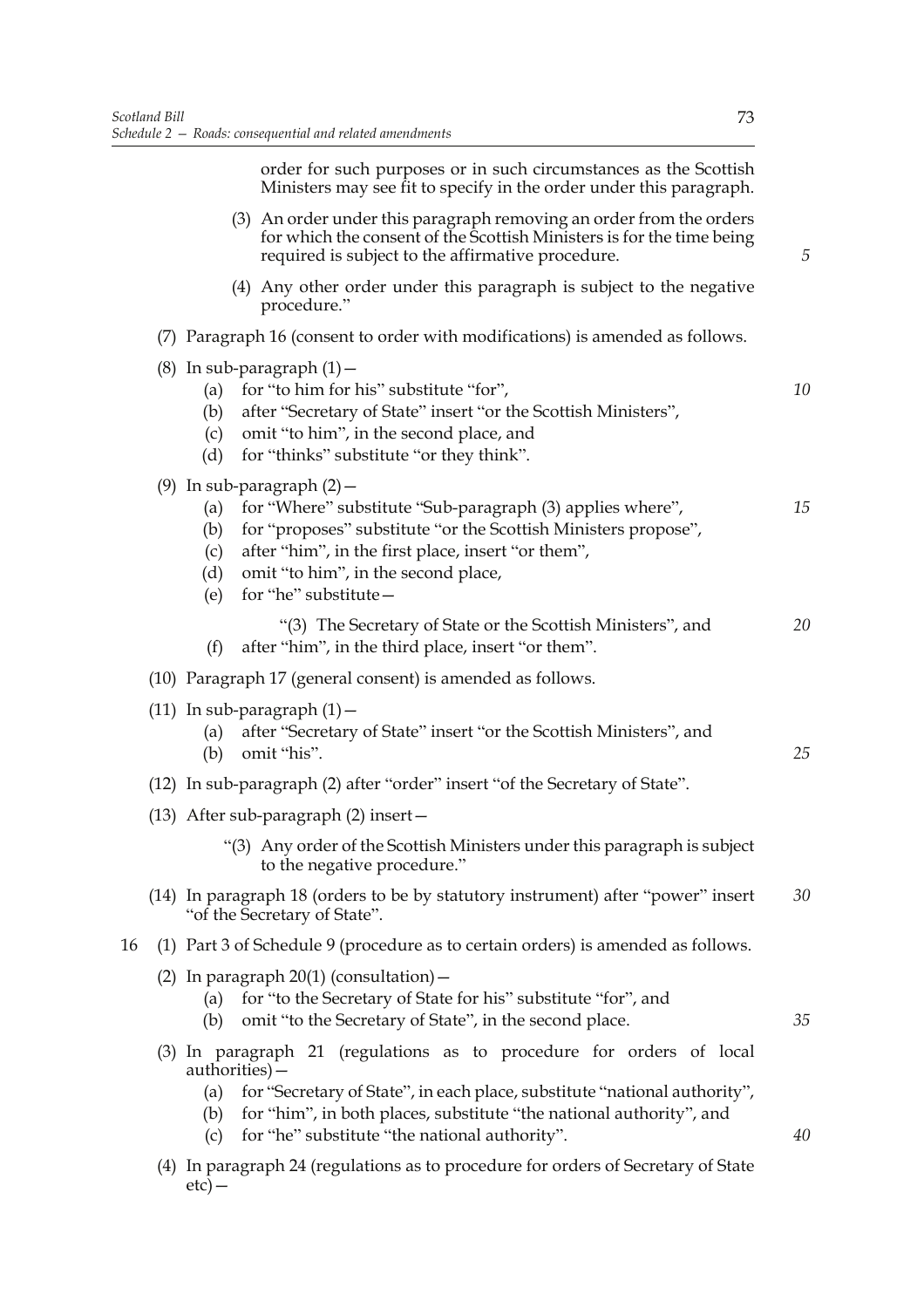*5*

*25*

*35*

- (a) for "Secretary of State" substitute "national authority",
- (b) in the words before paragraph (a) for "him" substitute "the national authority",
- (c) in paragraph (b) for "he", in both places, substitute "the national authority", and
- (d) in the words after paragraph (b) after "or" insert ", where the national authority is the Secretary of State,".
- (5) Paragraph 26 (objections to exercise of reserve power under paragraph 2) is amended as follows.
- (6) In sub-paragraph (1) for "Secretary of State" substitute "national authority". *10*
- (7) In sub-paragraph  $(2)$  -
	- (a) for "Secretary of State" substitute "national authority",
	- (b) for "he" substitute "the national authority", and
	- (c) for "him" substitute "the national authority".
- 17 (1) Part 4 of Schedule 9 (variation or revocation of certain orders) is amended as follows. *15*
	- (2) In paragraph 28 (power to vary or revoke order not affected by related exercise of a reserve power) after "Secretary of State" insert "or the Scottish Ministers".
	- (3) In paragraph 29 (power to revoke an order under paragraph 7 not affected by paragraph 8)— *20*
		- (a) for "Secretary of State" substitute "national authority", and
		- (b) omit "by him".
- 18 In Part 5 of Schedule 9 (consultation with traffic commissioners), in paragraph 32—
	- (a) for "to the Secretary of State for his", in the first place, substitute "for", and
	- (b) omit "to the Secretary of State for his consent", in the second place.

*Road Traffic (Temporary Restrictions) Procedure Regulations 1992 (S.I. 1992/1215)*

- 19 The Road Traffic (Temporary Restrictions) Procedure Regulations 1992 are amended as follows. *30*
- 20 In regulation 9(1) (continuation of order by direction of Secretary of State) for "Secretary of State" substitute "national authority".
- 21 In regulation 15(5) (modification of regulation 9 in its application to Scotland) for "Secretary of State" substitute "national authority".

*Zebra, Pelican and Puffin Pedestrian Crossings Regulations and General Directions 1997 (S.I. 1997/2400)*

- 22 The Zebra, Pelican and Puffin Pedestrian Crossings Regulations and General Directions 1997 are amended as follows.
- 23 (1) Part 1 (the Zebra, Pelican and Puffin Pedestrian Crossings Regulations) is amended as follows. *40*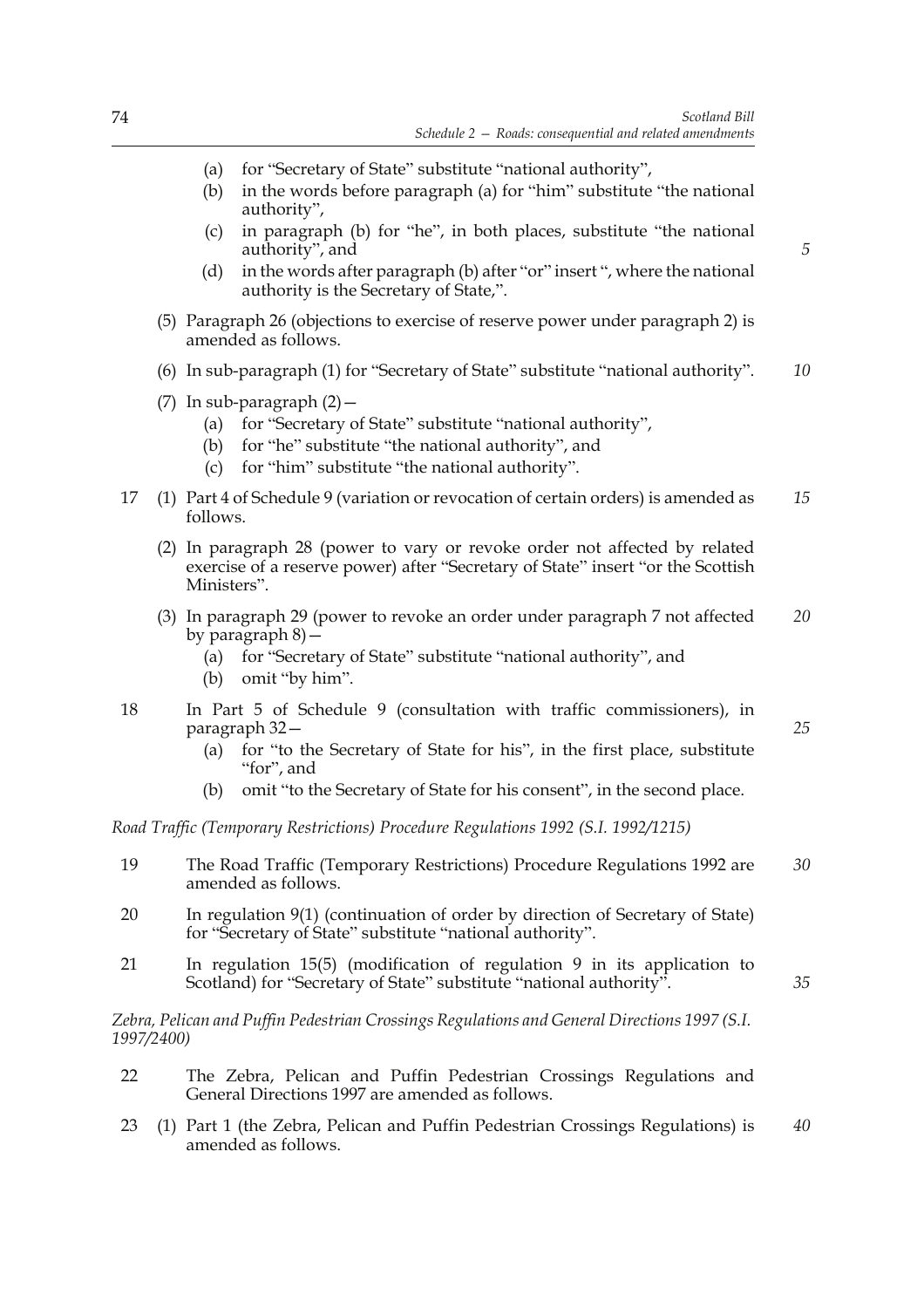- (2) In regulation 3(1) (interpretation), in paragraph (a) of the definition of "crossing" for "Secretary of State" substitute "national authority".
- (3) In paragraph 1(1)(c) of Schedule 1 (authorisation of steady light to illuminate zebra crossing globe) for "Secretary of State" substitute "national authority".
- 24 (1) Part 2 (the Pelican and Puffin Pedestrian Crossings General Directions 1997) is amended as follows. *5*
	- (2) In direction 9 (approval of equipment relating to crossings) for "Secretary of State", in each place, substitute "national authority".
	- (3) In direction 10 (special directions)—
		- (a) in the title omit "by the Secretary of State", and
		- (b) in the words that follow for "Secretary of State" substitute "national authority".

*National Assembly for Wales (Transfer of Functions) Order 1999 (S.I. 1999/672)*

- 25 In Schedule 1 to the National Assembly for Wales (Transfer of Functions) Order 1999—
	- (a) in paragraph (e)(i) of the entry relating to the Road Traffic Regulation Act 1984 for ""the Ministers"" substitute ""the national authority"", and
	- (b) in paragraph (b) of the entry relating to the Road Traffic Act 1988 omit "for Wales".

*Scotland Act 1998 (Transfer of Functions to the Scottish Ministers etc) Order 1999 (S.I. 1999/ 1750)*

- 26 The Scotland Act 1998 (Transfer of Functions to the Scottish Ministers etc) Order 1999 is amended as follows.
- 27 In Schedule 1 (enactments conferring functions transferred to the Scottish Ministers) omit the entries relating to the following— *25*
	- (a) the Road Traffic Regulation Act 1984;
	- (b) the Road Traffic (Temporary Restrictions) (Procedure) Regulations 1992;
	- (c) the Zebra, Pelican and Puffin Pedestrian Crossings Regulations and General Directions 1997. *30*
- 28 In Schedule 3 (enactments conferring functions to be exercised subject to agreement or consultation of Scottish Ministers) omit the entries relating to the following—
	- (a) the Road Traffic Regulation Act 1984;
	- (b) the Road Traffic Act 1988, section 36(5).

*Traffic Signs Regulations and General Directions 2002 (S.I. 2002/3113)*

- 29 The Traffic Signs Regulations and General Directions 2002 are amended as follows.
- 30 In Part 1 (the Traffic Signs Regulations 2002), in regulation 4 (interpretation), in the definition of "primary route" for "Secretary of State" substitute "national authority". *40*

*10*

*15*

*20*

*35*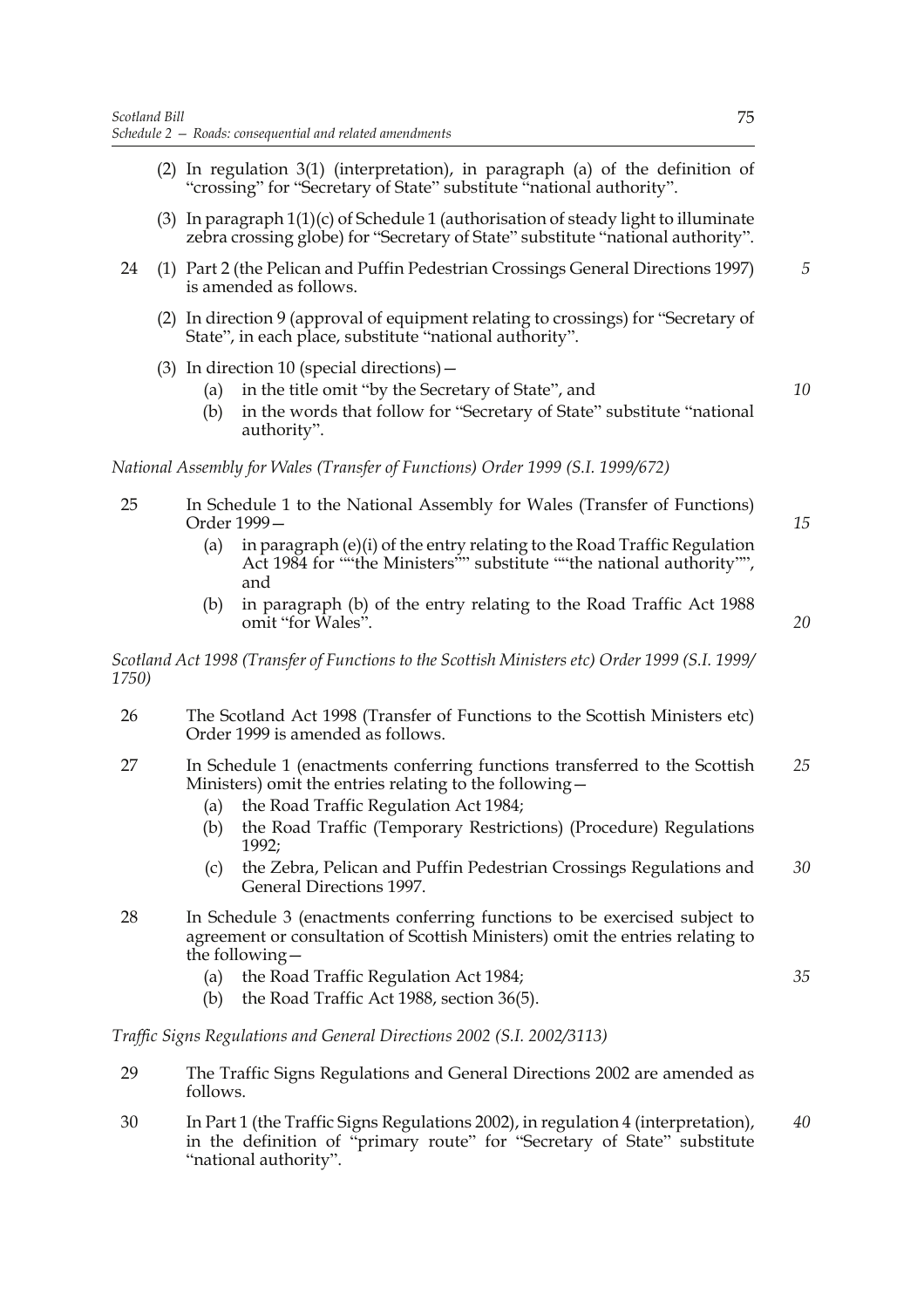- 31 (1) Part 2 (the Traffic Signs General Directions) is amended as follows.
	- (2) In the following directions for "Secretary of State", in each place, substitute "national authority"—
		- (a) direction 7(3) (signs indicating effect of statutory prohibitions);
		- (b) direction 28(a) (signs for migratory toad crossings);
		- (c) direction 38(1) (temporary signs);
		- (d) direction  $39(6)(c)$  (signs for road censuses);
		- (e) direction 57 (approvals relating to road studs);
		- (f) direction 58 (supplementary provision relating to approval of road studs).
	- (3) In direction 56 (approval of types of sign and signals)—
		- (a) in paragraph (3)(a) for "Secretary of State or the Scottish Ministers" substitute "national authority", and
		- (b) in paragraphs (5) and (6) for "Secretary of State" substitute "national authority".

*Scotland Act 1998 (Transfer of Functions to the Scottish Ministers etc) Order 2005 (S.I. 2005/ 849)*

- 32 In the Schedule to the Scotland Act 1998 (Transfer of Functions to the Scottish Ministers etc) Order 2005, in the entry relating to the Road Traffic Regulation Act 1984—
	- (a) in paragraph (a) for "sections 1 and 14" substitute "section 1", and
	- (b) omit paragraph (d) (Schedule 9).

*20*

*5*

*10*

*15*